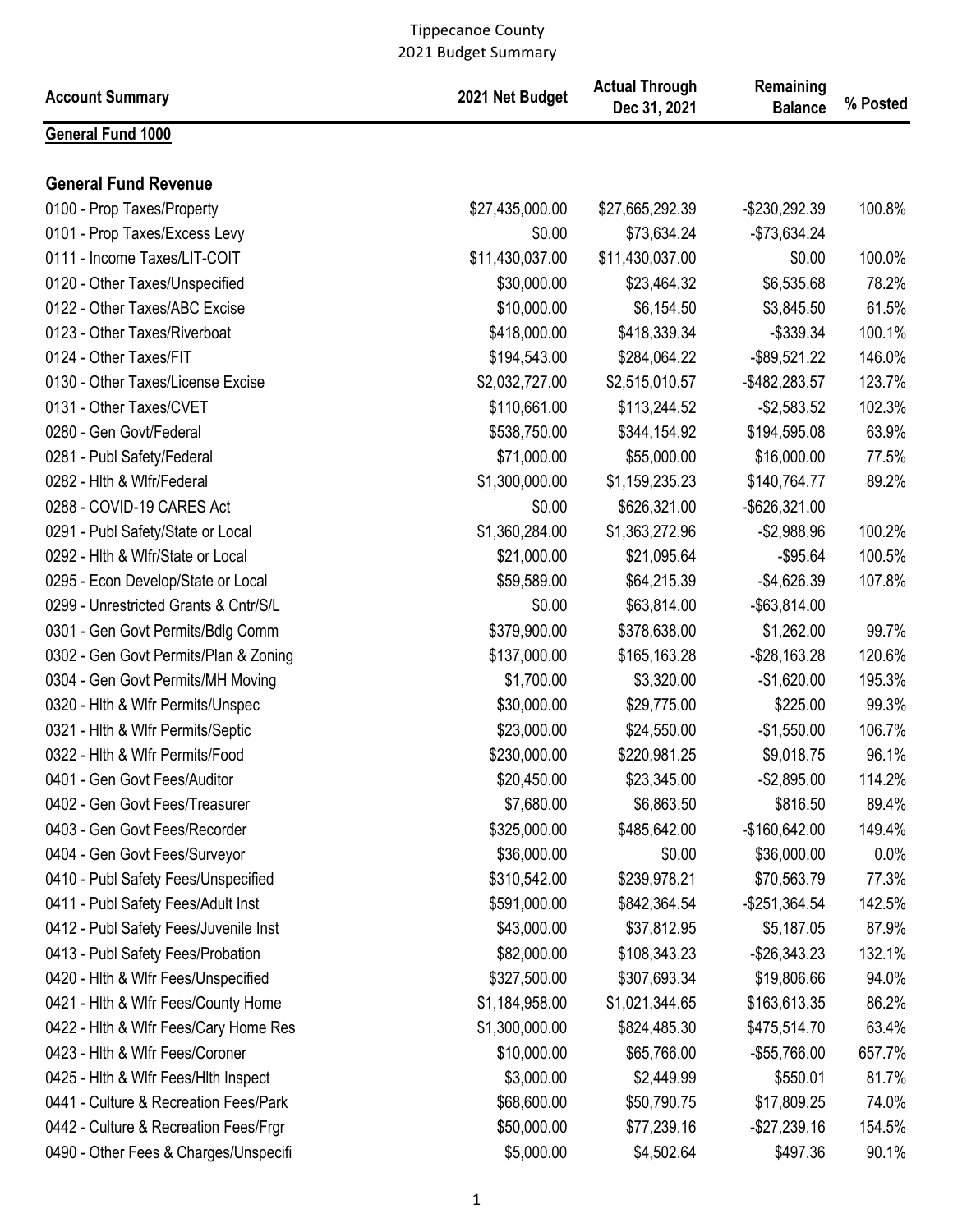| <b>Account Summary</b>                | 2021 Net Budget | <b>Actual Through</b><br>Dec 31, 2021 | Remaining<br><b>Balance</b> | % Posted |
|---------------------------------------|-----------------|---------------------------------------|-----------------------------|----------|
| 0491 - Other Fees & Charges/Doc&Copy  | \$630.00        | \$1,055.72                            | $-$425.72$                  | 167.6%   |
| 0492 - Other Fees & Charges/Rentals   | \$6,000.00      | \$6,000.00                            | \$0.00                      | 100.0%   |
| 0510 - Publ Safety Fines/General      | \$1,250.00      | \$77,232.35                           | $-$75,982.35$               | 6178.6%  |
| 0511 - Publ Safety Fines/County Court | \$700,000.00    | \$537,534.26                          | \$162,465.74                | 76.8%    |
| 0512 - Publ Safety Fines/City Court   | \$400.00        | \$2,282.00                            | $-$1,882.00$                | 570.5%   |
| 0660 - Other Rcpts/Investment Earning | \$895,000.00    | \$504,507.10                          | \$390,492.90                | 56.4%    |
| 0670 - Other Rcpts/Misc Sources       | \$41,745.00     | \$17,015.49                           | \$24,729.51                 | 40.8%    |
| 0730 - Refunds Reimb or Redeposits    | \$0.00          | \$43,844.53                           | $-$43,844.53$               |          |
| 0731 - Refunds or Reimbursements/Tax  | \$0.00          | \$965,999.17                          | -\$965,999.17               |          |
| 0740 - Other Srcs/Sale Surplus Assets | \$500.00        | \$3,728.19                            | $-$3,228.19$                | 745.6%   |
| 0761 - Interfund Trnsfers/Transfer In | \$1,000,000.00  | \$987,209.16                          | \$12,790.84                 | 98.7%    |
| 0991 - Unclaimed Tax Sale Surplus     | \$0.00          | \$62,202.15                           | $-$ \$62,202.15             |          |
| Revenue Total:                        | \$52,823,446.00 | \$54,356,009.15                       | $-$1,532,563.15$            | 102.9%   |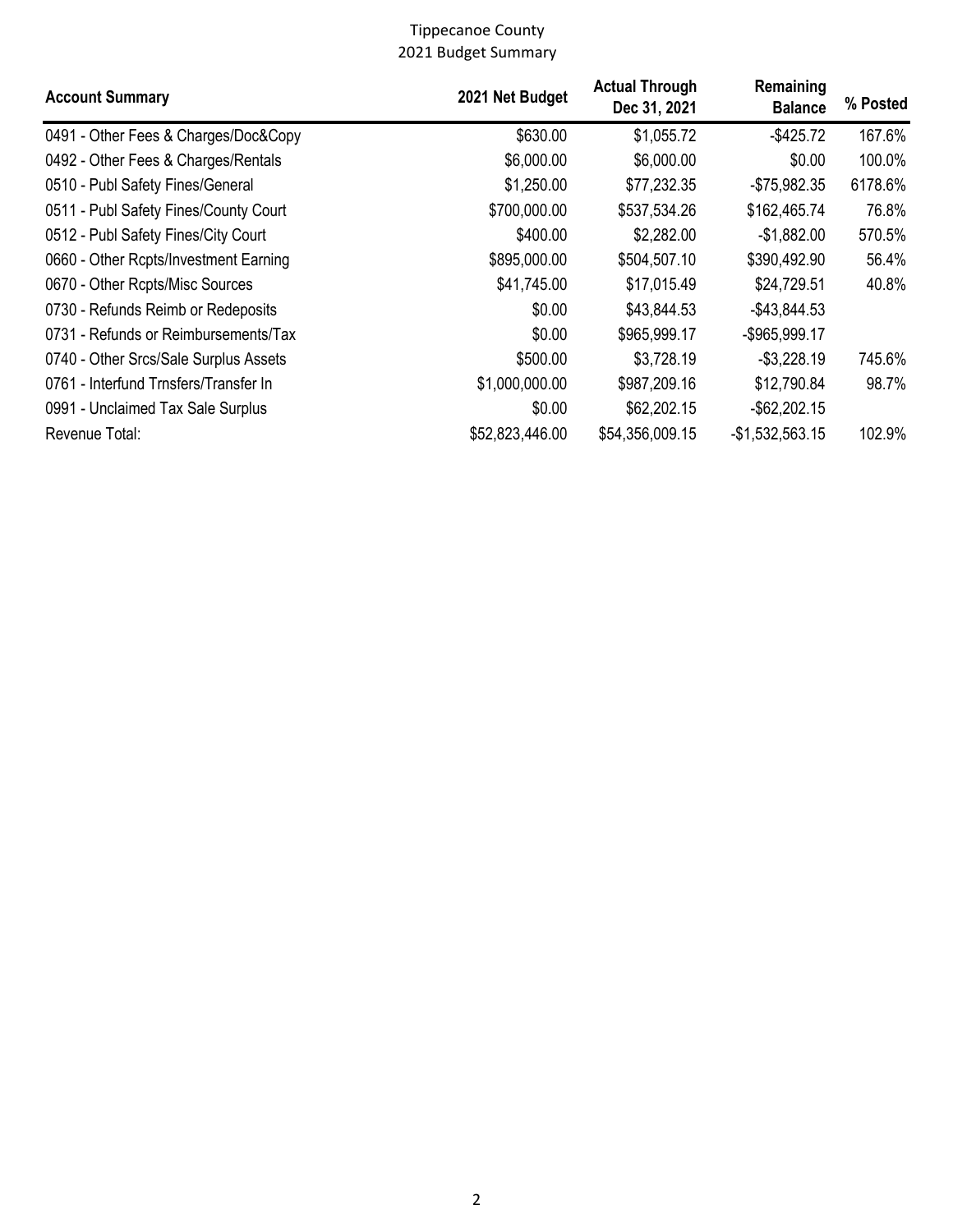| <b>Account Summary</b>                | 2021 Net Budget | <b>Actual Through</b><br>Dec 31, 2021 | Remaining<br><b>Balance</b> | % Posted |
|---------------------------------------|-----------------|---------------------------------------|-----------------------------|----------|
| General Fund 1000-0110 Auditor        |                 |                                       |                             |          |
| Expenditure                           |                 |                                       |                             |          |
| 1110 - Sal & Wages/Full Time          | \$365,968.00    | \$359,929.13                          | \$6,038.87                  | 98.3%    |
| 1111 - Sal & Wages/Elected Official   | \$71,838.00     | \$71,838.00                           | \$0.00                      | 100.0%   |
| 1112 - Sal & Wages/Chief Dep & Appt   | \$54,428.00     | \$54,427.10                           | \$0.90                      | 100.0%   |
| 1210 - EE Benefits/Social Security    | \$37,656.00     | \$35,576.27                           | \$2,079.73                  | 94.5%    |
| 1220 - EE Benefits/PERF Retirement    | \$47,085.00     | \$46,408.15                           | \$676.85                    | 98.6%    |
| 6100 - Interfund Transfers/Transfer O | \$57,624.00     | \$57,624.00                           | \$0.00                      | 100.0%   |
| <b>Expenditure Total:</b>             | \$634,599.00    | \$625,802.65                          | \$8,796.35                  | 98.6%    |
| General Fund 1000-0210 Treasurer      |                 |                                       |                             |          |
| Expenditure                           |                 |                                       |                             |          |
| 1110 - Sal & Wages/Full Time          | \$93,488.00     | \$93,488.20                           | $-$0.20$                    | 100.0%   |
| 1111 - Sal & Wages/Elected Official   | \$71,838.00     | \$71,838.00                           | \$0.00                      | 100.0%   |
| 1112 - Sal & Wages/Chief Dep & Appt   | \$54,427.00     | \$54,427.10                           | $-$0.10$                    | 100.0%   |
| 1130 - Sal & Wages/Part Time          | \$21,000.00     | \$19,419.25                           | \$1,580.75                  | 92.5%    |
| 1210 - EE Benefits/Social Security    | \$18,609.00     | \$17,267.76                           | \$1,341.24                  | 92.8%    |
| 1220 - EE Benefits/PERF Retirement    | \$24,613.00     | \$24,612.64                           | \$0.36                      | 100.0%   |
| 2110 - Office Supplies/General        | \$4,245.00      | \$3,054.26                            | \$1,190.74                  | 71.9%    |
| 2120 - Office Supplies/Forms          | \$3,000.00      | \$2,823.58                            | \$176.42                    | 94.1%    |
| 3210 - Comm & Transp/Travel/Training  | \$350.00        | \$0.00                                | \$350.00                    | 0.0%     |
| 3910 - Other Disb/Dues & Subscription | \$400.00        | \$390.75                              | \$9.25                      | 97.7%    |
| Expenditure Total:                    | \$291,970.00    | \$287,321.54                          | \$4,648.46                  | 98.4%    |
| General Fund 1000-0410 Surveyor       |                 |                                       |                             |          |
| Expenditure                           |                 |                                       |                             |          |
| 1110 - Sal & Wages/Full Time          | \$39,996.00     | \$39,971.92                           | \$24.08                     | 99.9%    |
| 1150 - Sal & Wages/Overtime           | \$300.00        | \$92.06                               | \$207.94                    | 30.7%    |
| 1210 - EE Benefits/Social Security    | \$3,072.00      | \$2,981.27                            | \$90.73                     | 97.0%    |
| 1220 - EE Benefits/PERF Retirement    | \$4,525.00      | \$4,524.27                            | \$0.73                      | 100.0%   |
| 2110 - Office Supplies/General        | \$800.00        | \$441.65                              | \$358.35                    | 55.2%    |
| 2210 - Oper Supplies/Gasoline & Oil   | \$1,500.00      | \$1,500.00                            | \$0.00                      | 100.0%   |
| 2290 - Oper Supplies/Other            | \$2,470.00      | \$2,285.21                            | \$184.79                    | 92.5%    |
| 2990 - Other Supplies/Non-specified   | \$280.00        | \$278.00                              | \$2.00                      | 99.3%    |
| 3120 - Prof Svcs/Engineer & Architect | \$5,000.00      | \$5,000.00                            | \$0.00                      | 100.0%   |
| 3210 - Comm & Transp/Travel/Training  | \$750.00        | \$60.00                               | \$690.00                    | 8.0%     |
| 3310 - Printing & Advertising/Legal   | \$250.00        | \$0.00                                | \$250.00                    | 0.0%     |
| 3510 - Utility Service/Utilities      | \$2,050.00      | \$1,908.24                            | \$141.76                    | 93.1%    |
| 3620 - Rep & Maint/Vehicle & Equip    | \$1,000.00      | \$1,000.00                            | \$0.00                      | 100.0%   |
| 3910 - Other Disb/Dues & Subscription | \$900.00        | \$882.50                              | \$17.50                     | 98.1%    |
| Expenditure Total:                    | \$62,893.00     | \$60,925.12                           | \$1,967.88                  | 96.9%    |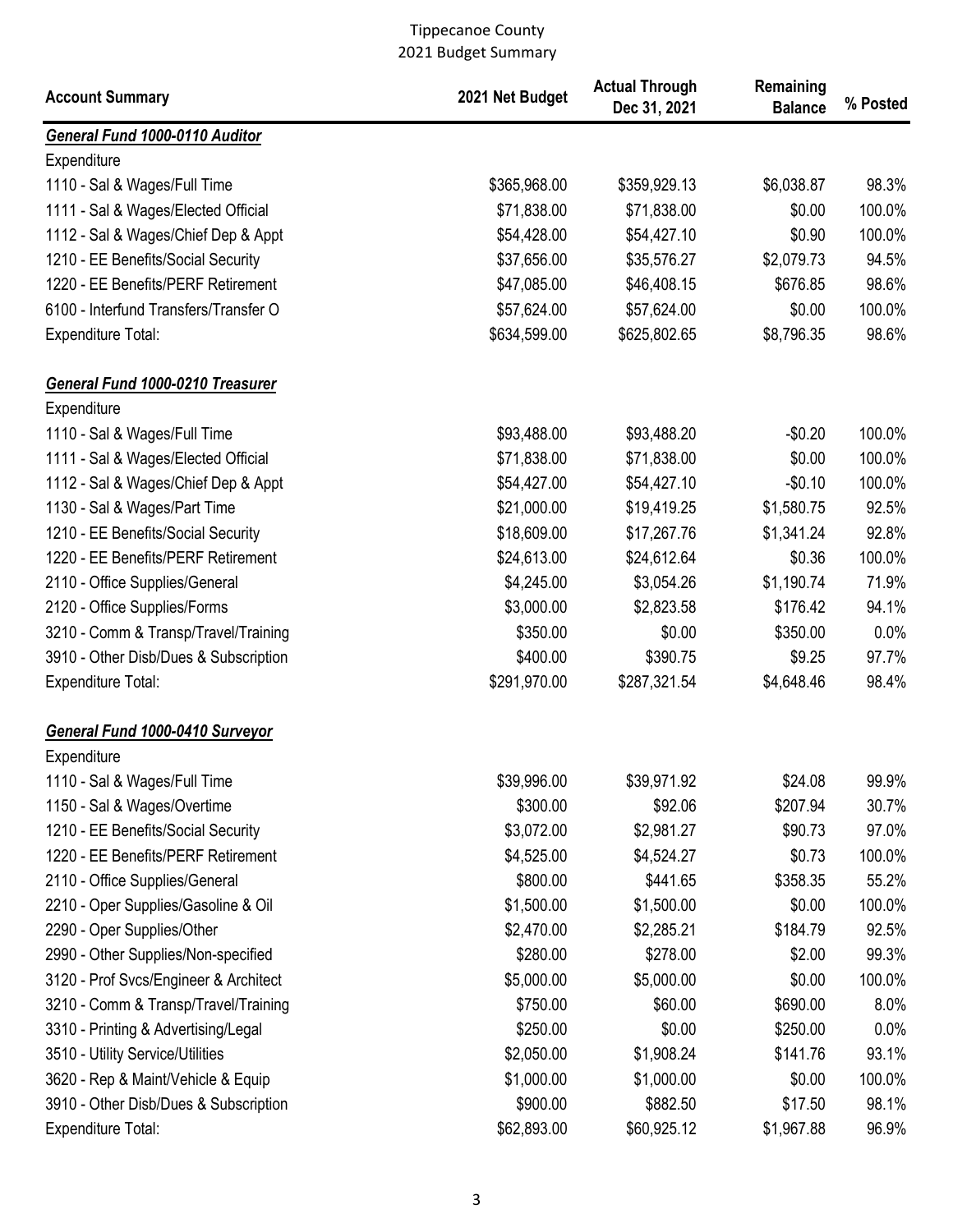| <b>Account Summary</b>                       | 2021 Net Budget | <b>Actual Through</b><br>Dec 31, 2021 | Remaining<br><b>Balance</b> | % Posted |
|----------------------------------------------|-----------------|---------------------------------------|-----------------------------|----------|
| General Fund 1000-0430 Drainage Board        |                 |                                       |                             |          |
| Expenditure                                  |                 |                                       |                             |          |
| 1110 - Sal & Wages/Full Time                 | \$55,696.00     | \$55,654.81                           | \$41.19                     | 99.9%    |
| 1150 - Sal & Wages/Overtime                  | \$300.00        | \$300.00                              | \$0.00                      | 100.0%   |
| 1210 - EE Benefits/Social Security           | \$4,273.00      | \$4,134.93                            | \$138.07                    | 96.8%    |
| 1220 - EE Benefits/PERF Retirement           | \$6,283.00      | \$6,282.41                            | \$0.59                      | 100.0%   |
| 2110 - Office Supplies/General               | \$1,500.00      | \$1,175.96                            | \$324.04                    | 78.4%    |
| 2210 - Oper Supplies/Gasoline & Oil          | \$1,000.00      | \$1,000.00                            | \$0.00                      | 100.0%   |
| 3110 - Prof Svcs/Legal                       | \$15,000.00     | \$8,500.00                            | \$6,500.00                  | 56.7%    |
| 3120 - Prof Svcs/Engineer & Architect        | \$9,000.00      | \$9,000.00                            | \$0.00                      | 100.0%   |
| 3150 - Prof Svcs/Training                    | \$1,000.00      | \$0.00                                | \$1,000.00                  | 0.0%     |
| 3190 - Prof Svcs/Other                       | \$3,000.00      | \$2,821.32                            | \$178.68                    | 94.0%    |
| 3210 - Comm & Transp/Travel/Training         | \$500.00        | \$0.00                                | \$500.00                    | 0.0%     |
| 3310 - Printing & Advertising/Legal          | \$1,000.00      | \$277.53                              | \$722.47                    | 27.8%    |
| 3610 - Rep & Maint/Buildings & Proper        | \$1,500.00      | \$1,500.00                            | \$0.00                      | 100.0%   |
| 3620 - Rep & Maint/Vehicle & Equip           | \$1,500.00      | \$1,500.00                            | \$0.00                      | 100.0%   |
| <b>Expenditure Total:</b>                    | \$101,552.00    | \$92,146.96                           | \$9,405.04                  | 90.7%    |
| General Fund 1000-0510 Assessor              |                 |                                       |                             |          |
| Expenditure                                  |                 |                                       |                             |          |
| 1110 - Sal & Wages/Full Time                 | \$523,622.00    | \$471,316.83                          | \$52,305.17                 | 90.0%    |
| 1111 - Sal & Wages/Elected Official          | \$71,838.00     | \$71,838.00                           | \$0.00                      | 100.0%   |
| 1112 - Sal & Wages/Chief Dep & Appt          | \$54,427.00     | \$54,427.10                           | $-$0.10$                    | 100.0%   |
| 1210 - EE Benefits/Social Security           | \$49,717.00     | \$42,861.44                           | \$6,855.56                  | 86.2%    |
| 1220 - EE Benefits/PERF Retirement           | \$72,788.00     | \$66,938.51                           | \$5,849.49                  | 92.0%    |
| Expenditure Total:                           | \$772,392.00    | \$707,381.88                          | \$65,010.12                 | 91.6%    |
| <b>General Fund 1000-1010 County Council</b> |                 |                                       |                             |          |
| Expenditure                                  |                 |                                       |                             |          |
| 1111 - Sal & Wages/Elected Official          | \$100,856.00    | \$100,855.30                          | \$0.70                      | 100.0%   |
| 1210 - EE Benefits/Social Security           | \$7,716.00      | \$6,682.61                            | \$1,033.39                  | 86.6%    |
| 3210 - Comm & Transp/Travel/Training         | \$500.00        | \$0.00                                | \$500.00                    | 0.0%     |
| 3910 - Other Disb/Dues & Subscription        | \$140.00        | \$140.00                              | \$0.00                      | 100.0%   |
| <b>Expenditure Total:</b>                    | \$109,212.00    | \$107,677.91                          | \$1,534.09                  | 98.6%    |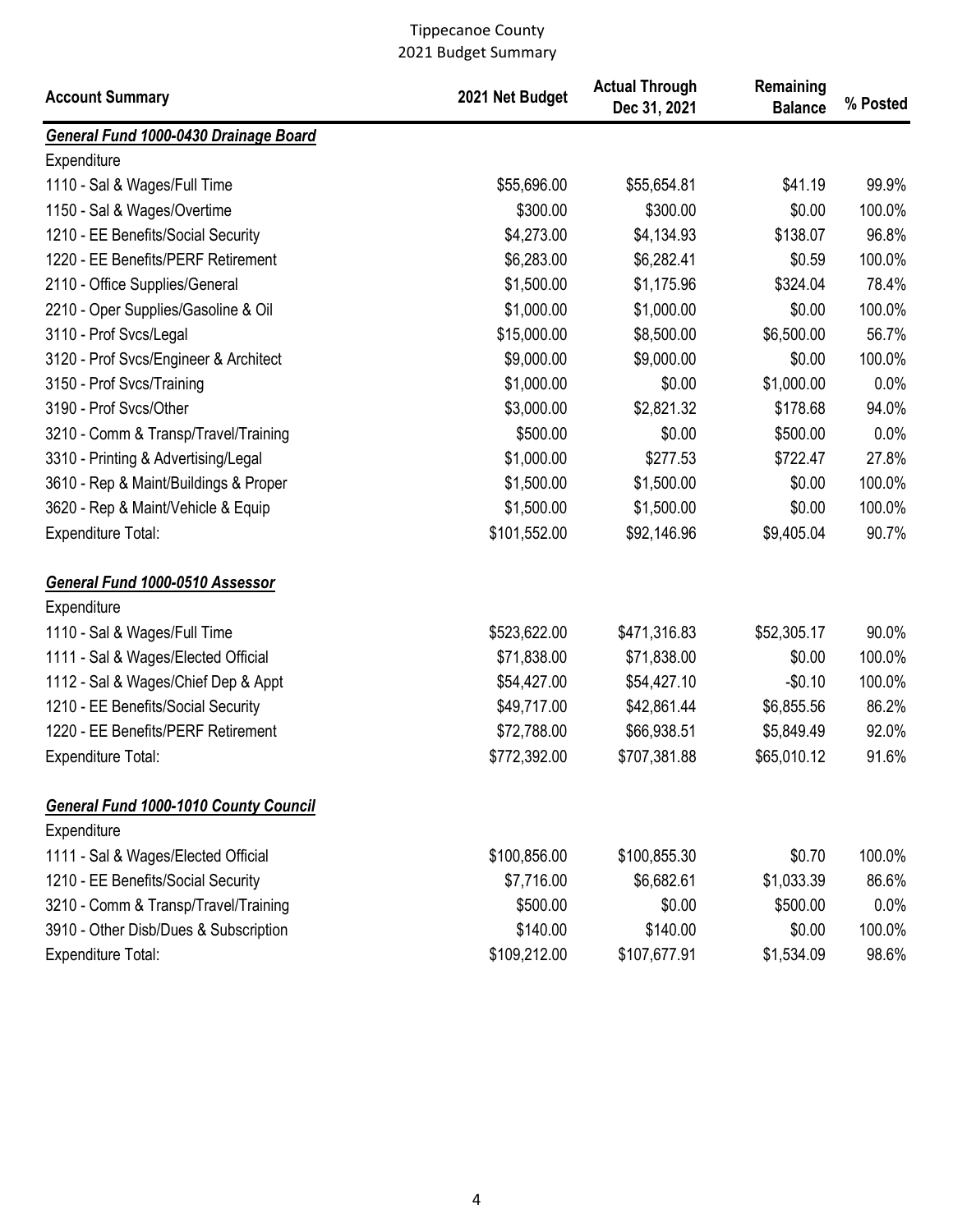| <b>Account Summary</b>                      | 2021 Net Budget | <b>Actual Through</b><br>Dec 31, 2021 | Remaining<br><b>Balance</b> | % Posted |
|---------------------------------------------|-----------------|---------------------------------------|-----------------------------|----------|
| <b>General Fund 1000-1110 Commissioners</b> |                 |                                       |                             |          |
| Expenditure                                 |                 |                                       |                             |          |
| 1110 - Sal & Wages/Full Time                | \$135,702.00    | \$132,121.10                          | \$3,580.90                  | 97.4%    |
| 1111 - Sal & Wages/Elected Official         | \$192,138.00    | \$192,138.18                          | $-$0.18$                    | 100.0%   |
| 1112 - Sal & Wages/Chief Dep & Appt         | \$67,110.00     | \$67,109.90                           | \$0.10                      | 100.0%   |
| 1130 - Sal & Wages/Part Time                | \$2,000.00      | \$0.00                                | \$2,000.00                  | 0.0%     |
| 1210 - EE Benefits/Social Security          | \$30,367.00     | \$28,756.58                           | \$1,610.42                  | 94.7%    |
| 1220 - EE Benefits/PERF Retirement          | \$44,235.00     | \$43,833.55                           | \$401.45                    | 99.1%    |
| 2110 - Office Supplies/General              | \$36,000.00     | \$35,827.71                           | \$172.29                    | 99.5%    |
| 2990 - Other Supplies/Non-specified         | \$747,500.00    | \$281,861.51                          | \$465,638.49                | 37.7%    |
| 3110 - Prof Svcs/Legal                      | \$256,710.00    | \$256,655.48                          | \$54.52                     | 100.0%   |
| 3145 - Prof Svcs/Hlth & Med Prof            | \$5,500.00      | \$4,856.58                            | \$643.42                    | 88.3%    |
| 3190 - Prof Svcs/Other                      | \$160,900.00    | \$157,241.75                          | \$3,658.25                  | 97.7%    |
| 3230 - Comm & Transp/Postage & Frght        | \$182,095.00    | \$168,244.99                          | \$13,850.01                 | 92.4%    |
| 3310 - Printing & Advertising/Legal         | \$14,619.00     | \$12,383.82                           | \$2,235.18                  | 84.7%    |
| 3410 - Insur/Building & Property            | \$125,000.00    | \$124,408.00                          | \$592.00                    | 99.5%    |
| 3420 - Insur/Vehicle & Equipment            | \$166,000.00    | \$165,926.00                          | \$74.00                     | 100.0%   |
| 3430 - Insur/Liability                      | \$175,600.00    | \$175,592.75                          | \$7.25                      | 100.0%   |
| 3440 - Insur/Public Official Bonds          | \$5,680.00      | \$5,680.00                            | \$0.00                      | 100.0%   |
| 3710 - Rentals & Leases/Bldgs & Prop        | \$50,000.00     | \$50,000.00                           | \$0.00                      | 100.0%   |
| 3910 - Other Disb/Dues & Subscription       | \$16,000.00     | \$11,117.17                           | \$4,882.83                  | 69.5%    |
| 3930 - Other Disb/Tax Levies                | \$2,212,579.00  | \$2,205,802.50                        | \$6,776.50                  | 99.7%    |
| 4510 - Machinery & Equipment/General        | \$6,500.00      | \$0.00                                | \$6,500.00                  | 0.0%     |
| 4590 - Machinery & Equipment/Other          | \$243,500.00    | \$42,536.41                           | \$200,963.59                | 17.5%    |
| <b>Expenditure Total:</b>                   | \$4,875,735.00  | \$4,162,093.98                        | \$713,641.02                | 85.4%    |
| General Fund 1000-1120 Human Resources      |                 |                                       |                             |          |
| Expenditure                                 |                 |                                       |                             |          |
| 1110 - Sal & Wages/Full Time                | \$49,423.00     | \$39,824.29                           | \$9,598.71                  | 80.6%    |
| 1112 - Sal & Wages/Chief Dep & Appt         | \$73,622.00     | \$73,622.12                           | $-$0.12$                    | 100.0%   |
| 1210 - EE Benefits/Social Security          | \$9,413.00      | \$8,126.75                            | \$1,286.25                  | 86.3%    |
| 1220 - EE Benefits/PERF Retirement          | \$13,782.00     | \$12,705.98                           | \$1,076.02                  | 92.2%    |
| <b>Expenditure Total:</b>                   | \$146,240.00    | \$134,279.14                          | \$11,960.86                 | 91.8%    |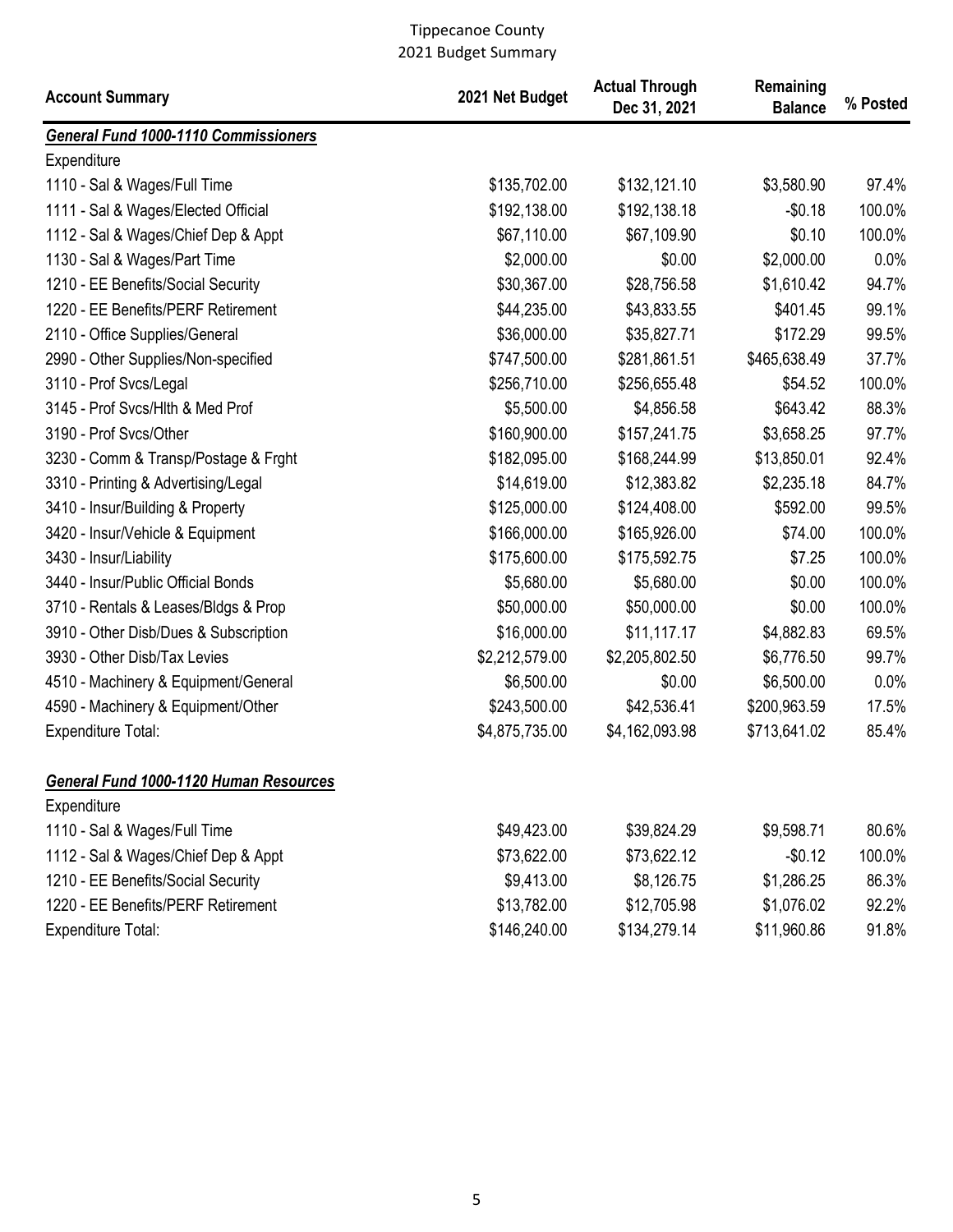| <b>Account Summary</b>                  | 2021 Net Budget | <b>Actual Through</b><br>Dec 31, 2021 | Remaining<br><b>Balance</b> | % Posted |
|-----------------------------------------|-----------------|---------------------------------------|-----------------------------|----------|
| General Fund 1000-1130 Maintenance      |                 |                                       |                             |          |
| Expenditure                             |                 |                                       |                             |          |
| 1110 - Sal & Wages/Full Time            | \$686,843.00    | \$659,534.81                          | \$27,308.19                 | 96.0%    |
| 1112 - Sal & Wages/Chief Dep & Appt     | \$72,011.00     | \$72,010.90                           | \$0.10                      | 100.0%   |
| 1210 - EE Benefits/Social Security      | \$58,053.00     | \$52,682.63                           | \$5,370.37                  | 90.7%    |
| 1220 - EE Benefits/PERF Retirement      | \$84,992.00     | \$82,044.61                           | \$2,947.39                  | 96.5%    |
| 2220 - Oper Supplies/Inst'l or Med      | \$2,500.00      | \$45.00                               | \$2,455.00                  | 1.8%     |
| 3210 - Comm & Transp/Travel/Training    | \$1,200.00      | \$0.00                                | \$1,200.00                  | 0.0%     |
| 3510 - Utility Service/Utilities        | \$600,000.00    | \$558,822.93                          | \$41,177.07                 | 93.1%    |
| <b>Expenditure Total:</b>               | \$1,505,599.00  | \$1,425,140.88                        | \$80,458.12                 | 94.7%    |
| General Fund 1000-1140 Soil & Water     |                 |                                       |                             |          |
| Expenditure                             |                 |                                       |                             |          |
| 1110 - Sal & Wages/Full Time            | \$107,632.00    | \$99,457.11                           | \$8,174.89                  | 92.4%    |
| 1210 - EE Benefits/Social Security      | \$8,234.00      | \$7,418.11                            | \$815.89                    | 90.1%    |
| 1220 - EE Benefits/PERF Retirement      | \$12,055.00     | \$11,139.16                           | \$915.84                    | 92.4%    |
| 3920 - Other Disb/Grants & Cmnty Supp   | \$15,000.00     | \$0.00                                | \$15,000.00                 | 0.0%     |
| <b>Expenditure Total:</b>               | \$142,921.00    | \$118,014.38                          | \$24,906.62                 | 82.6%    |
| <b>General Fund 1000-1410 DolT (IT)</b> |                 |                                       |                             |          |
| Expenditure                             |                 |                                       |                             |          |
| 1110 - Sal & Wages/Full Time            | \$339,463.00    | \$329,285.04                          | \$10,177.96                 | 97.0%    |
| 1112 - Sal & Wages/Chief Dep & Appt     | \$41,185.00     | \$41,184.52                           | \$0.48                      | 100.0%   |
| 1130 - Sal & Wages/Part Time            | \$22,700.00     | \$21,767.01                           | \$932.99                    | 95.9%    |
| 1210 - EE Benefits/Social Security      | \$30,857.00     | \$28,466.74                           | \$2,390.26                  | 92.3%    |
| 1220 - EE Benefits/PERF Retirement      | \$42,992.00     | \$41,625.46                           | \$1,366.54                  | 96.8%    |
| 2110 - Office Supplies/General          | \$1,000.00      | \$859.76                              | \$140.24                    | 86.0%    |
| 2130 - Office Supplies/Printing         | \$22,129.00     | \$13,060.59                           | \$9,068.41                  | 59.0%    |
| 3150 - Prof Svcs/Training               | \$3,360.00      | \$0.00                                | \$3,360.00                  | 0.0%     |
| 3210 - Comm & Transp/Travel/Training    | \$1,200.00      | \$516.75                              | \$683.25                    | 43.1%    |
| 3910 - Other Disb/Dues & Subscription   | \$375.00        | \$375.00                              | \$0.00                      | 100.0%   |
| <b>Expenditure Total:</b>               | \$505,261.00    | \$477,140.87                          | \$28,120.13                 | 94.4%    |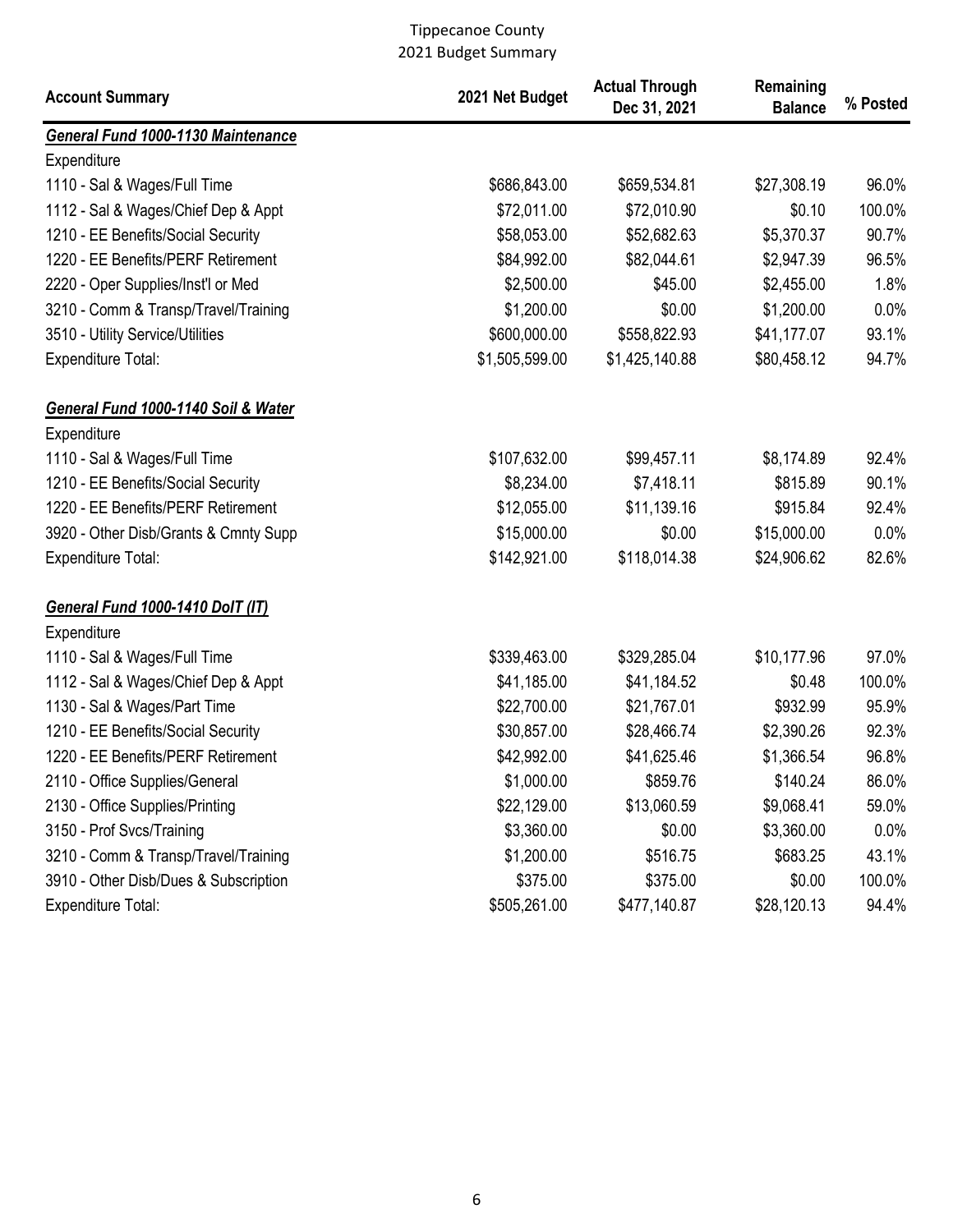| <b>Account Summary</b>                                    | 2021 Net Budget | <b>Actual Through</b><br>Dec 31, 2021 | Remaining<br><b>Balance</b> | % Posted |
|-----------------------------------------------------------|-----------------|---------------------------------------|-----------------------------|----------|
| <b>General Fund 1000-2010 Election/Voter Registration</b> |                 |                                       |                             |          |
| Expenditure                                               |                 |                                       |                             |          |
| 1112 - Sal & Wages/Chief Dep & Appt                       | \$84,476.00     | \$84,476.08                           | $-$0.08$                    | 100.0%   |
| 1130 - Sal & Wages/Part Time                              | \$20,000.00     | \$11,638.00                           | \$8,362.00                  | 58.2%    |
| 1132 - Sal & Wages/Board Members                          | \$5,334.00      | \$5,334.00                            | \$0.00                      | 100.0%   |
| 1210 - EE Benefits/Social Security                        | \$8,401.00      | \$7,541.96                            | \$859.04                    | 89.8%    |
| 1220 - EE Benefits/PERF Retirement                        | \$9,462.00      | \$9,461.40                            | \$0.60                      | 100.0%   |
| 2110 - Office Supplies/General                            | \$1,500.00      | \$80.00                               | \$1,420.00                  | 5.3%     |
| 2120 - Office Supplies/Forms                              | \$1,000.00      | \$570.00                              | \$430.00                    | 57.0%    |
| 2290 - Oper Supplies/Other                                | \$1,000.00      | $-$223.14$                            | \$1,223.14                  | $-22.3%$ |
| 3190 - Prof Svcs/Other                                    | \$1,000.00      | \$432.64                              | \$567.36                    | 43.3%    |
| 3210 - Comm & Transp/Travel/Training                      | \$500.00        | \$0.00                                | \$500.00                    | 0.0%     |
| 3230 - Comm & Transp/Postage & Frght                      | \$800.00        | \$690.75                              | \$109.25                    | 86.3%    |
| 3240 - Comm & Transp/Software                             | \$1,500.00      | \$0.00                                | \$1,500.00                  | 0.0%     |
| 3310 - Printing & Advertising/Legal                       | \$1,000.00      | \$0.00                                | \$1,000.00                  | 0.0%     |
| 3620 - Rep & Maint/Vehicle & Equip                        | \$2,000.00      | \$0.00                                | \$2,000.00                  | 0.0%     |
| 3910 - Other Disb/Dues & Subscription                     | \$100.00        | \$100.00                              | \$0.00                      | 100.0%   |
| <b>Expenditure Total:</b>                                 | \$138,073.00    | \$120,101.69                          | \$17,971.31                 | 87.0%    |
| General Fund 1000-2510 Area Plan                          |                 |                                       |                             |          |
| Expenditure                                               |                 |                                       |                             |          |
| 1110 - Sal & Wages/Full Time                              | \$768,092.00    | \$754,563.22                          | \$13,528.78                 | 98.2%    |
| 1112 - Sal & Wages/Chief Dep & Appt                       | \$110,611.00    | \$108,260.66                          | \$2,350.34                  | 97.9%    |
| 1130 - Sal & Wages/Part Time                              | \$5,000.00      | \$1,845.00                            | \$3,155.00                  | 36.9%    |
| 1210 - EE Benefits/Social Security                        | \$67,604.00     | \$63,668.69                           | \$3,935.31                  | 94.2%    |
| 1220 - EE Benefits/PERF Retirement                        | \$98,930.00     | \$94,651.55                           | \$4,278.45                  | 95.7%    |
| 2110 - Office Supplies/General                            | \$2,871.00      | \$2,862.83                            | \$8.17                      | 99.7%    |
| 2130 - Office Supplies/Printing                           | \$2,181.00      | \$2,180.00                            | \$1.00                      | 100.0%   |
| 2140 - Office Supplies/Minor Equip                        | \$1,983.00      | \$1,839.51                            | \$143.49                    | 92.8%    |
| 3110 - Prof Svcs/Legal                                    | \$27,600.00     | \$26,680.35                           | \$919.65                    | 96.7%    |
| 3170 - Prof Svcs/Translator                               | \$300.00        | \$300.00                              | \$0.00                      | 100.0%   |
| 3190 - Prof Svcs/Other                                    | \$10,989.00     | \$10,988.50                           | \$0.50                      | 100.0%   |
| 3210 - Comm & Transp/Travel/Training                      | \$7,193.00      | \$1,376.43                            | \$5,816.57                  | 19.1%    |
| 3310 - Printing & Advertising/Legal                       | \$750.00        | \$595.78                              | \$154.22                    | 79.4%    |
| 3620 - Rep & Maint/Vehicle & Equip                        | \$1,500.00      | \$0.00                                | \$1,500.00                  | 0.0%     |
| 3910 - Other Disb/Dues & Subscription                     | \$5,437.00      | \$3,498.38                            | \$1,938.62                  | 64.3%    |
| <b>Expenditure Total:</b>                                 | \$1,111,041.00  | \$1,073,310.90                        | \$37,730.10                 | 96.6%    |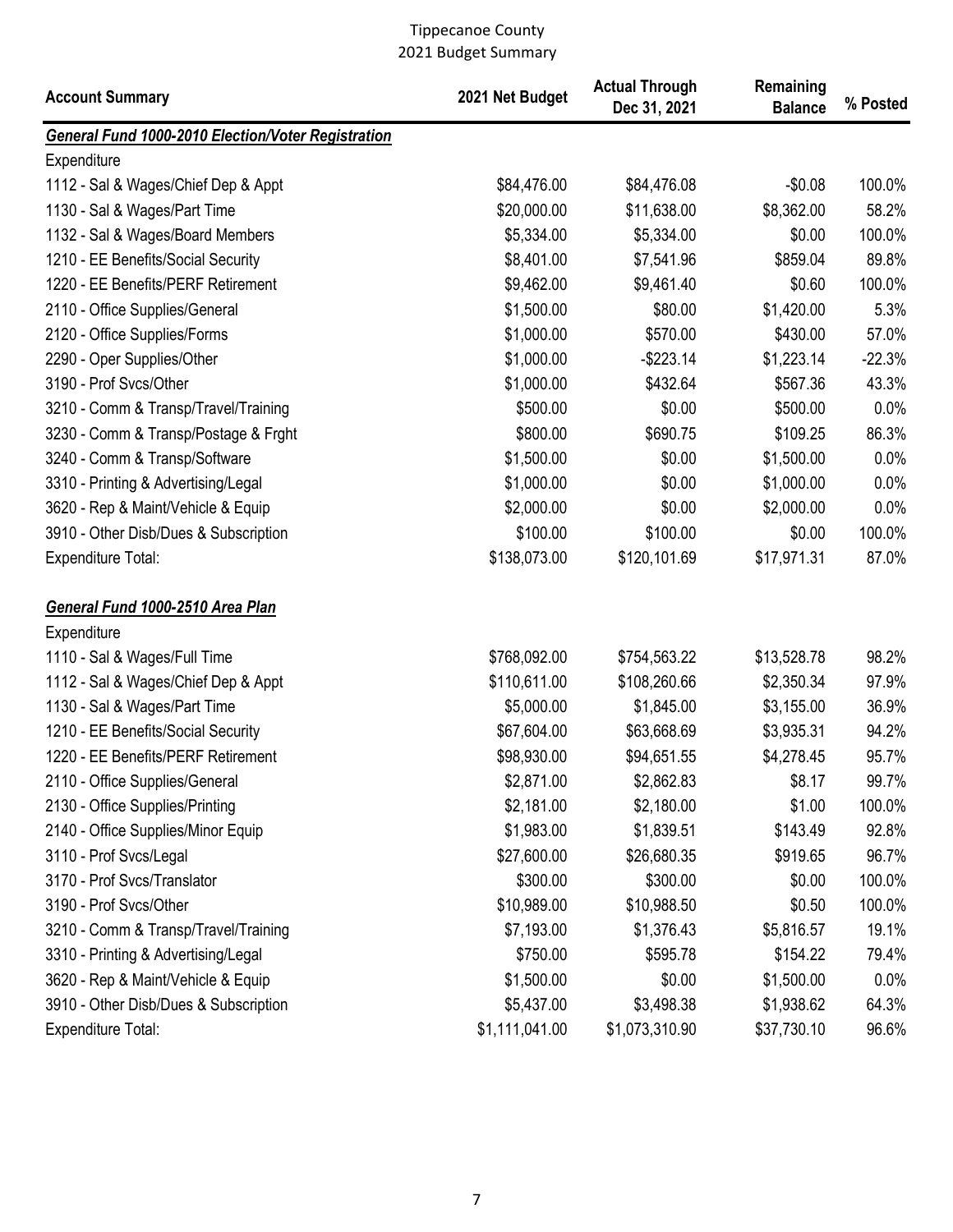| <b>Account Summary</b>                            | 2021 Net Budget | <b>Actual Through</b><br>Dec 31, 2021 | Remaining<br><b>Balance</b> | % Posted |
|---------------------------------------------------|-----------------|---------------------------------------|-----------------------------|----------|
| <b>General Fund 1000-2610 Building Commission</b> |                 |                                       |                             |          |
| Expenditure                                       |                 |                                       |                             |          |
| 1110 - Sal & Wages/Full Time                      | \$248,417.00    | \$248,417.00                          | \$0.00                      | 100.0%   |
| 1112 - Sal & Wages/Chief Dep & Appt               | \$67,110.00     | \$67,109.90                           | \$0.10                      | 100.0%   |
| 1210 - EE Benefits/Social Security                | \$24,138.00     | \$22,322.65                           | \$1,815.35                  | 92.5%    |
| 1220 - EE Benefits/PERF Retirement                | \$35,340.00     | \$35,339.20                           | \$0.80                      | 100.0%   |
| 2110 - Office Supplies/General                    | \$4,500.00      | \$3,834.45                            | \$665.55                    | 85.2%    |
| 2210 - Oper Supplies/Gasoline & Oil               | \$6,000.00      | \$3,998.79                            | \$2,001.21                  | 66.6%    |
| 3210 - Comm & Transp/Travel/Training              | \$2,500.00      | \$54.21                               | \$2,445.79                  | 2.2%     |
| 3510 - Utility Service/Utilities                  | \$1,300.00      | \$1,251.00                            | \$49.00                     | 96.2%    |
| 3620 - Rep & Maint/Vehicle & Equip                | \$4,500.00      | \$2,170.16                            | \$2,329.84                  | 48.2%    |
| 3910 - Other Disb/Dues & Subscription             | \$1,300.00      | \$1,085.00                            | \$215.00                    | 83.5%    |
| <b>Expenditure Total:</b>                         | \$395,105.00    | \$385,582.36                          | \$9,522.64                  | 97.6%    |
| General Fund 1000-2810 Veteran Service            |                 |                                       |                             |          |
| Expenditure                                       |                 |                                       |                             |          |
| 1110 - Sal & Wages/Full Time                      | \$43,786.00     | \$43,786.08                           | $-$0.08$                    | 100.0%   |
| 1112 - Sal & Wages/Chief Dep & Appt               | \$52,248.00     | \$52,248.04                           | $-$0.04$                    | 100.0%   |
| 1210 - EE Benefits/Social Security                | \$7,347.00      | \$6,828.99                            | \$518.01                    | 92.9%    |
| 1220 - EE Benefits/PERF Retirement                | \$10,756.00     | \$10,755.94                           | \$0.06                      | 100.0%   |
| 2110 - Office Supplies/General                    | \$2,800.00      | \$2,585.08                            | \$214.92                    | 92.3%    |
| 3190 - Prof Svcs/Other                            | \$10,000.00     | \$600.00                              | \$9,400.00                  | 6.0%     |
| 3210 - Comm & Transp/Travel/Training              | \$600.00        | \$97.22                               | \$502.78                    | 16.2%    |
| 3925 - Other Disb/Burial Allowance                | \$20,000.00     | \$12,275.00                           | \$7,725.00                  | 61.4%    |
| <b>Expenditure Total:</b>                         | \$147,537.00    | \$129,176.35                          | \$18,360.65                 | 87.6%    |
| General Fund 1000-2910 Weights & Measures         |                 |                                       |                             |          |
| Expenditure                                       |                 |                                       |                             |          |
| 1112 - Sal & Wages/Chief Dep & Appt               | \$53,816.00     | \$53,816.10                           | $-$0.10$                    | 100.0%   |
| 1210 - EE Benefits/Social Security                | \$4,117.00      | \$3,929.05                            | \$187.95                    | 95.4%    |
| 1220 - EE Benefits/PERF Retirement                | \$6,028.00      | \$6,027.32                            | \$0.68                      | 100.0%   |
| 2110 - Office Supplies/General                    | \$700.00        | \$695.11                              | \$4.89                      | 99.3%    |
| 2210 - Oper Supplies/Gasoline & Oil               | \$2,000.00      | \$1,998.08                            | \$1.92                      | 99.9%    |
| 3210 - Comm & Transp/Travel/Training              | \$750.00        | \$378.00                              | \$372.00                    | 50.4%    |
| 3620 - Rep & Maint/Vehicle & Equip                | \$750.00        | \$380.18                              | \$369.82                    | 50.7%    |
| 3910 - Other Disb/Dues & Subscription             | \$200.00        | \$30.00                               | \$170.00                    | 15.0%    |
| <b>Expenditure Total:</b>                         | \$68,361.00     | \$67,253.84                           | \$1,107.16                  | 98.4%    |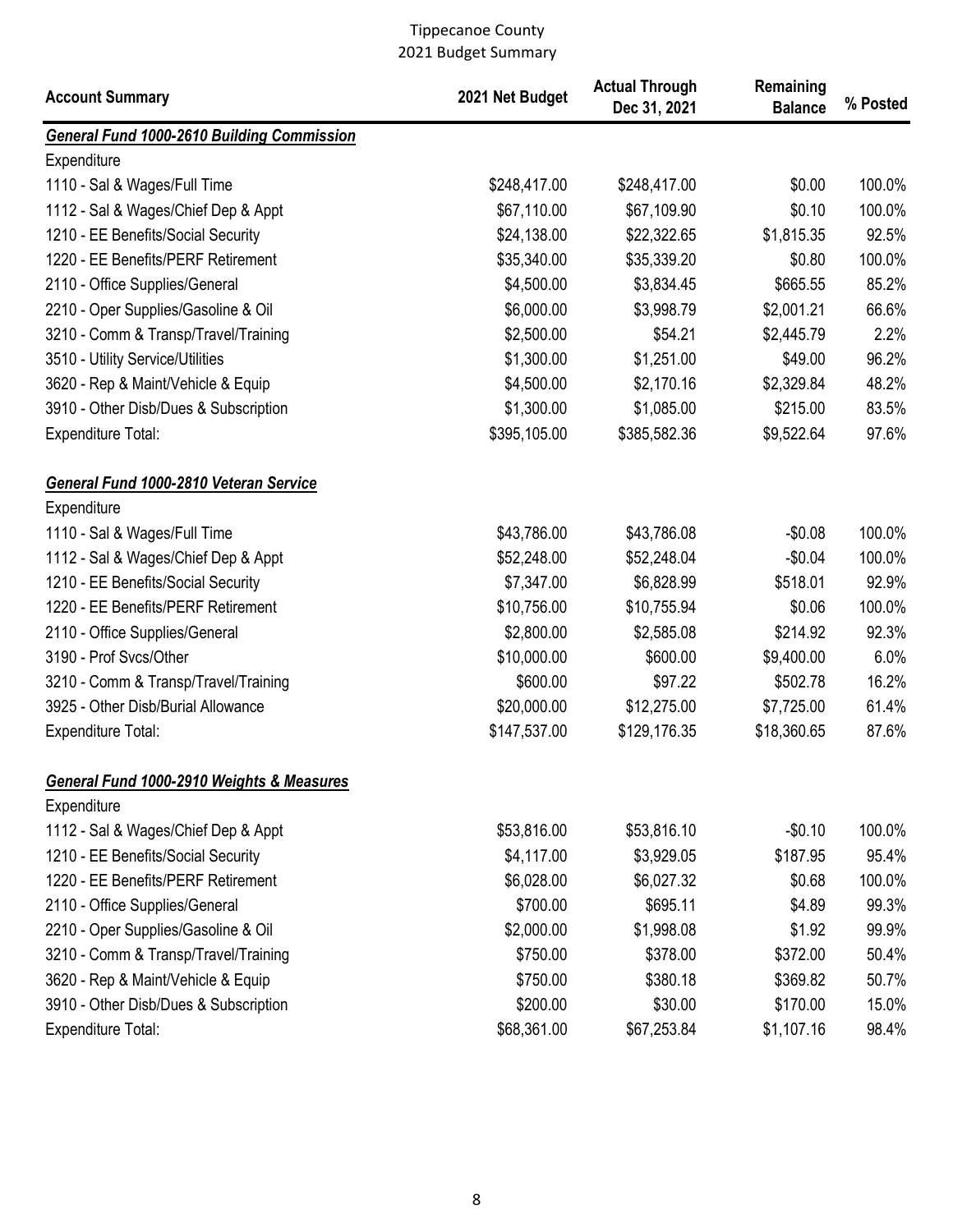| <b>Account Summary</b>                  | 2021 Net Budget | <b>Actual Through</b><br>Dec 31, 2021 | Remaining<br><b>Balance</b> | % Posted |
|-----------------------------------------|-----------------|---------------------------------------|-----------------------------|----------|
| General Fund 1000-3510 Tippecanoe Villa |                 |                                       |                             |          |
| Expenditure                             |                 |                                       |                             |          |
| 1110 - Sal & Wages/Full Time            | \$869,219.00    | \$836,257.07                          | \$32,961.93                 | 96.2%    |
| 1112 - Sal & Wages/Chief Dep & Appt     | \$73,622.00     | \$73,622.12                           | $-$0.12$                    | 100.0%   |
| 1130 - Sal & Wages/Part Time            | \$33,000.00     | \$14,628.00                           | \$18,372.00                 | 44.3%    |
| 1150 - Sal & Wages/Overtime             | \$17,000.00     | \$14,874.84                           | \$2,125.16                  | 87.5%    |
| 1210 - EE Benefits/Social Security      | \$75,953.00     | \$67,227.17                           | \$8,725.83                  | 88.5%    |
| 1220 - EE Benefits/PERF Retirement      | \$107,279.00    | \$103,552.52                          | \$3,726.48                  | 96.5%    |
| 2110 - Office Supplies/General          | \$863.00        | \$862.13                              | \$0.87                      | 99.9%    |
| 2220 - Oper Supplies/Inst'l or Med      | \$19,800.00     | \$16,736.13                           | \$3,063.87                  | 84.5%    |
| 2250 - Oper Supplies/Food               | \$113,656.00    | \$113,655.18                          | \$0.82                      | 100.0%   |
| 2990 - Other Supplies/Non-specified     | \$76,602.00     | \$68,839.05                           | \$7,762.95                  | 89.9%    |
| 3145 - Prof Svcs/Hlth & Med Prof        | \$26,317.00     | \$25,644.46                           | \$672.54                    | 97.4%    |
| 3190 - Prof Svcs/Other                  | \$16,219.00     | \$16,218.84                           | \$0.16                      | 100.0%   |
| 3210 - Comm & Transp/Travel/Training    | \$800.00        | \$674.00                              | \$126.00                    | 84.3%    |
| 3510 - Utility Service/Utilities        | \$110,680.00    | \$108,403.78                          | \$2,276.22                  | 97.9%    |
| 3610 - Rep & Maint/Buildings & Proper   | \$9,478.00      | \$8,801.38                            | \$676.62                    | 92.9%    |
| 3620 - Rep & Maint/Vehicle & Equip      | \$1,992.00      | \$1,974.68                            | \$17.32                     | 99.1%    |
| 3730 - Rentals & Leases/Minor Equip     | \$1,206.00      | \$1,197.88                            | \$8.12                      | 99.3%    |
| <b>Expenditure Total:</b>               | \$1,553,686.00  | \$1,473,169.23                        | \$80,516.77                 | 94.8%    |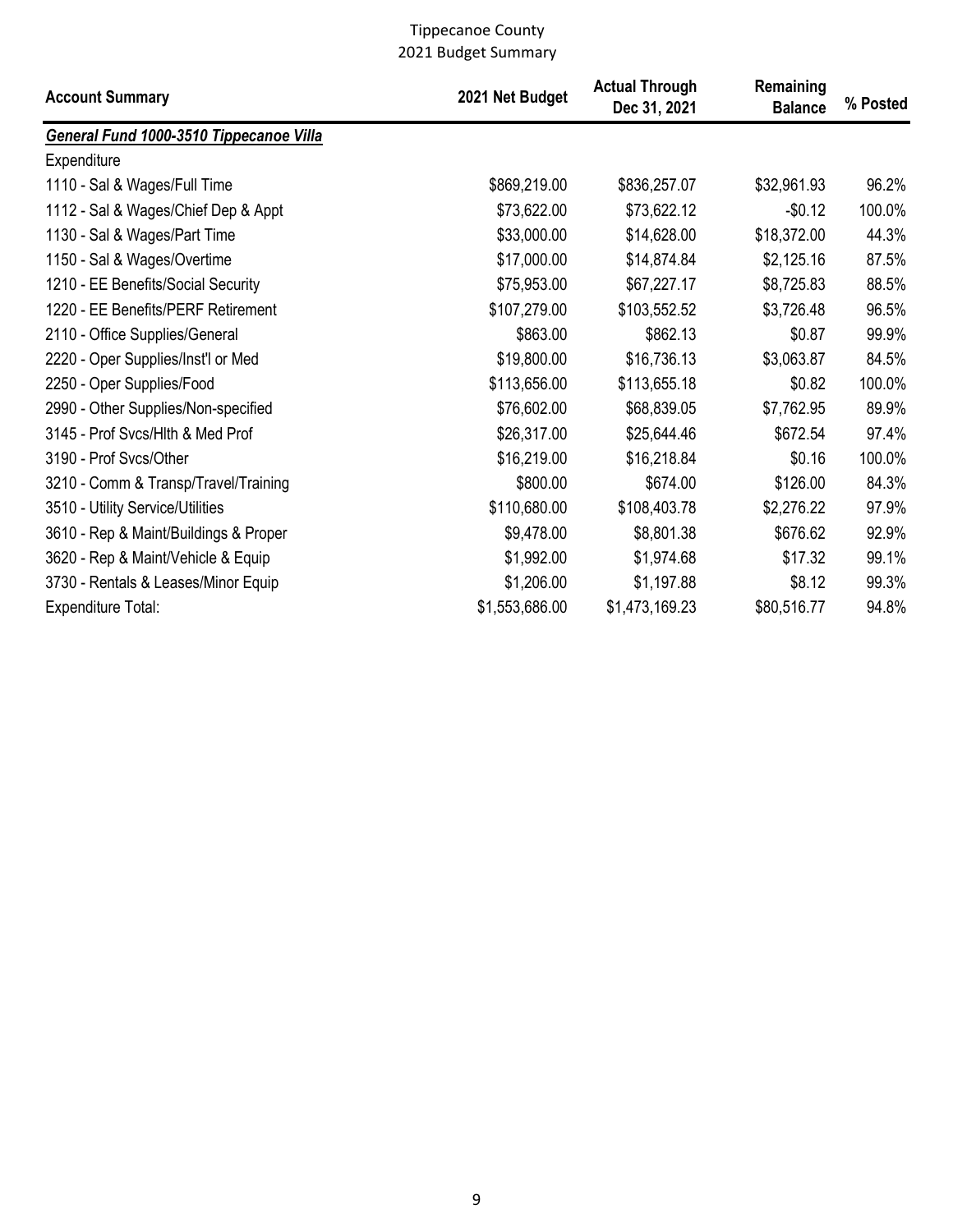| <b>Account Summary</b>                              | 2021 Net Budget | <b>Actual Through</b><br>Dec 31, 2021 | Remaining<br><b>Balance</b> | % Posted |
|-----------------------------------------------------|-----------------|---------------------------------------|-----------------------------|----------|
| General Fund 1000-3610 Cary Home for Children       |                 |                                       |                             |          |
| Expenditure                                         |                 |                                       |                             |          |
| 1110 - Sal & Wages/Full Time                        | \$1,201,108.00  | \$1,109,141.66                        | \$91,966.34                 | 92.3%    |
| 1112 - Sal & Wages/Chief Dep & Appt                 | \$93,500.00     | \$93,499.90                           | \$0.10                      | 100.0%   |
| 1113 - Sal & Wages/Benefit Elig PT                  | \$27,650.00     | \$24,584.01                           | \$3,065.99                  | 88.9%    |
| 1130 - Sal & Wages/Part Time                        | \$85,000.00     | \$60,646.63                           | \$24,353.37                 | 71.3%    |
| 1150 - Sal & Wages/Overtime                         | \$50,000.00     | \$34,616.76                           | \$15,383.24                 | 69.2%    |
| 1210 - EE Benefits/Social Security                  | \$111,480.00    | \$95,699.15                           | \$15,780.85                 | 85.8%    |
| 1220 - EE Benefits/PERF Retirement                  | \$150,597.00    | \$137,838.87                          | \$12,758.13                 | 91.5%    |
| 2110 - Office Supplies/General                      | \$5,747.00      | \$4,924.79                            | \$822.21                    | 85.7%    |
| 2220 - Oper Supplies/Inst'l or Med                  | \$8,000.00      | \$7,736.09                            | \$263.91                    | 96.7%    |
| 2230 - Oper Supplies/Cleaning                       | \$6,737.00      | \$6,005.53                            | \$731.47                    | 89.1%    |
| 2245 - Oper Supplies/Grounds                        | \$19,000.00     | \$5,895.45                            | \$13,104.55                 | 31.0%    |
| 2250 - Oper Supplies/Food                           | \$42,489.00     | \$39,197.99                           | \$3,291.01                  | 92.3%    |
| 2270 - Oper Supplies/Educational Mtls               | \$1,558.00      | \$1,557.98                            | \$0.02                      | 100.0%   |
| 2340 - Rep & Maint/Minor Equipment                  | \$12,854.00     | \$11,023.02                           | \$1,830.98                  | 85.8%    |
| 3140 - Prof Svcs/Counselng Consults                 | \$27,752.00     | \$27,024.38                           | \$727.62                    | 97.4%    |
| 3150 - Prof Svcs/Training                           | \$928.00        | \$927.99                              | \$0.01                      | 100.0%   |
| 3210 - Comm & Transp/Travel/Training                | \$9,468.00      | \$7,511.89                            | \$1,956.11                  | 79.3%    |
| 3510 - Utility Service/Utilities                    | \$39,044.00     | \$38,797.16                           | \$246.84                    | 99.4%    |
| 3610 - Rep & Maint/Buildings & Proper               | \$95,819.00     | \$73,393.15                           | \$22,425.85                 | 76.6%    |
| 3620 - Rep & Maint/Vehicle & Equip                  | \$4,000.00      | \$3,096.30                            | \$903.70                    | 77.4%    |
| 3910 - Other Disb/Dues & Subscription               | \$4,090.00      | \$4,090.00                            | \$0.00                      | 100.0%   |
| Expenditure Total:                                  | \$1,996,821.00  | \$1,787,208.70                        | \$209,612.30                | 89.5%    |
| <b>General Fund 1000-3710 Juvenile Alternatives</b> |                 |                                       |                             |          |
| Expenditure                                         |                 |                                       |                             |          |
| 1110 - Sal & Wages/Full Time                        | \$97,179.00     | \$83,866.82                           | \$13,312.18                 | 86.3%    |
| 1113 - Sal & Wages/Benefit Elig PT                  | \$30,774.00     | \$28,486.75                           | \$2,287.25                  | 92.6%    |
| 1130 - Sal & Wages/Part Time                        | \$15,000.00     | \$5,899.75                            | \$9,100.25                  | 39.3%    |
| 1210 - EE Benefits/Social Security                  | \$10,936.00     | \$8,501.29                            | \$2,434.71                  | 77.7%    |
| 1220 - EE Benefits/PERF Retirement                  | \$10,885.00     | \$9,361.30                            | \$1,523.70                  | 86.0%    |
| 2110 - Office Supplies/General                      | \$750.00        | \$750.00                              | \$0.00                      | 100.0%   |
| 3210 - Comm & Transp/Travel/Training                | \$500.00        | \$0.00                                | \$500.00                    | 0.0%     |
| Expenditure Total:                                  | \$166,024.00    | \$136,865.91                          | \$29,158.09                 | 82.4%    |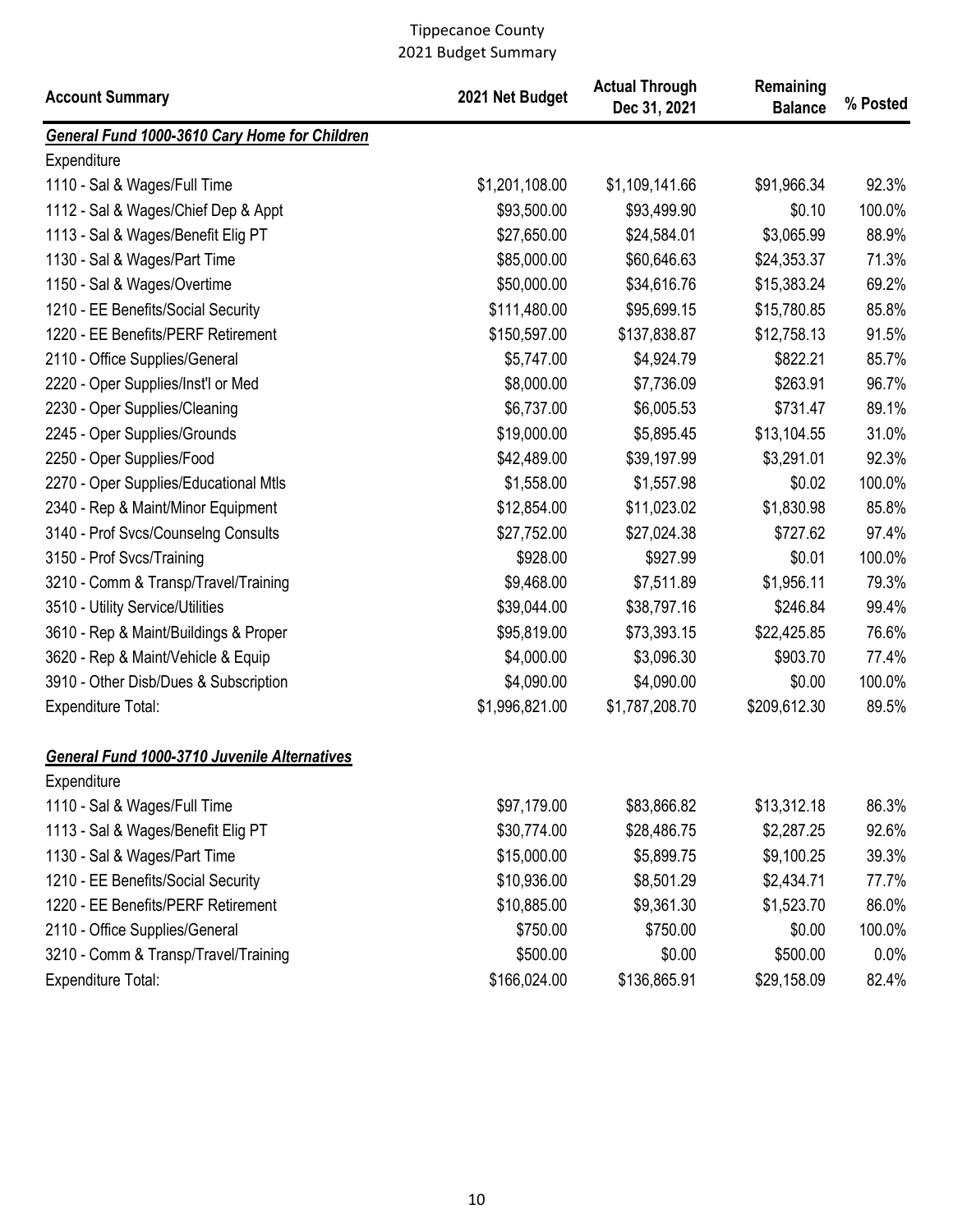| <b>Account Summary</b>                               | 2021 Net Budget | <b>Actual Through</b><br>Dec 31, 2021 | Remaining<br><b>Balance</b> | % Posted |
|------------------------------------------------------|-----------------|---------------------------------------|-----------------------------|----------|
| <b>General Fund 1000-4310 Parks &amp; Recreation</b> |                 |                                       |                             |          |
| Expenditure                                          |                 |                                       |                             |          |
| 1110 - Sal & Wages/Full Time                         | \$567,094.00    | \$564,187.82                          | \$2,906.18                  | 99.5%    |
| 1112 - Sal & Wages/Chief Dep & Appt                  | \$74,722.00     | \$74,710.87                           | \$11.13                     | 100.0%   |
| 1130 - Sal & Wages/Part Time                         | \$27,500.00     | \$27,495.38                           | \$4.62                      | 100.0%   |
| 1210 - EE Benefits/Social Security                   | \$51,873.00     | \$47,920.93                           | \$3,952.07                  | 92.4%    |
| 1220 - EE Benefits/PERF Retirement                   | \$71,940.00     | \$71,939.95                           | \$0.05                      | 100.0%   |
| 1910 - Other Personal Services/WC                    | \$18,000.00     | \$0.00                                | \$18,000.00                 | 0.0%     |
| 2110 - Office Supplies/General                       | \$1,562.00      | \$1,561.83                            | \$0.17                      | 100.0%   |
| 2210 - Oper Supplies/Gasoline & Oil                  | \$23,537.00     | \$23,536.83                           | \$0.17                      | 100.0%   |
| 2215 - Oper Supplies/Garage & Fleet                  | \$10,382.00     | \$10,381.27                           | \$0.73                      | 100.0%   |
| 2220 - Oper Supplies/Inst'l or Med                   | \$700.00        | \$666.92                              | \$33.08                     | 95.3%    |
| 2245 - Oper Supplies/Grounds                         | \$10,164.00     | \$8,069.29                            | \$2,094.71                  | 79.4%    |
| 2310 - Rep & Maint/Building Mtls                     | \$26,748.00     | \$26,385.46                           | \$362.54                    | 98.6%    |
| 2320 - Rep & Maint/Street Mtls                       | \$2,503.00      | \$2,502.42                            | \$0.58                      | 100.0%   |
| 2340 - Rep & Maint/Minor Equipment                   | \$6,576.00      | \$6,575.41                            | \$0.59                      | 100.0%   |
| 3110 - Prof Svcs/Legal                               | \$7,288.00      | \$7,287.28                            | \$0.72                      | 100.0%   |
| 3190 - Prof Svcs/Other                               | \$2,825.00      | \$2,825.00                            | \$0.00                      | 100.0%   |
| 3210 - Comm & Transp/Travel/Training                 | \$452.00        | \$451.17                              | \$0.83                      | 99.8%    |
| 3230 - Comm & Transp/Postage & Frght                 | \$10.00         | \$9.55                                | \$0.45                      | 95.5%    |
| 3410 - Insur/Building & Property                     | \$31,841.00     | \$31,841.00                           | \$0.00                      | 100.0%   |
| 3510 - Utility Service/Utilities                     | \$111,000.00    | \$110,999.18                          | \$0.82                      | 100.0%   |
| 3610 - Rep & Maint/Buildings & Proper                | \$135,260.00    | \$116,817.45                          | \$18,442.55                 | 86.4%    |
| 3620 - Rep & Maint/Vehicle & Equip                   | \$10,653.00     | \$10,652.93                           | \$0.07                      | 100.0%   |
| 3910 - Other Disb/Dues & Subscription                | \$30.00         | \$30.00                               | \$0.00                      | 100.0%   |
| 3970 - Other Disb/Costs of Business                  | \$101.00        | \$100.14                              | \$0.86                      | 99.1%    |
| 4590 - Machinery & Equipment/Other                   | \$29,260.00     | \$14,760.00                           | \$14,500.00                 | 50.4%    |
| Expenditure Total:                                   | \$1,222,021.00  | \$1,161,708.08                        | \$60,312.92                 | 95.1%    |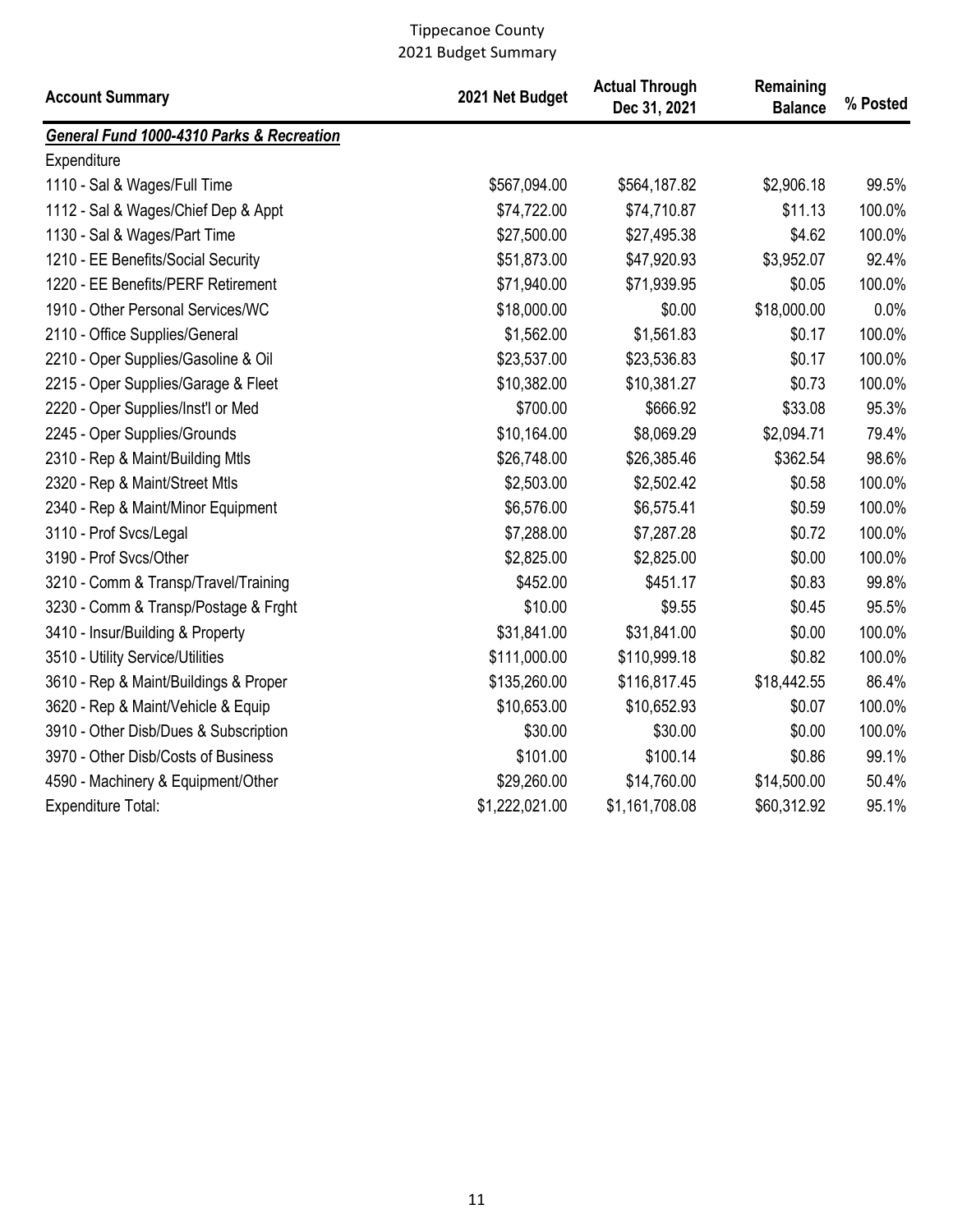| <b>Account Summary</b>                         | 2021 Net Budget | <b>Actual Through</b><br>Dec 31, 2021 | Remaining<br><b>Balance</b> | % Posted |
|------------------------------------------------|-----------------|---------------------------------------|-----------------------------|----------|
| <b>General Fund 1000-4410 County Extension</b> |                 |                                       |                             |          |
| Expenditure                                    |                 |                                       |                             |          |
| 1110 - Sal & Wages/Full Time                   | \$79,407.00     | \$79,407.20                           | $-$0.20$                    | 100.0%   |
| 1130 - Sal & Wages/Part Time                   | \$24,400.00     | \$11,276.00                           | \$13,124.00                 | 46.2%    |
| 1150 - Sal & Wages/Overtime                    | \$8,000.00      | \$3,094.02                            | \$4,905.98                  | 38.7%    |
| 1210 - EE Benefits/Social Security             | \$8,554.00      | \$6,643.88                            | \$1,910.12                  | 77.7%    |
| 1220 - EE Benefits/PERF Retirement             | \$9,790.00      | \$9,157.16                            | \$632.84                    | 93.5%    |
| 2110 - Office Supplies/General                 | \$11,000.00     | \$3,266.72                            | \$7,733.28                  | 29.7%    |
| 2230 - Oper Supplies/Cleaning                  | \$1,500.00      | \$169.45                              | \$1,330.55                  | 11.3%    |
| 2330 - Rep & Maint/Small Tools                 | \$400.00        | \$0.00                                | \$400.00                    | 0.0%     |
| 3150 - Prof Svcs/Training                      | \$5,000.00      | \$1,444.83                            | \$3,555.17                  | 28.9%    |
| 3190 - Prof Svcs/Other                         | \$226,495.00    | \$226,495.00                          | \$0.00                      | 100.0%   |
| 3210 - Comm & Transp/Travel/Training           | \$3,000.00      | \$680.13                              | \$2,319.87                  | 22.7%    |
| 3230 - Comm & Transp/Postage & Frght           | \$3,000.00      | \$2,024.69                            | \$975.31                    | 67.5%    |
| 3510 - Utility Service/Utilities               | \$25,200.00     | \$22,898.11                           | \$2,301.89                  | 90.9%    |
| 3610 - Rep & Maint/Buildings & Proper          | \$4,000.00      | \$2,744.95                            | \$1,255.05                  | 68.6%    |
| 3730 - Rentals & Leases/Minor Equip            | \$6,800.00      | \$4,508.19                            | \$2,291.81                  | 66.3%    |
| 3910 - Other Disb/Dues & Subscription          | \$1,000.00      | \$615.00                              | \$385.00                    | 61.5%    |
| <b>Expenditure Total:</b>                      | \$417,546.00    | \$374,425.33                          | \$43,120.67                 | 89.7%    |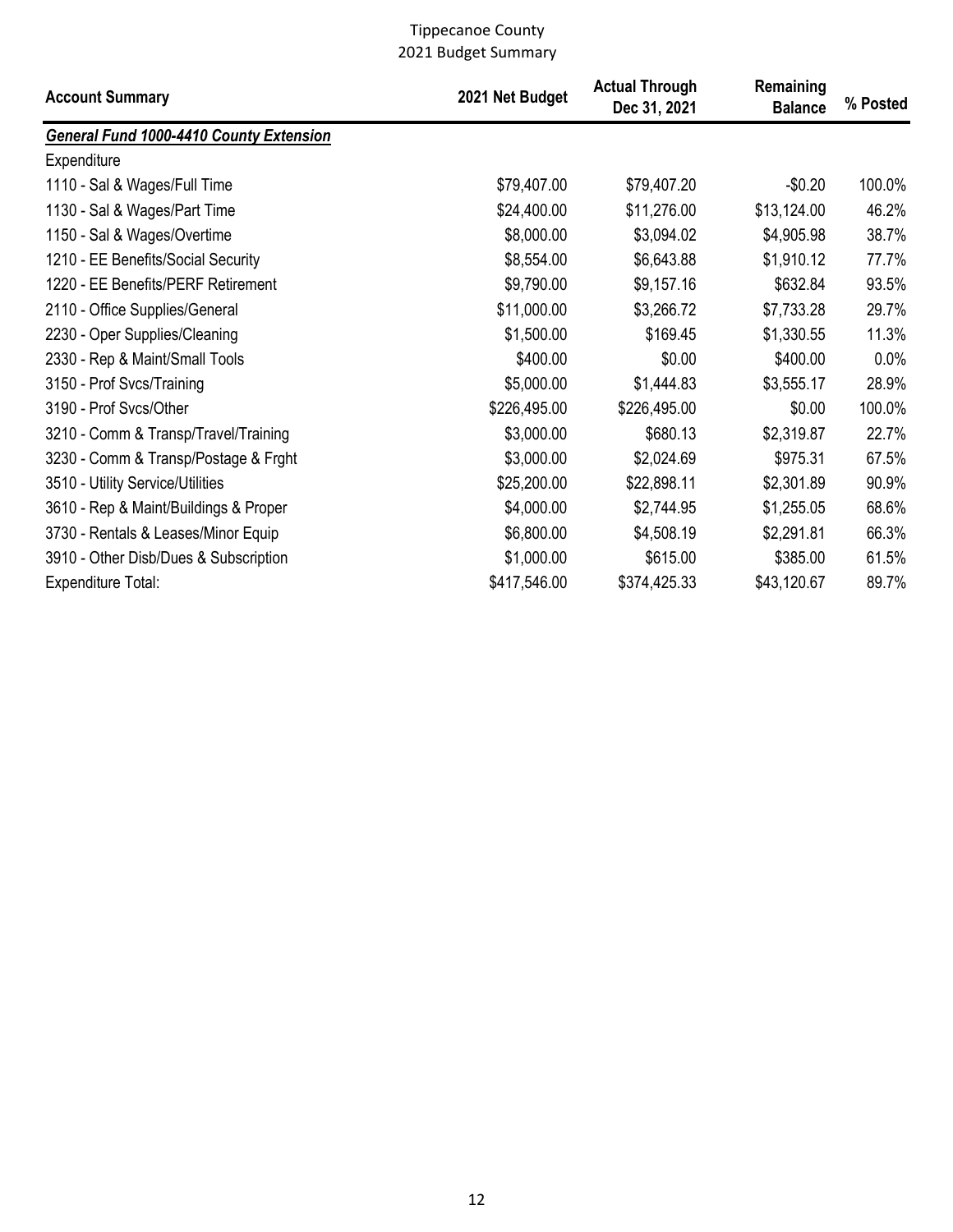| <b>Account Summary</b>                                 | 2021 Net Budget | <b>Actual Through</b><br>Dec 31, 2021 | Remaining<br><b>Balance</b> | % Posted |
|--------------------------------------------------------|-----------------|---------------------------------------|-----------------------------|----------|
| <b>General Fund 1000-4510 Fairgrounds</b>              |                 |                                       |                             |          |
| Expenditure                                            |                 |                                       |                             |          |
| 1110 - Sal & Wages/Full Time                           | \$36,988.00     | \$34,851.35                           | \$2,136.65                  | 94.2%    |
| 1112 - Sal & Wages/Chief Dep & Appt                    | \$58,705.00     | \$58,704.88                           | \$0.12                      | 100.0%   |
| 1210 - EE Benefits/Social Security                     | \$7,321.00      | \$6,470.03                            | \$850.97                    | 88.4%    |
| 1220 - EE Benefits/PERF Retirement                     | \$10,718.00     | \$10,478.15                           | \$239.85                    | 97.8%    |
| 2110 - Office Supplies/General                         | \$1,500.00      | \$923.02                              | \$576.98                    | 61.5%    |
| 2210 - Oper Supplies/Gasoline & Oil                    | \$5,000.00      | \$3,927.19                            | \$1,072.81                  | 78.5%    |
| 2215 - Oper Supplies/Garage & Fleet                    | \$3,400.00      | \$2,226.32                            | \$1,173.68                  | 65.5%    |
| 2230 - Oper Supplies/Cleaning                          | \$4,000.00      | \$3,571.58                            | \$428.42                    | 89.3%    |
| 2240 - Oper Supplies/Snow Removal                      | \$1,500.00      | \$857.50                              | \$642.50                    | 57.2%    |
| 2245 - Oper Supplies/Grounds                           | \$1,500.00      | \$469.48                              | \$1,030.52                  | 31.3%    |
| 2330 - Rep & Maint/Small Tools                         | \$2,800.00      | \$2,399.34                            | \$400.66                    | 85.7%    |
| 2340 - Rep & Maint/Minor Equipment                     | \$1,000.00      | \$952.07                              | \$47.93                     | 95.2%    |
| 2990 - Other Supplies/Non-specified                    | \$4,800.00      | \$4,432.93                            | \$367.07                    | 92.4%    |
| 3190 - Prof Svcs/Other                                 | \$5,000.00      | \$4,956.00                            | \$44.00                     | 99.1%    |
| 3510 - Utility Service/Utilities                       | \$115,000.00    | \$97,588.23                           | \$17,411.77                 | 84.9%    |
| 3610 - Rep & Maint/Buildings & Proper                  | \$22,000.00     | \$19,601.18                           | \$2,398.82                  | 89.1%    |
| 3620 - Rep & Maint/Vehicle & Equip                     | \$3,500.00      | \$1,369.42                            | \$2,130.58                  | 39.1%    |
| 3730 - Rentals & Leases/Minor Equip                    | \$4,000.00      | \$2,233.50                            | \$1,766.50                  | 55.8%    |
| 3910 - Other Disb/Dues & Subscription                  | \$4,000.00      | \$1,734.59                            | \$2,265.41                  | 43.4%    |
| <b>Expenditure Total:</b>                              | \$292,732.00    | \$257,746.76                          | \$34,985.24                 | 88.0%    |
| <b>County General 1000-5010 Coroner</b><br>Expenditure |                 |                                       |                             |          |
| 1110 - Sal & Wages/Full Time                           | \$42,651.00     | \$41,081.09                           | \$1,569.91                  | 96.3%    |
| 1111 - Sal & Wages/Elected Official                    | \$32,609.00     | \$32,608.38                           | \$0.62                      | 100.0%   |
| 1130 - Sal & Wages/Part Time                           | \$71,007.00     | \$71,006.89                           | \$0.11                      | 100.0%   |
| 1190 - Sal & Wages/Other Wages                         | \$70,015.00     | \$70,014.07                           | \$0.93                      | 100.0%   |
| 1210 - EE Benefits/Social Security                     | \$16,547.00     | \$15,933.70                           | \$613.30                    | 96.3%    |
| 1220 - EE Benefits/PERF Retirement                     | \$8,432.00      | \$8,128.56                            | \$303.44                    | 96.4%    |
| 2110 - Office Supplies/General                         | \$3,201.00      | \$2,861.66                            | \$339.34                    | 89.4%    |
| 2220 - Oper Supplies/Inst'l or Med                     | \$37,381.00     | \$37,111.96                           | \$269.04                    | 99.3%    |
| 3145 - Prof Svcs/Hlth & Med Prof                       | \$14,400.00     | \$12,888.60                           | \$1,511.40                  | 89.5%    |
| 3146 - Prof Svcs/Autopsies                             | \$460,642.00    | \$441,782.50                          | \$18,859.50                 | 95.9%    |
| 3147 - Prof Svcs/Body Transfer                         | \$99,280.00     | \$89,959.40                           | \$9,320.60                  | 90.6%    |
| 3210 - Comm & Transp/Travel/Training                   | \$14,041.00     | \$13,259.67                           | \$781.33                    | 94.4%    |
| 3510 - Utility Service/Utilities                       | \$1,920.00      | \$1,557.52                            | \$362.48                    | 81.1%    |
| 3910 - Other Disb/Dues & Subscription                  | \$2,179.00      | \$1,935.78                            | \$243.22                    | 88.8%    |
| <b>Expenditure Total:</b>                              | \$874,305.00    | \$840,129.78                          | \$34,175.22                 | 96.1%    |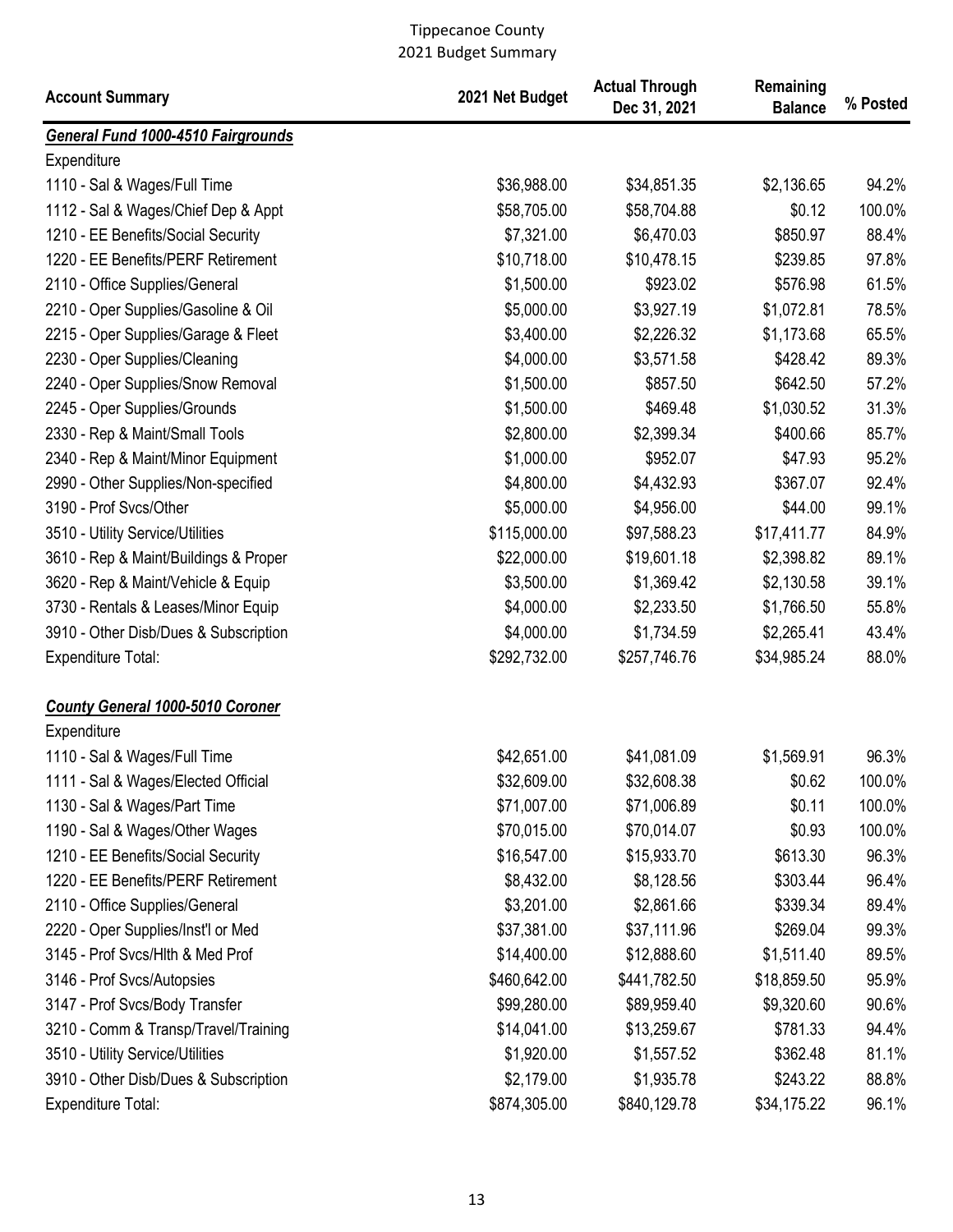| <b>Account Summary</b>                      | 2021 Net Budget | <b>Actual Through</b><br>Dec 31, 2021 | Remaining<br><b>Balance</b> | % Posted |
|---------------------------------------------|-----------------|---------------------------------------|-----------------------------|----------|
| General Fund 1000-5210 Emergency Management |                 |                                       |                             |          |
| Expenditure                                 |                 |                                       |                             |          |
| 1110 - Sal & Wages/Full Time                | \$145,068.00    | \$143,082.63                          | \$1,985.37                  | 98.6%    |
| 1112 - Sal & Wages/Chief Dep & Appt         | \$67,110.00     | \$67,109.90                           | \$0.10                      | 100.0%   |
| 1150 - Sal & Wages/Overtime                 | \$2,000.00      | \$1,739.08                            | \$260.92                    | 87.0%    |
| 1210 - EE Benefits/Social Security          | \$16,385.00     | \$15,219.35                           | \$1,165.65                  | 92.9%    |
| 1220 - EE Benefits/PERF Retirement          | \$23,988.00     | \$23,697.24                           | \$290.76                    | 98.8%    |
| 2110 - Office Supplies/General              | \$1,231.00      | \$1,230.53                            | \$0.47                      | 100.0%   |
| 2210 - Oper Supplies/Gasoline & Oil         | \$7,804.00      | \$7,803.48                            | \$0.52                      | 100.0%   |
| 2220 - Oper Supplies/Inst'l or Med          | \$1,159.00      | \$1,158.24                            | \$0.76                      | 99.9%    |
| 2340 - Rep & Maint/Minor Equipment          | \$13,820.00     | \$13,819.46                           | \$0.54                      | 100.0%   |
| 3145 - Prof Svcs/Hlth & Med Prof            | \$1,914.00      | \$0.00                                | \$1,914.00                  | 0.0%     |
| 3210 - Comm & Transp/Travel/Training        | \$899.00        | \$898.56                              | \$0.44                      | 100.0%   |
| 3510 - Utility Service/Utilities            | \$10,340.00     | \$10,038.15                           | \$301.85                    | 97.1%    |
| 3620 - Rep & Maint/Vehicle & Equip          | \$13,954.00     | \$11,809.52                           | \$2,144.48                  | 84.6%    |
| 3910 - Other Disb/Dues & Subscription       | \$4,902.00      | \$4,901.44                            | \$0.56                      | 100.0%   |
| Expenditure Total:                          | \$310,574.00    | \$302,507.58                          | \$8,066.42                  | 97.4%    |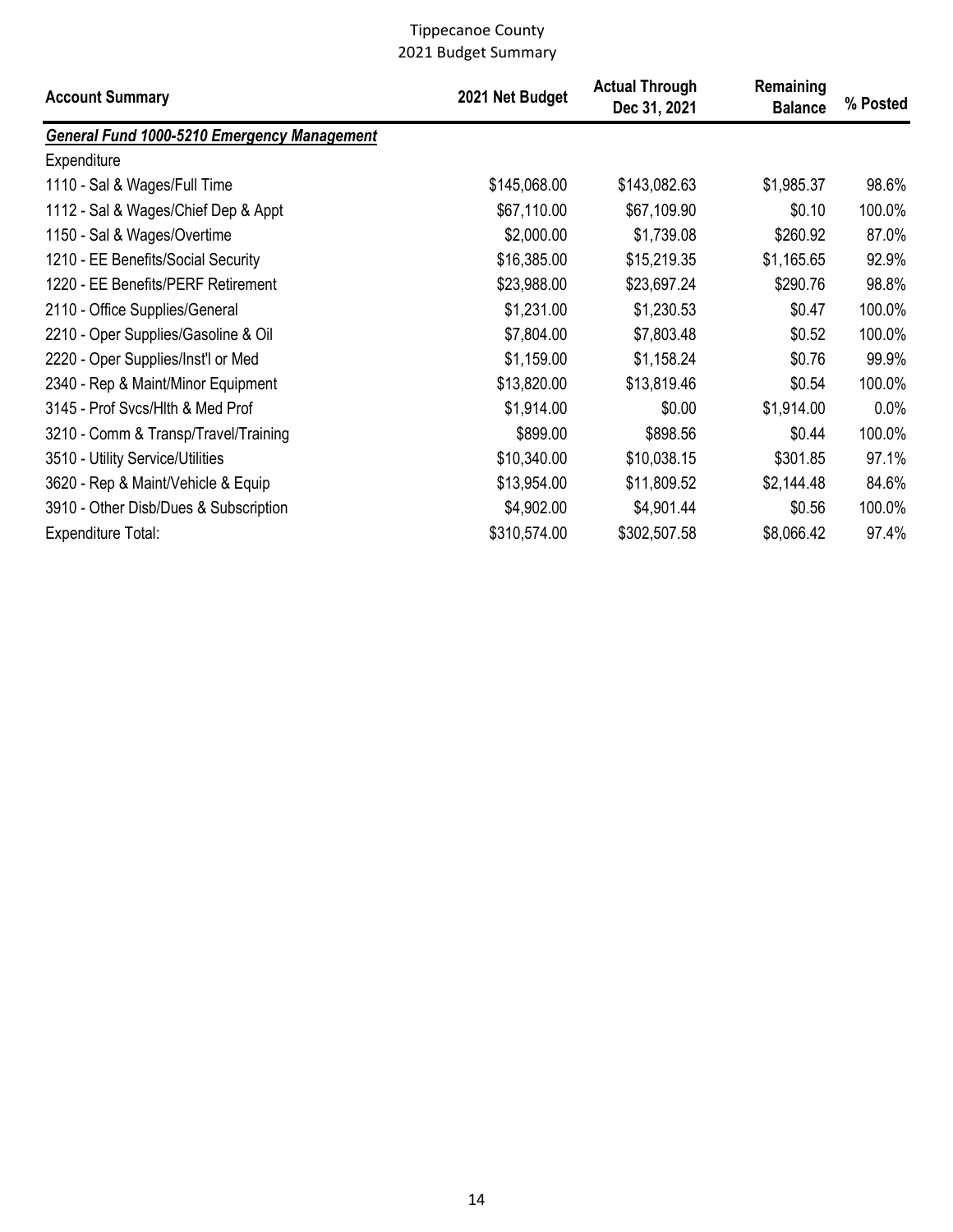| <b>Account Summary</b>                | 2021 Net Budget | <b>Actual Through</b><br>Dec 31, 2021 | Remaining<br><b>Balance</b> | % Posted |
|---------------------------------------|-----------------|---------------------------------------|-----------------------------|----------|
| General Fund 1000-5410 Sheriff        |                 |                                       |                             |          |
| Expenditure                           |                 |                                       |                             |          |
| 1110 - Sal & Wages/Full Time          | \$4,351,098.00  | \$4,165,875.36                        | \$185,222.64                | 95.7%    |
| 1111 - Sal & Wages/Elected Official   | \$140,513.00    | \$140,513.10                          | $-$0.10$                    | 100.0%   |
| 1112 - Sal & Wages/Chief Dep & Appt   | \$78,885.00     | \$78,885.04                           | $-$0.04$                    | 100.0%   |
| 1115 - Sal & Wages/Merit Deputies     | \$3,574,151.00  | \$3,403,267.00                        | \$170,884.00                | 95.2%    |
| 1132 - Sal & Wages/Board Members      | \$3,000.00      | \$2,000.00                            | \$1,000.00                  | 66.7%    |
| 1150 - Sal & Wages/Overtime           | \$359,727.00    | \$355,519.14                          | \$4,207.86                  | 98.8%    |
| 1160 - Sal & Wages/Additional Pay     | \$47,500.00     | \$47,500.00                           | \$0.00                      | 100.0%   |
| 1210 - EE Benefits/Social Security    | \$654,449.00    | \$589,966.71                          | \$64,482.29                 | 90.1%    |
| 1220 - EE Benefits/PERF Retirement    | \$511,534.00    | \$482,432.83                          | \$29,101.17                 | 94.3%    |
| 1221 - EE Benefits/Sheriff Retirement | \$1,093,110.00  | \$1,093,110.00                        | \$0.00                      | 100.0%   |
| 2110 - Office Supplies/General        | \$32,000.00     | \$26,559.00                           | \$5,441.00                  | 83.0%    |
| 2215 - Oper Supplies/Garage & Fleet   | \$300,000.00    | \$287,583.19                          | \$12,416.81                 | 95.9%    |
| 2220 - Oper Supplies/Inst'l or Med    | \$149,805.00    | \$126,063.04                          | \$23,741.96                 | 84.2%    |
| 2230 - Oper Supplies/Cleaning         | \$5,600.00      | \$4,216.70                            | \$1,383.30                  | 75.3%    |
| 2250 - Oper Supplies/Food             | \$633,817.00    | \$611,366.62                          | \$22,450.38                 | 96.5%    |
| 2990 - Other Supplies/Non-specified   | \$38,867.00     | \$38,866.31                           | \$0.69                      | 100.0%   |
| 3145 - Prof Svcs/Hlth & Med Prof      | \$288,228.00    | \$267,839.06                          | \$20,388.94                 | 92.9%    |
| 3150 - Prof Svcs/Training             | \$30,000.00     | \$30,000.00                           | \$0.00                      | 100.0%   |
| 3190 - Prof Svcs/Other                | \$894,000.00    | \$894,000.00                          | \$0.00                      | 100.0%   |
| 3210 - Comm & Transp/Travel/Training  | \$28,000.00     | \$9,623.55                            | \$18,376.45                 | 34.4%    |
| 3230 - Comm & Transp/Postage & Frght  | \$1,000.00      | \$21.90                               | \$978.10                    | 2.2%     |
| 3510 - Utility Service/Utilities      | \$38,588.00     | \$18,067.54                           | \$20,520.46                 | 46.8%    |
| 3610 - Rep & Maint/Buildings & Proper | \$157,330.00    | \$101,524.96                          | \$55,805.04                 | 64.5%    |
| 3620 - Rep & Maint/Vehicle & Equip    | \$30,000.00     | \$16,358.92                           | \$13,641.08                 | 54.5%    |
| <b>Expenditure Total:</b>             | \$13,441,202.00 | \$12,791,159.97                       | \$650,042.03                | 95.2%    |
| General Fund 1000-5420 Jail           |                 |                                       |                             |          |
| Expenditure                           |                 |                                       |                             |          |
| 2110 - Office Supplies/General        | \$175,000.00    | \$174,834.06                          | \$165.94                    | 99.9%    |
| 2220 - Oper Supplies/Inst'l or Med    | \$10,500.00     | \$6,326.84                            | \$4,173.16                  | 60.3%    |
| 3510 - Utility Service/Utilities      | \$441,000.00    | \$378,210.42                          | \$62,789.58                 | 85.8%    |
| <b>Expenditure Total:</b>             | \$626,500.00    | \$559,371.32                          | \$67,128.68                 | 89.3%    |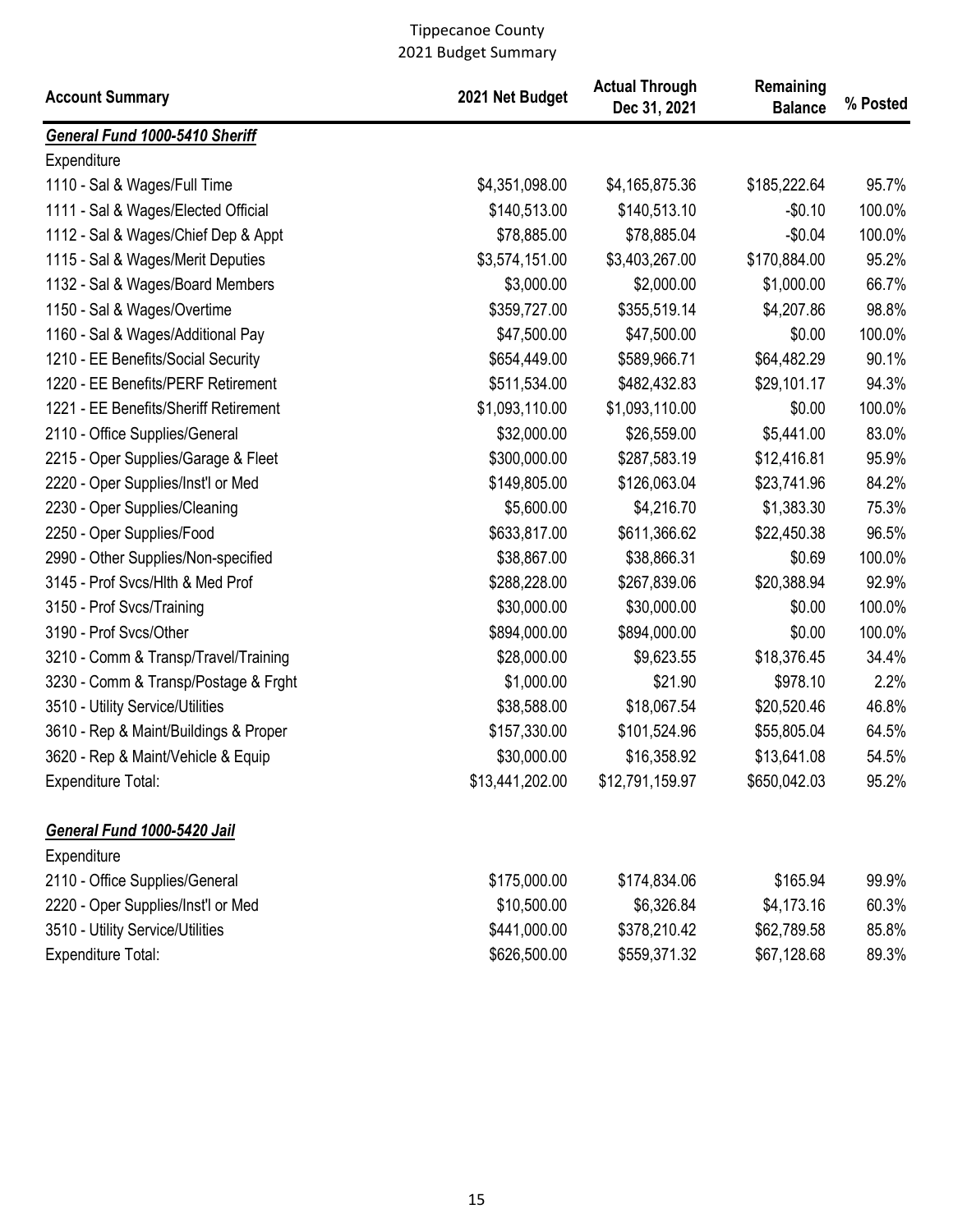| <b>Account Summary</b>                       | 2021 Net Budget | <b>Actual Through</b><br>Dec 31, 2021 | Remaining<br><b>Balance</b> | % Posted |
|----------------------------------------------|-----------------|---------------------------------------|-----------------------------|----------|
| General Fund 1000-5510 Community Corrections |                 |                                       |                             |          |
| Expenditure                                  |                 |                                       |                             |          |
| 1110 - Sal & Wages/Full Time                 | \$126,662.00    | \$124,332.42                          | \$2,329.58                  | 98.2%    |
| 1130 - Sal & Wages/Part Time                 | \$29,160.00     | \$28,780.00                           | \$380.00                    | 98.7%    |
| 1150 - Sal & Wages/Overtime                  | \$7,200.00      | \$7,041.03                            | \$158.97                    | 97.8%    |
| 1210 - EE Benefits/Social Security           | \$12,472.00     | \$11,584.49                           | \$887.51                    | 92.9%    |
| 1220 - EE Benefits/PERF Retirement           | \$14,881.00     | \$14,713.75                           | \$167.25                    | 98.9%    |
| 2230 - Oper Supplies/Cleaning                | \$2,255.00      | \$2,255.94                            | $-$0.94$                    | 100.0%   |
| 2250 - Oper Supplies/Food                    | \$29,225.00     | \$29,224.60                           | \$0.40                      | 100.0%   |
| 2340 - Rep & Maint/Minor Equipment           | \$3,197.00      | \$3,196.32                            | \$0.68                      | 100.0%   |
| 2990 - Other Supplies/Non-specified          | \$41,003.00     | \$35,217.63                           | \$5,785.37                  | 85.9%    |
| 3110 - Prof Svcs/Legal                       | \$15,632.00     | \$15,631.50                           | \$0.50                      | 100.0%   |
| 3190 - Prof Svcs/Other                       | \$149,715.00    | \$138,823.80                          | \$10,891.20                 | 92.7%    |
| 3210 - Comm & Transp/Travel/Training         | \$5,250.00      | \$5,249.87                            | \$0.13                      | 100.0%   |
| 3510 - Utility Service/Utilities             | \$15,049.00     | \$15,046.27                           | \$2.73                      | 100.0%   |
| 3610 - Rep & Maint/Buildings & Proper        | \$9,081.00      | \$4,427.60                            | \$4,653.40                  | 48.8%    |
| 3620 - Rep & Maint/Vehicle & Equip           | \$7,919.00      | \$7,918.79                            | \$0.21                      | 100.0%   |
| <b>Expenditure Total:</b>                    | \$468,701.00    | \$443,444.01                          | \$25,256.99                 | 94.6%    |
| General Fund 1000-5810 Clerk                 |                 |                                       |                             |          |
| Expenditure                                  |                 |                                       |                             |          |
| 1110 - Sal & Wages/Full Time                 | \$1,119,703.00  | \$904,839.42                          | \$214,863.58                | 80.8%    |
| 1111 - Sal & Wages/Elected Official          | \$71,838.00     | \$71,838.00                           | \$0.00                      | 100.0%   |
| 1112 - Sal & Wages/Chief Dep & Appt          | \$54,427.00     | \$54,427.10                           | $-$0.10$                    | 100.0%   |
| 1130 - Sal & Wages/Part Time                 | \$30,000.00     | \$11,718.00                           | \$18,282.00                 | 39.1%    |
| 1210 - EE Benefits/Social Security           | \$97,612.00     | \$74,235.88                           | \$23,376.12                 | 76.1%    |
| 1220 - EE Benefits/PERF Retirement           | \$139,549.00    | \$114,936.75                          | \$24,612.25                 | 82.4%    |
| 2110 - Office Supplies/General               | \$7,200.00      | \$2,207.87                            | \$4,992.13                  | 30.7%    |
| 2120 - Office Supplies/Forms                 | \$7,200.00      | \$6,867.06                            | \$332.94                    | 95.4%    |
| 3190 - Prof Svcs/Other                       | \$10,000.00     | \$1,887.74                            | \$8,112.26                  | 18.9%    |
| 3210 - Comm & Transp/Travel/Training         | \$1,000.00      | \$557.81                              | \$442.19                    | 55.8%    |
| 3230 - Comm & Transp/Postage & Frght         | \$250.00        | \$81.66                               | \$168.34                    | 32.7%    |
| 3240 - Comm & Transp/Software                | \$1,000.00      | \$0.00                                | \$1,000.00                  | 0.0%     |
| 3620 - Rep & Maint/Vehicle & Equip           | \$1,000.00      | \$0.00                                | \$1,000.00                  | 0.0%     |
| 3910 - Other Disb/Dues & Subscription        | \$1,000.00      | \$500.00                              | \$500.00                    | 50.0%    |
| 4510 - Machinery & Equipment/General         | \$2,000.00      | \$0.00                                | \$2,000.00                  | 0.0%     |
| Expenditure Total:                           | \$1,543,779.00  | \$1,244,097.29                        | \$299,681.71                | 80.6%    |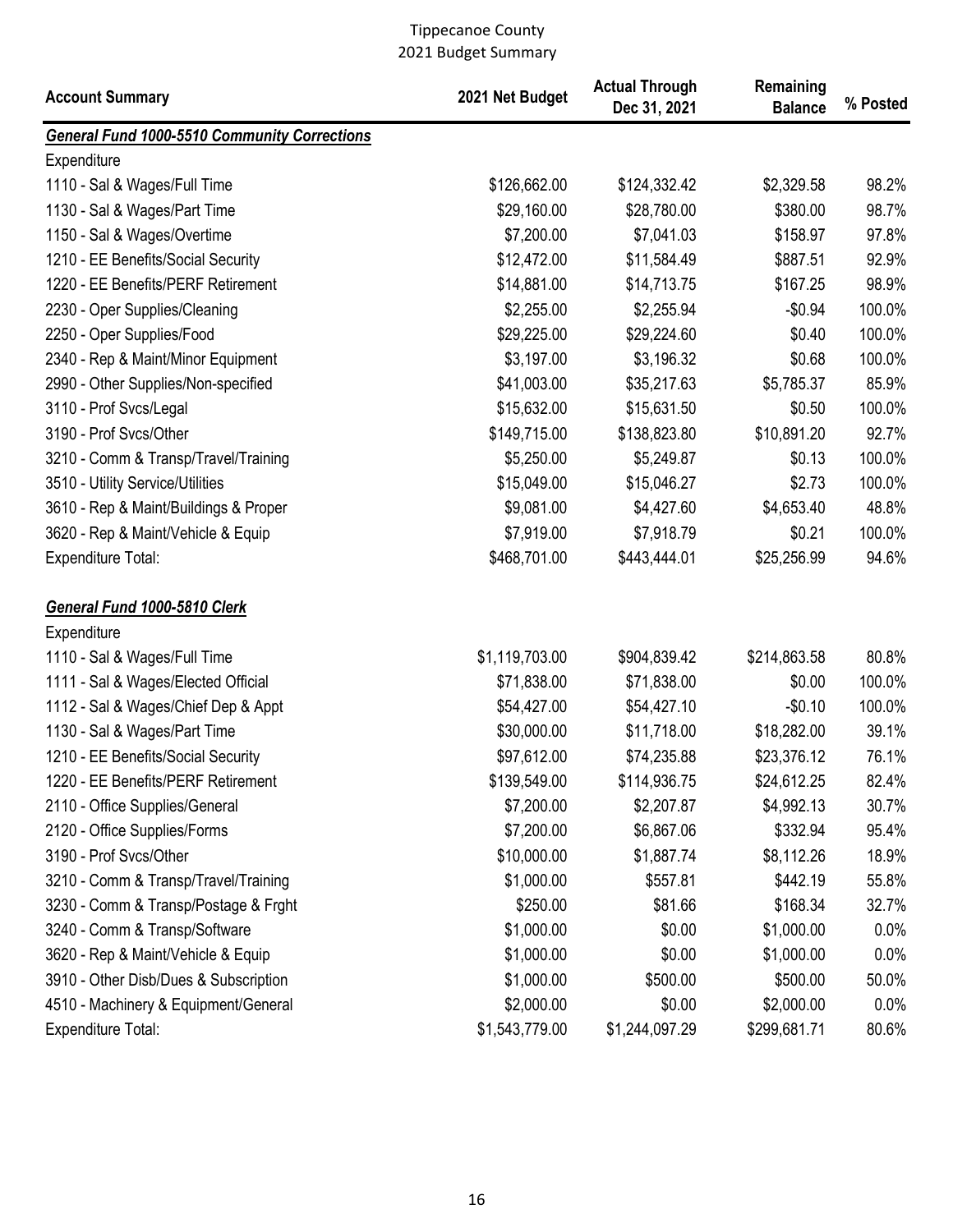| <b>Account Summary</b>                                       | 2021 Net Budget | <b>Actual Through</b><br>Dec 31, 2021 | Remaining<br><b>Balance</b> | % Posted |
|--------------------------------------------------------------|-----------------|---------------------------------------|-----------------------------|----------|
| General Fund 1000-5910 Prosecutor                            |                 |                                       |                             |          |
| Expenditure                                                  |                 |                                       |                             |          |
| 1110 - Sal & Wages/Full Time                                 | \$2,527,020.00  | \$2,310,639.26                        | \$216,380.74                | 91.4%    |
| 1130 - Sal & Wages/Part Time                                 | \$70,000.00     | \$34,487.50                           | \$35,512.50                 | 49.3%    |
| 1210 - EE Benefits/Social Security                           | \$198,673.00    | \$171,832.90                          | \$26,840.10                 | 86.5%    |
| 1220 - EE Benefits/PERF Retirement                           | \$290,867.00    | \$257,879.90                          | \$32,987.10                 | 88.7%    |
| <b>Expenditure Total:</b>                                    | \$3,086,560.00  | \$2,774,839.56                        | \$311,720.44                | 89.9%    |
| General Fund 1000-5920 Prosecutor IV-D                       |                 |                                       |                             |          |
| Expenditure                                                  |                 |                                       |                             |          |
| 1110 - Sal & Wages/Full Time                                 | \$732,329.00    | \$638,993.58                          | \$93,335.42                 | 87.3%    |
| 1130 - Sal & Wages/Part Time                                 | \$9,000.00      | \$6,537.50                            | \$2,462.50                  | 72.6%    |
| 1210 - EE Benefits/Social Security                           | \$56,712.00     | \$45,517.10                           | \$11,194.90                 | 80.3%    |
| 1220 - EE Benefits/PERF Retirement                           | \$83,029.00     | \$71,567.98                           | \$11,461.02                 | 86.2%    |
| <b>Expenditure Total:</b>                                    | \$881,070.00    | \$762,616.16                          | \$118,453.84                | 86.6%    |
| <b>General Fund 1000-6010 Ancillary Court</b><br>Expenditure |                 |                                       |                             |          |
| 1110 - Sal & Wages/Full Time                                 | \$103,239.00    | \$103,238.98                          | \$0.02                      | 100.0%   |
| 1210 - EE Benefits/Social Security                           | \$7,898.00      | \$7,516.93                            | \$381.07                    | 95.2%    |
| 1220 - EE Benefits/PERF Retirement                           | \$11,563.00     | \$11,562.72                           | \$0.28                      | 100.0%   |
| 2110 - Office Supplies/General                               | \$616.00        | \$495.44                              | \$120.56                    | 80.4%    |
| 3170 - Prof Svcs/Translator                                  | \$1,000.00      | \$0.00                                | \$1,000.00                  | 0.0%     |
| <b>Expenditure Total:</b>                                    | \$124,316.00    | \$122,814.07                          | \$1,501.93                  | 98.8%    |
| General Fund 1000-6310 Public Defender                       |                 |                                       |                             |          |
| Expenditure                                                  |                 |                                       |                             |          |
| 1110 - Sal & Wages/Full Time                                 | \$742,736.00    | \$735,428.40                          | \$7,307.60                  | 99.0%    |
| 1112 - Sal & Wages/Chief Dep & Appt                          | \$273,219.00    | \$273,219.18                          | $-$0.18$                    | 100.0%   |
| 1113 - Sal & Wages/Benefit Elig PT                           | \$1,349,852.00  | \$1,349,851.21                        | \$0.79                      | 100.0%   |
| 1130 - Sal & Wages/Part Time                                 | \$58,161.00     | \$57,634.52                           | \$526.48                    | 99.1%    |
| 1210 - EE Benefits/Social Security                           | \$185,576.00    | \$174,667.25                          | \$10,908.75                 | 94.1%    |
| 1220 - EE Benefits/PERF Retirement                           | \$113,991.00    | \$112,968.58                          | \$1,022.42                  | 99.1%    |
| 2110 - Office Supplies/General                               | \$12,500.00     | \$12,458.82                           | \$41.18                     | 99.7%    |
| 3110 - Prof Svcs/Legal                                       | \$82,147.00     | \$72,491.22                           | \$9,655.78                  | 88.2%    |
| 3190 - Prof Svcs/Other                                       | \$512,560.00    | \$476,505.84                          | \$36,054.16                 | 93.0%    |
| 3210 - Comm & Transp/Travel/Training                         | \$10,000.00     | \$6,244.86                            | \$3,755.14                  | 62.4%    |
| 3510 - Utility Service/Utilities                             | \$140.00        | \$123.00                              | \$17.00                     | 87.9%    |
| 3910 - Other Disb/Dues & Subscription                        | \$27,360.00     | \$19,763.60                           | \$7,596.40                  | 72.2%    |
| Expenditure Total:                                           | \$3,368,242.00  | \$3,291,356.48                        | \$76,885.52                 | 97.7%    |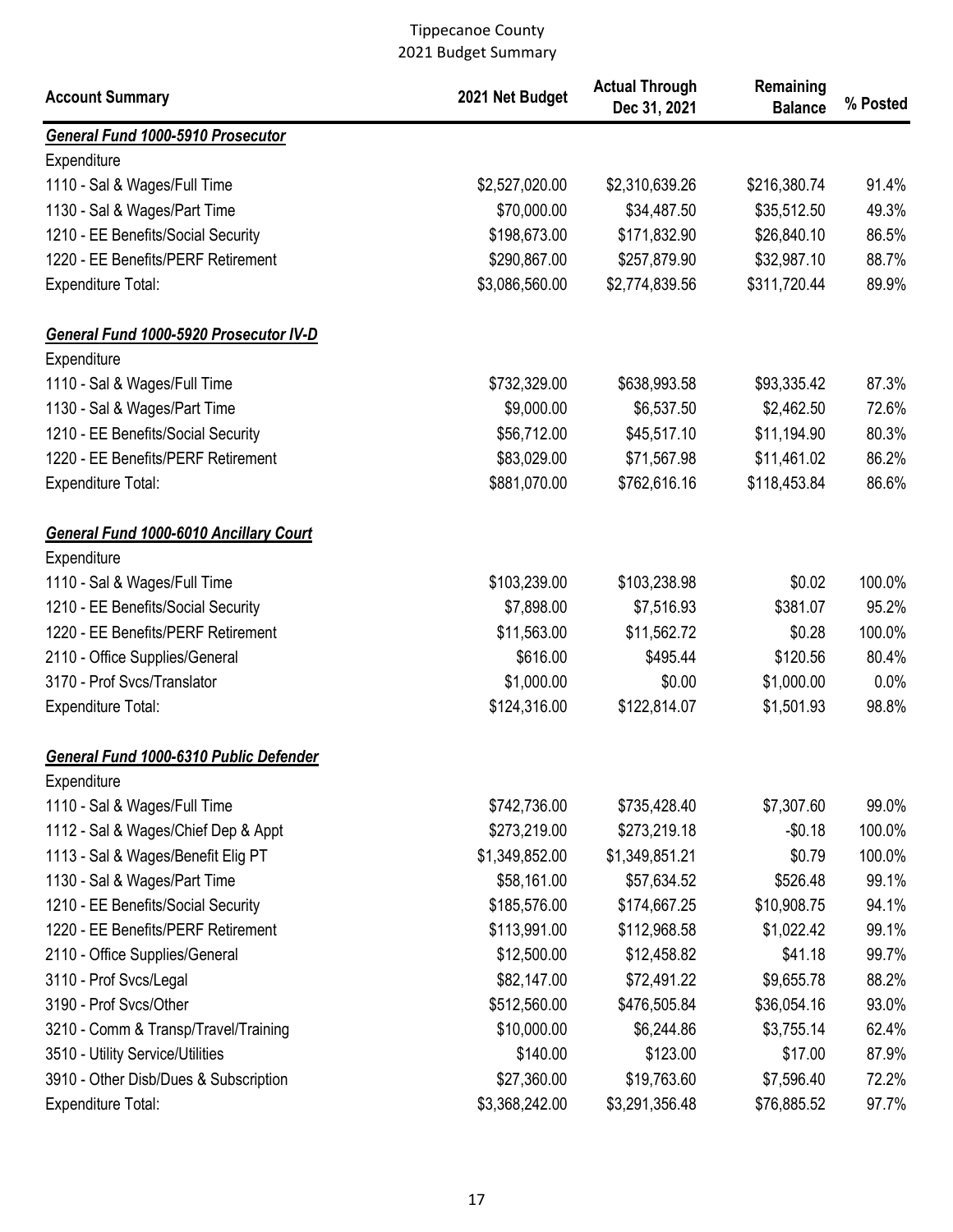| <b>Account Summary</b>                  | 2021 Net Budget | <b>Actual Through</b><br>Dec 31, 2021 | Remaining<br><b>Balance</b> | % Posted |
|-----------------------------------------|-----------------|---------------------------------------|-----------------------------|----------|
| <b>General Fund 1000-6410 Probation</b> |                 |                                       |                             |          |
| Expenditure                             |                 |                                       |                             |          |
| 1110 - Sal & Wages/Full Time            | \$1,568,060.00  | \$1,562,970.37                        | \$5,089.63                  | 99.7%    |
| 1112 - Sal & Wages/Chief Dep & Appt     | \$81,833.00     | \$81,832.92                           | \$0.08                      | 100.0%   |
| 1130 - Sal & Wages/Part Time            | \$52,000.00     | \$15,312.92                           | \$36,687.08                 | 29.4%    |
| 1210 - EE Benefits/Social Security      | \$130,195.00    | \$118,462.68                          | \$11,732.32                 | 91.0%    |
| 1220 - EE Benefits/PERF Retirement      | \$184,789.00    | \$183,276.93                          | \$1,512.07                  | 99.2%    |
| <b>Expenditure Total:</b>               | \$2,016,877.00  | \$1,961,855.82                        | \$55,021.18                 | 97.3%    |
| General Fund 1000-6510 Magistrate       |                 |                                       |                             |          |
| Expenditure                             |                 |                                       |                             |          |
| 1110 - Sal & Wages/Full Time            | \$98,846.00     | \$98,845.76                           | \$0.24                      | 100.0%   |
| 1150 - Sal & Wages/Overtime             | \$2,000.00      | \$0.00                                | \$2,000.00                  | 0.0%     |
| 1210 - EE Benefits/Social Security      | \$7,665.00      | \$6,998.18                            | \$666.82                    | 91.3%    |
| 1220 - EE Benefits/PERF Retirement      | \$11,295.00     | \$11,070.80                           | \$224.20                    | 98.0%    |
| 2110 - Office Supplies/General          | \$1,000.00      | \$804.32                              | \$195.68                    | 80.4%    |
| 3210 - Comm & Transp/Travel/Training    | \$503.00        | \$45.20                               | \$457.80                    | 9.0%     |
| 3910 - Other Disb/Dues & Subscription   | \$897.00        | \$896.31                              | \$0.69                      | 99.9%    |
| <b>Expenditure Total:</b>               | \$122,206.00    | \$118,660.57                          | \$3,545.43                  | 97.1%    |
| General Fund 1000-6520 IV-D Magistrate  |                 |                                       |                             |          |
| Expenditure                             |                 |                                       |                             |          |
| 1110 - Sal & Wages/Full Time            | \$49,423.00     | \$49,422.88                           | \$0.12                      | 100.0%   |
| 1112 - Sal & Wages/Chief Dep & Appt     | \$65,700.00     | \$65,441.74                           | \$258.26                    | 99.6%    |
| 1130 - Sal & Wages/Part Time            | \$20,000.00     | \$15,385.12                           | \$4,614.88                  | 76.9%    |
| 1210 - EE Benefits/Social Security      | \$10,431.00     | \$9,437.08                            | \$993.92                    | 90.5%    |
| 1220 - EE Benefits/PERF Retirement      | \$5,536.00      | \$5,535.40                            | \$0.60                      | 100.0%   |
| 2110 - Office Supplies/General          | \$300.00        | \$299.24                              | \$0.76                      | 99.7%    |
| 3160 - Prof Svcs/Judge Pro-Tem          | \$350.00        | \$325.00                              | \$25.00                     | 92.9%    |
| 3210 - Comm & Transp/Travel/Training    | \$600.00        | \$180.34                              | \$419.66                    | 30.1%    |
| 3910 - Other Disb/Dues & Subscription   | \$400.00        | \$205.00                              | \$195.00                    | 51.3%    |
| Expenditure Total:                      | \$152,740.00    | \$146,231.80                          | \$6,508.20                  | 95.7%    |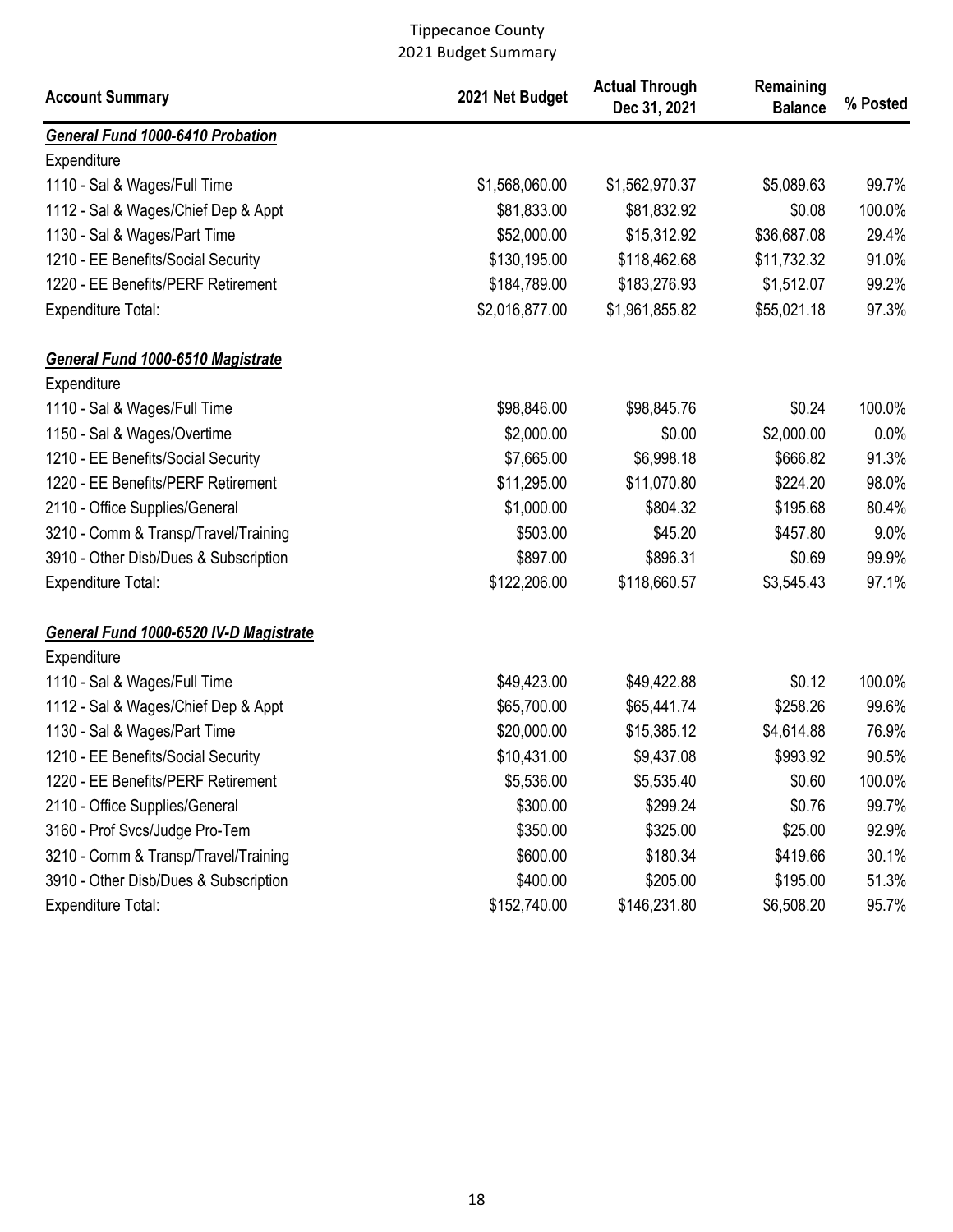| <b>Account Summary</b>                  | 2021 Net Budget | <b>Actual Through</b><br>Dec 31, 2021 | Remaining<br><b>Balance</b> | % Posted |
|-----------------------------------------|-----------------|---------------------------------------|-----------------------------|----------|
| General Fund 1000-7010 Circuit Court    |                 |                                       |                             |          |
| Expenditure                             |                 |                                       |                             |          |
| 1110 - Sal & Wages/Full Time            | \$151,751.00    | \$151,751.08                          | $-$0.08$                    | 100.0%   |
| 1210 - EE Benefits/Social Security      | \$11,609.00     | \$10,569.32                           | \$1,039.68                  | 91.0%    |
| 1220 - EE Benefits/PERF Retirement      | \$16,997.00     | \$16,996.20                           | \$0.80                      | 100.0%   |
| 2110 - Office Supplies/General          | \$1,440.00      | \$1,194.69                            | \$245.31                    | 83.0%    |
| 3115 - Prof Svcs/Pauper Atty            | \$40,000.00     | \$33,768.82                           | \$6,231.18                  | 84.4%    |
| 3160 - Prof Svcs/Judge Pro-Tem          | \$500.00        | \$175.00                              | \$325.00                    | 35.0%    |
| 3190 - Prof Svcs/Other                  | \$4,000.00      | \$0.00                                | \$4,000.00                  | 0.0%     |
| 3210 - Comm & Transp/Travel/Training    | \$250.00        | \$40.00                               | \$210.00                    | 16.0%    |
| 3910 - Other Disb/Dues & Subscription   | \$2,000.00      | \$700.50                              | \$1,299.50                  | 35.0%    |
| 3950 - Other Disb/Jury Expense          | \$23,000.00     | \$16,590.42                           | \$6,409.58                  | 72.1%    |
| <b>Expenditure Total:</b>               | \$251,547.00    | \$231,786.03                          | \$19,760.97                 | 92.1%    |
| General Fund 1000-7101 Superior Court 1 |                 |                                       |                             |          |
| Expenditure                             |                 |                                       |                             |          |
| 1110 - Sal & Wages/Full Time            | \$93,288.00     | \$93,288.00                           | \$0.00                      | 100.0%   |
| 1113 - Sal & Wages/Benefit Elig PT      | \$35,007.00     | \$35,007.60                           | $-$0.60$                    | 100.0%   |
| 1150 - Sal & Wages/Overtime             | \$3,052.00      | \$3,051.24                            | \$0.76                      | 100.0%   |
| 1210 - EE Benefits/Social Security      | \$9,993.00      | \$9,040.81                            | \$952.19                    | 90.5%    |
| 1220 - EE Benefits/PERF Retirement      | \$10,785.00     | \$10,759.12                           | \$25.88                     | 99.8%    |
| 2110 - Office Supplies/General          | \$1,000.00      | \$734.19                              | \$265.81                    | 73.4%    |
| 2130 - Office Supplies/Printing         | \$300.00        | \$0.00                                | \$300.00                    | 0.0%     |
| 3115 - Prof Svcs/Pauper Atty            | \$32,700.00     | \$32,482.20                           | \$217.80                    | 99.3%    |
| 3140 - Prof Svcs/Counselng Consults     | \$2,463.00      | \$2,462.50                            | \$0.50                      | 100.0%   |
| 3160 - Prof Svcs/Judge Pro-Tem          | \$300.00        | \$25.00                               | \$275.00                    | 8.3%     |
| 3190 - Prof Svcs/Other                  | \$7,800.00      | \$7,800.00                            | \$0.00                      | 100.0%   |
| 3210 - Comm & Transp/Travel/Training    | \$500.00        | \$214.88                              | \$285.12                    | 43.0%    |
| 3910 - Other Disb/Dues & Subscription   | \$1,140.00      | \$1,139.31                            | \$0.69                      | 99.9%    |
| 3950 - Other Disb/Jury Expense          | \$25,397.00     | \$24,179.95                           | \$1,217.05                  | 95.2%    |
| Expenditure Total:                      | \$223,725.00    | \$220,184.80                          | \$3,540.20                  | 98.4%    |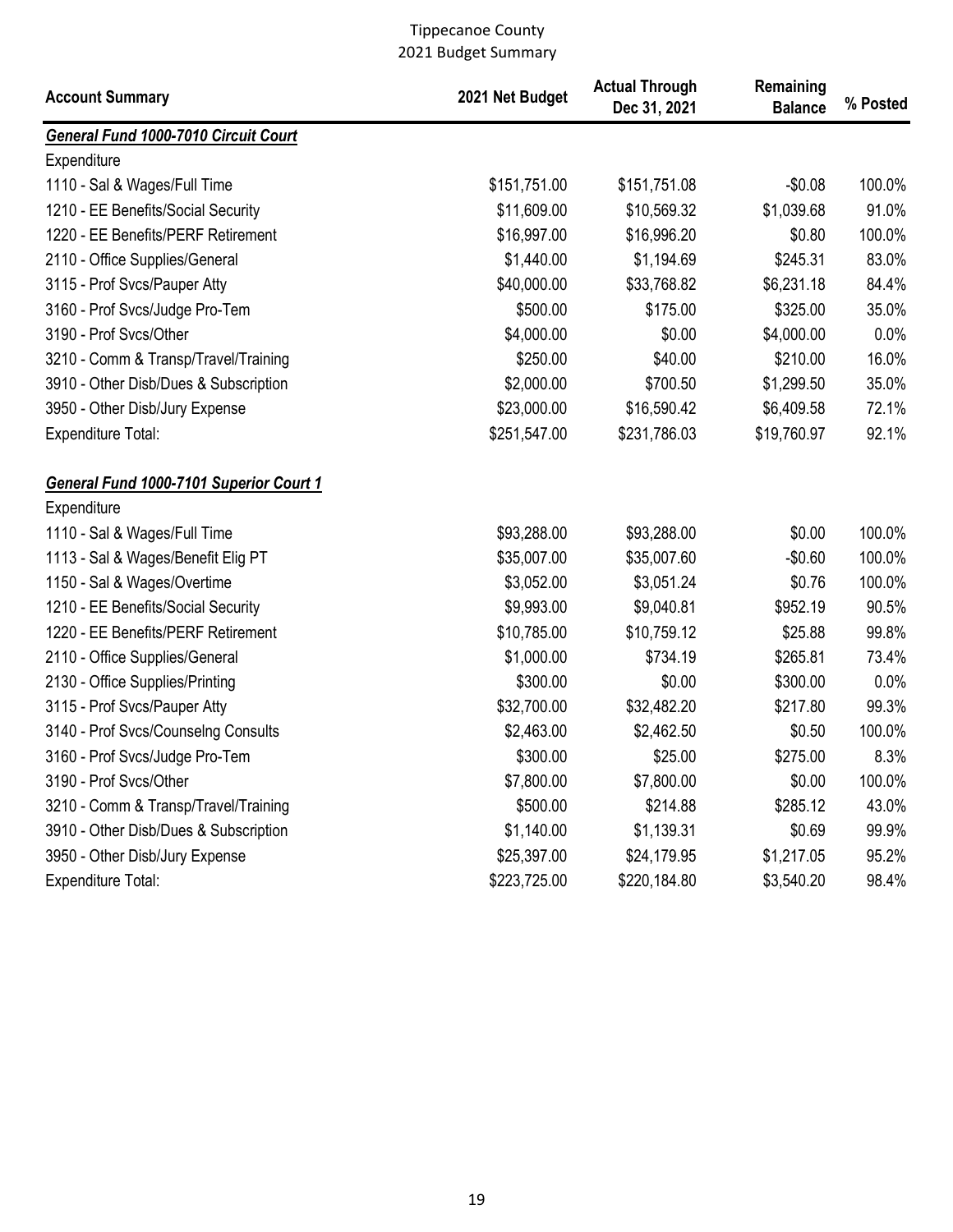| <b>Account Summary</b>                  | 2021 Net Budget | <b>Actual Through</b><br>Dec 31, 2021 | Remaining<br><b>Balance</b> | % Posted |
|-----------------------------------------|-----------------|---------------------------------------|-----------------------------|----------|
| General Fund 1000-7102 Superior Court 2 |                 |                                       |                             |          |
| Expenditure                             |                 |                                       |                             |          |
| 1110 - Sal & Wages/Full Time            | \$96,167.00     | \$96,166.98                           | \$0.02                      | 100.0%   |
| 1113 - Sal & Wages/Benefit Elig PT      | \$35,217.00     | \$35,211.09                           | \$5.91                      | 100.0%   |
| 1150 - Sal & Wages/Overtime             | \$3,000.00      | \$2,579.69                            | \$420.31                    | 86.0%    |
| 1210 - EE Benefits/Social Security      | \$10,281.00     | \$9,612.11                            | \$668.89                    | 93.5%    |
| 1220 - EE Benefits/PERF Retirement      | \$11,107.00     | \$10,917.46                           | \$189.54                    | 98.3%    |
| 2110 - Office Supplies/General          | \$1,000.00      | \$723.67                              | \$276.33                    | 72.4%    |
| 3115 - Prof Svcs/Pauper Atty            | \$92,500.00     | \$86,275.00                           | \$6,225.00                  | 93.3%    |
| 3145 - Prof Svcs/Hlth & Med Prof        | \$17,877.00     | \$16,688.50                           | \$1,188.50                  | 93.4%    |
| 3160 - Prof Svcs/Judge Pro-Tem          | \$100.00        | \$100.00                              | \$0.00                      | 100.0%   |
| 3165 - Prof Svcs/Transcriptionist       | \$68,550.00     | \$62,428.00                           | \$6,122.00                  | 91.1%    |
| 3190 - Prof Svcs/Other                  | \$100.00        | \$99.88                               | \$0.12                      | 99.9%    |
| 3210 - Comm & Transp/Travel/Training    | \$49.00         | \$48.36                               | \$0.64                      | 98.7%    |
| 3910 - Other Disb/Dues & Subscription   | \$2,921.00      | \$2,920.64                            | \$0.36                      | 100.0%   |
| 3950 - Other Disb/Jury Expense          | \$27,203.00     | \$24,096.16                           | \$3,106.84                  | 88.6%    |
| <b>Expenditure Total:</b>               | \$366,072.00    | \$347,867.54                          | \$18,204.46                 | 95.0%    |
| General Fund 1000-7104 Superior Court 4 |                 |                                       |                             |          |
| Expenditure                             |                 |                                       |                             |          |
| 1110 - Sal & Wages/Full Time            | \$183,976.00    | \$180,669.89                          | \$3,306.11                  | 98.2%    |
| 1130 - Sal & Wages/Part Time            | \$5,400.00      | \$5,145.00                            | \$255.00                    | 95.3%    |
| 1150 - Sal & Wages/Overtime             | \$1,200.00      | \$0.00                                | \$1,200.00                  | 0.0%     |
| 1210 - EE Benefits/Social Security      | \$14,580.00     | \$13,279.81                           | \$1,300.19                  | 91.1%    |
| 1220 - EE Benefits/PERF Retirement      | \$21,345.00     | \$20,235.18                           | \$1,109.82                  | 94.8%    |
| 2110 - Office Supplies/General          | \$1,750.00      | \$1,553.89                            | \$196.11                    | 88.8%    |
| 3115 - Prof Svcs/Pauper Atty            | \$2,469.00      | \$0.00                                | \$2,469.00                  | $0.0\%$  |
| 3160 - Prof Svcs/Judge Pro-Tem          | \$300.00        | \$75.00                               | \$225.00                    | 25.0%    |
| 3190 - Prof Svcs/Other                  | \$3,600.00      | \$3,593.50                            | \$6.50                      | 99.8%    |
| 3210 - Comm & Transp/Travel/Training    | \$1,000.00      | \$502.70                              | \$497.30                    | 50.3%    |
| 3910 - Other Disb/Dues & Subscription   | \$731.00        | \$730.99                              | \$0.01                      | 100.0%   |
| 3950 - Other Disb/Jury Expense          | \$4,000.00      | \$2,965.54                            | \$1,034.46                  | 74.1%    |
| <b>Expenditure Total:</b>               | \$240,351.00    | \$228,751.50                          | \$11,599.50                 | 95.2%    |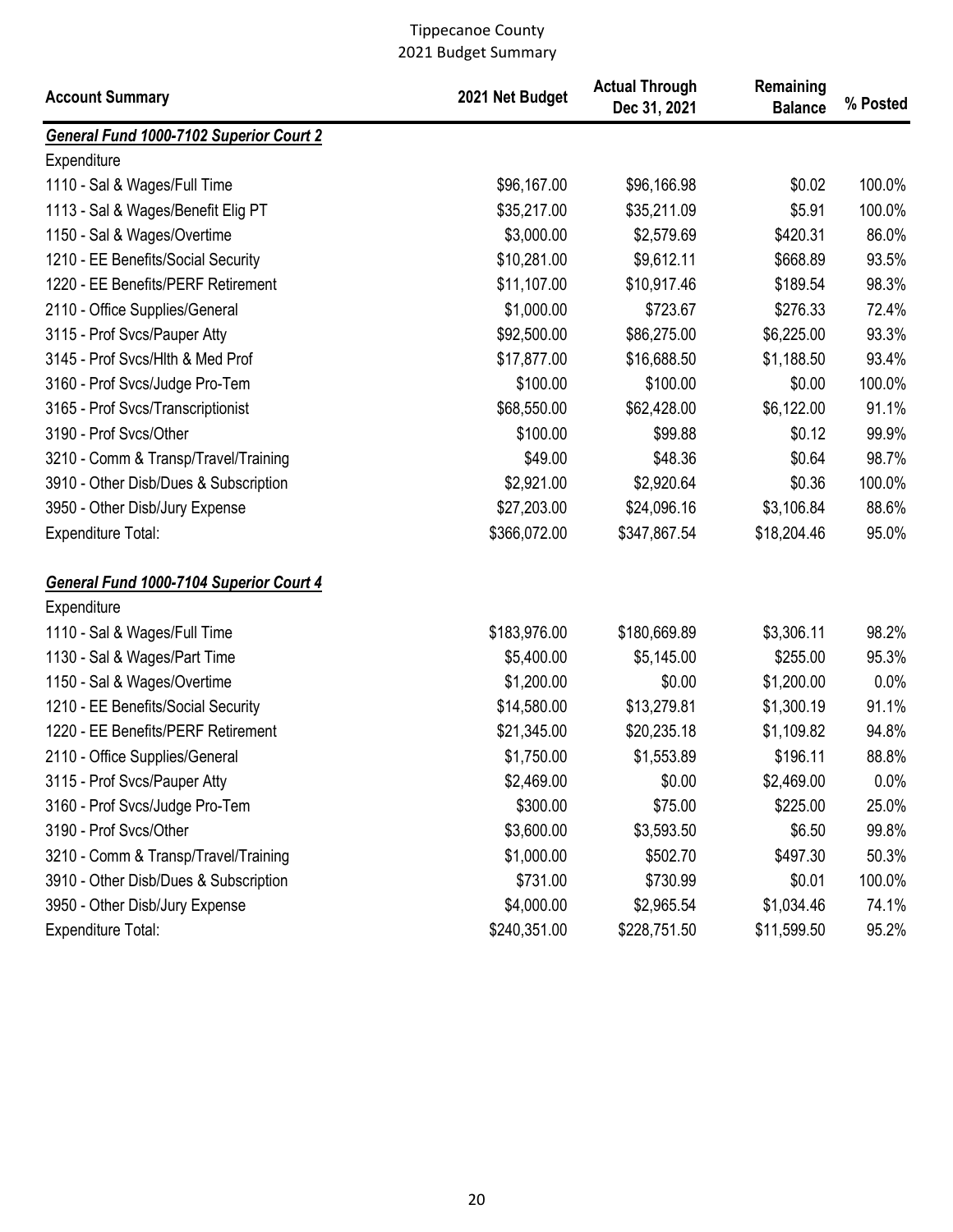| <b>Account Summary</b>                  | 2021 Net Budget | <b>Actual Through</b><br>Dec 31, 2021 | Remaining<br><b>Balance</b> | % Posted |
|-----------------------------------------|-----------------|---------------------------------------|-----------------------------|----------|
| General Fund 1000-7105 Superior Court 5 |                 |                                       |                             |          |
| Expenditure                             |                 |                                       |                             |          |
| 1110 - Sal & Wages/Full Time            | \$189,663.00    | \$189,663.32                          | $-$0.32$                    | 100.0%   |
| 1210 - EE Benefits/Social Security      | \$14,510.00     | \$13,066.54                           | \$1,443.46                  | 90.1%    |
| 1220 - EE Benefits/PERF Retirement      | \$21,243.00     | \$21,242.40                           | \$0.60                      | 100.0%   |
| 2110 - Office Supplies/General          | \$2,000.00      | \$1,076.24                            | \$923.76                    | 53.8%    |
| 3115 - Prof Svcs/Pauper Atty            | \$15,000.00     | \$4,804.50                            | \$10,195.50                 | 32.0%    |
| 3140 - Prof Svcs/Counselng Consults     | \$45,000.00     | \$24,633.00                           | \$20,367.00                 | 54.7%    |
| 3160 - Prof Svcs/Judge Pro-Tem          | \$400.00        | \$175.00                              | \$225.00                    | 43.8%    |
| 3190 - Prof Svcs/Other                  | \$1,000.00      | \$0.00                                | \$1,000.00                  | 0.0%     |
| 3210 - Comm & Transp/Travel/Training    | \$250.00        | \$0.00                                | \$250.00                    | 0.0%     |
| 3910 - Other Disb/Dues & Subscription   | \$600.00        | \$285.45                              | \$314.55                    | 47.6%    |
| 3950 - Other Disb/Jury Expense          | \$2,000.00      | \$574.69                              | \$1,425.31                  | 28.7%    |
| Expenditure Total:                      | \$291,666.00    | \$255,521.14                          | \$36,144.86                 | 87.6%    |
| General Fund 1000-7106 Superior Court 6 |                 |                                       |                             |          |
| Expenditure                             |                 |                                       |                             |          |
| 1110 - Sal & Wages/Full Time            | \$235,920.00    | \$234,702.37                          | \$1,217.63                  | 99.5%    |
| 1130 - Sal & Wages/Part Time            | \$500.00        | \$0.00                                | \$500.00                    | 0.0%     |
| 1210 - EE Benefits/Social Security      | \$18,087.00     | \$17,082.15                           | \$1,004.85                  | 94.4%    |
| 1220 - EE Benefits/PERF Retirement      | \$26,424.00     | \$26,286.88                           | \$137.12                    | 99.5%    |
| 2110 - Office Supplies/General          | \$2,509.00      | \$1,953.96                            | \$555.04                    | 77.9%    |
| 3115 - Prof Svcs/Pauper Atty            | \$2,121.00      | \$1,125.00                            | \$996.00                    | 53.0%    |
| 3145 - Prof Svcs/Hlth & Med Prof        | \$1,810.00      | \$1,810.00                            | \$0.00                      | 100.0%   |
| 3160 - Prof Svcs/Judge Pro-Tem          | \$500.00        | \$475.00                              | \$25.00                     | 95.0%    |
| 3210 - Comm & Transp/Travel/Training    | \$326.00        | \$71.00                               | \$255.00                    | 21.8%    |
| 3910 - Other Disb/Dues & Subscription   | \$1,924.00      | \$1,924.00                            | \$0.00                      | 100.0%   |
| 3950 - Other Disb/Jury Expense          | \$1,000.00      | \$184.33                              | \$815.67                    | 18.4%    |
| Expenditure Total:                      | \$291,121.00    | \$285,614.69                          | \$5,506.31                  | 98.1%    |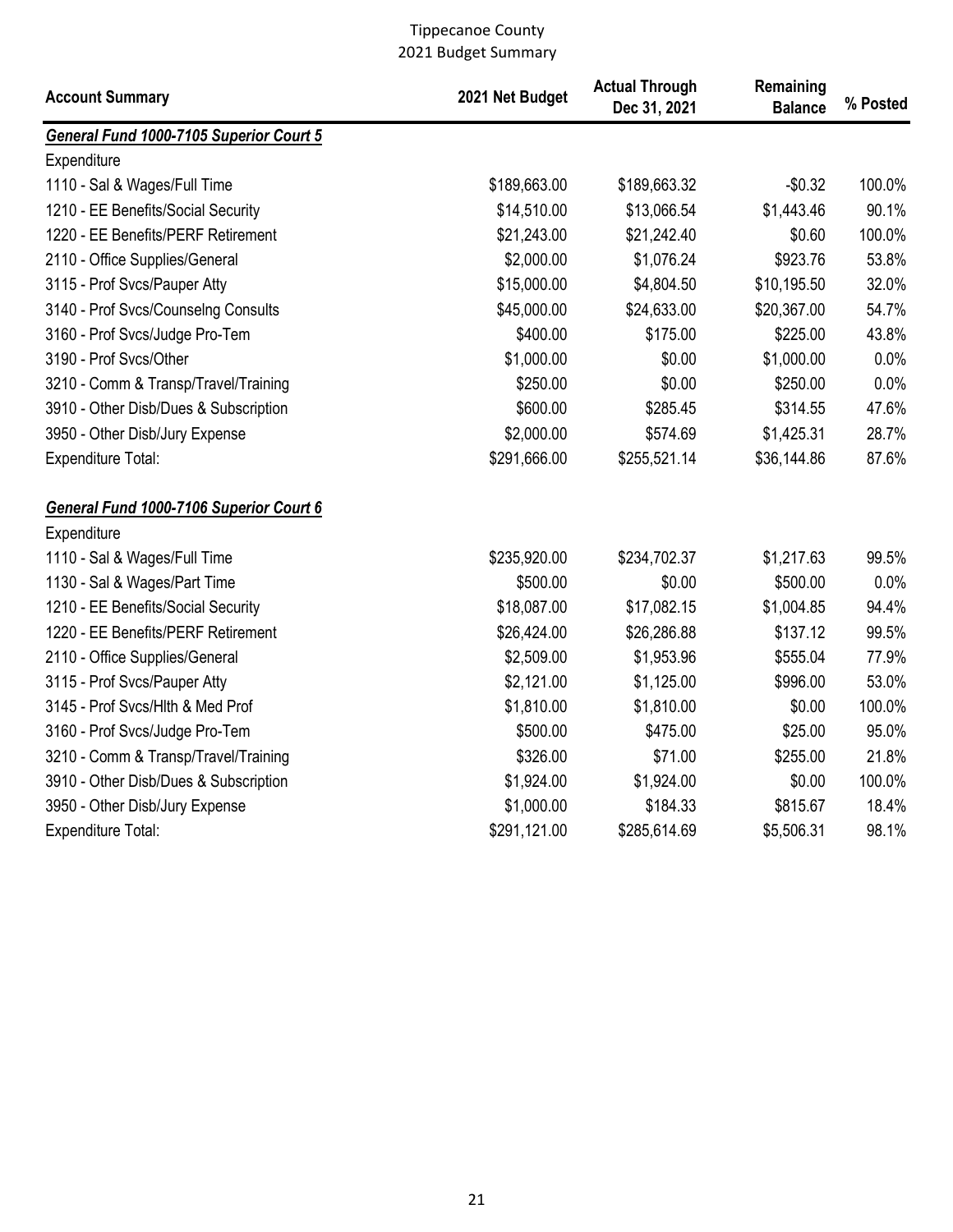| <b>Account Summary</b>                             | 2021 Net Budget | <b>Actual Through</b><br>Dec 31, 2021 | Remaining<br><b>Balance</b> | % Posted |
|----------------------------------------------------|-----------------|---------------------------------------|-----------------------------|----------|
| <b>General Fund 1000-7107 Superior Court 7</b>     |                 |                                       |                             |          |
| Expenditure                                        |                 |                                       |                             |          |
| 1110 - Sal & Wages/Full Time                       | \$162,633.00    | \$150,136.64                          | \$12,496.36                 | 92.3%    |
| 1150 - Sal & Wages/Overtime                        | \$1,000.00      | \$0.00                                | \$1,000.00                  | 0.0%     |
| 1210 - EE Benefits/Social Security                 | \$12,518.00     | \$10,989.10                           | \$1,528.90                  | 87.8%    |
| 1220 - EE Benefits/PERF Retirement                 | \$18,327.00     | \$16,815.46                           | \$1,511.54                  | 91.8%    |
| 2110 - Office Supplies/General                     | \$1,289.00      | \$1,053.95                            | \$235.05                    | 81.8%    |
| 3115 - Prof Svcs/Pauper Atty                       | \$10,000.00     | \$4,518.00                            | \$5,482.00                  | 45.2%    |
| 3145 - Prof Svcs/Hlth & Med Prof                   | \$15,000.00     | \$13,237.50                           | \$1,762.50                  | 88.3%    |
| 3160 - Prof Svcs/Judge Pro-Tem                     | \$300.00        | \$75.00                               | \$225.00                    | 25.0%    |
| 3910 - Other Disb/Dues & Subscription              | \$511.00        | \$511.00                              | \$0.00                      | 100.0%   |
| 3950 - Other Disb/Jury Expense                     | \$5,000.00      | \$1,202.07                            | \$3,797.93                  | 24.0%    |
| <b>Expenditure Total:</b>                          | \$226,578.00    | \$198,538.72                          | \$28,039.28                 | 87.6%    |
| General Fund 1000-7203 Superior Court 3 (Juvenile) |                 |                                       |                             |          |
| Expenditure                                        |                 |                                       |                             |          |
| 1110 - Sal & Wages/Full Time                       | \$251,757.00    | \$245,207.43                          | \$6,549.57                  | 97.4%    |
| 1112 - Sal & Wages/Chief Dep & Appt                | \$41,393.00     | \$41,393.04                           | $-$0.04$                    | 100.0%   |
| 1130 - Sal & Wages/Part Time                       | \$30,000.00     | \$19,883.75                           | \$10,116.25                 | 66.3%    |
| 1210 - EE Benefits/Social Security                 | \$24,721.00     | \$21,844.54                           | \$2,876.46                  | 88.4%    |
| 1220 - EE Benefits/PERF Retirement                 | \$28,197.00     | \$27,191.89                           | \$1,005.11                  | 96.4%    |
| 2110 - Office Supplies/General                     | \$3,000.00      | \$2,973.65                            | \$26.35                     | 99.1%    |
| 2220 - Oper Supplies/Inst'l or Med                 | \$9,000.00      | \$5,297.00                            | \$3,703.00                  | 58.9%    |
| 3115 - Prof Svcs/Pauper Atty                       | \$32,800.00     | \$22,626.00                           | \$10,174.00                 | 69.0%    |
| 3145 - Prof Svcs/Hlth & Med Prof                   | \$279,000.00    | \$207,278.00                          | \$71,722.00                 | 74.3%    |
| 3160 - Prof Svcs/Judge Pro-Tem                     | \$750.00        | \$450.00                              | \$300.00                    | 60.0%    |
| 3190 - Prof Svcs/Other                             | \$33,600.00     | \$30,910.10                           | \$2,689.90                  | 92.0%    |
| 3210 - Comm & Transp/Travel/Training               | \$3,200.00      | \$1,954.13                            | \$1,245.87                  | 61.1%    |
| 3730 - Rentals & Leases/Minor Equip                | \$28,800.00     | \$16,900.20                           | \$11,899.80                 | 58.7%    |
| 3910 - Other Disb/Dues & Subscription              | \$2,950.00      | \$2,601.35                            | \$348.65                    | 88.2%    |
| Expenditure Total:                                 | \$769,168.00    | \$646,511.08                          | \$122,656.92                | 84.1%    |
| General Fund 1000-7310 CASA<br>Expenditure         |                 |                                       |                             |          |
| 1110 - Sal & Wages/Full Time                       | \$360,528.00    | \$336,602.56                          | \$23,925.44                 | 93.4%    |
| 1113 - Sal & Wages/Benefit Elig PT                 | \$126,424.00    | \$124,900.51                          | \$1,523.49                  | 98.8%    |
| 1210 - EE Benefits/Social Security                 | \$37,252.00     | \$33,465.98                           | \$3,786.02                  | 89.8%    |
| 1220 - EE Benefits/PERF Retirement                 | \$40,380.00     | \$37,336.04                           | \$3,043.96                  | 92.5%    |
| <b>Expenditure Total:</b>                          | \$564,584.00    | \$532,305.09                          | \$32,278.91                 | 94.3%    |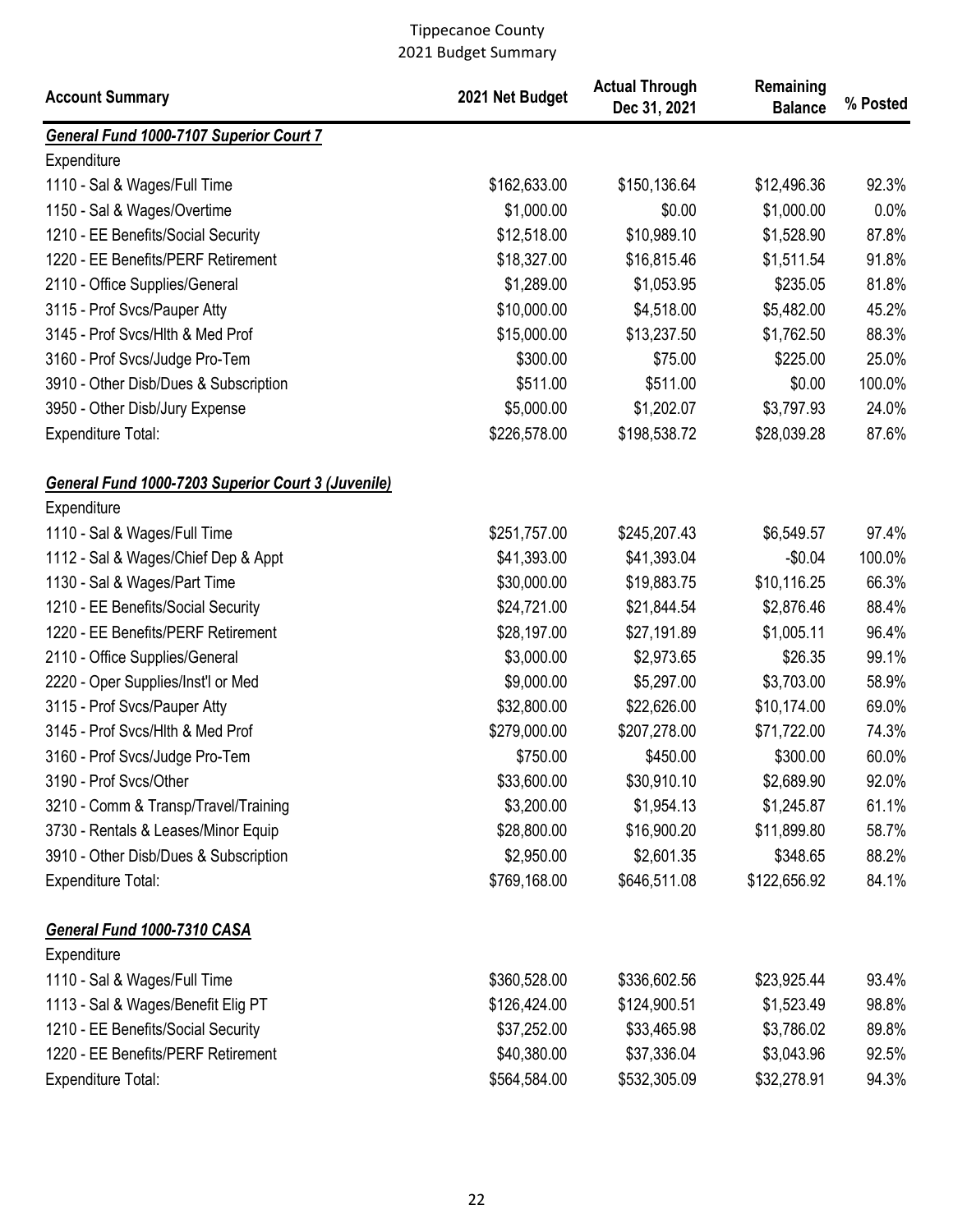| <b>Account Summary</b>                    | 2021 Net Budget | <b>Actual Through</b><br>Dec 31, 2021 | Remaining<br><b>Balance</b> | % Posted |
|-------------------------------------------|-----------------|---------------------------------------|-----------------------------|----------|
| General Fund 1000-9010 Health Department  |                 |                                       |                             |          |
| Expenditure                               |                 |                                       |                             |          |
| 1110 - Sal & Wages/Full Time              | \$927,551.00    | \$898,238.49                          | \$29,312.51                 | 96.8%    |
| 1112 - Sal & Wages/Chief Dep & Appt       | \$55,329.00     | \$55,329.04                           | $-$0.04$                    | 100.0%   |
| 1130 - Sal & Wages/Part Time              | \$32,000.00     | \$31,296.00                           | \$704.00                    | 97.8%    |
| 1210 - EE Benefits/Social Security        | \$77,639.00     | \$71,805.86                           | \$5,833.14                  | 92.5%    |
| 1220 - EE Benefits/PERF Retirement        | \$113,667.00    | \$92,552.87                           | \$21,114.13                 | 81.4%    |
| 2110 - Office Supplies/General            | \$15,000.00     | \$6,280.46                            | \$8,719.54                  | 41.9%    |
| 2120 - Office Supplies/Forms              | \$3,904.00      | \$2,604.59                            | \$1,299.41                  | 66.7%    |
| 2210 - Oper Supplies/Gasoline & Oil       | \$2,008.00      | \$2,008.03                            | $-$0.03$                    | 100.0%   |
| 2220 - Oper Supplies/Inst'l or Med        | \$137,433.00    | \$123,147.58                          | \$14,285.42                 | 89.6%    |
| 2340 - Rep & Maint/Minor Equipment        | \$31,129.00     | \$30,129.67                           | \$999.33                    | 96.8%    |
| 2990 - Other Supplies/Non-specified       | \$3,000.00      | \$1,379.99                            | \$1,620.01                  | 46.0%    |
| 3110 - Prof Svcs/Legal                    | \$8,500.00      | \$7,637.50                            | \$862.50                    | 89.9%    |
| 3150 - Prof Svcs/Training                 | \$2,060.00      | \$644.50                              | \$1,415.50                  | 31.3%    |
| 3170 - Prof Svcs/Translator               | \$10,082.00     | \$6,163.15                            | \$3,918.85                  | 61.1%    |
| 3190 - Prof Svcs/Other                    | \$39,630.00     | \$16,237.52                           | \$23,392.48                 | 41.0%    |
| 3210 - Comm & Transp/Travel/Training      | \$7,168.00      | \$3,323.70                            | \$3,844.30                  | 46.4%    |
| 3240 - Comm & Transp/Software             | \$9,380.00      | \$9,379.80                            | \$0.20                      | 100.0%   |
| 3310 - Printing & Advertising/Legal       | \$100.00        | \$23.97                               | \$76.03                     | 24.0%    |
| 3510 - Utility Service/Utilities          | \$3,500.00      | \$2,922.84                            | \$577.16                    | 83.5%    |
| 3620 - Rep & Maint/Vehicle & Equip        | \$100.00        | \$61.68                               | \$38.32                     | 61.7%    |
| 3720 - Rentals & Leases/Heavy Mach        | \$6,883.00      | \$6,882.76                            | \$0.24                      | 100.0%   |
| 3910 - Other Disb/Dues & Subscription     | \$6,160.00      | \$5,734.50                            | \$425.50                    | 93.1%    |
| <b>Expenditure Total:</b>                 | \$1,492,223.00  | \$1,373,784.50                        | \$118,438.50                | 92.1%    |
| General Fund 1000-9410 Employee Insurance |                 |                                       |                             |          |
| Expenditure                               |                 |                                       |                             |          |
| 1222 - EE Benefits/Hoosier Start 401a     | \$12,000.00     | \$9,554.88                            | \$2,445.12                  | 79.6%    |
| 1230 - EE Benefits/Health                 | \$7,216,060.00  | \$7,035,985.69                        | \$180,074.31                | 97.5%    |
| 1231 - EE Benefits/LTD                    | \$100,237.00    | \$99,444.72                           | \$792.28                    | 99.2%    |
| 1232 - EE Benefits/Life                   | \$62,190.00     | \$55,274.53                           | \$6,915.47                  | 88.9%    |
| 1910 - Other Personal Services/WC         | \$368,538.00    | \$301,885.16                          | \$66,652.84                 | 81.9%    |
| 1920 - Other Personal Services/Unempl     | \$34,000.00     | \$23,832.63                           | \$10,167.37                 | 70.1%    |
| <b>Expenditure Total:</b>                 | \$7,793,025.00  | \$7,525,977.61                        | \$267,047.39                | 96.6%    |
| <b>General Fund Total All Departments</b> | \$56,184,453.00 | \$52,370,401.57                       | \$3,814,051.43              | 93.2%    |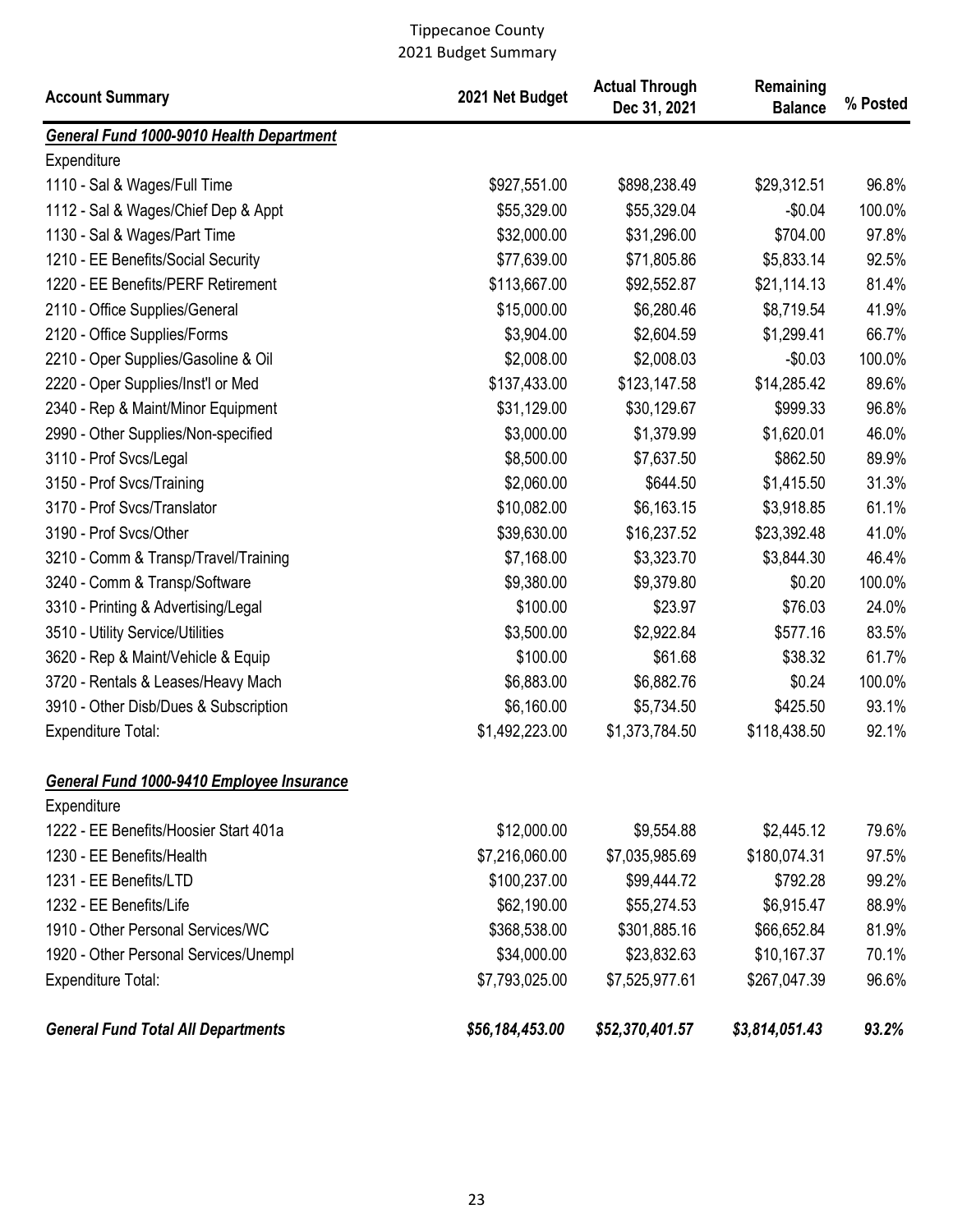| <b>Account Summary</b>                                 | 2021 Net Budget | <b>Actual Through</b><br>Dec 31, 2021 | Remaining<br><b>Balance</b> | % Posted |
|--------------------------------------------------------|-----------------|---------------------------------------|-----------------------------|----------|
| General Fund 1000-9600 Miscellaneous Refunds           |                 |                                       |                             |          |
| Expenditure                                            |                 |                                       |                             |          |
| 3945 - Other Disb/Refund of Prop Tax                   | \$0.00          | \$222,754.21                          | $-$ \$222,754.21            |          |
| General Fund 1000-9603 Property Tax Refunds Tax Set 03 |                 |                                       |                             |          |
| Expenditure                                            |                 |                                       |                             |          |
| 3945 - Other Disb/Refund of Prop Tax                   | \$0.00          | \$2,615.34                            | $-$ \$2,615.34              |          |
| General Fund 1000-9604 Property Tax Refunds Tax Set 04 |                 |                                       |                             |          |
| Expenditure                                            |                 |                                       |                             |          |
| 3945 - Other Disb/Refund of Prop Tax                   | \$0.00          | \$221,049.76                          | $-$221,049.76$              |          |
| General Fund 1000-9605 Property Tax Refunds Tax Set 05 |                 |                                       |                             |          |
| Expenditure                                            |                 |                                       |                             |          |
| 3945 - Other Disb/Refund of Prop Tax                   | \$0.00          | \$292,159.83                          | $-$292,159.83$              |          |
| General Fund 1000-9606 Property Tax Refunds Tax Set 06 |                 |                                       |                             |          |
| Expenditure                                            |                 |                                       |                             |          |
| 3945 - Other Disb/Refund of Prop Tax                   | \$0.00          | \$413.28                              | $-$413.28$                  |          |
| General Fund 1000-9607 Property Tax Refunds Tax Set 07 |                 |                                       |                             |          |
| Expenditure                                            |                 |                                       |                             |          |
| 3945 - Other Disb/Refund of Prop Tax                   | \$0.00          | \$132.30                              | $-$132.30$                  |          |
| General Fund 1000-9608 Property Tax Refunds Tax Set 08 |                 |                                       |                             |          |
| Expenditure                                            |                 |                                       |                             |          |
| 3945 - Other Disb/Refund of Prop Tax                   | \$0.00          | \$1,390.08                            | $-$1,390.08$                |          |
| General Fund 1000-9609 Property Tax Refunds Tax Set 09 |                 |                                       |                             |          |
| Expenditure                                            |                 |                                       |                             |          |
| 3945 - Other Disb/Refund of Prop Tax                   | \$0.00          | \$9,713.77                            | $-$9,713.77$                |          |
| General Fund 1000-9612 Property Tax Refunds Tax Set 12 |                 |                                       |                             |          |
| Expenditure                                            |                 |                                       |                             |          |
| 3945 - Other Disb/Refund of Prop Tax                   | \$0.00          | \$48.71                               | $-$48.71$                   |          |
| General Fund 1000-9613 Property Tax Refunds Tax Set 13 |                 |                                       |                             |          |
| Expenditure                                            |                 |                                       |                             |          |
| 3945 - Other Disb/Refund of Prop Tax                   | \$0.00          | \$1,412.86                            | $-$1,412.86$                |          |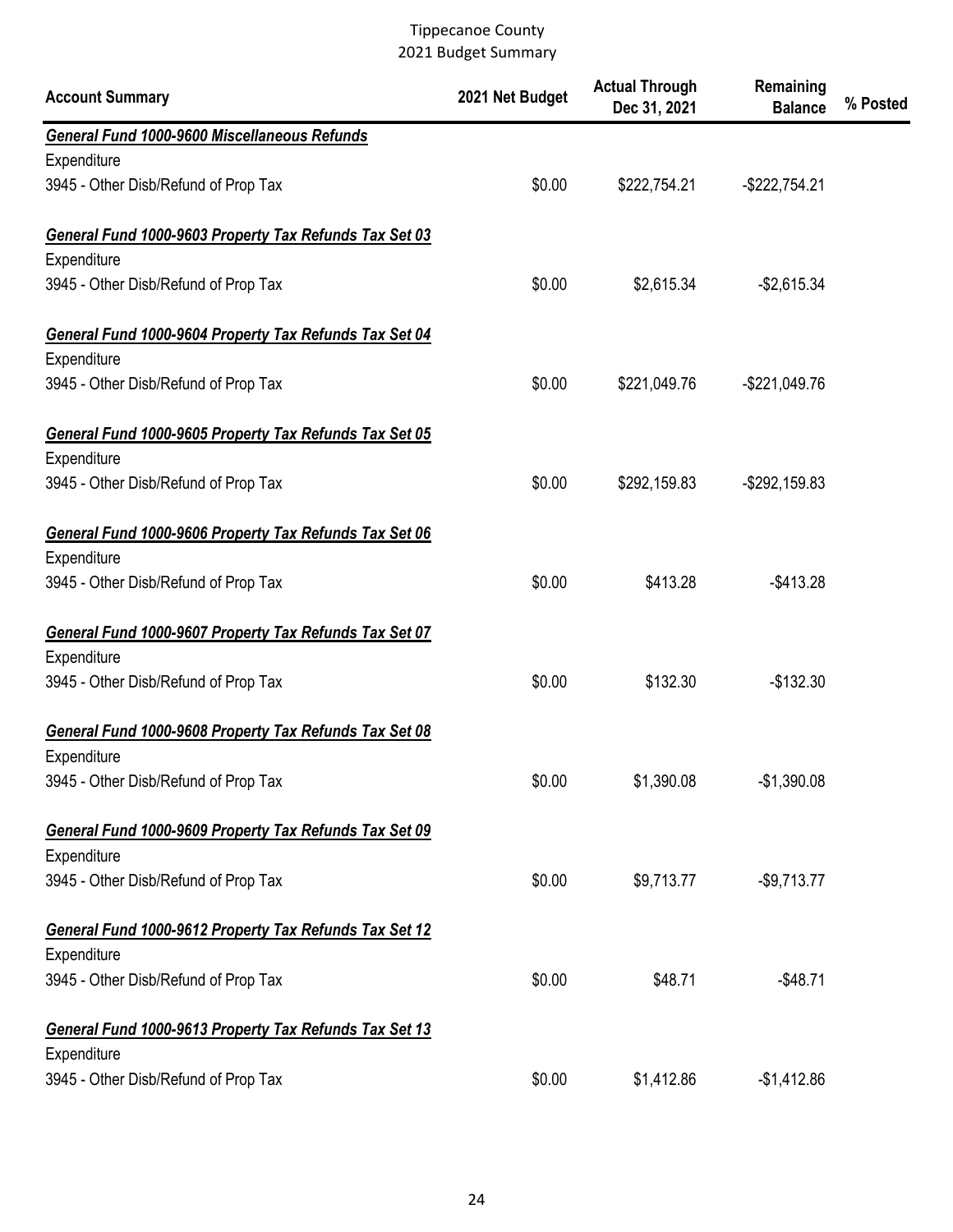| <b>Account Summary</b>                                                | 2021 Net Budget | <b>Actual Through</b><br>Dec 31, 2021 | Remaining<br><b>Balance</b> | % Posted |
|-----------------------------------------------------------------------|-----------------|---------------------------------------|-----------------------------|----------|
| General Fund 1000-9614 Property Tax Refunds Tax Set 14                |                 |                                       |                             |          |
| Expenditure                                                           |                 |                                       |                             |          |
| 3945 - Other Disb/Refund of Prop Tax                                  | \$0.00          | \$552.26                              | $-$ \$552.26                |          |
| General Fund 1000-9618 Property Tax Refunds Tax Set 18                |                 |                                       |                             |          |
| Expenditure                                                           |                 |                                       |                             |          |
| 3945 - Other Disb/Refund of Prop Tax                                  | \$0.00          | \$12.36                               | $-$12.36$                   |          |
| General Fund 1000-9622 Property Tax Refunds Tax Set 22                |                 |                                       |                             |          |
| Expenditure                                                           |                 |                                       |                             |          |
| 3945 - Other Disb/Refund of Prop Tax                                  | \$0.00          | \$4,728.79                            | $-$4,728.79$                |          |
| General Fund 1000-9623 Property Tax Refunds Tax Set 23                |                 |                                       |                             |          |
| Expenditure                                                           |                 |                                       |                             |          |
| 3945 - Other Disb/Refund of Prop Tax                                  | \$0.00          | \$86.12                               | $-$ \$86.12                 |          |
| General Fund 1000-9626 Property Tax Refunds Tax Set 26                |                 |                                       |                             |          |
| Expenditure                                                           |                 |                                       |                             |          |
| 3945 - Other Disb/Refund of Prop Tax                                  | \$0.00          | \$23,364.23                           | $-$23,364.23$               |          |
| General Fund 1000-9627 Property Tax Refunds Tax Set 27<br>Expenditure |                 |                                       |                             |          |
| 3945 - Other Disb/Refund of Prop Tax                                  | \$0.00          | \$293.97                              | $-$293.97$                  |          |
| General Fund 1000-9628 Property Tax Refunds Tax Set 28                |                 |                                       |                             |          |
| Expenditure                                                           |                 |                                       |                             |          |
| 3945 - Other Disb/Refund of Prop Tax                                  | \$0.00          | \$1,657.30                            | $-$1,657.30$                |          |
| General Fund 1000-9630 Property Tax Refunds Tax Set 30                |                 |                                       |                             |          |
| Expenditure                                                           |                 |                                       |                             |          |
| 3945 - Other Disb/Refund of Prop Tax                                  | \$0.00          | \$5,007.86                            | $-$5,007.86$                |          |
| General Fund 1000-9631 Property Tax Refunds Tax Set 31<br>Expenditure |                 |                                       |                             |          |
| 3945 - Other Disb/Refund of Prop Tax                                  | \$0.00          | \$21,798.15                           | $-$21,798.15$               |          |
| General Fund 1000-9632 Property Tax Refunds Tax Set 32<br>Expenditure |                 |                                       |                             |          |
| 3945 - Other Disb/Refund of Prop Tax                                  | \$0.00          | \$8,154.83                            | $-$ \$8,154.83              |          |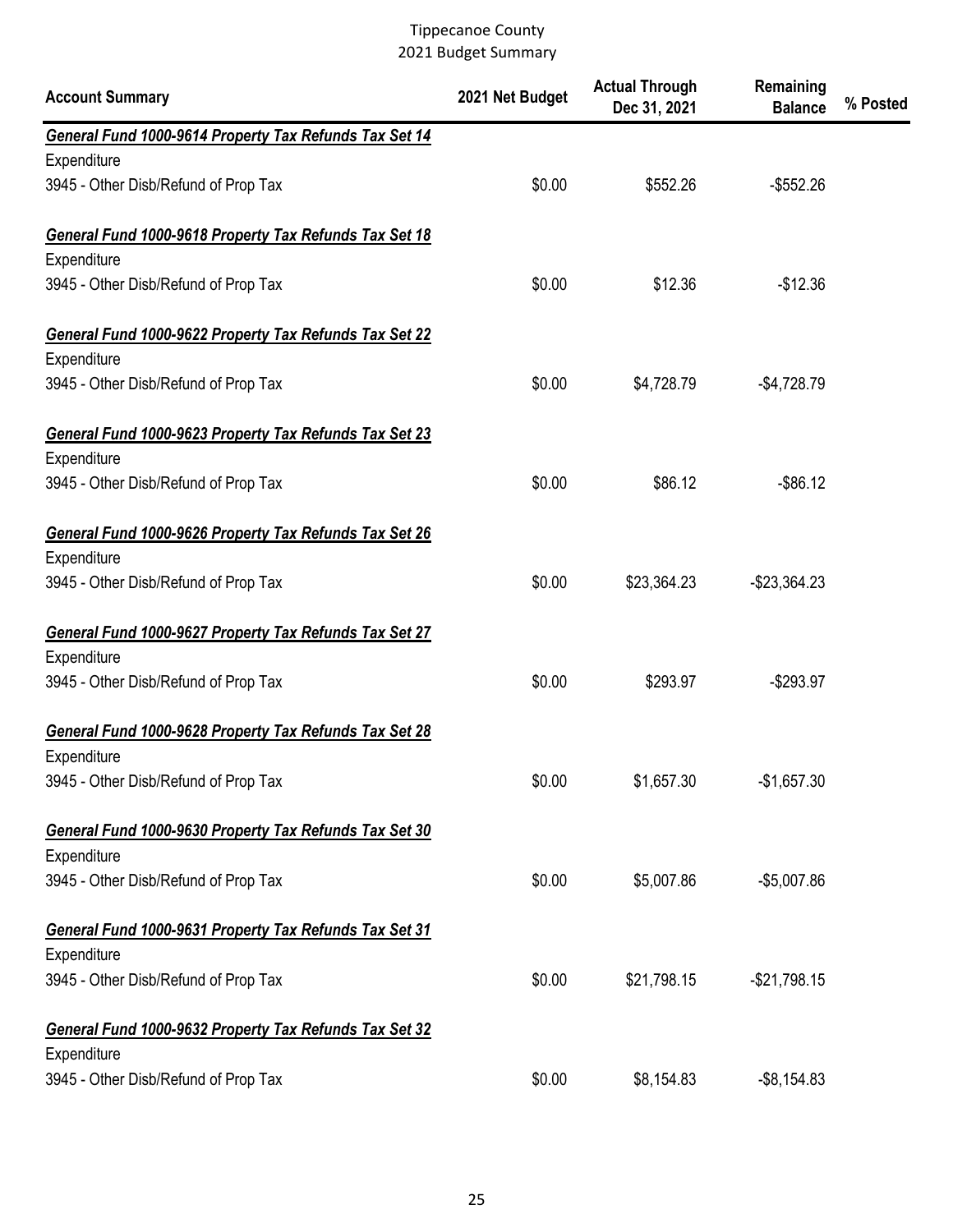| <b>Account Summary</b>                                     | 2021 Net Budget | <b>Actual Through</b><br>Dec 31, 2021 | Remaining<br><b>Balance</b> | % Posted |
|------------------------------------------------------------|-----------------|---------------------------------------|-----------------------------|----------|
| General Fund 1000-9633 Property Tax Refunds Tax Set 33     |                 |                                       |                             |          |
| Expenditure                                                |                 |                                       |                             |          |
| 3945 - Other Disb/Refund of Prop Tax                       | \$0.00          | \$149,943.60                          | $-$149,943.60$              |          |
| General Fund 1000-9634 Property Tax Refunds Tax Set 34     |                 |                                       |                             |          |
| Expenditure                                                |                 |                                       |                             |          |
| 3945 - Other Disb/Refund of Prop Tax                       | \$0.00          | \$5,089.73                            | $-$5,089.73$                |          |
| General Fund 1000-9635 Property Tax Refunds Tax Set 35     |                 |                                       |                             |          |
| Expenditure                                                |                 |                                       |                             |          |
| 3945 - Other Disb/Refund of Prop Tax                       | \$0.00          | \$956.64                              | $-$956.64$                  |          |
| General Fund 1000-9639 Property Tax Refunds Tax Set 39     |                 |                                       |                             |          |
| Expenditure                                                |                 |                                       |                             |          |
| 3945 - Other Disb/Refund of Prop Tax                       | \$0.00          | \$5,194.60                            | $-$5,194.60$                |          |
| <b>General Fund 1000-9800 Unappropriated Miscellaneous</b> |                 |                                       |                             |          |
| Expenditure                                                |                 |                                       |                             |          |
| 3190 - Prof Svcs/Other                                     | \$0.00          | \$78,888.01                           | $-$78,888.01$               |          |
| 3940 - Other Disb/General Refunds                          | \$0.00          | \$93,472.64                           | $-$93,472.64$               |          |
| Expenditure Total:                                         | \$0.00          | \$172,360.65                          | $-$172,360.65$              |          |
| <b>County General Unappropriated Expenditures</b>          | \$0.00          | \$1,150,891.23                        | $-$1,150,891.23$            |          |
| <b>Total County General Expenditures</b>                   | \$56,184,453.00 | \$53,521,292.80                       | \$2,663,160.20              | 95.3%    |
| General Fund 12/31/2021 Cash Balance                       |                 | \$15,823,611.13                       |                             |          |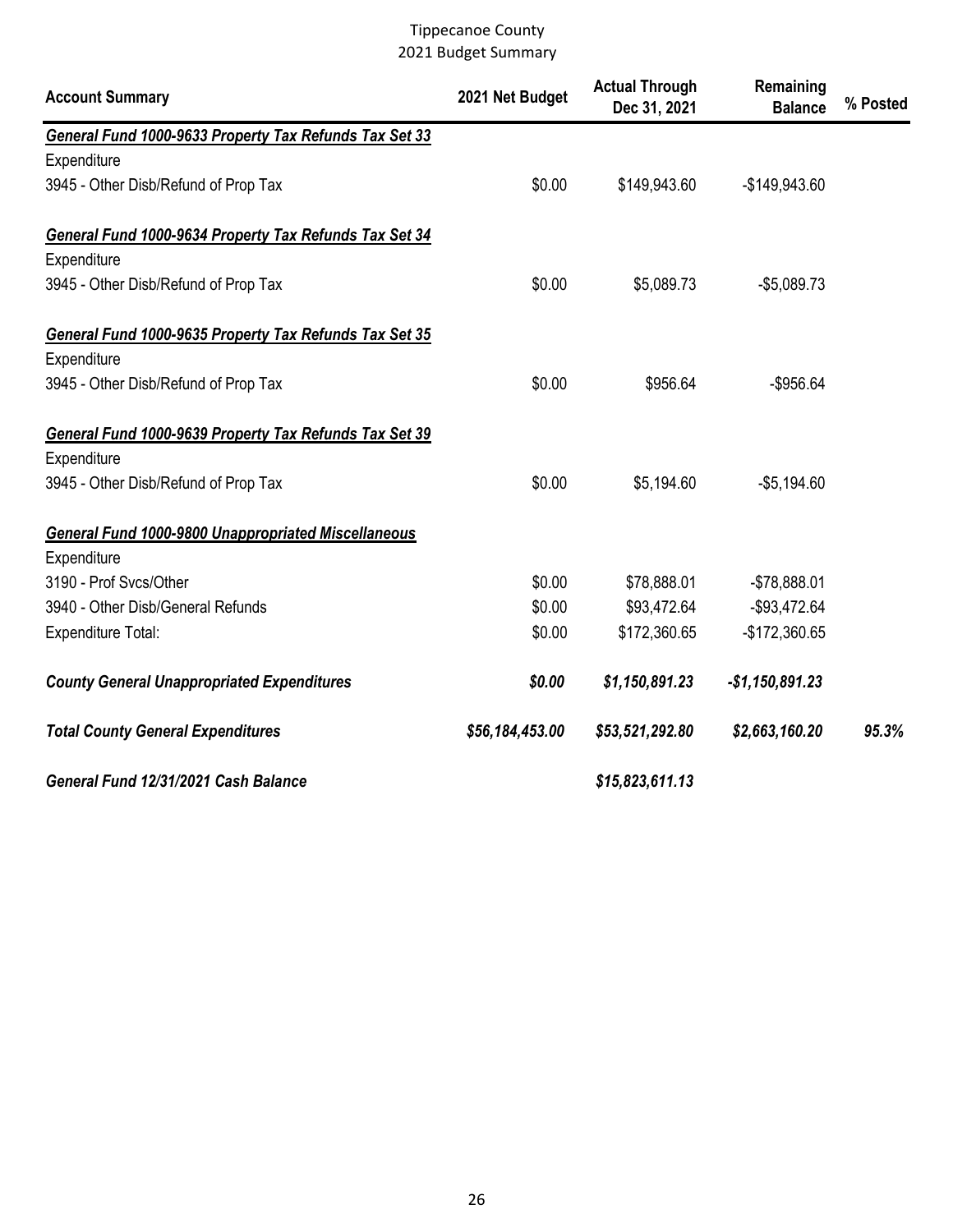| <b>Account Summary</b>                                   | 2021 Net Budget | <b>Actual Through</b><br>Dec 31, 2021 | Remaining<br><b>Balance</b> | % Posted |
|----------------------------------------------------------|-----------------|---------------------------------------|-----------------------------|----------|
| <b>Accident Report 1101</b>                              |                 |                                       |                             |          |
| Revenue                                                  |                 |                                       |                             |          |
| 0491 - Other Fees & Charges/Doc&Copy                     | \$0.00          | \$13,263.75                           | $-$13,263.75$               |          |
| Accident Report 1101-5410 Sheriff                        |                 |                                       |                             |          |
| Expenditure                                              |                 |                                       |                             |          |
| 2140 - Office Supplies/Minor Equip                       | \$38,000.00     | \$37,980.00                           | \$20.00                     | 99.9%    |
| 3190 - Prof Svcs/Other                                   | \$10.00         | \$0.00                                | \$10.00                     | 0.0%     |
| 3210 - Comm & Transp/Travel/Training                     | \$11,990.00     | \$2,970.00                            | \$9,020.00                  | 24.8%    |
| <b>Expenditure Total:</b>                                | \$50,000.00     | \$40,950.00                           | \$9,050.00                  | 81.9%    |
| <b>Bid Deposits &amp; Bond Holding 1108</b>              |                 |                                       |                             |          |
| Revenue                                                  |                 |                                       |                             |          |
| 0990 - Funds Held on Behalf of Others                    | \$0.00          | \$257,500.52                          | $-$257,500.52$              |          |
| <b>Bid Deposits &amp; Bond Holding 1108-0110 Auditor</b> |                 |                                       |                             |          |
| Expenditure                                              |                 |                                       |                             |          |
| 3190 - Prof Svcs/Other                                   | \$0.00          | \$46,579.19                           | $-$46,579.19$               |          |
| 3940 - Other Disb/General Refunds                        | \$0.00          | \$639,628.15                          | -\$639,628.15               |          |
| 6100 - Interfund Transfers/Transfer O                    | \$0.00          | \$16,924.68                           | $-$16,924.68$               |          |
| <b>Expenditure Total:</b>                                | \$0.00          | \$703,132.02                          | -\$703,132.02               |          |
| <b>Economic Development Income Tax (EDIT) 1112</b>       |                 |                                       |                             |          |
| Revenue                                                  |                 |                                       |                             |          |
| 0112 - Income Taxes/LIT-CEDIT                            | \$8,811,000.00  | \$9,377,587.00                        | -\$566,587.00               | 106.4%   |
| 0291 - Publ Safety/State or Local                        | \$0.00          | \$14,966.73                           | $-$14,966.73$               |          |
| 0660 - Other Rcpts/Investment Earning                    | \$215,334.00    | \$82,291.20                           | \$133,042.80                | 38.2%    |
| 0730 - Refunds Reimb or Redeposits                       | \$0.00          | \$9,191.01                            | $-$9,191.01$                |          |
| Revenue Total:                                           | \$9,026,334.00  | \$9,484,035.94                        | -\$457,701.94               | 105.1%   |
| EDIT 1112-0420 Surveyor                                  |                 |                                       |                             |          |
| Expenditure                                              |                 |                                       |                             |          |
| 1110 - Sal & Wages/Full Time                             | \$170,171.00    | \$149,127.43                          | \$21,043.57                 | 87.6%    |
| 1111 - Sal & Wages/Elected Official                      | \$19,868.00     | \$19,868.42                           | $-$0.42$                    | 100.0%   |
| 1130 - Sal & Wages/Part Time                             | \$8,000.00      | \$0.00                                | \$8,000.00                  | $0.0\%$  |
| 1150 - Sal & Wages/Overtime                              | \$4,000.00      | \$0.00                                | \$4,000.00                  | 0.0%     |
| 1210 - EE Benefits/Social Security                       | \$15,456.00     | \$12,256.60                           | \$3,199.40                  | 79.3%    |
| 1220 - EE Benefits/PERF Retirement                       | \$21,733.00     | \$18,927.43                           | \$2,805.57                  | 87.1%    |
| Expenditure Total:                                       | \$239,228.00    | \$200,179.88                          | \$39,048.12                 | 83.7%    |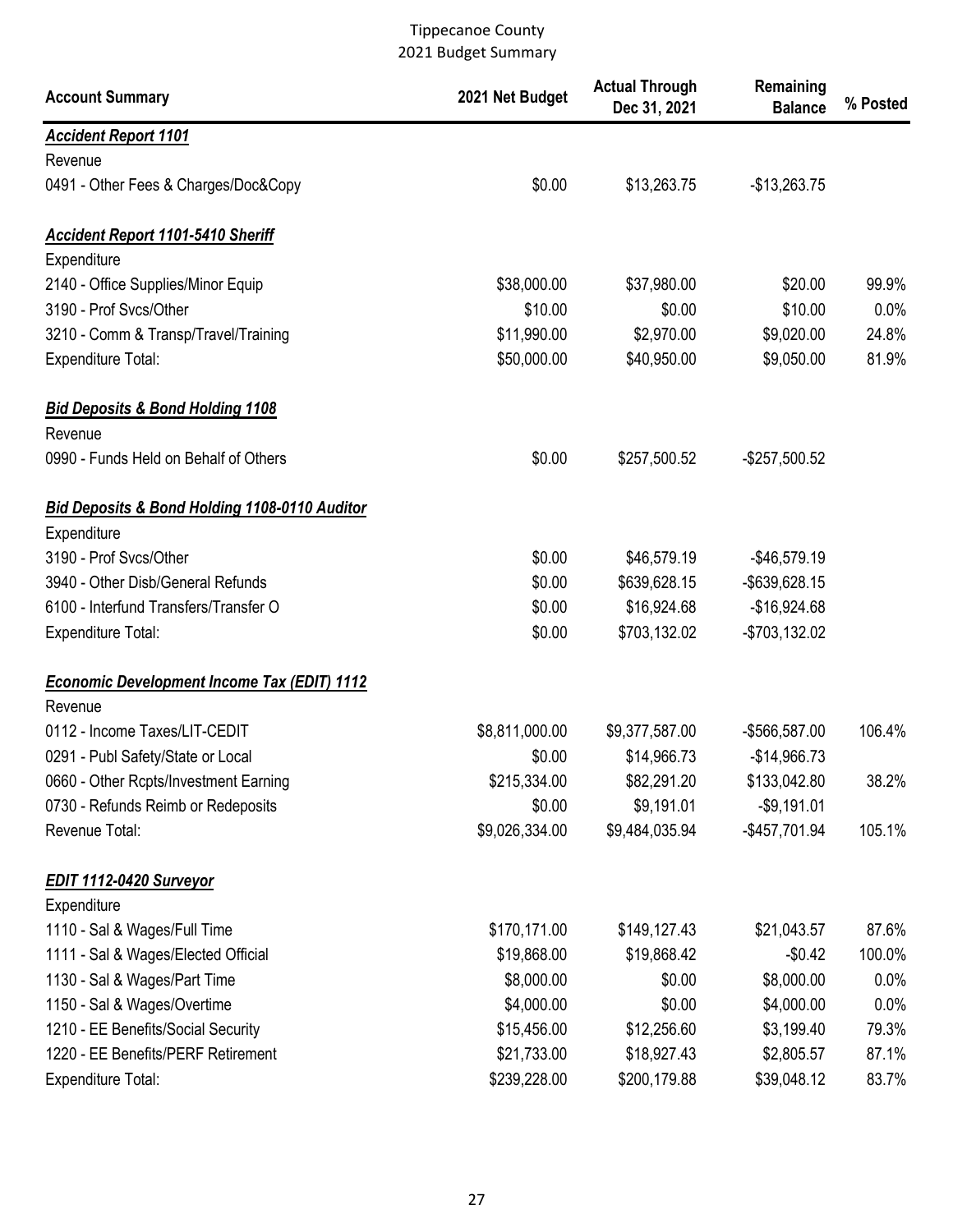| <b>Account Summary</b>                | 2021 Net Budget | <b>Actual Through</b><br>Dec 31, 2021 | Remaining<br><b>Balance</b> | % Posted |
|---------------------------------------|-----------------|---------------------------------------|-----------------------------|----------|
| <b>EDIT 1112-0430 Drainage Board</b>  |                 |                                       |                             |          |
| Expenditure                           |                 |                                       |                             |          |
| 4240 - Infrastructure/Culverts & Drai | \$2,297,466.00  | \$469,569.19                          | \$1,827,896.81              | 20.4%    |
| <b>EDIT 1112-1110 Commissioners</b>   |                 |                                       |                             |          |
| Expenditure                           |                 |                                       |                             |          |
| 1110 - Sal & Wages/Full Time          | \$52,248.00     | \$52,248.04                           | $-$0.04$                    | 100.0%   |
| 1210 - EE Benefits/Social Security    | \$3,998.00      | \$3,555.99                            | \$442.01                    | 88.9%    |
| 1220 - EE Benefits/PERF Retirement    | \$5,853.00      | \$5,851.82                            | \$1.18                      | 100.0%   |
| 2990 - Other Supplies/Non-specified   | \$13,226.00     | \$9,481.18                            | \$3,744.82                  | 71.7%    |
| 3110 - Prof Svcs/Legal                | \$65.00         | \$65.00                               | \$0.00                      | 100.0%   |
| 3150 - Prof Svcs/Training             | \$16,714.00     | \$6,076.00                            | \$10,638.00                 | 36.4%    |
| 3190 - Prof Svcs/Other                | \$1,081,566.00  | \$1,064,111.93                        | \$17,454.07                 | 98.4%    |
| 3210 - Comm & Transp/Travel/Training  | \$10,000.00     | \$1,966.99                            | \$8,033.01                  | 19.7%    |
| 3920 - Other Disb/Grants & Cmnty Supp | \$1,476,623.00  | \$786,933.00                          | \$689,690.00                | 53.3%    |
| 4115 - Land/Other Land                | \$3,000.00      | \$0.00                                | \$3,000.00                  | 0.0%     |
| 4210 - Infrastructure/Roads & Streets | \$1,966,274.00  | \$448,018.02                          | \$1,518,255.98              | 22.8%    |
| 4310 - Buildings/Municipal            | \$3,955,462.00  | \$3,506,875.26                        | \$448,586.74                | 88.7%    |
| 4330 - Buildings/Housing              | \$488,000.00    | \$298,012.92                          | \$189,987.08                | 61.1%    |
| 4410 - Impr Other Than Bldgs/Parking  | \$19,761.00     | \$19,761.00                           | \$0.00                      | 100.0%   |
| 4510 - Machinery & Equipment/General  | \$34,939.00     | \$34,656.22                           | \$282.78                    | 99.2%    |
| 4520 - Machinery & Equipment/Vehicle  | \$45,757.00     | \$45,757.00                           | \$0.00                      | 100.0%   |
| 4590 - Machinery & Equipment/Other    | \$14,307.00     | \$4,696.95                            | \$9,610.05                  | 32.8%    |
| 5300 - Bond & Loan/Principal          | \$2,154,837.00  | \$1,654,837.50                        | \$499,999.50                | 76.8%    |
| 6100 - Interfund Transfers/Transfer O | \$300,000.00    | \$300,000.00                          | \$0.00                      | 100.0%   |
| Expenditure Total:                    | \$11,642,630.00 | \$8,242,904.82                        | \$3,399,725.18              | 70.8%    |
| <b>EDIT 1112-1150 ADA</b>             |                 |                                       |                             |          |
| Expenditure                           |                 |                                       |                             |          |
| 2110 - Office Supplies/General        | \$2,500.00      | \$0.00                                | \$2,500.00                  | 0.0%     |
| 2140 - Office Supplies/Minor Equip    | \$7,500.00      | \$3,591.42                            | \$3,908.58                  | 47.9%    |
| 3140 - Prof Svcs/Counselng Consults   | \$5,000.00      | \$0.00                                | \$5,000.00                  | 0.0%     |
| 3190 - Prof Svcs/Other                | \$14,000.00     | \$11,344.00                           | \$2,656.00                  | 81.0%    |
| 3210 - Comm & Transp/Travel/Training  | \$1,000.00      | \$525.00                              | \$475.00                    | 52.5%    |
| 4210 - Infrastructure/Roads & Streets | \$55,000.00     | \$12,509.64                           | \$42,490.36                 | 22.7%    |
| 4310 - Buildings/Municipal            | \$55,000.00     | \$28,787.50                           | \$26,212.50                 | 52.3%    |
| 4330 - Buildings/Housing              | \$55,000.00     | \$42,536.97                           | \$12,463.03                 | 77.3%    |
| 4510 - Machinery & Equipment/General  | \$55,000.00     | \$0.00                                | \$55,000.00                 | 0.0%     |
| Expenditure Total:                    | \$250,000.00    | \$99,294.53                           | \$150,705.47                | 39.7%    |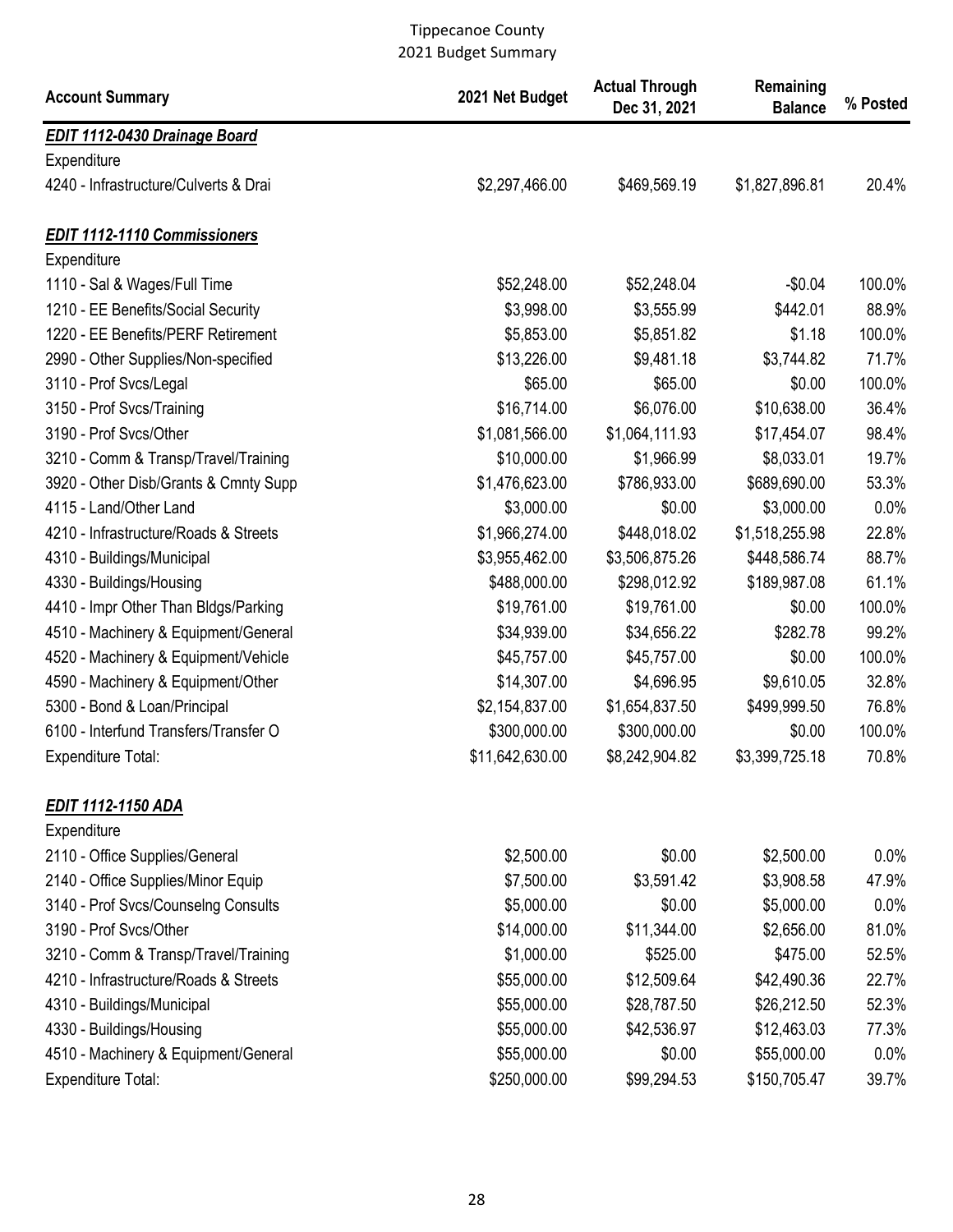| <b>Account Summary</b>                   | 2021 Net Budget | <b>Actual Through</b><br>Dec 31, 2021 | Remaining<br><b>Balance</b> | % Posted |
|------------------------------------------|-----------------|---------------------------------------|-----------------------------|----------|
| <b>EDIT 1112-1410 DoIT</b>               |                 |                                       |                             |          |
| Expenditure                              |                 |                                       |                             |          |
| 3150 - Prof Svcs/Training                | \$12,000.00     | \$8,585.00                            | \$3,415.00                  | 71.5%    |
| 3190 - Prof Svcs/Other                   | \$4,719.00      | \$4,718.50                            | \$0.50                      | 100.0%   |
| 3240 - Comm & Transp/Software            | \$769,371.00    | \$612,536.98                          | \$156,834.02                | 79.6%    |
| 4510 - Machinery & Equipment/General     | \$413,290.00    | \$277,280.08                          | \$136,009.92                | 67.1%    |
| <b>Expenditure Total:</b>                | \$1,199,380.00  | \$903,120.56                          | \$296,259.44                | 75.3%    |
| <b>EDIT 1112-1420 GIS</b>                |                 |                                       |                             |          |
| Expenditure                              |                 |                                       |                             |          |
| 1110 - Sal & Wages/Full Time             | \$130,675.00    | \$130,674.82                          | \$0.18                      | 100.0%   |
| 1112 - Sal & Wages/Chief Dep & Appt      | \$41,185.00     | \$41,184.52                           | \$0.48                      | 100.0%   |
| 1210 - EE Benefits/Social Security       | \$13,134.00     | \$12,760.59                           | \$373.41                    | 97.2%    |
| 1220 - EE Benefits/PERF Retirement       | \$19,263.00     | \$19,263.00                           | \$0.00                      | 100.0%   |
| 2110 - Office Supplies/General           | \$2,076.00      | \$1,459.00                            | \$617.00                    | 70.3%    |
| 3150 - Prof Svcs/Training                | \$2,691.00      | \$1,690.00                            | \$1,001.00                  | 62.8%    |
| 3190 - Prof Svcs/Other                   | \$47,189.00     | \$47,189.00                           | \$0.00                      | 100.0%   |
| 3210 - Comm & Transp/Travel/Training     | \$2,252.00      | \$0.00                                | \$2,252.00                  | 0.0%     |
| 3240 - Comm & Transp/Software            | \$92,966.00     | \$79,694.95                           | \$13,271.05                 | 85.7%    |
| <b>Expenditure Total:</b>                | \$351,431.00    | \$333,915.88                          | \$17,515.12                 | 95.0%    |
| <b>EDIT 1112-4510 Fairgrounds</b>        |                 |                                       |                             |          |
| Expenditure                              |                 |                                       |                             |          |
| 1110 - Sal & Wages/Full Time             | \$49,114.00     | \$41,255.76                           | \$7,858.24                  | 84.0%    |
| 1210 - EE Benefits/Social Security       | \$3,757.00      | \$3,071.91                            | \$685.09                    | 81.8%    |
| 1220 - EE Benefits/PERF Retirement       | \$5,500.00      | \$4,620.69                            | \$879.31                    | 84.0%    |
| <b>Expenditure Total:</b>                | \$58,371.00     | \$48,948.36                           | \$9,422.64                  | 83.9%    |
| <b>EDIT 1112-9410 Employee Insurance</b> |                 |                                       |                             |          |
| Expenditure                              |                 |                                       |                             |          |
| 1230 - EE Benefits/Health                | \$100,000.00    | \$79,240.28                           | \$20,759.72                 | 79.2%    |
| 1231 - EE Benefits/LTD                   | \$1,700.00      | \$1,563.12                            | \$136.88                    | 91.9%    |
| 1232 - EE Benefits/Life                  | \$900.00        | \$763.56                              | \$136.44                    | 84.8%    |
| 1910 - Other Personal Services/WC        | \$14,000.00     | \$0.00                                | \$14,000.00                 | 0.0%     |
| <b>Expenditure Total:</b>                | \$116,600.00    | \$81,566.96                           | \$35,033.04                 | 70.0%    |
| <b>Total EDIT Expenditres</b>            | \$16,155,106.00 | \$10,379,500.18                       | \$5,775,605.82              | 64.2%    |
| EDIT 12/31/2021 Fund Cash Balance        |                 | \$14,591,043.35                       |                             |          |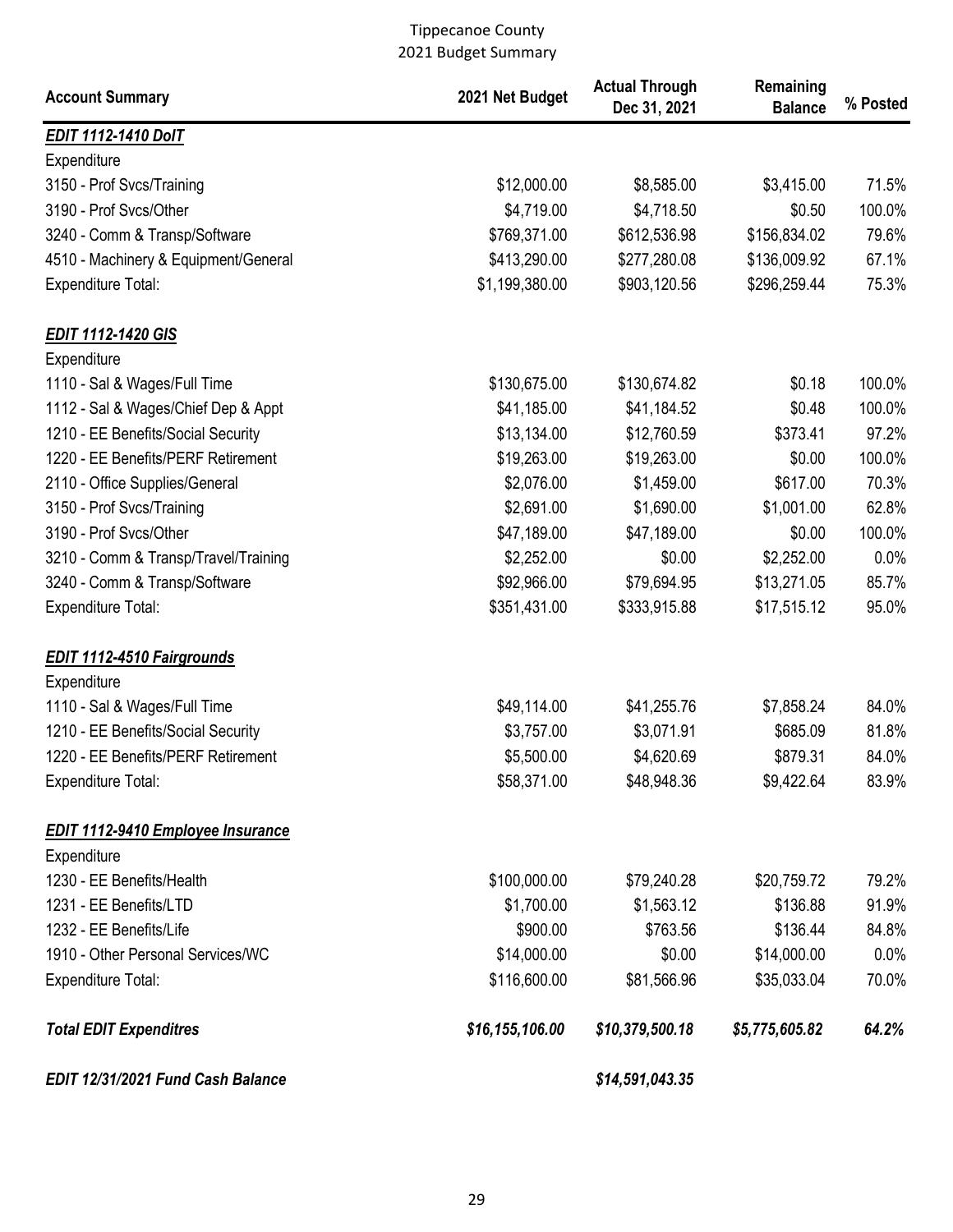| <b>Account Summary</b>                                        | 2021 Net Budget | <b>Actual Through</b><br>Dec 31, 2021 | Remaining<br><b>Balance</b> | % Posted |
|---------------------------------------------------------------|-----------------|---------------------------------------|-----------------------------|----------|
| <b>Court Costs 1116</b>                                       |                 |                                       |                             |          |
| Revenue                                                       |                 |                                       |                             |          |
| 0490 - Other Fees & Charges/Unspecifi                         | \$0.00          | \$109.50                              | $-$109.50$                  |          |
| 0807 - Settlement/Local Certified Col                         | \$0.00          | \$38,399.06                           | -\$38,399.06                |          |
| Revenue Total:                                                | \$0.00          | \$38,508.56                           | $-$38,508.56$               |          |
| <b>Court Costs 1116-0120 Auditor Settlement</b>               |                 |                                       |                             |          |
| Expenditure                                                   |                 |                                       |                             |          |
| 8007 - Settlement/Local Disbursements                         | \$0.00          | \$38,589.89                           | -\$38,589.89                |          |
| <b>Clerk Record Perpetuation 1119</b>                         |                 |                                       |                             |          |
| Revenue                                                       |                 |                                       |                             |          |
| 0282 - Hith & Wifr/Federal                                    | \$0.00          | \$940.45                              | $-$940.45$                  |          |
| 0408 - Gen Govt Fees/Clerk                                    | \$150,000.00    | \$121,379.09                          | \$28,620.91                 | 80.9%    |
| Revenue Total:                                                | \$150,000.00    | \$122,319.54                          | \$27,680.46                 | 81.5%    |
| <b>Clerk Record Perpetuation 1119-5810</b>                    |                 |                                       |                             |          |
| Expenditure                                                   |                 |                                       |                             |          |
| 1110 - Sal & Wages/Full Time                                  | \$65,679.00     | \$43,786.08                           | \$21,892.92                 | 66.7%    |
| 1130 - Sal & Wages/Part Time                                  | \$50,000.00     | \$0.00                                | \$50,000.00                 | 0.0%     |
| 1210 - EE Benefits/Social Security                            | \$8,850.00      | \$3,257.81                            | \$5,592.19                  | 36.8%    |
| 1220 - EE Benefits/PERF Retirement                            | \$7,357.00      | \$4,904.12                            | \$2,452.88                  | 66.7%    |
| 2340 - Rep & Maint/Minor Equipment                            | \$3,000.00      | \$0.00                                | \$3,000.00                  | 0.0%     |
| 3190 - Prof Svcs/Other                                        | \$6,400.00      | \$6,235.00                            | \$165.00                    | 97.4%    |
| 3240 - Comm & Transp/Software                                 | \$1,000.00      | \$707.00                              | \$293.00                    | 70.7%    |
| 4590 - Machinery & Equipment/Other                            | \$2,000.00      | \$0.00                                | \$2,000.00                  | 0.0%     |
| <b>Expenditure Total:</b>                                     | \$144,286.00    | \$58,890.01                           | \$85,395.99                 | 40.8%    |
| <b>Clerk Record Perpetuation 1119-9410 Employee Insurance</b> |                 |                                       |                             |          |
| Expenditure                                                   |                 |                                       |                             |          |
| 1230 - EE Benefits/Health                                     | \$8,500.00      | \$8,032.80                            | \$467.20                    | 94.5%    |
| 1231 - EE Benefits/LTD                                        | \$230.00        | \$164.16                              | \$65.84                     | 71.4%    |
| 1232 - EE Benefits/Life                                       | \$170.00        | \$71.04                               | \$98.96                     | 41.8%    |
| <b>Expenditure Total:</b>                                     | \$8,900.00      | \$8,268.00                            | \$632.00                    | 92.9%    |
| Clerk Perpetuation 12/31/2021 Fund Cash Balance               |                 | \$204,160.54                          |                             |          |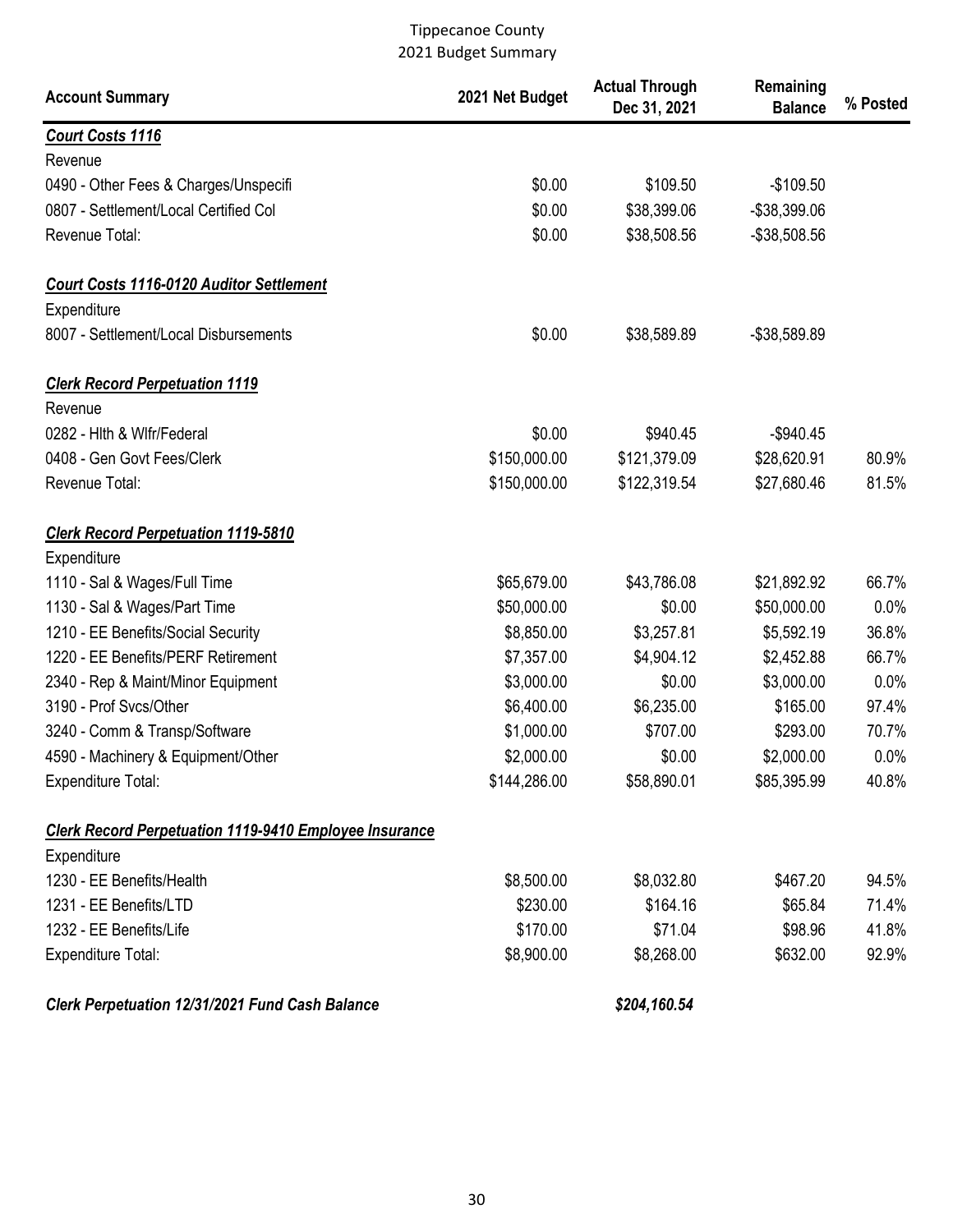| <b>Account Summary</b>                                       | 2021 Net Budget | <b>Actual Through</b><br>Dec 31, 2021 | Remaining<br><b>Balance</b> | % Posted |
|--------------------------------------------------------------|-----------------|---------------------------------------|-----------------------------|----------|
| <b>Community Corrections 1122</b>                            |                 |                                       |                             |          |
| Revenue                                                      |                 |                                       |                             |          |
| 0299 - Unrestricted Grants & Cntr/S/L                        | \$0.00          | \$43,761.33                           | $-$ \$43,761.33             |          |
| 0410 - Publ Safety Fees/Unspecified                          | \$0.00          | \$2,758,791.73                        | $-$2,758,791.73$            |          |
| 0670 - Other Rcpts/Misc Sources                              | \$0.00          | \$572.00                              | $-$572.00$                  |          |
| 0730 - Refunds Reimb or Redeposits                           | \$0.00          | \$128.42                              | $-$128.42$                  |          |
| Revenue Total:                                               | \$0.00          | \$2,803,253.48                        | $-$2,803,253.48$            |          |
| <b>Community Corrections 1122</b>                            |                 |                                       |                             |          |
| Revenue                                                      |                 |                                       |                             |          |
| 1110 - Sal & Wages/Full Time                                 | \$1,237,003.00  | \$1,178,473.38                        | \$58,529.62                 | 95.3%    |
| 1112 - Sal & Wages/Chief Dep & Appt                          | \$48,990.00     | \$48,292.64                           | \$697.36                    | 98.6%    |
| 1130 - Sal & Wages/Part Time                                 | \$86,600.00     | \$86,021.25                           | \$578.75                    | 99.3%    |
| 1210 - EE Benefits/Social Security                           | \$98,756.00     | \$93,181.87                           | \$5,574.13                  | 94.4%    |
| 1220 - EE Benefits/PERF Retirement                           | \$143,320.00    | \$135,392.43                          | \$7,927.57                  | 94.5%    |
| 2990 - Other Supplies/Non-specified                          | \$175,509.00    | \$166,683.37                          | \$8,825.63                  | 95.0%    |
| 3190 - Prof Svcs/Other                                       | \$529,129.17    | \$416,363.82                          | \$112,765.35                | 78.7%    |
| 3510 - Utility Service/Utilities                             | \$98,516.00     | \$98,516.00                           | \$0.00                      | 100.0%   |
| 3940 - Other Disb/General Refunds                            | \$8,000.00      | \$7,986.60                            | \$13.40                     | 99.8%    |
| <b>Expenditure Total:</b>                                    | \$2,425,823.17  | \$2,230,911.36                        | \$194,911.81                | 92.0%    |
| <b>Community Corrections 1122-9410 Employee Insurance</b>    |                 |                                       |                             |          |
| Expenditure                                                  |                 |                                       |                             |          |
| 1230 - EE Benefits/Health                                    | \$355,644.00    | \$336,662.50                          | \$18,981.50                 | 94.7%    |
| 1231 - EE Benefits/LTD                                       | \$4,930.00      | \$4,466.52                            | \$463.48                    | 90.6%    |
| 1232 - EE Benefits/Life                                      | \$3,198.00      | \$2,853.63                            | \$344.37                    | 89.2%    |
| 1910 - Other Personal Services/WC                            | \$15,101.00     | \$0.00                                | \$15,101.00                 | 0.0%     |
| 1920 - Other Personal Services/Unempl                        | \$7,362.00      | \$7,361.17                            | \$0.83                      | 100.0%   |
| <b>Expenditure Total:</b>                                    | \$386,235.00    | \$351,343.82                          | \$34,891.18                 | 91.0%    |
| <b>Community Corrections 12/31/2021 Fund Cash Balance</b>    |                 | \$786,340.94                          |                             |          |
| <b>Community Corrections Community Transitions 1123</b>      |                 |                                       |                             |          |
| Revenue                                                      |                 |                                       |                             |          |
| 0411 - Publ Safety Fees/Adult Inst                           | \$0.00          | \$91,325.00                           | $-$91,325.00$               |          |
| <b>Community Corrections Community Transitions 1123-5510</b> |                 |                                       |                             |          |
| Expenditure                                                  |                 |                                       |                             |          |
| 2990 - Other Supplies/Non-specified                          | \$107,939.79    | \$36,973.91                           | \$70,965.88                 | 34.3%    |
| 3190 - Prof Svcs/Other                                       | \$85,868.38     | \$24,534.90                           | \$61,333.48                 | 28.6%    |
| Expenditure Total:                                           | \$193,808.17    | \$61,508.81                           | \$132,299.36                | 31.7%    |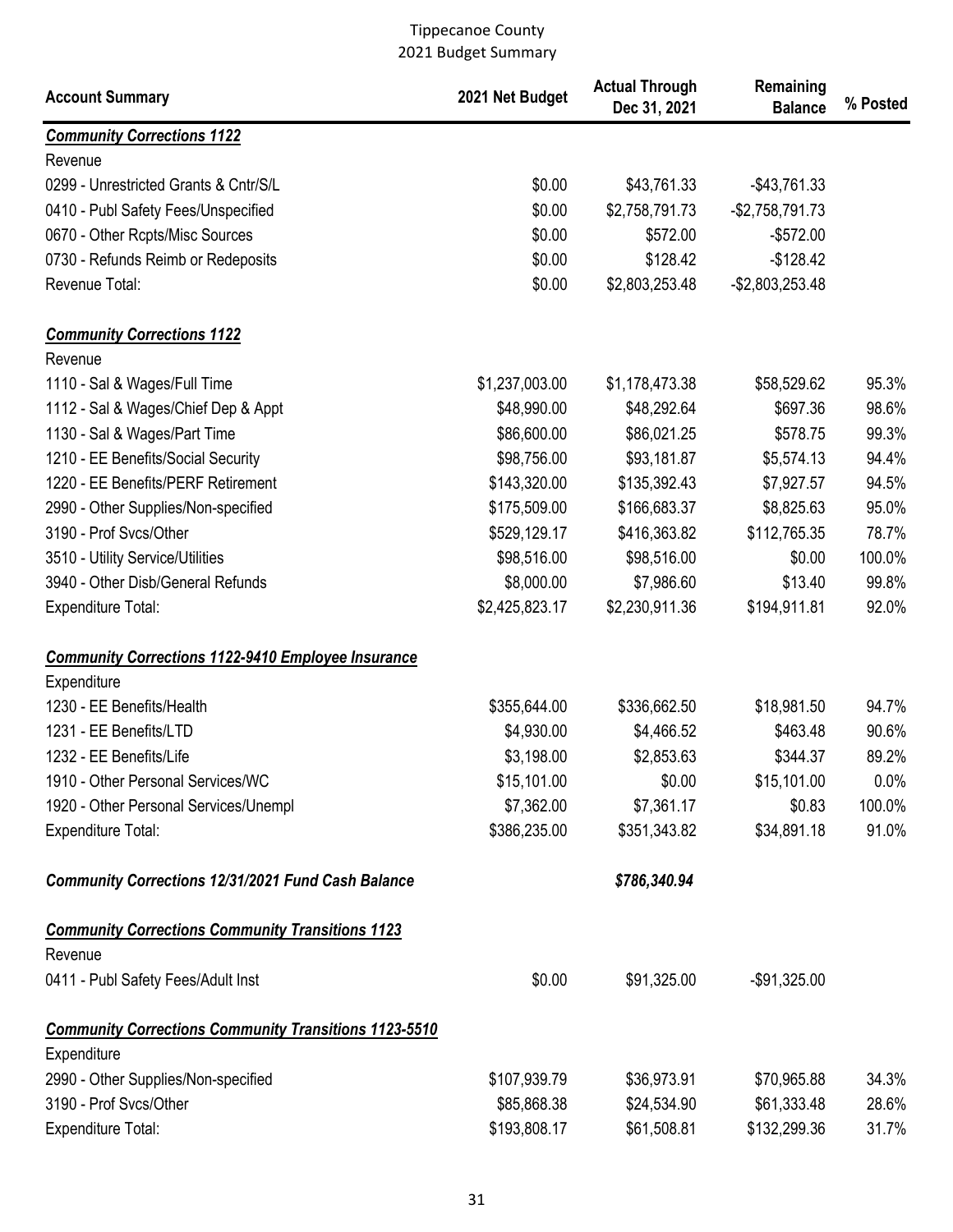| <b>Account Summary</b>                               | 2021 Net Budget | <b>Actual Through</b><br>Dec 31, 2021 | Remaining<br><b>Balance</b> | % Posted |
|------------------------------------------------------|-----------------|---------------------------------------|-----------------------------|----------|
| <b>Sales Disclosure 1131</b>                         |                 |                                       |                             |          |
| Revenue                                              |                 |                                       |                             |          |
| 0490 - Other Fees & Charges/Unspecifi                | \$40,000.00     | \$69,630.00                           | $-$29,630.00$               | 174.1%   |
| <b>Sales Disclosure 1131-0120 Auditor Settlement</b> |                 |                                       |                             |          |
| Expenditure                                          |                 |                                       |                             |          |
| 8007 - Settlement/Local Disbursements                | \$0.00          | \$32,250.00                           | $-$ \$32,250.00             |          |
| Sales Disclosure 1131-0510 Assessor                  |                 |                                       |                             |          |
| Expenditure                                          |                 |                                       |                             |          |
| 1110 - Sal & Wages/Full Time                         | \$9,500.00      | \$6,580.00                            | \$2,920.00                  | 69.3%    |
| 1111 - Sal & Wages/Elected Official                  | \$2,500.00      | \$2,500.00                            | \$0.00                      | 100.0%   |
| 1112 - Sal & Wages/Chief Dep & Appt                  | \$1,000.00      | \$1,000.00                            | \$0.00                      | 100.0%   |
| 1113 - Sal & Wages/Benefit Elig PT                   | \$500.00        | \$500.00                              | \$0.00                      | 100.0%   |
| 1210 - EE Benefits/Social Security                   | \$1,033.00      | \$756.20                              | \$276.80                    | 73.2%    |
| 1220 - EE Benefits/PERF Retirement                   | \$1,456.00      | \$1,119.06                            | \$336.94                    | 76.9%    |
| 3210 - Comm & Transp/Travel/Training                 | \$7,400.00      | \$2,180.46                            | \$5,219.54                  | 29.5%    |
| 3240 - Comm & Transp/Software                        | \$8,500.00      | \$8,500.00                            | \$0.00                      | 100.0%   |
| 8007 - Settlement/Local Disbursements                | \$20,000.00     | \$0.00                                | \$20,000.00                 | 0.0%     |
| <b>Expenditure Total:</b>                            | \$51,889.00     | \$23,135.72                           | \$28,753.28                 | 44.6%    |
| Sales Disclosure 12/31/2021 Fund Cash Balance        |                 | \$93,819.50                           |                             |          |
| <b>Cumulative Bridge 1135</b>                        |                 |                                       |                             |          |
| Revenue                                              |                 |                                       |                             |          |
| 0100 - Prop Taxes/Property                           | \$2,820,400.00  | \$2,769,691.06                        | \$50,708.94                 | 98.2%    |
| 0124 - Other Taxes/FIT                               | \$19,471.00     | \$28,430.78                           | $-$8,959.78$                | 146.0%   |
| 0130 - Other Taxes/License Excise                    | \$203,447.00    | \$251,716.80                          | -\$48,269.80                | 123.7%   |
| 0131 - Other Taxes/CVET                              | \$11,076.00     | \$11,334.16                           | $-$258.16$                  | 102.3%   |
| 0289 - Unrestricted Grants & Cntr/Fed                | \$0.00          | \$153,728.80                          | $-$153,728.80$              |          |
| 0430 - Hwys & Strts Fees/Unspecified                 | \$0.00          | \$5,614.18                            | $-$5,614.18$                |          |
| 0660 - Other Rcpts/Investment Earning                | \$26,831.00     | \$11,379.94                           | \$15,451.06                 | 42.4%    |
| 0730 - Refunds Reimb or Redeposits                   | \$0.00          | \$5,888.41                            | $-$5,888.41$                |          |
| Revenue Total:                                       | \$3,081,225.00  | \$3,237,784.13                        | $-$156,559.13$              | 105.1%   |
| <b>Cumulative Bridge 1135-8010 Highway</b>           |                 |                                       |                             |          |
| Expenditure                                          |                 |                                       |                             |          |
| 3120 - Prof Svcs/Engineer & Architect                | \$240,000.00    | \$0.00                                | \$240,000.00                | $0.0\%$  |
| 3190 - Prof Svcs/Other                               | \$50,000.00     | \$31,067.60                           | \$18,932.40                 | 62.1%    |
| 3910 - Other Disb/Dues & Subscription                | \$40,000.00     | \$40,000.00                           | \$0.00                      | 100.0%   |
| <b>Expenditure Total:</b>                            | \$330,000.00    | \$71,067.60                           | \$258,932.40                | 21.5%    |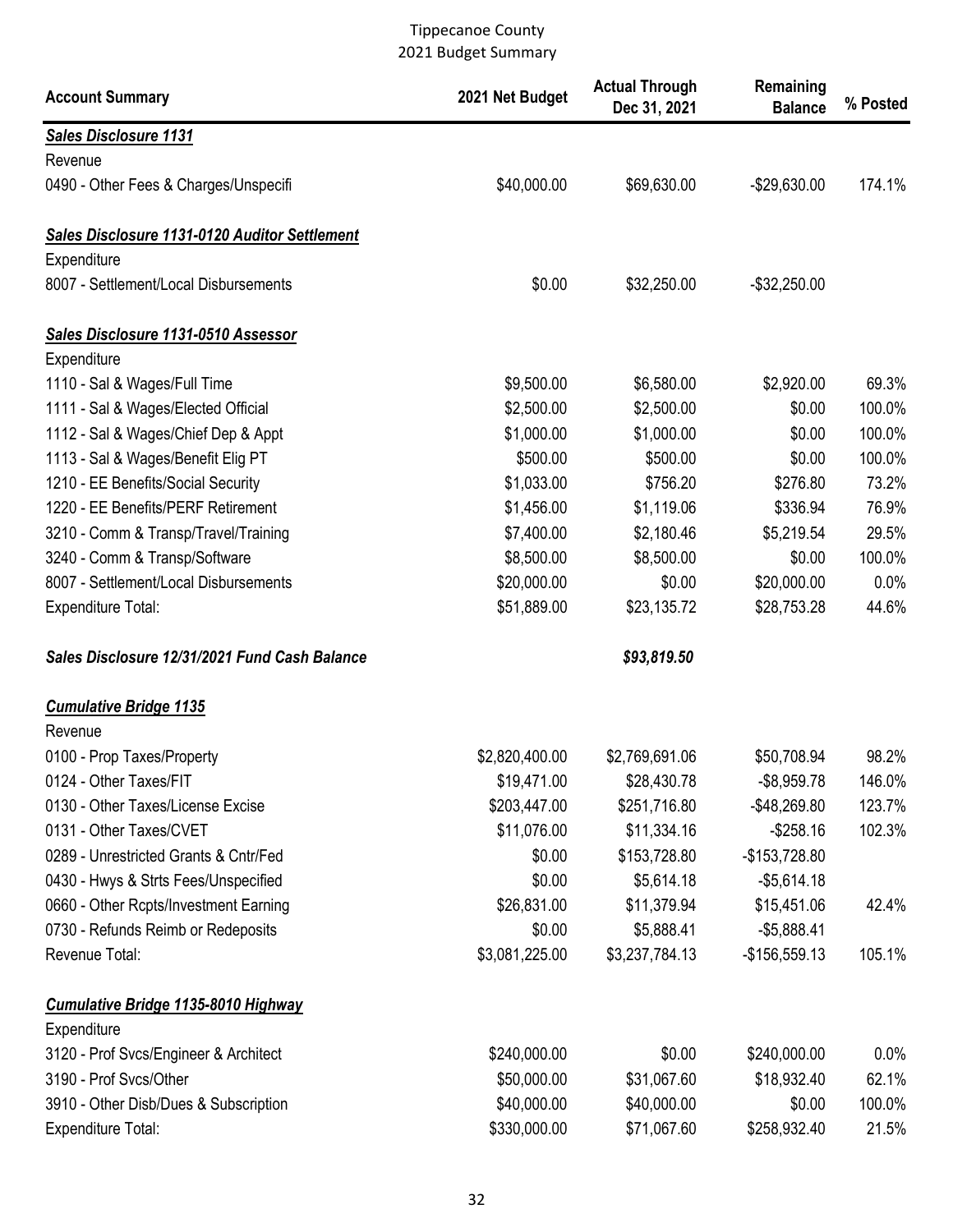| <b>Account Summary</b>                                   | 2021 Net Budget | <b>Actual Through</b><br>Dec 31, 2021 | Remaining<br><b>Balance</b> | % Posted |
|----------------------------------------------------------|-----------------|---------------------------------------|-----------------------------|----------|
| Cumulative Bridge 1135-8058 Highway Maintenance / Garage |                 |                                       |                             |          |
| Expenditure                                              |                 |                                       |                             |          |
| 1110 - Sal & Wages/Full Time                             | \$253,343.00    | \$223,488.42                          | \$29,854.58                 | 88.2%    |
| 1112 - Sal & Wages/Chief Dep & Appt                      | \$106,395.00    | \$106,395.38                          | $-$0.38$                    | 100.0%   |
| 1150 - Sal & Wages/Overtime                              | \$8,852.00      | \$5,704.05                            | \$3,147.95                  | 64.4%    |
| 1210 - EE Benefits/Social Security                       | \$26,222.00     | \$24,287.24                           | \$1,934.76                  | 92.6%    |
| 1220 - EE Benefits/PERF Retirement                       | \$41,283.00     | \$37,803.48                           | \$3,479.52                  | 91.6%    |
| <b>Expenditure Total:</b>                                | \$436,095.00    | \$397,678.57                          | \$38,416.43                 | 91.2%    |
| <b>Cumulative Bridge 1135-8161 CCB/Repair</b>            |                 |                                       |                             |          |
| Expenditure                                              |                 |                                       |                             |          |
| 1110 - Sal & Wages/Full Time                             | \$737,712.00    | \$733,198.33                          | \$4,513.67                  | 99.4%    |
| 1150 - Sal & Wages/Overtime                              | \$26,725.00     | \$24,244.46                           | \$2,480.54                  | 90.7%    |
| 1210 - EE Benefits/Social Security                       | \$58,479.00     | \$54,644.87                           | \$3,834.13                  | 93.4%    |
| 1220 - EE Benefits/PERF Retirement                       | \$85,617.00     | \$84,666.81                           | \$950.19                    | 98.9%    |
| 2320 - Rep & Maint/Street Mtls                           | \$15,000.00     | \$15,000.00                           | \$0.00                      | 100.0%   |
| 3430 - Insur/Liability                                   | \$2,591.00      | \$2,591.00                            | \$0.00                      | 100.0%   |
| 3630 - Rep & Maint/Roads & Streets                       | \$77,409.00     | \$77,130.04                           | \$278.96                    | 99.6%    |
| 4220 - Infrastructure/Bridges                            | \$600,000.00    | \$571,904.74                          | \$28,095.26                 | 95.3%    |
| 4240 - Infrastructure/Culverts & Drai                    | \$50,000.00     | \$21,420.00                           | \$28,580.00                 | 42.8%    |
| <b>Expenditure Total:</b>                                | \$1,653,533.00  | \$1,584,800.25                        | \$68,732.75                 | 95.8%    |
| <b>Cumulative Bridge 1135-8162 Construction</b>          |                 |                                       |                             |          |
| Expenditure                                              |                 |                                       |                             |          |
| 4220 - Infrastructure/Bridges                            | \$942.00        | \$942.00                              | \$0.00                      | 100.0%   |
| 4240 - Infrastructure/Culverts & Drai                    | \$4,500.00      | \$4,500.00                            | \$0.00                      | 100.0%   |
| <b>Expenditure Total:</b>                                | \$5,442.00      | \$5,442.00                            | \$0.00                      | 100.0%   |
| <b>Cumulative Bridge 1135-9410 Employee Insurance</b>    |                 |                                       |                             |          |
| Expenditure                                              |                 |                                       |                             |          |
| 1230 - EE Benefits/Health                                | \$250,000.00    | \$250,000.00                          | \$0.00                      | 100.0%   |
| 1231 - EE Benefits/LTD                                   | \$3,961.00      | \$3,936.71                            | \$24.29                     | 99.4%    |
| 1232 - EE Benefits/Life                                  | \$2,315.00      | \$2,295.02                            | \$19.98                     | 99.1%    |
| 1910 - Other Personal Services/WC                        | \$37,275.00     | \$0.00                                | \$37,275.00                 | 0.0%     |
| 1920 - Other Personal Services/Unempl                    | \$500.00        | \$0.00                                | \$500.00                    | 0.0%     |
| <b>Expenditure Total:</b>                                | \$294,051.00    | \$256,231.73                          | \$37,819.27                 | 87.1%    |
| <b>Cumulative Bridge Expenditre Total</b>                | \$2,719,121.00  | \$2,315,220.15                        | \$403,900.85                | 85.1%    |
| Cum Bridge 12/31/2021 Fund Cash Balance                  |                 | \$4,340,062.59                        |                             |          |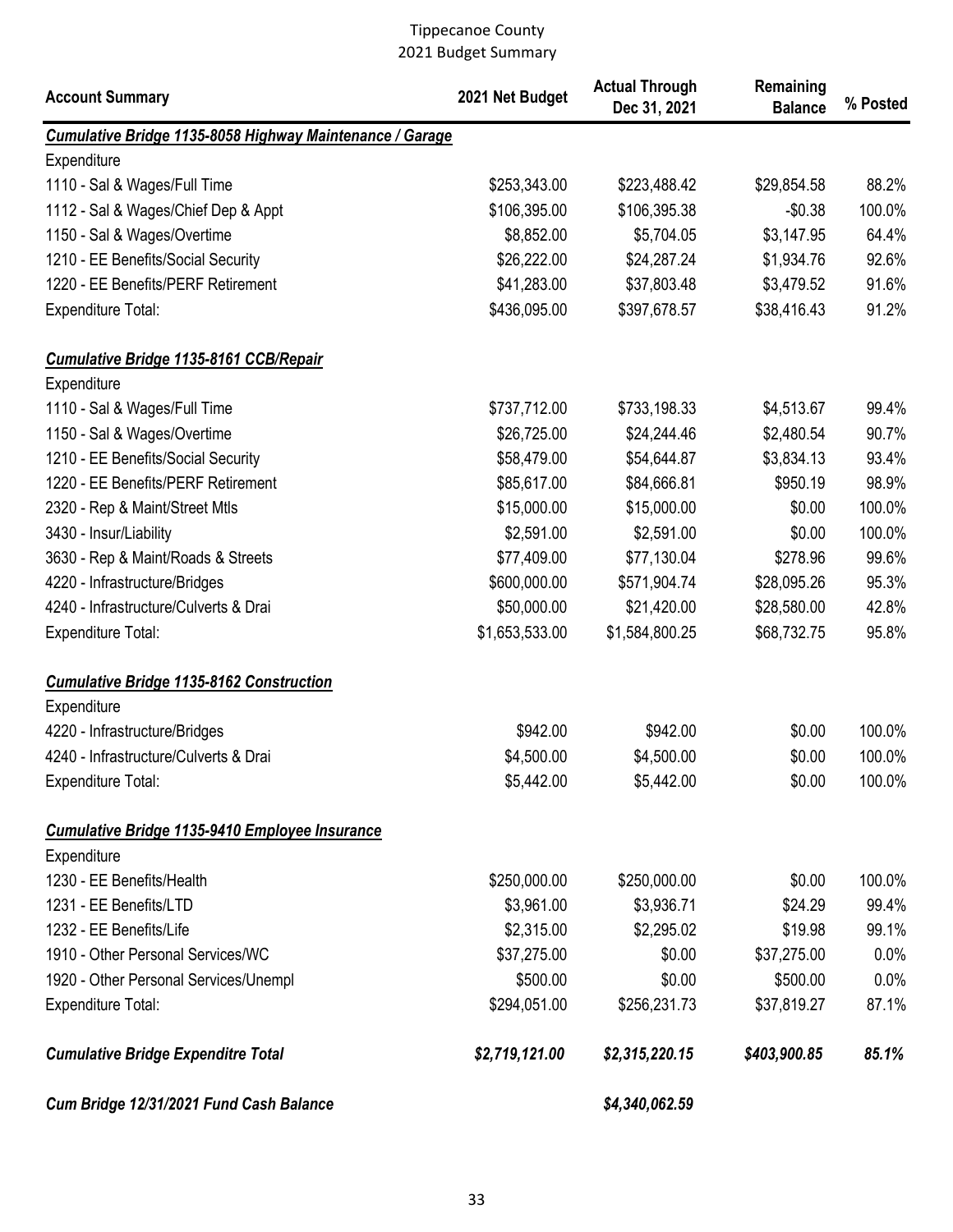| <b>Account Summary</b>                                        | 2021 Net Budget | <b>Actual Through</b><br>Dec 31, 2021 | Remaining<br><b>Balance</b> | % Posted |
|---------------------------------------------------------------|-----------------|---------------------------------------|-----------------------------|----------|
| <b>Cumulative Capital Development 1138</b>                    |                 |                                       |                             |          |
| Revenue                                                       |                 |                                       |                             |          |
| 0100 - Prop Taxes/Property                                    | \$2,033,000.00  | \$1,978,350.73                        | \$54,649.27                 | 97.3%    |
| 0124 - Other Taxes/FIT                                        | \$13,908.00     | \$20,307.70                           | $-$6,399.70$                | 146.0%   |
| 0130 - Other Taxes/License Excise                             | \$145,319.00    | \$179,797.71                          | $-$34,478.71$               | 123.7%   |
| 0131 - Other Taxes/CVET                                       | \$7,911.00      | \$8,095.84                            | $-$184.84$                  | 102.3%   |
| 0291 - Publ Safety/State or Local                             | \$0.00          | \$48,277.82                           | $-$48,277.82$               |          |
| 0490 - Other Fees & Charges/Unspecifi                         | \$0.00          | \$0.00                                | \$0.00                      |          |
| 0660 - Other Rcpts/Investment Earning                         | \$12,595.00     | \$2,830.79                            | \$9,764.21                  | 22.5%    |
| 0730 - Refunds Reimb or Redeposits                            | \$0.00          | \$803.72                              | $-$ \$803.72                |          |
| 0761 - Interfund Trnsfers/Transfer In                         | \$0.00          | \$57,624.00                           | $-$57,624.00$               |          |
| Revenue Total:                                                | \$2,212,733.00  | \$2,296,088.31                        | -\$83,355.31                | 103.8%   |
| <b>Cumulative Capital Development 1138-1110 Commissioners</b> |                 |                                       |                             |          |
| Expenditure                                                   |                 |                                       |                             |          |
| 2140 - Office Supplies/Minor Equip                            | \$27,557.00     | \$24,060.28                           | \$3,496.72                  | 87.3%    |
| 3190 - Prof Svcs/Other                                        | \$11,560.00     | \$360.00                              | \$11,200.00                 | 3.1%     |
| 3620 - Rep & Maint/Vehicle & Equip                            | \$22,473.00     | \$22,231.12                           | \$241.88                    | 98.9%    |
| 3730 - Rentals & Leases/Minor Equip                           | \$24,206.00     | \$23,868.80                           | \$337.20                    | 98.6%    |
| 4330 - Buildings/Housing                                      | \$12,500.00     | \$5,383.99                            | \$7,116.01                  | 43.1%    |
| 4410 - Impr Other Than Bldgs/Parking                          | \$5,200.00      | \$5,200.00                            | \$0.00                      | 100.0%   |
| 4510 - Machinery & Equipment/General                          | \$158,222.00    | \$157,480.78                          | \$741.22                    | 99.5%    |
| 4530 - Machinery & Equipment/Safety                           | \$617,389.00    | \$554,738.80                          | \$62,650.20                 | 89.9%    |
| 4590 - Machinery & Equipment/Other                            | \$10,000.00     | \$4,046.05                            | \$5,953.95                  | 40.5%    |
| <b>Expenditure Total:</b>                                     | \$889,107.00    | \$797,369.82                          | \$91,737.18                 | 89.7%    |
| <b>Cumulative Capital Development 1138-1130 Maintenance</b>   |                 |                                       |                             |          |
| Expenditure                                                   |                 |                                       |                             |          |
| 1150 - Sal & Wages/Overtime                                   | \$6,000.00      | \$2,131.66                            | \$3,868.34                  | 35.5%    |
| 1210 - EE Benefits/Social Security                            | \$459.00        | \$148.59                              | \$310.41                    | 32.4%    |
| 1220 - EE Benefits/PERF Retirement                            | \$672.00        | \$238.74                              | \$433.26                    | 35.5%    |
| 2140 - Office Supplies/Minor Equip                            | \$60,000.00     | \$40,792.55                           | \$19,207.45                 | 68.0%    |
| 2230 - Oper Supplies/Cleaning                                 | \$60,057.00     | \$53,752.54                           | \$6,304.46                  | 89.5%    |
| 2310 - Rep & Maint/Building Mtls                              | \$147,729.00    | \$103,942.66                          | \$43,786.34                 | 70.4%    |
| 2330 - Rep & Maint/Small Tools                                | \$10,000.00     | \$6,912.53                            | \$3,087.47                  | 69.1%    |
| 3190 - Prof Svcs/Other                                        | \$90,000.00     | \$63,780.39                           | \$26,219.61                 | 70.9%    |
| 3610 - Rep & Maint/Buildings & Proper                         | \$226,801.00    | \$151,154.00                          | \$75,647.00                 | 66.6%    |
| 4310 - Buildings/Municipal                                    | \$13,000.00     | \$3,474.81                            | \$9,525.19                  | 26.7%    |
| 4510 - Machinery & Equipment/General                          | \$16,000.00     | \$11,256.79                           | \$4,743.21                  | 70.4%    |
| Expenditure Total:                                            | \$630,718.00    | \$437,585.26                          | \$193,132.74                | 69.4%    |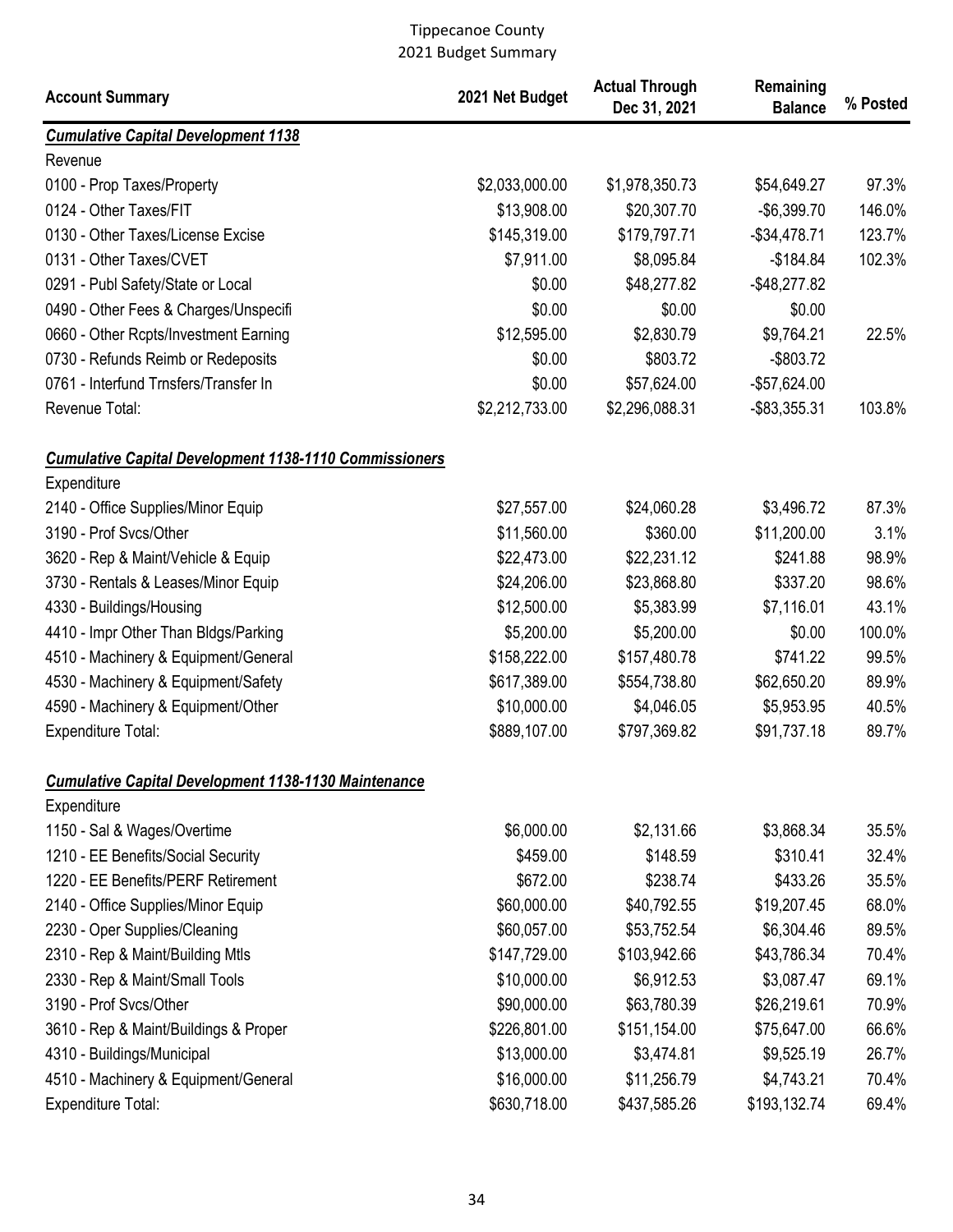| <b>Account Summary</b>                                                 | 2021 Net Budget | <b>Actual Through</b><br>Dec 31, 2021 | Remaining<br><b>Balance</b> | % Posted |
|------------------------------------------------------------------------|-----------------|---------------------------------------|-----------------------------|----------|
| <b>Cumulative Capital Development 1138-1410 DolT</b>                   |                 |                                       |                             |          |
| Expenditure                                                            |                 |                                       |                             |          |
| 1110 - Sal & Wages/Full Time                                           | \$195,220.00    | \$191,522.82                          | \$3,697.18                  | 98.1%    |
| 1210 - EE Benefits/Social Security                                     | \$14,935.00     | \$14,082.66                           | \$852.34                    | 94.3%    |
| 1220 - EE Benefits/PERF Retirement                                     | \$21,865.00     | \$21,213.19                           | \$651.81                    | 97.0%    |
| 3240 - Comm & Transp/Software                                          | \$5,287.00      | \$4,708.52                            | \$578.48                    | 89.1%    |
| 3510 - Utility Service/Utilities                                       | \$26,600.00     | \$16,419.09                           | \$10,180.91                 | 61.7%    |
| 3620 - Rep & Maint/Vehicle & Equip                                     | \$150,594.00    | \$91,304.82                           | \$59,289.18                 | 60.6%    |
| 3730 - Rentals & Leases/Minor Equip                                    | \$146,063.00    | \$119,230.26                          | \$26,832.74                 | 81.6%    |
| Expenditure Total:                                                     | \$560,564.00    | \$458,481.36                          | \$102,082.64                | 81.8%    |
| <b>Cumulative Capital Development 1138-9410 Employee Insurance</b>     |                 |                                       |                             |          |
| Expenditure                                                            |                 |                                       |                             |          |
| 1230 - EE Benefits/Health                                              | \$52,500.00     | \$33,308.20                           | \$19,191.80                 | 63.4%    |
| 1231 - EE Benefits/LTD                                                 | \$795.00        | \$677.86                              | \$117.14                    | 85.3%    |
| 1232 - EE Benefits/Life                                                | \$475.00        | \$330.08                              | \$144.92                    | 69.5%    |
| <b>Expenditure Total:</b>                                              | \$53,770.00     | \$34,316.14                           | \$19,453.86                 | 63.8%    |
| <b>Cumulative Capital Development Expenditure Totals</b>               | \$2,134,159.00  | \$1,727,752.58                        | \$406,406.42                | 81.0%    |
| Cum Cap 12/31/2021 Cash Balance                                        |                 | \$1,133,533.66                        |                             |          |
| <b>Cumulative Voting Fund 1143</b><br>Revenue                          |                 |                                       |                             |          |
| 0761 - Interfund Trnsfers/Transfer In                                  | \$0.00          | \$100,000.00                          | $-$100,000.00$              |          |
| <b>Drug Free Community 1148</b><br>Revenue                             |                 |                                       |                             |          |
| 0511 - Publ Safety Fines/County Court                                  | \$0.00          | \$174,589.84                          | -\$174,589.84               |          |
| <b>Drug Free Community 1148-0120 Auditor Settlement</b><br>Expenditure |                 |                                       |                             |          |
| 3190 - Prof Svcs/Other                                                 | \$178,757.00    | \$178,757.00                          | \$0.00                      | 100.0%   |
| <b>Electronic Map Generation 1150</b>                                  |                 |                                       |                             |          |
| Revenue                                                                |                 |                                       |                             |          |
| 0490 - Other Fees & Charges/Unspecifi                                  | \$0.00          | \$1,822.50                            | $-$1,822.50$                |          |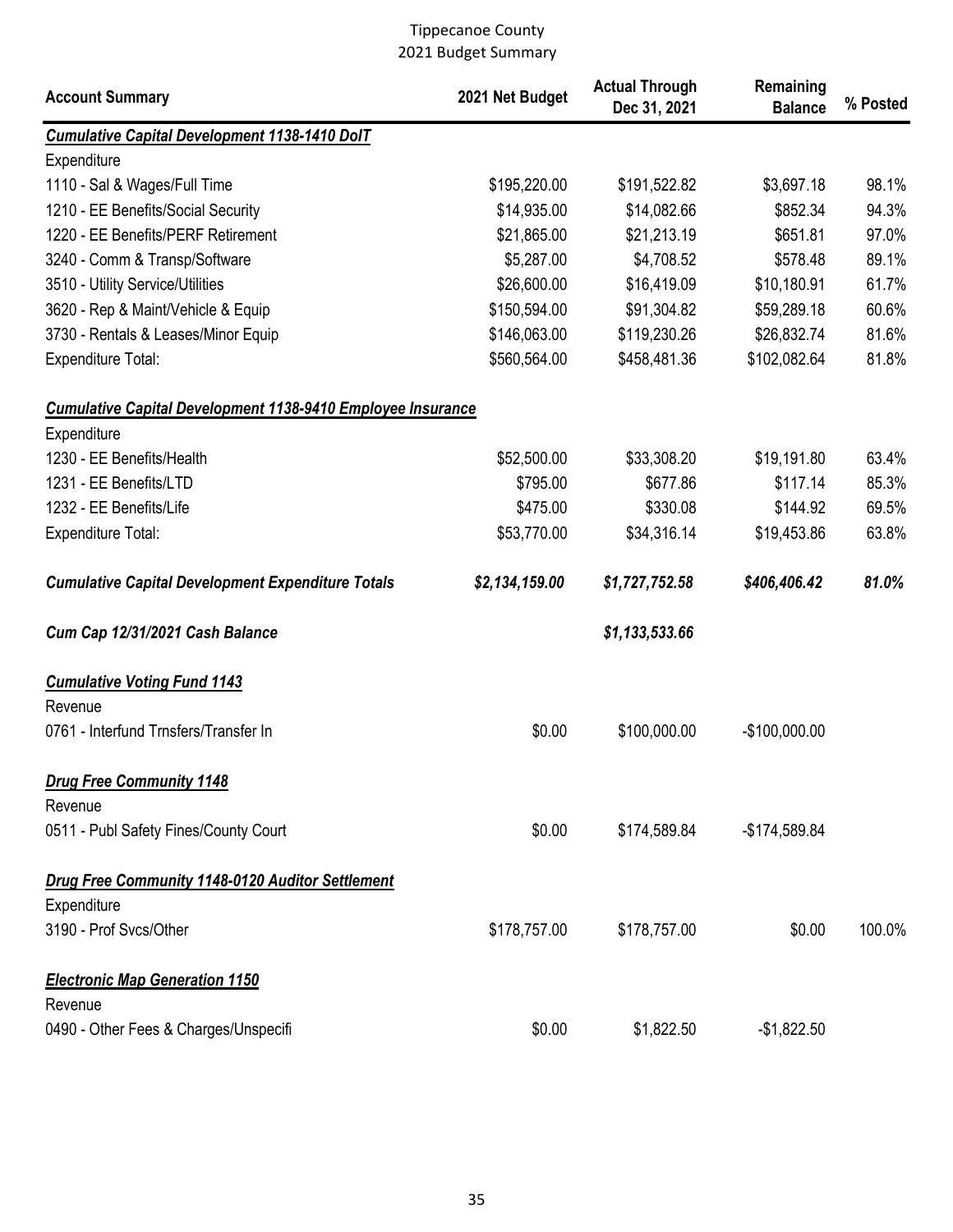| <b>Account Summary</b>                                                 | 2021 Net Budget | <b>Actual Through</b><br>Dec 31, 2021 | Remaining<br><b>Balance</b> | % Posted |
|------------------------------------------------------------------------|-----------------|---------------------------------------|-----------------------------|----------|
| <b>Emergency Planning Right to Know 1152</b>                           |                 |                                       |                             |          |
| Revenue                                                                |                 |                                       |                             |          |
| 0291 - Publ Safety/State or Local                                      | \$0.00          | \$9,322.78                            | $-$9,322.78$                |          |
| 0660 - Other Rcpts/Investment Earning                                  | \$0.00          | \$129.49                              | $-$129.49$                  |          |
| 0672 - Other Rcpts/Donations & Gifts                                   | \$0.00          | \$1,000.00                            | $-$1,000.00$                |          |
| Revenue Total:                                                         | \$0.00          | \$10,452.27                           | $-$10,452.27$               |          |
| <b>Emergency Planning Right to Know 1152-5210 Emergency Management</b> |                 |                                       |                             |          |
| Expenditure                                                            |                 |                                       |                             |          |
| 3190 - Prof Svcs/Other                                                 | \$3,000.00      | \$206.99                              | \$2,793.01                  | 6.9%     |
| 3210 - Comm & Transp/Travel/Training                                   | \$8,000.00      | \$3,562.00                            | \$4,438.00                  | 44.5%    |
| 3310 - Printing & Advertising/Legal                                    | \$60.00         | \$23.97                               | \$36.03                     | 40.0%    |
| 4530 - Machinery & Equipment/Safety                                    | \$7,120.00      | \$1,415.49                            | \$5,704.51                  | 19.9%    |
| Expenditure Total:                                                     | \$18,180.00     | \$5,208.45                            | \$12,971.55                 | 28.6%    |
| <b>Firearms Training 1156</b><br>Revenue                               |                 |                                       |                             |          |
| 0310 - Publ Safety Permits/Unspec                                      | \$0.00          | \$23,010.00                           | $-$23,010.00$               |          |
| 0670 - Other Rcpts/Misc Sources                                        | \$0.00          | \$445.03                              | $-$445.03$                  |          |
| Revenue Total:                                                         | \$0.00          | \$23,455.03                           | $-$23,455.03$               |          |
| <b>Firearms Training 1156-5410 Sheriff</b><br>Expenditure              |                 |                                       |                             |          |
| 2990 - Other Supplies/Non-specified                                    | \$50,000.00     | \$39,529.60                           | \$10,470.40                 | 79.1%    |
| 3190 - Prof Svcs/Other                                                 | \$504.00        | \$503.97                              | \$0.03                      | 100.0%   |
| 3940 - Other Disb/General Refunds                                      | \$1,496.00      | \$160.00                              | \$1,336.00                  | 10.7%    |
| Expenditure Total:                                                     | \$52,000.00     | \$40,193.57                           | \$11,806.43                 | 77.3%    |
| <b>General Drain Improvement 1158</b>                                  |                 |                                       |                             |          |
| Revenue                                                                |                 |                                       |                             |          |
| 0100 - Prop Taxes/Property                                             | \$500,000.00    | \$341,495.78                          | \$158,504.22                | 68.3%    |
| 0404 - Gen Govt Fees/Surveyor                                          | \$0.00          | \$3,600.00                            | $-$3,600.00$                |          |
| 0660 - Other Rcpts/Investment Earning                                  | \$11,900.00     | \$8,390.11                            | \$3,509.89                  | 70.5%    |
| 0670 - Other Rcpts/Misc Sources                                        | \$500.00        | \$0.00                                | \$500.00                    | 0.0%     |
| 0761 - Interfund Trnsfers/Transfer In                                  | \$0.00          | \$293,020.76                          | -\$293,020.76               |          |
| Revenue Total:                                                         | \$512,400.00    | \$646,506.65                          | $-$134,106.65$              | 126.2%   |
| General Drain Improvement 1158-0410 Surveyor                           |                 |                                       |                             |          |
| Expenditure<br>3190 - Prof Svcs/Other                                  | \$3,050,000.00  | \$1,805,924.63                        | \$1,244,075.37              | 59.2%    |
|                                                                        |                 |                                       |                             |          |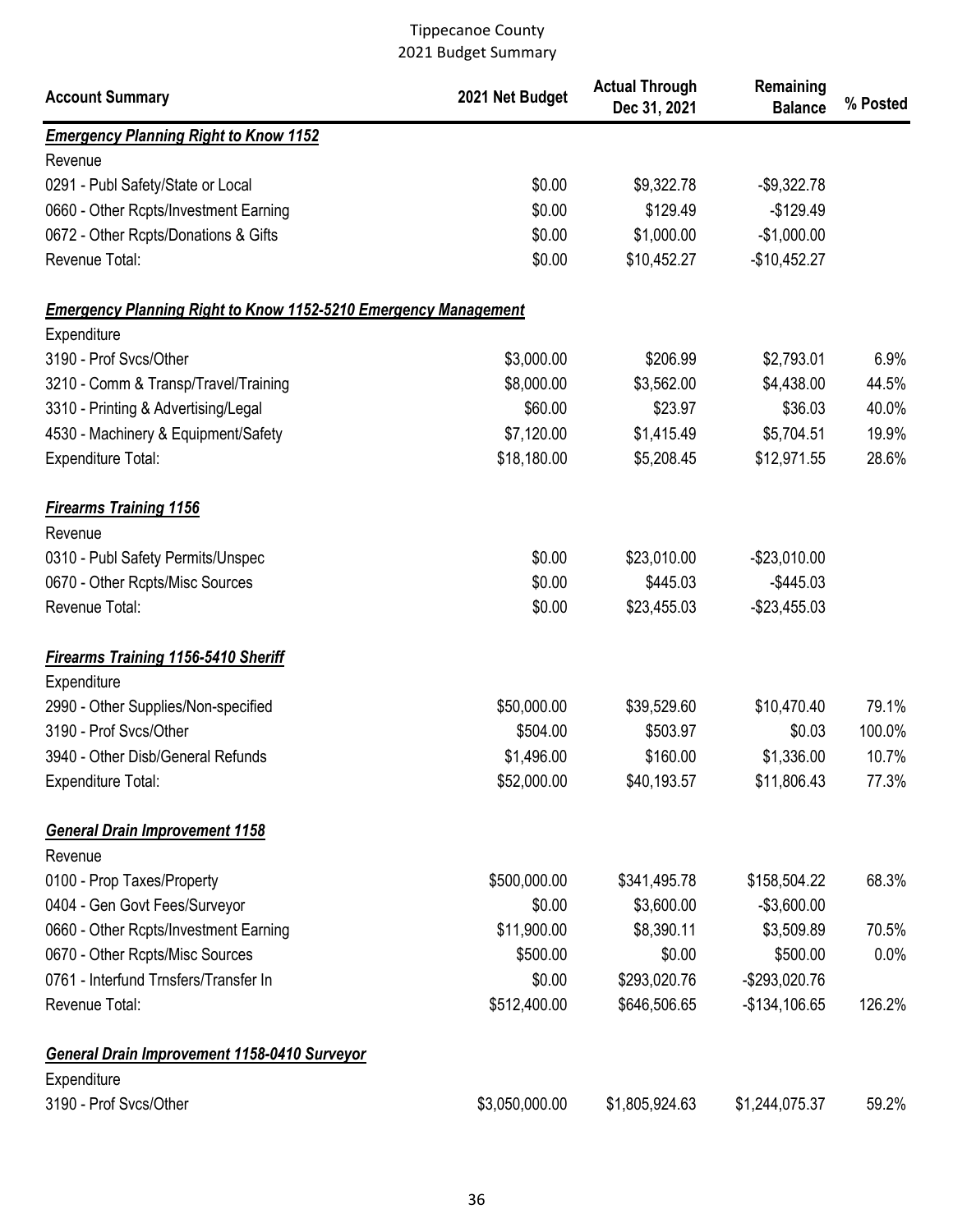| <b>Account Summary</b>                                               | 2021 Net Budget | <b>Actual Through</b><br>Dec 31, 2021 | Remaining<br><b>Balance</b> | % Posted |
|----------------------------------------------------------------------|-----------------|---------------------------------------|-----------------------------|----------|
| <b>ID Security Protection 1160</b>                                   |                 |                                       |                             |          |
| Revenue                                                              |                 |                                       |                             |          |
| 0403 - Gen Govt Fees/Recorder                                        | \$20,000.00     | \$30,419.00                           | $-$10,419.00$               | 152.1%   |
| <b>ID Security Protection 1160-0310 Recorder</b><br>Expenditure      |                 |                                       |                             |          |
| 3190 - Prof Svcs/Other                                               | \$25,000.00     | \$24,999.75                           | \$0.25                      | 100.0%   |
| <b>Landfill Closure 1166</b><br>Revenue                              |                 |                                       |                             |          |
| 0660 - Other Rcpts/Investment Earning                                | \$0.00          | \$17,135.37                           | $-$17,135.37$               |          |
| <b>Landfill Closure 1166-9510 Outside Agency</b><br>Expenditure      |                 |                                       |                             |          |
| 3190 - Prof Svcs/Other                                               | \$0.00          | \$269,806.19                          | -\$269,806.19               |          |
| <b>Levy Excess Fund 1167-0120 Auditor Settlement</b>                 |                 |                                       |                             |          |
| Expenditure                                                          |                 |                                       |                             |          |
| 6100 - Interfund Transfers/Transfer O                                | \$0.00          | \$73,634.24                           | -\$73,634.24                |          |
| <b>Local Health Maintenance 1168</b><br>Revenue                      |                 |                                       |                             |          |
| 0292 - Hith & Wifr/State or Local                                    | \$72,672.00     | \$72,672.00                           | \$0.00                      | 100.0%   |
| <b>Local Health Maintenance 1168-9010 Health Dept</b><br>Expenditure |                 |                                       |                             |          |
| 1130 - Sal & Wages/Part Time                                         | \$66,823.00     | \$25,899.25                           | \$40,923.75                 | 38.8%    |
| 1210 - EE Benefits/Social Security                                   | \$5,112.00      | \$1,977.85                            | \$3,134.15                  | 38.7%    |
| Expenditure Total:                                                   | \$71,935.00     | \$27,877.10                           | \$44,057.90                 | 38.8%    |
| Local Health Maintenance 1168-9410 Employee Insurance<br>Expenditure |                 |                                       |                             |          |
| 1910 - Other Personal Services/WC                                    | \$737.00        | \$0.00                                | \$737.00                    | $0.0\%$  |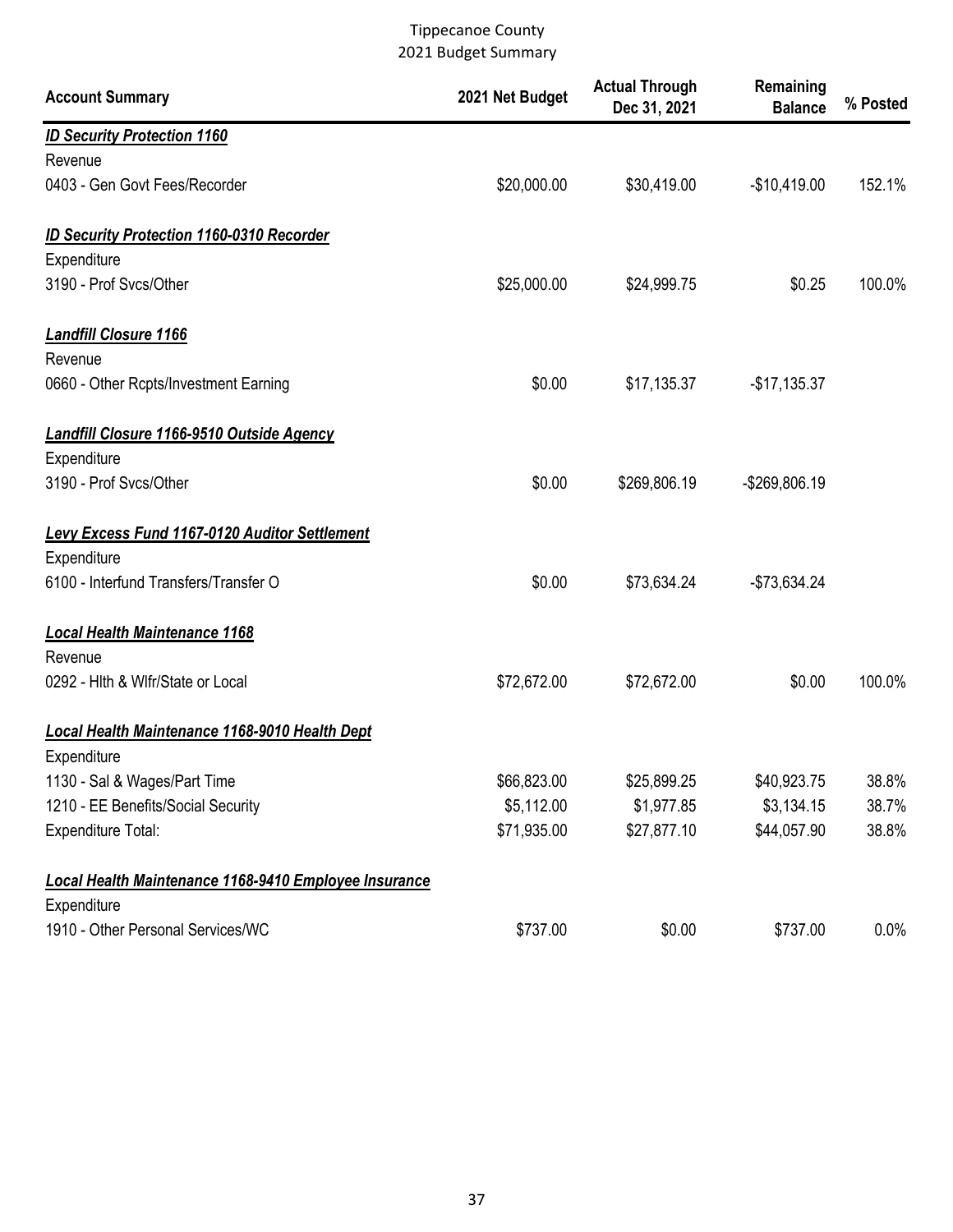| <b>Account Summary</b>                                        | 2021 Net Budget | <b>Actual Through</b><br>Dec 31, 2021 | Remaining<br><b>Balance</b> | % Posted        |
|---------------------------------------------------------------|-----------------|---------------------------------------|-----------------------------|-----------------|
| <b>Local Road &amp; Street 1169</b>                           |                 |                                       |                             |                 |
| Revenue                                                       |                 |                                       |                             |                 |
| 0132 - Other Taxes/LRS                                        | \$1,240,000.00  | \$1,590,821.88                        | -\$350,821.88               | 128.3%          |
| 0283 - Hwys & Strts/Federal                                   | \$0.00          | \$3,014.55                            | $-$3,014.55$                |                 |
| 0430 - Hwys & Strts Fees/Unspecified                          | \$0.00          | \$1,293.80                            | $-$1,293.80$                |                 |
| 0660 - Other Rcpts/Investment Earning                         | \$9,937.00      | \$7,511.29                            | \$2,425.71                  | 75.6%           |
| 0730 - Refunds Reimb or Redeposits                            | \$0.00          | \$15,373.88                           | $-$15,373.88$               |                 |
| Revenue Total:                                                | \$1,249,937.00  | \$1,618,015.40                        | -\$368,078.40               | 129.4%          |
| <b>Local Road &amp; Street 1169-8261 Highway Maintenance</b>  |                 |                                       |                             |                 |
| Expenditure                                                   |                 |                                       |                             |                 |
| 2140 - Office Supplies/Minor Equip                            | \$2,500.00      | \$2,169.55                            | \$330.45                    | 86.8%           |
| 2215 - Oper Supplies/Garage & Fleet                           | \$215,000.00    | \$213,592.38<br>\$2,771.67            | \$1,407.62                  | 99.3%           |
| 2230 - Oper Supplies/Cleaning                                 | \$4,000.00      |                                       | \$1,228.33                  | 69.3%           |
| 2240 - Oper Supplies/Snow Removal                             | \$250,000.00    | \$216,485.84                          | \$33,514.16                 | 86.6%<br>68.3%  |
| 2260 - Oper Supplies/Signage                                  | \$30,000.00     | \$20,489.46                           | \$9,510.54                  |                 |
| 2310 - Rep & Maint/Building Mtls                              | \$14,000.00     | \$4,272.36                            | \$9,727.64                  | 30.5%<br>56.5%  |
| 2320 - Rep & Maint/Street Mtls                                | \$235,000.00    | \$132,845.50                          | \$102,154.50                | 73.4%           |
| 2990 - Other Supplies/Non-specified<br>3190 - Prof Svcs/Other | \$10,000.00     | \$7,337.14                            | \$2,662.86                  | 88.3%           |
|                                                               | \$23,500.00     | \$20,741.50                           | \$2,758.50                  | 96.3%           |
| 3610 - Rep & Maint/Buildings & Proper                         | \$40,000.00     | \$38,519.40                           | \$1,480.60                  | 99.0%           |
| 3620 - Rep & Maint/Vehicle & Equip                            | \$62,500.00     | \$61,857.73                           | \$642.27                    | 85.8%           |
| 3630 - Rep & Maint/Roads & Streets                            | \$412,400.00    | \$353,888.51                          | \$58,511.49                 |                 |
| 3730 - Rentals & Leases/Minor Equip                           | \$381.00        | \$381.29                              | $-$0.29$                    | 100.1%<br>82.8% |
| <b>Expenditure Total:</b>                                     | \$1,299,281.00  | \$1,075,352.33                        | \$223,928.67                |                 |
| Local Road & Street 1169-8263 LRS General                     |                 |                                       |                             |                 |
| Expenditure                                                   |                 |                                       |                             |                 |
| 3910 - Other Disb/Dues & Subscription                         | \$7,000.00      | \$7,000.00                            | \$0.00                      | 100.0%          |
| 4510 - Machinery & Equipment/General                          | \$250,000.00    | \$230,837.01                          | \$19,162.99                 | 92.3%           |
| Expenditure Total:                                            | \$257,000.00    | \$237,837.01                          | \$19,162.99                 | 92.5%           |
| <b>LR&amp;St Total Expenditures</b>                           | \$1,556,281.00  | \$1,313,189.34                        | \$243,091.66                | 84.4%           |
| Local Road & Street 12/31/2021 Fund Cash Balance              |                 | \$2,343,405.60                        |                             |                 |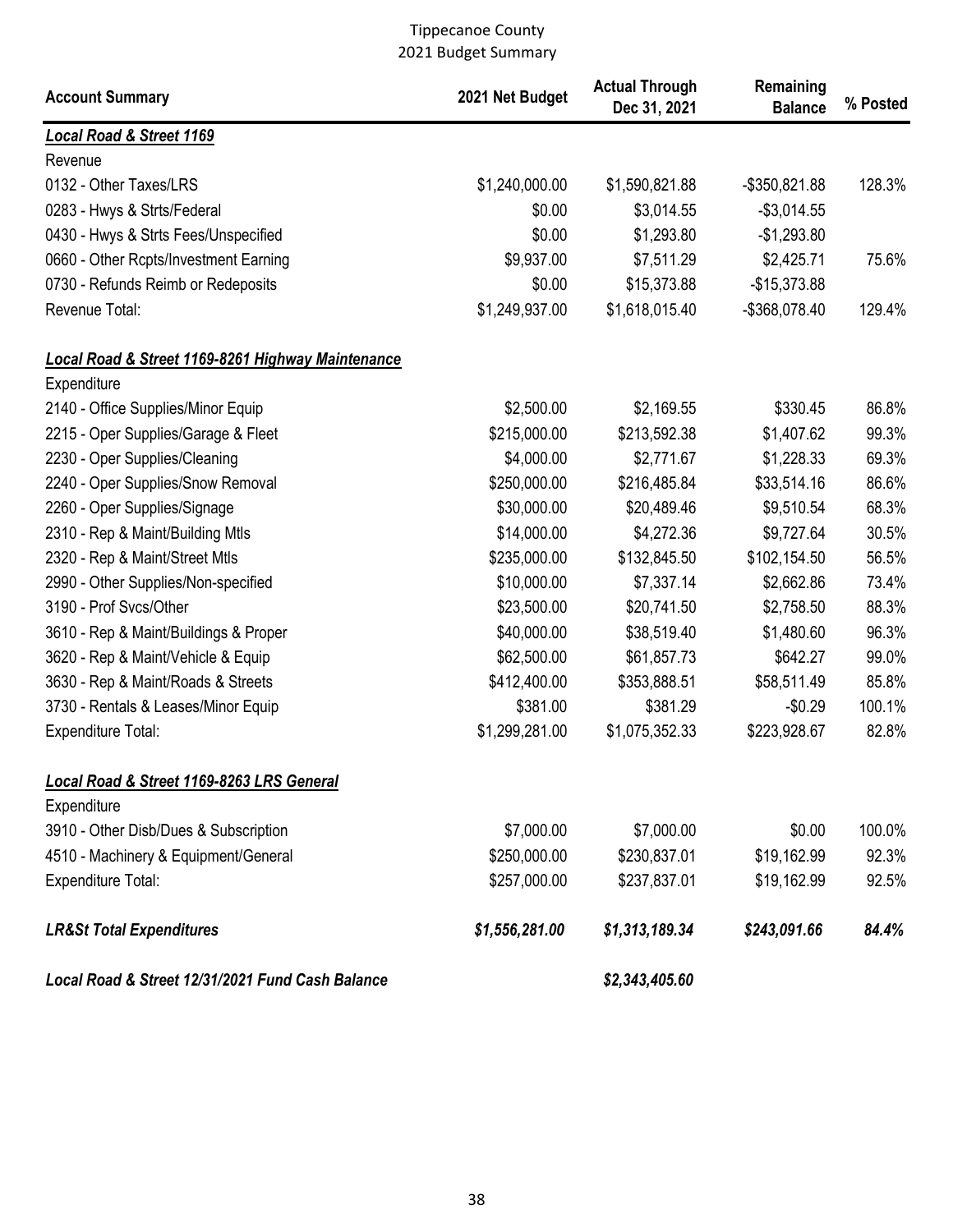| <b>Account Summary</b>                                   | 2021 Net Budget | <b>Actual Through</b><br>Dec 31, 2021 | Remaining<br><b>Balance</b> | % Posted  |
|----------------------------------------------------------|-----------------|---------------------------------------|-----------------------------|-----------|
| <b>LIT Public Safety 1170</b>                            |                 |                                       |                             |           |
| Revenue                                                  |                 |                                       |                             |           |
| 0112 - Income Taxes/LIT-CEDIT                            | \$3,600,000.00  | \$0.00                                | \$3,600,000.00              | 0.0%      |
| 0113 - Income Taxes/LIT Pub Safety                       | \$0.00          | $-$4,116,610.00$                      | $-$ \$4,116,610.00          |           |
| Revenue Total:                                           | \$3,600,000.00  | $-$ \$4,116,610.00                    | $-$ \$516,610.00            | $-114.4%$ |
| <b>LIT Public Safety 1170-5210 Emergency Management</b>  |                 |                                       |                             |           |
| Expenditure                                              |                 |                                       |                             |           |
| 4530 - Machinery & Equipment/Safety                      | \$106,901.00    | \$0.00                                | \$106,901.00                | 0.0%      |
| LIT Public Safety 1170-5410 Sheriff                      |                 |                                       |                             |           |
| Expenditure                                              |                 |                                       |                             |           |
| 1110 - Sal & Wages/Full Time                             | \$605,448.00    | \$542,514.51                          | \$62,933.49                 | 89.6%     |
| 1115 - Sal & Wages/Merit Deputies                        | \$310,560.00    | \$237,955.76                          | \$72,604.24                 | 76.6%     |
| 1210 - EE Benefits/Social Security                       | \$73,280.00     | \$56,355.17                           | \$16,924.83                 | 76.9%     |
| 1220 - EE Benefits/PERF Retirement                       | \$72,503.00     | \$59,598.52                           | \$12,904.48                 | 82.2%     |
| 1221 - EE Benefits/Sheriff Retirement                    | \$116,000.00    | \$116,000.00                          | \$0.00                      | 100.0%    |
| 4330 - Buildings/Housing                                 | \$45,576.00     | \$0.00                                | \$45,576.00                 | 0.0%      |
| 4520 - Machinery & Equipment/Vehicle                     | \$1,009,955.00  | \$574,694.90                          | \$435,260.10                | 56.9%     |
| 4530 - Machinery & Equipment/Safety                      | \$498,768.00    | \$493,975.72                          | \$4,792.28                  | 99.0%     |
| 4590 - Machinery & Equipment/Other                       | \$42,697.00     | \$0.00                                | \$42,697.00                 | 0.0%      |
| Expenditure Total:                                       | \$2,774,787.00  | \$2,081,094.58                        | \$693,692.42                | 75.0%     |
| <b>LIT Public Safety 1170-5510 Community Corrections</b> |                 |                                       |                             |           |
| Expenditure                                              |                 |                                       |                             |           |
| 1110 - Sal & Wages/Full Time                             | \$294,508.00    | \$227,496.17                          | \$67,011.83                 | 77.2%     |
| 1210 - EE Benefits/Social Security                       | \$22,530.00     | \$16,361.36                           | \$6,168.64                  | 72.6%     |
| 1220 - EE Benefits/PERF Retirement                       | \$32,985.00     | \$25,479.35                           | \$7,505.65                  | 77.2%     |
| 2220 - Oper Supplies/Inst'l or Med                       | \$1,199.00      | \$0.00                                | \$1,199.00                  | 0.0%      |
| 2340 - Rep & Maint/Minor Equipment                       | \$9,649.00      | \$9,648.90                            | \$0.10                      | 100.0%    |
| 3145 - Prof Svcs/Hlth & Med Prof                         | \$85,644.00     | \$85,643.67                           | \$0.33                      | 100.0%    |
| 3190 - Prof Svcs/Other                                   | \$133,233.00    | \$131,449.99                          | \$1,783.01                  | 98.7%     |
| <b>Expenditure Total:</b>                                | \$579,748.00    | \$496,079.44                          | \$83,668.56                 | 85.6%     |
| LIT Public Safety 1170-5910 Prosecutor                   |                 |                                       |                             |           |
| Expenditure                                              |                 |                                       |                             |           |
| 1110 - Sal & Wages/Full Time                             | \$351,419.00    | \$284,578.71                          | \$66,840.29                 | 81.0%     |
| 1210 - EE Benefits/Social Security                       | \$26,884.00     | \$20,987.63                           | \$5,896.37                  | 78.1%     |
| 1220 - EE Benefits/PERF Retirement                       | \$39,359.00     | \$31,737.16                           | \$7,621.84                  | 80.6%     |
| 4510 - Machinery & Equipment/General                     | \$10,000.00     | \$9,982.77                            | \$17.23                     | 99.8%     |
| <b>Expenditure Total:</b>                                | \$427,662.00    | \$347,286.27                          | \$80,375.73                 | 81.2%     |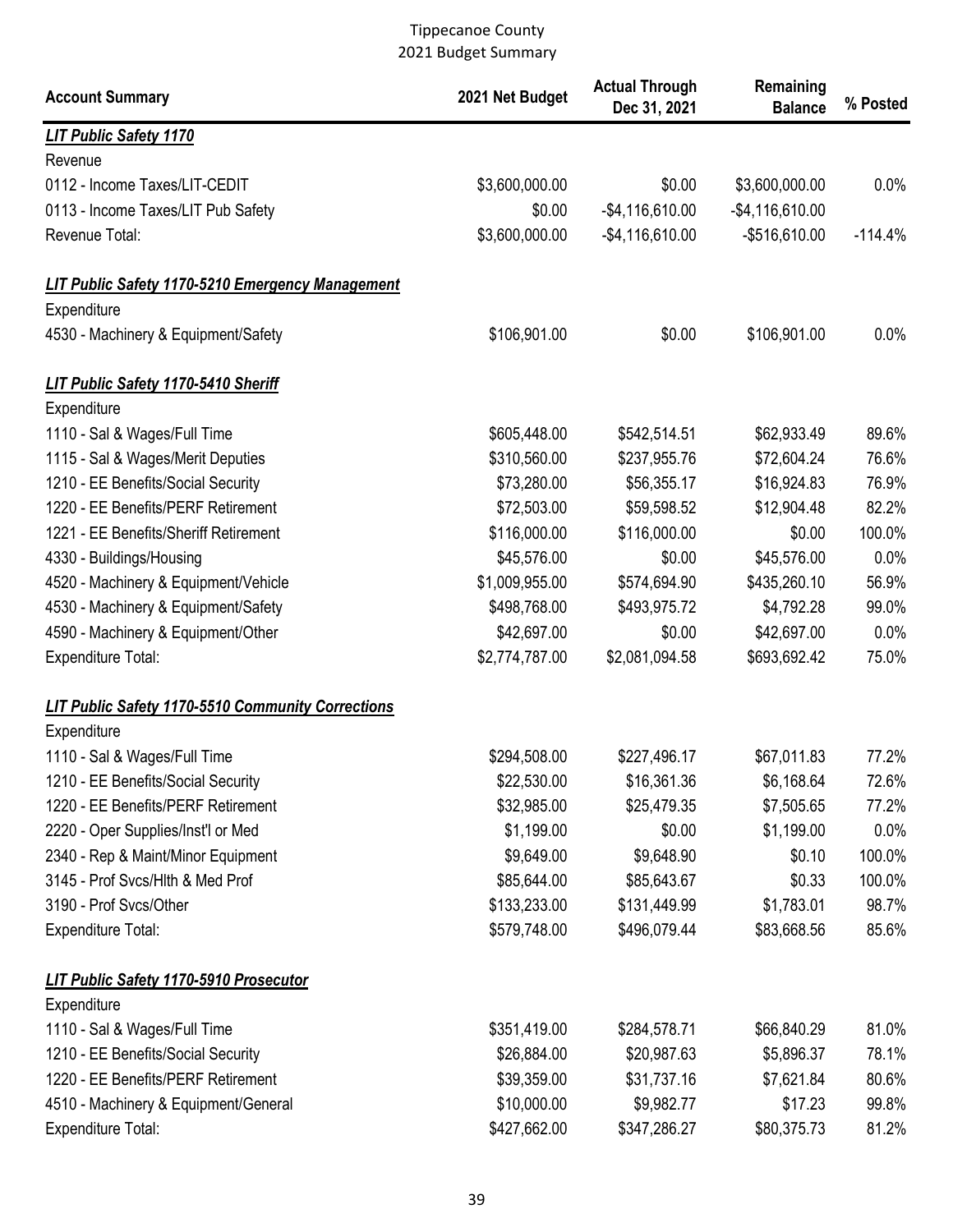| <b>Account Summary</b>                                         | 2021 Net Budget | <b>Actual Through</b><br>Dec 31, 2021 | Remaining<br><b>Balance</b> | % Posted |
|----------------------------------------------------------------|-----------------|---------------------------------------|-----------------------------|----------|
| LIT Public Safety 1170-6410 Probation                          |                 |                                       |                             |          |
| Expenditure                                                    |                 |                                       |                             |          |
| 1110 - Sal & Wages/Full Time                                   | \$86,714.00     | \$81,123.79                           | \$5,590.21                  | 93.6%    |
| 1210 - EE Benefits/Social Security                             | \$6,634.00      | \$6,049.04                            | \$584.96                    | 91.2%    |
| 1220 - EE Benefits/PERF Retirement                             | \$9,712.00      | \$9,086.01                            | \$625.99                    | 93.6%    |
| <b>Expenditure Total:</b>                                      | \$103,060.00    | \$96,258.84                           | \$6,801.16                  | 93.4%    |
| LIT Public Safety 1170-9410 Employee Insurance                 |                 |                                       |                             |          |
| Expenditure                                                    |                 |                                       |                             |          |
| 1230 - EE Benefits/Health                                      | \$505,475.00    | \$336,868.19                          | \$168,606.81                | 66.6%    |
| 1231 - EE Benefits/LTD                                         | \$8,282.00      | \$4,882.80                            | \$3,399.20                  | 59.0%    |
| 1232 - EE Benefits/Life                                        | \$3,700.00      | \$2,788.06                            | \$911.94                    | 75.4%    |
| 1910 - Other Personal Services/WC                              | \$37,700.00     | \$0.00                                | \$37,700.00                 | 0.0%     |
| <b>Expenditure Total:</b>                                      | \$555,157.00    | \$344,539.05                          | \$210,617.95                | 62.1%    |
| <b>LIT Public Safety Expenditure Total</b>                     | \$4,547,315.00  | \$3,365,258.18                        | \$1,182,056.82              | 74.0%    |
| LIT Public Safety 12/31/2021 Fund Cash Balance                 |                 | \$4,671,628.82                        |                             |          |
| <b>Major Bridge Fund 1171</b>                                  |                 |                                       |                             |          |
| Revenue                                                        |                 |                                       |                             |          |
| 0100 - Prop Taxes/Property                                     | \$800,000.00    | \$791,340.31                          | \$8,659.69                  | 98.9%    |
| 0124 - Other Taxes/FIT                                         | \$5,563.00      | \$8,123.08                            | $-$2,560.08$                | 146.0%   |
| 0130 - Other Taxes/License Excise                              | \$58,128.00     | \$71,919.08                           | $-$13,791.08$               | 123.7%   |
| 0131 - Other Taxes/CVET                                        | \$3,164.00      | \$3,238.33                            | $-$74.33$                   | 102.3%   |
| Revenue Total:                                                 | \$866,855.00    | \$874,620.80                          | $-$7,765.80$                | 100.9%   |
| <b>Major Bridge Fund 1171-8162 Construction/Reconstruction</b> |                 |                                       |                             |          |
| Expenditure                                                    |                 |                                       |                             |          |
| 3190 - Prof Svcs/Other                                         | \$200,000.00    | \$0.00                                | \$200,000.00                | $0.0\%$  |
| Major Bridge Fund 12/31/2021 Cash Balance                      |                 | \$4,048,039.21                        |                             |          |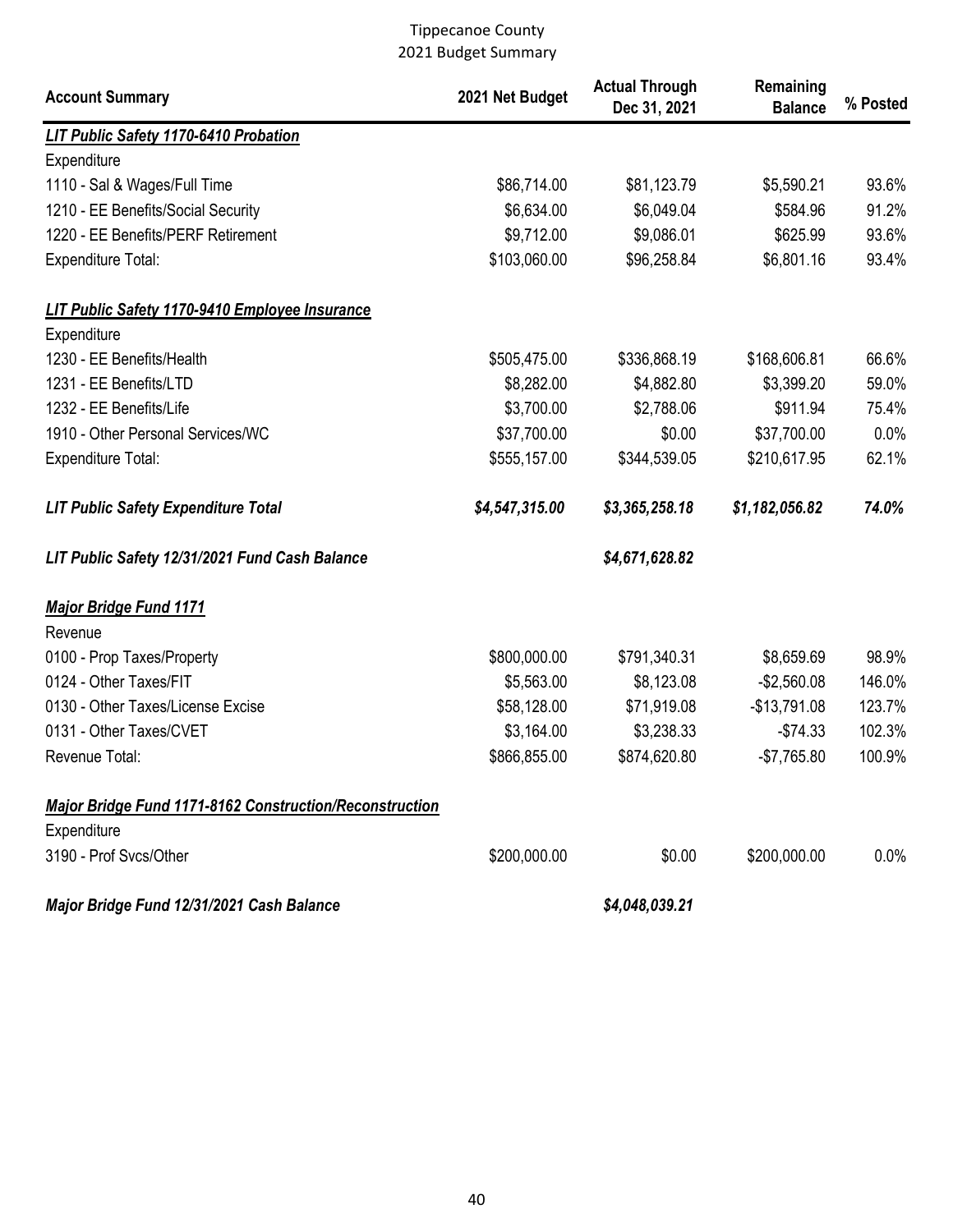| <b>Account Summary</b>                                                  | 2021 Net Budget | <b>Actual Through</b><br>Dec 31, 2021 | Remaining<br><b>Balance</b> | % Posted |
|-------------------------------------------------------------------------|-----------------|---------------------------------------|-----------------------------|----------|
| <b>Motor Vehicle Highway Restricted 1173</b>                            |                 |                                       |                             |          |
| Revenue                                                                 |                 |                                       |                             |          |
| 0133 - Other Taxes/MVH                                                  | \$2,157,789.00  | \$2,876,829.92                        | -\$719,040.92               | 133.3%   |
| 0283 - Hwys & Strts/Federal                                             | \$0.00          | \$148,839.08                          | $-$148,839.08$              |          |
| 0430 - Hwys & Strts Fees/Unspecified                                    | \$0.00          | \$25,500.00                           | $-$25,500.00$               |          |
| 0761 - Interfund Trnsfers/Transfer In                                   | \$0.00          | \$292,206.70                          | -\$292,206.70               |          |
| Revenue Total:                                                          | \$2,157,789.00  | \$3,343,375.70                        | $-$1,185,586.70$            | 154.9%   |
| Motor Vehicle Highway Restricted 1173-8062 Highway Repair & Maintenance |                 |                                       |                             |          |
| Expenditure                                                             |                 |                                       |                             |          |
| 2320 - Rep & Maint/Street Mtls                                          | \$1,101,526.00  | \$1,098,956.50                        | \$2,569.50                  | 99.8%    |
| 3120 - Prof Svcs/Engineer & Architect                                   | \$50,000.00     | \$0.00                                | \$50,000.00                 | 0.0%     |
| 3190 - Prof Svcs/Other                                                  | \$67,245.00     | \$48,026.04                           | \$19,218.96                 | 71.4%    |
| 4110 - Land/Right-of-Way                                                | \$121,152.00    | \$12,752.00                           | \$108,400.00                | 10.5%    |
| 4210 - Infrastructure/Roads & Streets                                   | \$483,713.00    | \$442,469.08                          | \$41,243.92                 | 91.5%    |
| 4240 - Infrastructure/Culverts & Drai                                   | \$100,000.00    | \$41,812.31                           | \$58,187.69                 | 41.8%    |
| Expenditure Total:                                                      | \$1,923,636.00  | \$1,644,015.93                        | \$279,620.07                | 85.5%    |
| Restricted MVH 12/31/2021 Fund Cash Balance                             |                 | \$1,852,898.99                        |                             |          |
| Misdemeanant 1175                                                       |                 |                                       |                             |          |
| Revenue                                                                 |                 |                                       |                             |          |
| 0299 - Unrestricted Grants & Cntr/S/L                                   | \$0.00          | \$95,982.15                           | $-$ \$95,982.15             |          |
| Misdemeanant 1175-5410 Sheriff                                          |                 |                                       |                             |          |
| Expenditure                                                             |                 |                                       |                             |          |
| 2990 - Other Supplies/Non-specified                                     | \$47,991.00     | \$4,196.12                            | \$43,794.88                 | $8.7\%$  |
| 3145 - Prof Svcs/Hlth & Med Prof                                        | \$29,281.00     | \$2,235.00                            | \$27,046.00                 | 7.6%     |
| Expenditure Total:                                                      | \$77,272.00     | \$6,431.12                            | \$70,840.88                 | 8.3%     |
| <b>Misdemeanant 1175-5510 Community Corrections</b>                     |                 |                                       |                             |          |
| Expenditure                                                             |                 |                                       |                             |          |
| 3190 - Prof Svcs/Other                                                  | \$101,757.00    | \$68,489.10                           | \$33,267.90                 | 67.3%    |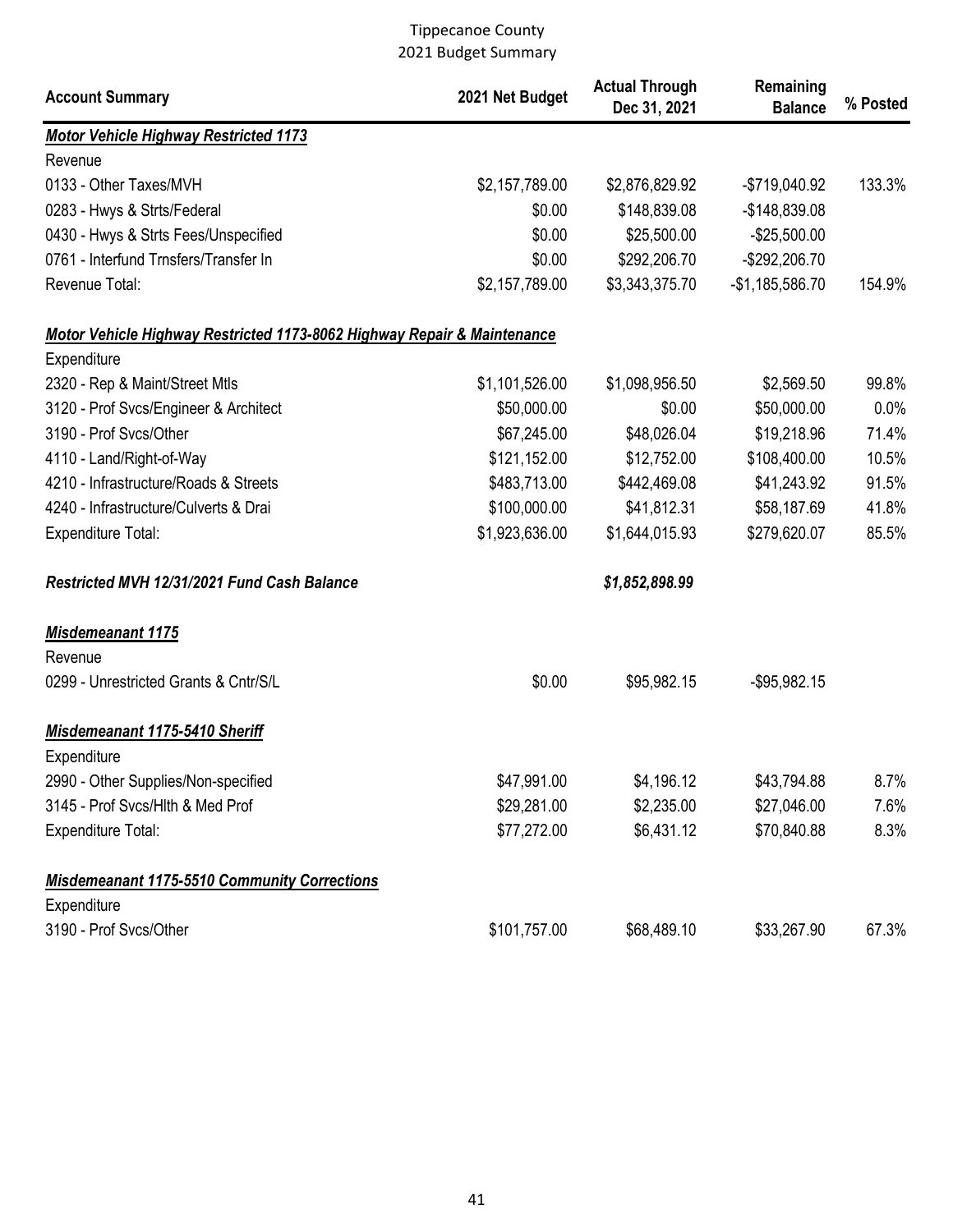| <b>Account Summary</b>                                       | 2021 Net Budget | <b>Actual Through</b><br>Dec 31, 2021 | Remaining<br><b>Balance</b> | % Posted |
|--------------------------------------------------------------|-----------------|---------------------------------------|-----------------------------|----------|
| <b>Motor Vehicle Highway 1176</b>                            |                 |                                       |                             |          |
| Revenue                                                      |                 |                                       |                             |          |
| 0133 - Other Taxes/MVH                                       | \$4,315,557.00  | \$2,876,829.98                        | \$1,438,727.02              | 66.7%    |
| 0293 - Hwys & Strts/State or Local                           | \$40,000.00     | \$40,000.00                           | \$0.00                      | 100.0%   |
| 0303 - Gen Govt Permits/Lot & Drvwy                          | \$0.00          | \$30,579.15                           | $-$30,579.15$               |          |
| 0430 - Hwys & Strts Fees/Unspecified                         | \$0.00          | \$1,062.02                            | $-$1,062.02$                |          |
| 0491 - Other Fees & Charges/Doc&Copy                         | \$0.00          | \$18.00                               | $-$18.00$                   |          |
| 0660 - Other Rcpts/Investment Earning                        | \$22,945.00     | \$15,203.81                           | \$7,741.19                  | 66.3%    |
| 0730 - Refunds Reimb or Redeposits                           | \$0.00          | \$185.00                              | $-$185.00$                  |          |
| 0740 - Other Srcs/Sale Surplus Assets                        | \$0.00          | \$4,706.10                            | $-$4,706.10$                |          |
| Revenue Total:                                               | \$4,378,502.00  | \$2,968,584.06                        | \$1,409,917.94              | 67.8%    |
| Motor Vehicle Highway 1176-8060 Highway Administration       |                 |                                       |                             |          |
| Expenditure                                                  |                 |                                       |                             |          |
| 1110 - Sal & Wages/Full Time                                 | \$393,667.00    | \$342,328.07                          | \$51,338.93                 | 87.0%    |
| 1112 - Sal & Wages/Chief Dep & Appt                          | \$153,106.00    | \$153,105.94                          | \$0.06                      | 100.0%   |
| 1150 - Sal & Wages/Overtime                                  | \$16,279.00     | \$10,007.02                           | \$6,271.98                  | 61.5%    |
| 1210 - EE Benefits/Social Security                           | \$43,074.00     | \$36,620.03                           | \$6,453.97                  | 85.0%    |
| 1220 - EE Benefits/PERF Retirement                           | \$63,063.00     | \$56,922.89                           | \$6,140.11                  | 90.3%    |
| 2110 - Office Supplies/General                               | \$262.00        | \$262.05                              | $-$0.05$                    | 100.0%   |
| 3230 - Comm & Transp/Postage & Frght                         | \$35.00         | \$35.87                               | $-$0.87$                    | 102.5%   |
| Expenditure Total:                                           | \$669,486.00    | \$599,281.87                          | \$70,204.13                 | 89.5%    |
| Motor Vehicle Highway 1176-8061 Highway Repair & Maintenance |                 |                                       |                             |          |
| Expenditure                                                  |                 |                                       |                             |          |
| 1110 - Sal & Wages/Full Time                                 | \$1,041,121.00  | \$1,021,062.19                        | \$20,058.81                 | 98.1%    |
| 1150 - Sal & Wages/Overtime                                  | \$42,070.00     | \$33,068.38                           | \$9,001.62                  | 78.6%    |
| 1210 - EE Benefits/Social Security                           | \$82,864.00     | \$76,018.64                           | \$6,845.36                  | 91.7%    |
| 1220 - EE Benefits/PERF Retirement                           | \$121,318.00    | \$117,821.87                          | \$3,496.13                  | 97.1%    |
| 2320 - Rep & Maint/Street Mtls                               | \$50,000.00     | \$0.00                                | \$50,000.00                 | 0.0%     |
| 6100 - Interfund Transfers/Transfer O                        | \$0.00          | \$292,206.70                          | -\$292,206.70               |          |
| Expenditure Total:                                           | \$1,337,373.00  | \$1,540,177.78                        | $-$202,804.78$              | 115.2%   |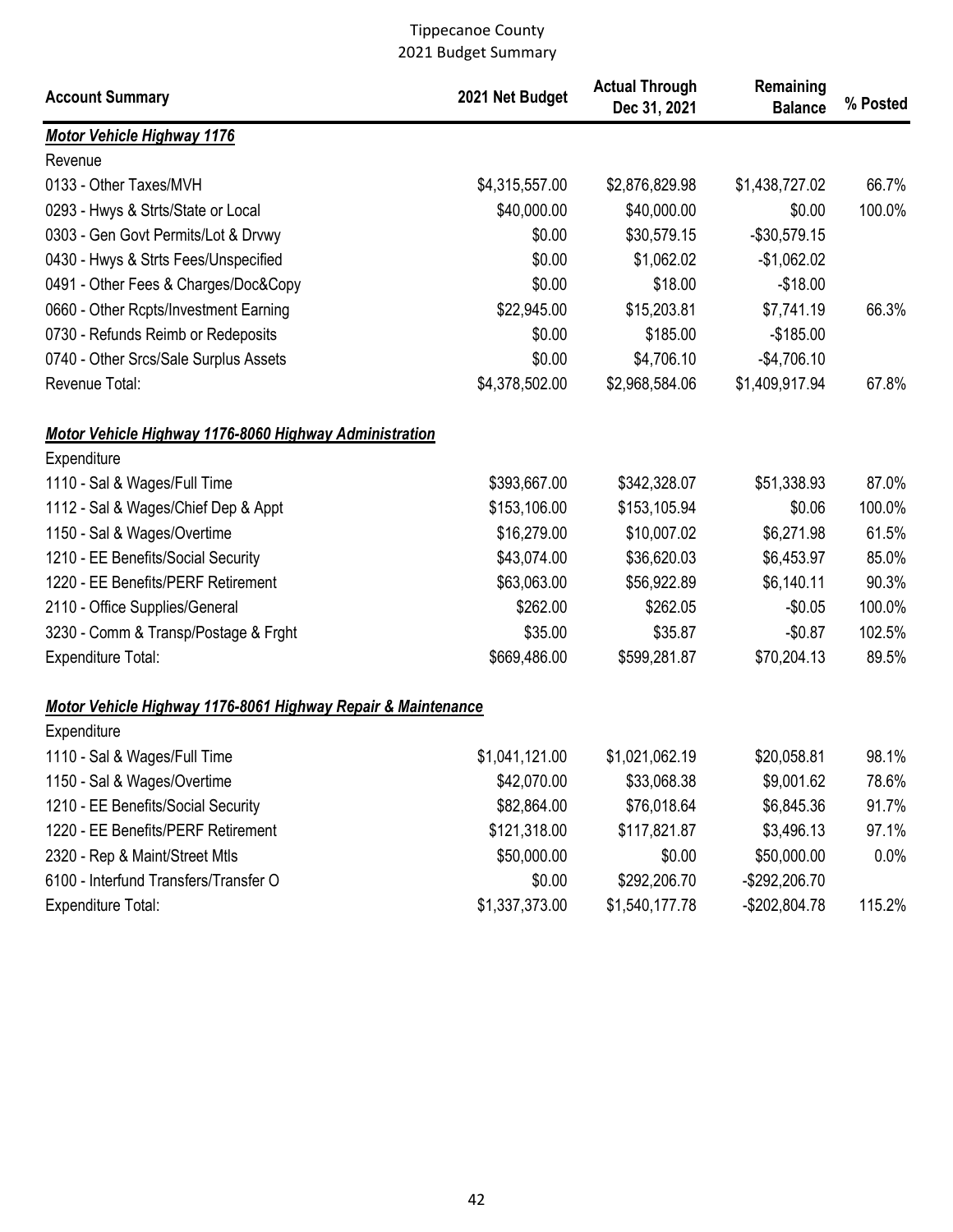| <b>Account Summary</b>                                          | 2021 Net Budget | <b>Actual Through</b><br>Dec 31, 2021 | Remaining<br><b>Balance</b> | % Posted |
|-----------------------------------------------------------------|-----------------|---------------------------------------|-----------------------------|----------|
| Motor Vehicle Highway 1176-8063 Highway General & Undistributed |                 |                                       |                             |          |
| Expenditure                                                     |                 |                                       |                             |          |
| 2110 - Office Supplies/General                                  | \$10,000.00     | \$4,121.61                            | \$5,878.39                  | 41.2%    |
| 3110 - Prof Svcs/Legal                                          | \$3,500.00      | \$3,409.62                            | \$90.38                     | 97.4%    |
| 3145 - Prof Svcs/Hlth & Med Prof                                | \$2,000.00      | \$1,455.00                            | \$545.00                    | 72.8%    |
| 3210 - Comm & Transp/Travel/Training                            | \$2,000.00      | \$815.00                              | \$1,185.00                  | 40.8%    |
| 3230 - Comm & Transp/Postage & Frght                            | \$500.00        | \$195.19                              | \$304.81                    | 39.0%    |
| 3910 - Other Disb/Dues & Subscription                           | \$68,553.00     | \$54,931.00                           | \$13,622.00                 | 80.1%    |
| Expenditure Total:                                              | \$86,553.00     | \$64,927.42                           | \$21,625.58                 | 75.0%    |
| Motor Vehicle Highway 1176-9410 Employee Insurance              |                 |                                       |                             |          |
| Expenditure                                                     |                 |                                       |                             |          |
| 1230 - EE Benefits/Health                                       | \$611,353.00    | \$513,492.28                          | \$97,860.72                 | 84.0%    |
| 1231 - EE Benefits/LTD                                          | \$5,845.00      | \$5,630.96                            | \$214.04                    | 96.3%    |
| 1232 - EE Benefits/Life                                         | \$3,643.00      | \$3,275.38                            | \$367.62                    | 89.9%    |
| 1910 - Other Personal Services/WC                               | \$83,448.00     | \$0.00                                | \$83,448.00                 | 0.0%     |
| 1920 - Other Personal Services/Unempl                           | \$1,500.00      | \$0.00                                | \$1,500.00                  | 0.0%     |
| Expenditure Total:                                              | \$705,789.00    | \$522,398.62                          | \$183,390.38                | 74.0%    |
| <b>MVH Expenditure Total</b>                                    | \$2,799,201.00  | \$2,726,785.69                        | \$72,415.31                 | 97.4%    |
| MVH 12/31/2021 Fund Cash Balance                                |                 | \$3,507,726.47                        |                             |          |
| <b>Park Non-Reverting 1178</b>                                  |                 |                                       |                             |          |
| Revenue                                                         |                 |                                       |                             |          |
| 0660 - Other Rcpts/Investment Earning                           | \$0.00          | \$178.52                              | $-$178.52$                  |          |
| <b>Plat Book Fund 1181</b>                                      |                 |                                       |                             |          |
| Revenue                                                         |                 |                                       |                             |          |
| 0401 - Gen Govt Fees/Auditor                                    | \$60,000.00     | \$76,310.00                           | $-$16,310.00$               | 127.2%   |
| Plat Book Fund 1181-0110 Auditor                                |                 |                                       |                             |          |
| Expenditure                                                     |                 |                                       |                             |          |
| 1113 - Sal & Wages/Benefit Elig PT                              | \$35,029.00     | \$35,028.76                           | \$0.24                      | 100.0%   |
| 1210 - EE Benefits/Social Security                              | \$2,680.00      | \$2,670.52                            | \$9.48                      | 99.6%    |
| 2110 - Office Supplies/General                                  | \$250.00        | \$199.99                              | \$50.01                     | 80.0%    |
| 2120 - Office Supplies/Forms                                    | \$1,500.00      | \$1,070.00                            | \$430.00                    | 71.3%    |
| 3210 - Comm & Transp/Travel/Training                            | \$750.00        | \$0.00                                | \$750.00                    | 0.0%     |
| 4590 - Machinery & Equipment/Other                              | \$1,000.00      | \$0.00                                | \$1,000.00                  | 0.0%     |
| 6100 - Interfund Transfers/Transfer O                           | \$20,000.00     | \$20,000.00                           | \$0.00                      | 100.0%   |
| Expenditure Total:                                              | \$61,209.00     | \$58,969.27                           | \$2,239.73                  | 96.3%    |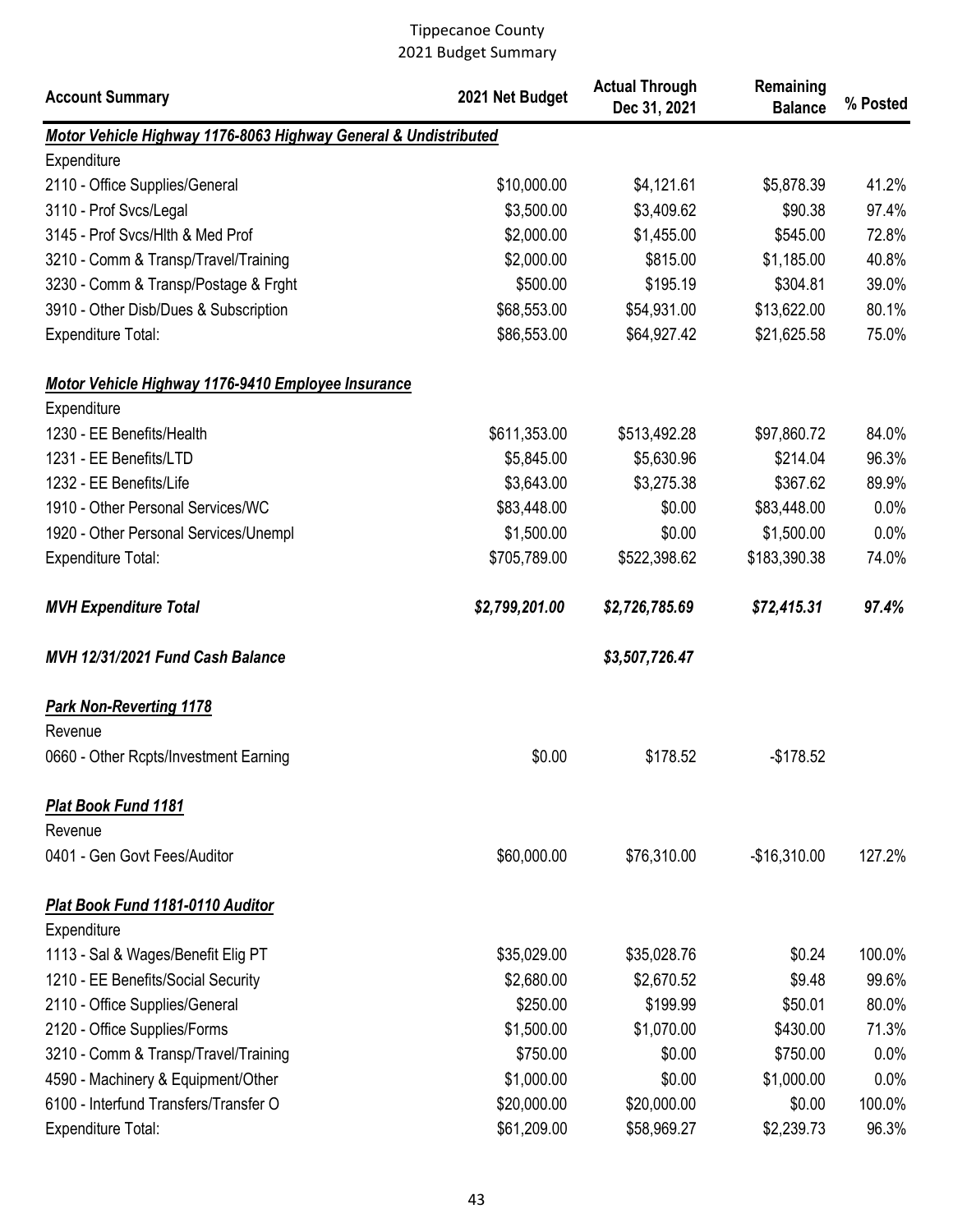| <b>Account Summary</b>                  | 2021 Net Budget | <b>Actual Through</b><br>Dec 31, 2021 | Remaining<br><b>Balance</b> | % Posted |
|-----------------------------------------|-----------------|---------------------------------------|-----------------------------|----------|
| Rainy Day Fund 1186                     |                 |                                       |                             |          |
| Revenue                                 |                 |                                       |                             |          |
| 0670 - Other Rcpts/Misc Sources         | \$0.00          | \$24,655.71                           | $-$24,655.71$               |          |
| Rainy Day Fund 1186-0110 Auditor        |                 |                                       |                             |          |
| Expenditure                             |                 |                                       |                             |          |
| 3130 - Prof Svcs/Accountant & Finance   | \$1,745.00      | \$1,745.00                            | \$0.00                      | 100.0%   |
| Rainy Day Fund 1186-0430 Drainage Board |                 |                                       |                             |          |
| Expenditure                             |                 |                                       |                             |          |
| 4240 - Infrastructure/Culverts & Drai   | \$92,111.00     | \$92,111.00                           | \$0.00                      | 100.0%   |
| Rainy Day Fund 1186-8261 Highway        |                 |                                       |                             |          |
| Expenditure                             |                 |                                       |                             |          |
| 2320 - Rep & Maint/Street Mtls          | \$8,830.00      | \$8,830.40                            | $-$0.40$                    | 100.0%   |
| 4210 - Infrastructure/Roads & Streets   | \$34,004.00     | \$33,484.25                           | \$519.75                    | 98.5%    |
| 4220 - Infrastructure/Bridges           | \$150.00        | \$150.00                              | \$0.00                      | 100.0%   |
| <b>Expenditure Total:</b>               | \$42,984.00     | \$42,464.65                           | \$519.35                    | 98.8%    |
| Rainy Day Fund 12/31/2021 Cash Balance  |                 | \$3,476,710.12                        |                             |          |
| Reassessment 1188                       |                 |                                       |                             |          |
| Revenue                                 |                 |                                       |                             |          |
| 0100 - Prop Taxes/Property              | \$370,440.00    | \$356,103.18                          | \$14,336.82                 | 96.1%    |
| 0124 - Other Taxes/FIT                  | \$2,503.00      | \$3,655.39                            | $-$1,152.39$                | 146.0%   |
| 0130 - Other Taxes/License Excise       | \$26,157.00     | \$32,363.59                           | $-$6,206.59$                | 123.7%   |
| 0131 - Other Taxes/CVET                 | \$1,424.00      | \$1,457.25                            | $-$ \$33.25                 | 102.3%   |
| 0660 - Other Rcpts/Investment Earning   | \$2,160.00      | \$763.07                              | \$1,396.93                  | 35.3%    |
| Revenue Total:                          | \$402,684.00    | \$394,342.48                          | \$8,341.52                  | 97.9%    |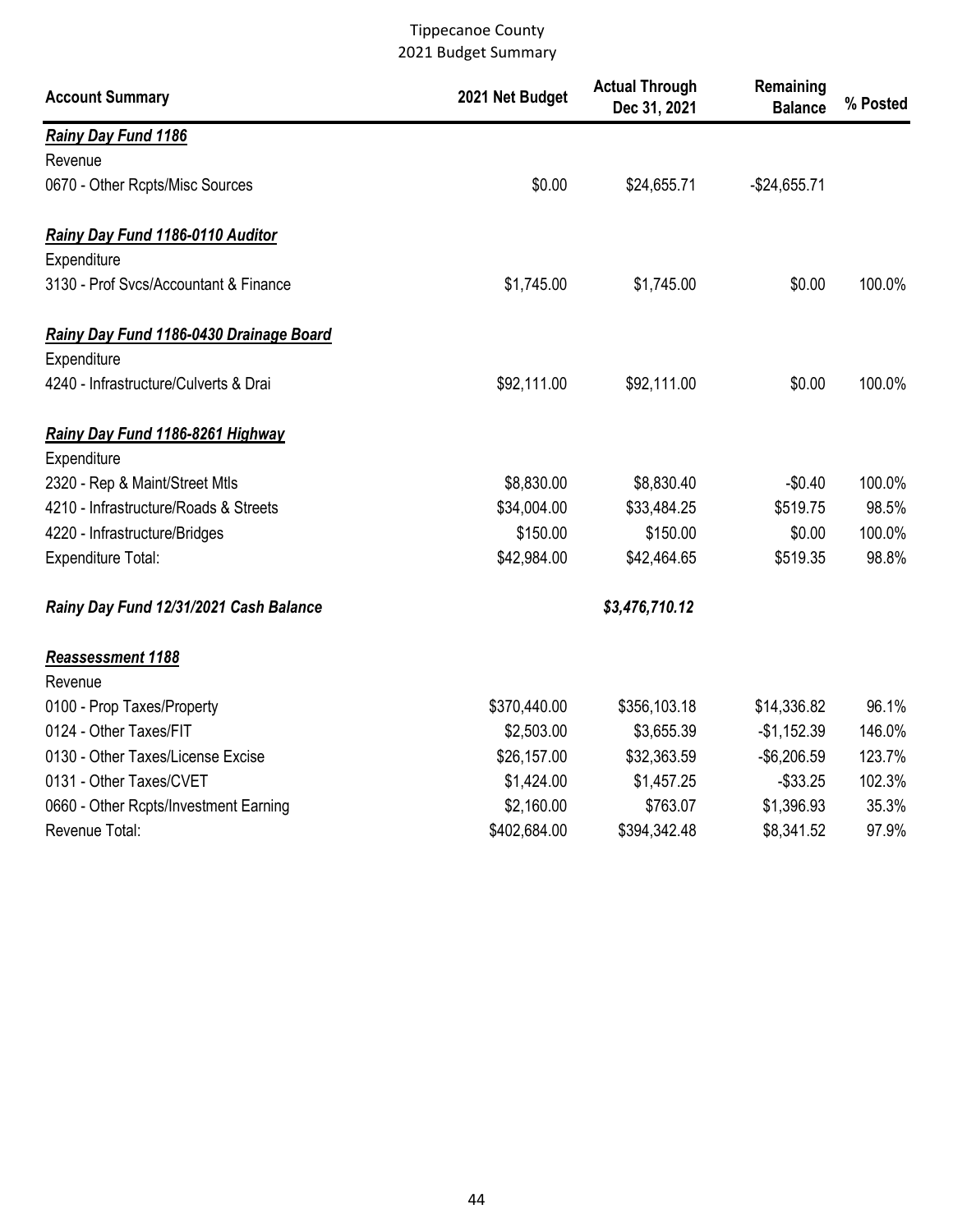| <b>Account Summary</b>                    | 2021 Net Budget | <b>Actual Through</b><br>Dec 31, 2021 | Remaining<br><b>Balance</b> | % Posted |
|-------------------------------------------|-----------------|---------------------------------------|-----------------------------|----------|
| Reassessment 1188-0510 Assessor           |                 |                                       |                             |          |
| Expenditure                               |                 |                                       |                             |          |
| 1110 - Sal & Wages/Full Time              | \$133,098.00    | \$129,608.13                          | \$3,489.87                  | 97.4%    |
| 1113 - Sal & Wages/Benefit Elig PT        | \$35,029.00     | \$35,028.76                           | \$0.24                      | 100.0%   |
| 1130 - Sal & Wages/Part Time              | \$49,300.00     | \$43,642.25                           | \$5,657.75                  | 88.5%    |
| 1132 - Sal & Wages/Board Members          | \$9,100.00      | \$3,472.50                            | \$5,627.50                  | 38.2%    |
| 1210 - EE Benefits/Social Security        | \$19,028.00     | \$15,288.06                           | \$3,739.94                  | 80.3%    |
| 1220 - EE Benefits/PERF Retirement        | \$14,907.00     | \$14,231.01                           | \$675.99                    | 95.5%    |
| 2110 - Office Supplies/General            | \$6,048.00      | \$4,440.28                            | \$1,607.72                  | 73.4%    |
| 2120 - Office Supplies/Forms              | \$9,032.00      | \$9,031.55                            | \$0.45                      | 100.0%   |
| 2210 - Oper Supplies/Gasoline & Oil       | \$11.00         | \$10.08                               | \$0.92                      | 91.6%    |
| 3140 - Prof Svcs/Counselng Consults       | \$10,000.00     | \$8,640.00                            | \$1,360.00                  | 86.4%    |
| 3190 - Prof Svcs/Other                    | \$45,474.00     | \$45,400.12                           | \$73.88                     | 99.8%    |
| 3210 - Comm & Transp/Travel/Training      | \$11,848.00     | \$11,847.13                           | \$0.87                      | 100.0%   |
| 3230 - Comm & Transp/Postage & Frght      | \$20,403.00     | \$20,374.62                           | \$28.38                     | 99.9%    |
| 3240 - Comm & Transp/Software             | \$58,999.00     | \$54,109.81                           | \$4,889.19                  | 91.7%    |
| 3310 - Printing & Advertising/Legal       | \$193.00        | \$192.04                              | \$0.96                      | 99.5%    |
| 3420 - Insur/Vehicle & Equipment          | \$978.00        | \$978.00                              | \$0.00                      | 100.0%   |
| 3510 - Utility Service/Utilities          | \$1,018.00      | \$865.14                              | \$152.86                    | 85.0%    |
| 3620 - Rep & Maint/Vehicle & Equip        | \$479.00        | \$218.30                              | \$260.70                    | 45.6%    |
| 3910 - Other Disb/Dues & Subscription     | \$19,557.00     | \$19,494.75                           | \$62.25                     | 99.7%    |
| Expenditure Total:                        | \$444,502.00    | \$416,872.53                          | \$27,629.47                 | 93.8%    |
| Reassessment 1188-9410 Employee Insurance |                 |                                       |                             |          |
| Expenditure                               |                 |                                       |                             |          |
| 1230 - EE Benefits/Health                 | \$47,200.00     | \$47,131.92                           | \$68.08                     | 99.9%    |
| 1231 - EE Benefits/LTD                    | \$602.00        | \$579.49                              | \$22.51                     | 96.3%    |
| 1232 - EE Benefits/Life                   | \$440.00        | \$331.92                              | \$108.08                    | 75.4%    |
| 1910 - Other Personal Services/WC         | \$2,201.00      | \$0.00                                | \$2,201.00                  | $0.0\%$  |
| 1920 - Other Personal Services/Unempl     | \$110.00        | \$0.00                                | \$110.00                    | 0.0%     |
| <b>Expenditure Total:</b>                 | \$50,553.00     | \$48,043.33                           | \$2,509.67                  | 95.0%    |
| Reassessment 12/31/2021 Fund Cash Balance |                 | \$152,354.20                          |                             |          |
| <b>Recorder Records Perpetuation 1189</b> |                 |                                       |                             |          |
| Revenue                                   |                 |                                       |                             |          |
| 0403 - Gen Govt Fees/Recorder             | \$325,000.00    | \$591,281.01                          | -\$266,281.01               | 181.9%   |
| 0670 - Other Rcpts/Misc Sources           | \$0.00          | \$27.00                               | $-$27.00$                   |          |
| Revenue Total:                            | \$325,000.00    | \$591,308.01                          | -\$266,308.01               | 181.9%   |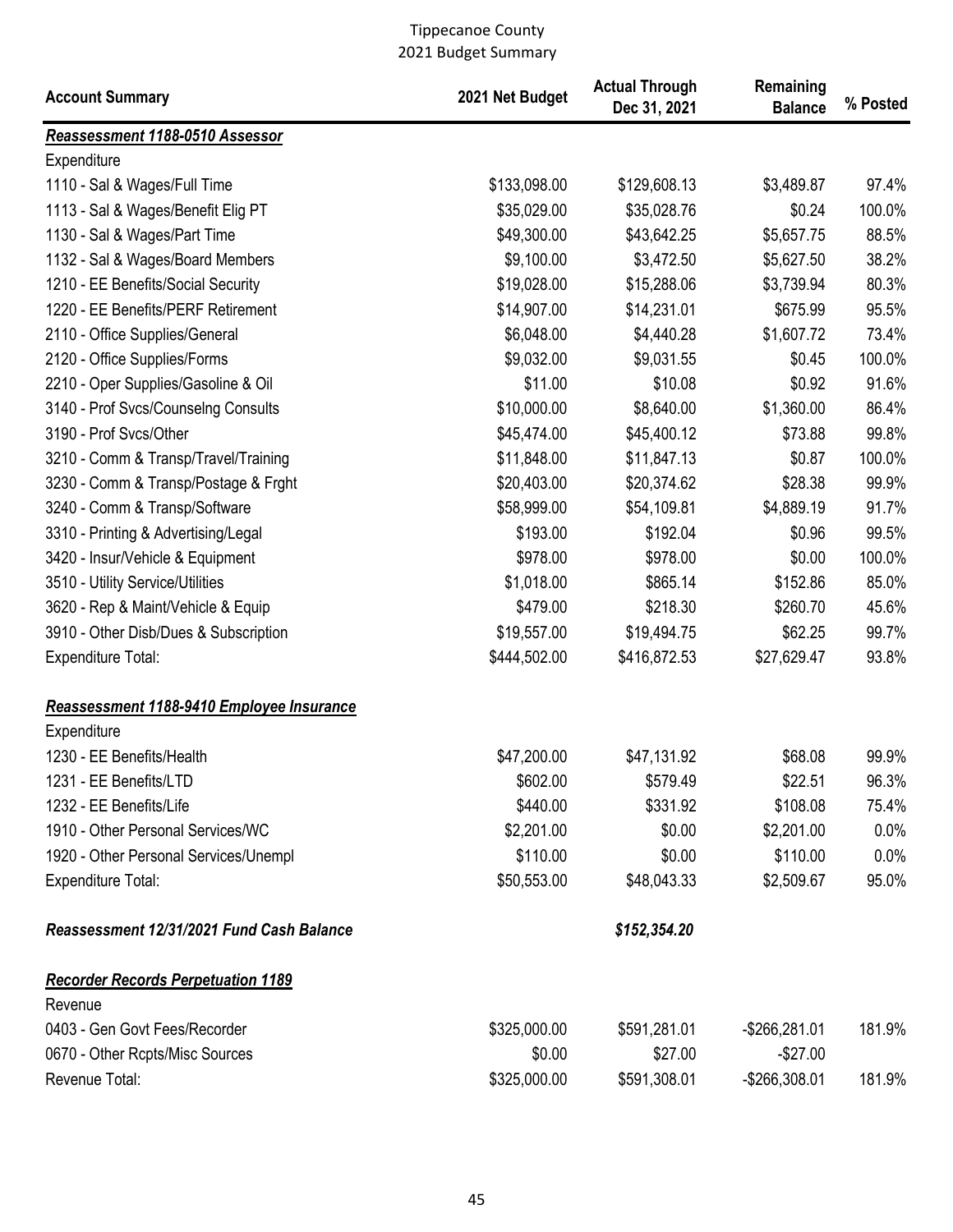| <b>Account Summary</b>                                            | 2021 Net Budget | <b>Actual Through</b><br>Dec 31, 2021 | Remaining<br><b>Balance</b> | % Posted |
|-------------------------------------------------------------------|-----------------|---------------------------------------|-----------------------------|----------|
| <b>Recorder Records Perpetuation 1189-0310</b>                    |                 |                                       |                             |          |
| Expenditure                                                       |                 |                                       |                             |          |
| 1110 - Sal & Wages/Full Time                                      | \$90,320.00     | \$77,486.36                           | \$12,833.64                 | 85.8%    |
| 1111 - Sal & Wages/Elected Official                               | \$71,838.00     | \$71,838.00                           | \$0.00                      | 100.0%   |
| 1112 - Sal & Wages/Chief Dep & Appt                               | \$54,427.00     | \$54,427.10                           | $-$0.10$                    | 100.0%   |
| 1130 - Sal & Wages/Part Time                                      | \$5,000.00      | \$0.00                                | \$5,000.00                  | 0.0%     |
| 1210 - EE Benefits/Social Security                                | \$16,952.00     | \$15,064.47                           | \$1,887.53                  | 88.9%    |
| 1220 - EE Benefits/PERF Retirement                                | \$24,258.00     | \$22,820.48                           | \$1,437.52                  | 94.1%    |
| 3190 - Prof Svcs/Other                                            | \$200,000.00    | \$179,985.36                          | \$20,014.64                 | 90.0%    |
| Expenditure Total:                                                | \$462,795.00    | \$421,621.77                          | \$41,173.23                 | 91.1%    |
| <b>Recorder Records Perpetuation 1189-9410 Employee Insurance</b> |                 |                                       |                             |          |
| Expenditure                                                       |                 |                                       |                             |          |
| 1230 - EE Benefits/Health                                         | \$32,712.00     | \$22,678.02                           | \$10,033.98                 | 69.3%    |
| 1231 - EE Benefits/LTD                                            | \$853.00        | \$748.64                              | \$104.36                    | 87.8%    |
| 1232 - EE Benefits/Life                                           | \$460.00        | \$401.28                              | \$58.72                     | 87.2%    |
| 1910 - Other Personal Services/WC                                 | \$2,000.00      | \$0.00                                | \$2,000.00                  | 0.0%     |
| Expenditure Total:                                                | \$36,025.00     | \$23,827.94                           | \$12,197.06                 | 66.1%    |
| Recorder Perpetutation Fund 12/31/2021 Cash Balance               |                 | \$1,038,541.29                        |                             |          |
| <b>Sheriff's Pension Trust 1193</b>                               |                 |                                       |                             |          |
| Revenue                                                           |                 |                                       |                             |          |
| 0511 - Publ Safety Fines/County Court                             | \$155,000.00    | \$104,497.83                          | \$50,502.17                 | 67.4%    |
| 0670 - Other Rcpts/Misc Sources                                   | \$0.00          | \$9,000.00                            | $-$9,000.00$                |          |
| Revenue Total:                                                    | \$155,000.00    | \$113,497.83                          | \$41,502.17                 | 73.2%    |
| <b>Sheriff's Pension Trust 1193-5410 Sheriff</b>                  |                 |                                       |                             |          |
| Expenditure                                                       |                 |                                       |                             |          |
| 1221 - EE Benefits/Sheriff Retirement                             | \$133,559.00    | \$133,559.00                          | \$0.00                      | 100.0%   |
| <b>Public Defender User Fees 1200</b><br>Revenue                  |                 |                                       |                             |          |
| 0291 - Publ Safety/State or Local                                 | \$0.00          | \$19,199.77                           | $-$19,199.77$               |          |
| 0414 - Publ Safety Fees/Public Defend                             | \$70,000.00     | \$82,772.64                           | $-$12,772.64$               | 118.2%   |
| Revenue Total:                                                    | \$70,000.00     | \$101,972.41                          | $-$31,972.41$               | 145.7%   |
| <b>Public Defender User Fees 1200-6310 Public Defender</b>        |                 |                                       |                             |          |
| Expenditure<br>3190 - Prof Svcs/Other                             | \$100,000.00    | \$4,012.50                            | \$95,987.50                 | 4.0%     |
|                                                                   |                 |                                       |                             |          |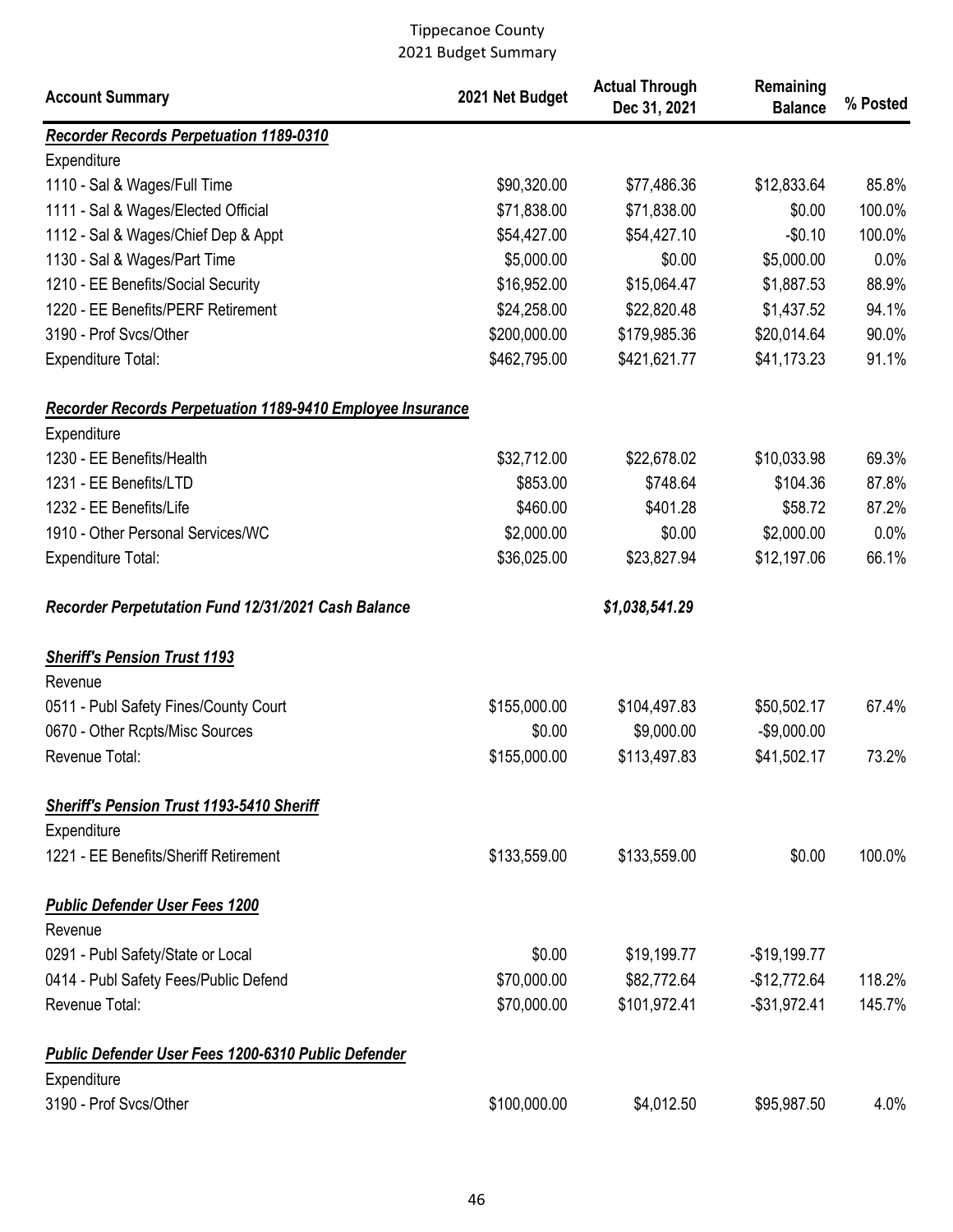| <b>Account Summary</b>                          | 2021 Net Budget | <b>Actual Through</b><br>Dec 31, 2021 | Remaining<br><b>Balance</b> | % Posted |
|-------------------------------------------------|-----------------|---------------------------------------|-----------------------------|----------|
| <b>Surplus Tax 1201</b>                         |                 |                                       |                             |          |
| Revenue                                         |                 |                                       |                             |          |
| 0102 - Prop Taxes/Surplus                       | \$0.00          | \$795,990.56                          | -\$795,990.56               |          |
| <b>Surplus Tax 1201-0120 Auditor Settlement</b> |                 |                                       |                             |          |
| Expenditure                                     |                 |                                       |                             |          |
| 6100 - Interfund Transfers/Transfer O           | \$0.00          | \$128,109.86                          | $-$128,109.86$              |          |
| <b>Surplus Tax 1201-0210 Treasurer</b>          |                 |                                       |                             |          |
| Expenditure                                     |                 |                                       |                             |          |
| 3990 - Other Disb/Non-Specified                 | \$0.00          | \$580,363.19                          | -\$580,363.19               |          |
| <b>Surveyor's Cornerstone Perpetuation 1202</b> |                 |                                       |                             |          |
| Revenue                                         |                 |                                       |                             |          |
| 0403 - Gen Govt Fees/Recorder                   | \$0.00          | \$152,005.00                          | $-$152,005.00$              |          |
| <b>Surveyor's Corner Perpetuation 1202-0410</b> |                 |                                       |                             |          |
| Expenditure                                     |                 |                                       |                             |          |
| 1110 - Sal & Wages/Full Time                    | \$41,926.00     | \$20,882.45                           | \$21,043.55                 | 49.8%    |
| 1111 - Sal & Wages/Elected Official             | \$54,638.00     | \$54,638.22                           | $-$0.22$                    | 100.0%   |
| 1130 - Sal & Wages/Part Time                    | \$4,826.00      | \$0.00                                | \$4,826.00                  | 0.0%     |
| 1210 - EE Benefits/Social Security              | \$7,770.00      | \$5,711.82                            | \$2,058.18                  | 73.5%    |
| 1220 - EE Benefits/PERF Retirement              | \$10,816.00     | \$8,475.88                            | \$2,340.12                  | 78.4%    |
| 2110 - Office Supplies/General                  | \$4,000.00      | \$0.00                                | \$4,000.00                  | 0.0%     |
| 2210 - Oper Supplies/Gasoline & Oil             | \$4,000.00      | \$4,000.00                            | \$0.00                      | 100.0%   |
| 3140 - Prof Svcs/Counselng Consults             | \$75,000.00     | \$0.00                                | \$75,000.00                 | 0.0%     |
| 3210 - Comm & Transp/Travel/Training            | \$4,000.00      | \$0.00                                | \$4,000.00                  | $0.0\%$  |
| 3240 - Comm & Transp/Software                   | \$5,000.00      | \$869.00                              | \$4,131.00                  | 17.4%    |
| 3310 - Printing & Advertising/Legal             | \$1,000.00      | \$0.00                                | \$1,000.00                  | 0.0%     |
| 3510 - Utility Service/Utilities                | \$2,500.00      | \$0.00                                | \$2,500.00                  | 0.0%     |
| 3610 - Rep & Maint/Buildings & Proper           | \$3,000.00      | \$1,170.29                            | \$1,829.71                  | 39.0%    |
| 3620 - Rep & Maint/Vehicle & Equip              | \$5,000.00      | \$0.00                                | \$5,000.00                  | 0.0%     |
| 3910 - Other Disb/Dues & Subscription           | \$1,800.00      | \$0.00                                | \$1,800.00                  | 0.0%     |
| 4590 - Machinery & Equipment/Other              | \$35,000.00     | \$0.00                                | \$35,000.00                 | 0.0%     |
| <b>Expenditure Total:</b>                       | \$260,276.00    | \$95,747.66                           | \$164,528.34                | 36.8%    |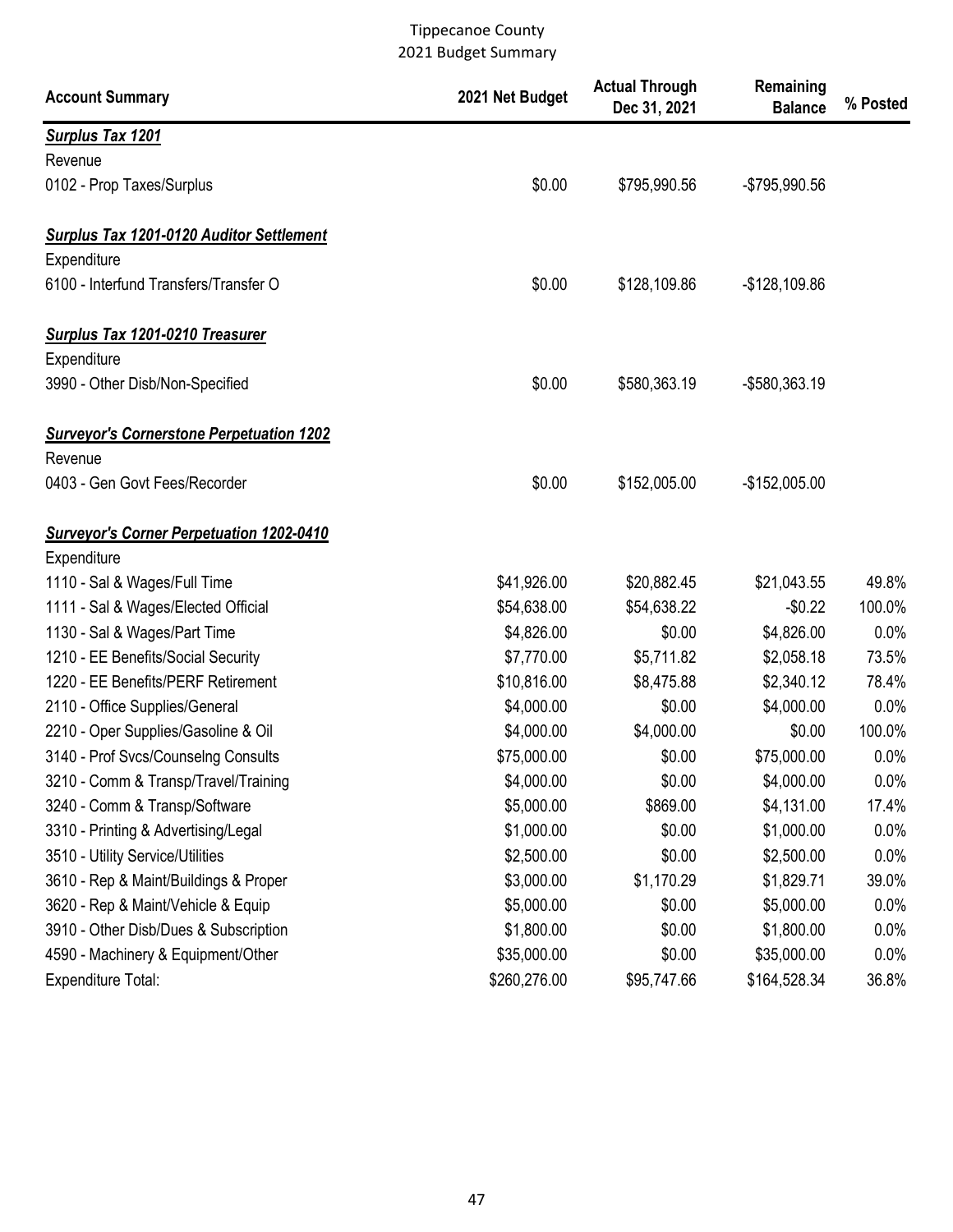| <b>Account Summary</b>                                             | 2021 Net Budget | <b>Actual Through</b><br>Dec 31, 2021 | Remaining<br><b>Balance</b> | % Posted |
|--------------------------------------------------------------------|-----------------|---------------------------------------|-----------------------------|----------|
| <b>Surveyor's Corner Perpetuation 1202-9410 Employee Insurance</b> |                 |                                       |                             |          |
| Expenditure                                                        |                 |                                       |                             |          |
| 1230 - EE Benefits/Health                                          | \$4,777.00      | \$4,775.72                            | \$1.28                      | 100.0%   |
| 1231 - EE Benefits/LTD                                             | \$223.00        | \$222.93                              | \$0.07                      | 100.0%   |
| 1232 - EE Benefits/Life                                            | \$99.00         | \$99.00                               | \$0.00                      | 100.0%   |
| <b>Expenditure Total:</b>                                          | \$5,099.00      | \$5,097.65                            | \$1.35                      | 100.0%   |
| <b>Cornerstone Perpetuation 12/31/2021 Fund Cash Balance</b>       |                 | \$373,604.89                          |                             |          |
| Tax Sale Fees 1203                                                 |                 |                                       |                             |          |
| Revenue                                                            |                 |                                       |                             |          |
| 0808 - Settlement/Treasurer Other Col                              | \$0.00          | \$11,100.00                           | $-$11,100.00$               |          |
| <b>Tax Sale Fees 1203-0120 Auditor Settlement</b>                  |                 |                                       |                             |          |
| Expenditure                                                        |                 |                                       |                             |          |
| 8008 - Settlement/Treasurer Other Dis                              | \$0.00          | \$11,100.00                           | $-$11,100.00$               |          |
| <b>Tax Sale Redemption 1204</b>                                    |                 |                                       |                             |          |
| Revenue                                                            |                 |                                       |                             |          |
| 0670 - Other Rcpts/Misc Sources                                    | \$0.00          | \$156,231.12                          | $-$156,231.12$              |          |
| <b>Tax Sale Redemption 1204-0210 Treasurer</b>                     |                 |                                       |                             |          |
| Expenditure                                                        |                 |                                       |                             |          |
| 3190 - Prof Svcs/Other                                             | \$0.00          | \$156,231.12                          | $-$156,231.12$              |          |
| <b>Tax Sale Surplus 1205</b>                                       |                 |                                       |                             |          |
| Revenue                                                            |                 |                                       |                             |          |
| 0670 - Other Rcpts/Misc Sources                                    | \$0.00          | \$2,860,124.13                        | $-$ \$2,860,124.13          |          |
| Tax Sale Surplus 1205-0110 Auditor                                 |                 |                                       |                             |          |
| Expenditure                                                        |                 |                                       |                             |          |
| 3190 - Prof Svcs/Other                                             | \$0.00          | \$2,227,816.15                        | $-$ \$2,227,816.15          |          |
| <b>Local Health Dept Trust 1206</b>                                |                 |                                       |                             |          |
| Revenue                                                            |                 |                                       |                             |          |
| 0292 - Hith & Wifr/State or Local                                  | \$65,428.00     | \$65,427.72                           | \$0.28                      | 100.0%   |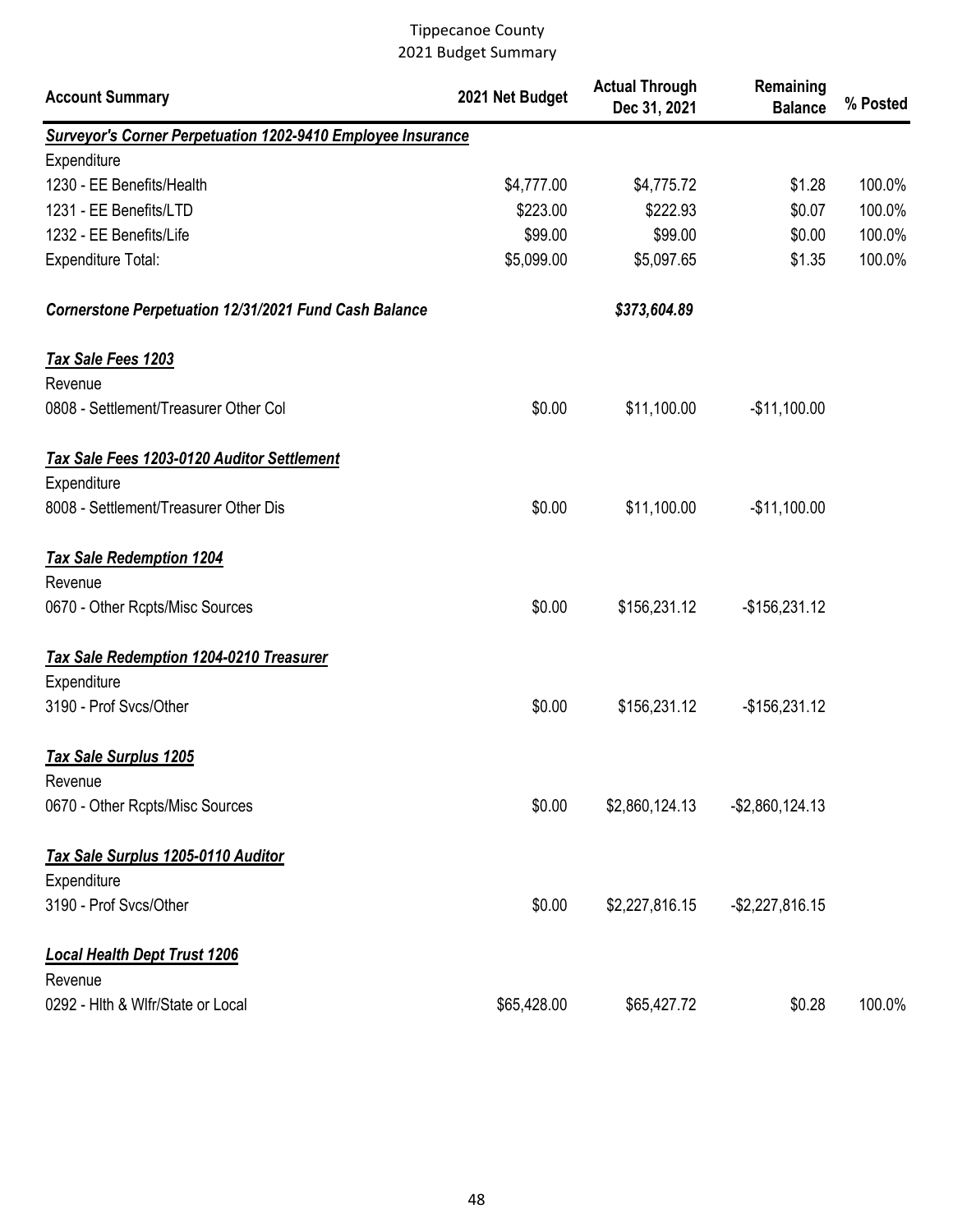| <b>Account Summary</b>                               | 2021 Net Budget | <b>Actual Through</b><br>Dec 31, 2021 | Remaining<br><b>Balance</b> | % Posted |
|------------------------------------------------------|-----------------|---------------------------------------|-----------------------------|----------|
| Local Health Dept Trust 1206-9010 Health Dept        |                 |                                       |                             |          |
| Expenditure                                          |                 |                                       |                             |          |
| 1113 - Sal & Wages/Benefit Elig PT                   | \$45,230.00     | \$45,230.04                           | $-$0.04$                    | 100.0%   |
| 1210 - EE Benefits/Social Security                   | \$3,461.00      | \$3,267.82                            | \$193.18                    | 94.4%    |
| 3145 - Prof Svcs/Hlth & Med Prof                     | \$4,800.00      | \$0.00                                | \$4,800.00                  | 0.0%     |
| 3190 - Prof Svcs/Other                               | \$8,335.00      | \$3,508.12                            | \$4,826.88                  | 42.1%    |
| 3510 - Utility Service/Utilities                     | \$3,602.00      | \$3,601.20                            | \$0.80                      | 100.0%   |
| <b>Expenditure Total:</b>                            | \$65,428.00     | \$55,607.18                           | \$9,820.82                  | 85.0%    |
| <b>Unsafe Building 1207-2610 Building Commission</b> |                 |                                       |                             |          |
| Expenditure                                          |                 |                                       |                             |          |
| 3190 - Prof Svcs/Other                               | \$50,000.00     | \$5,225.00                            | \$44,775.00                 | 10.5%    |
| GAL Grant 1213                                       |                 |                                       |                             |          |
| Revenue                                              |                 |                                       |                             |          |
| 0292 - Hith & Wifr/State or Local                    | \$47,566.00     | \$61,486.00                           | $-$13,920.00$               | 129.3%   |
| <b>GAL Grant 1213-7310 CASA</b>                      |                 |                                       |                             |          |
| Expenditure                                          |                 |                                       |                             |          |
| 1110 - Sal & Wages/Full Time                         | \$32,275.00     | \$32,274.19                           | \$0.81                      | 100.0%   |
| 1130 - Sal & Wages/Part Time                         | \$616.00        | \$0.00                                | \$616.00                    | 0.0%     |
| 1210 - EE Benefits/Social Security                   | \$2,520.00      | \$2,381.60                            | \$138.40                    | 94.5%    |
| 1220 - EE Benefits/PERF Retirement                   | \$3,615.00      | \$3,614.72                            | \$0.28                      | 100.0%   |
| 2110 - Office Supplies/General                       | \$2,000.00      | \$923.00                              | \$1,077.00                  | 46.2%    |
| 2130 - Office Supplies/Printing                      | \$500.00        | \$84.10                               | \$415.90                    | 16.8%    |
| 2140 - Office Supplies/Minor Equip                   | \$1,200.00      | \$366.58                              | \$833.42                    | 30.5%    |
| 2990 - Other Supplies/Non-specified                  | \$500.00        | \$90.00                               | \$410.00                    | 18.0%    |
| 3115 - Prof Svcs/Pauper Atty                         | \$225.00        | \$0.00                                | \$225.00                    | 0.0%     |
| 3210 - Comm & Transp/Travel/Training                 | \$2,190.00      | \$2,022.00                            | \$168.00                    | 92.3%    |
| 3230 - Comm & Transp/Postage & Frght                 | \$875.00        | \$0.00                                | \$875.00                    | 0.0%     |
| 3620 - Rep & Maint/Vehicle & Equip                   | \$500.00        | \$500.00                              | \$0.00                      | 100.0%   |
| 3910 - Other Disb/Dues & Subscription                | \$550.00        | \$550.00                              | \$0.00                      | 100.0%   |
| <b>Expenditure Total:</b>                            | \$47,566.00     | \$42,806.19                           | \$4,759.81                  | 90.0%    |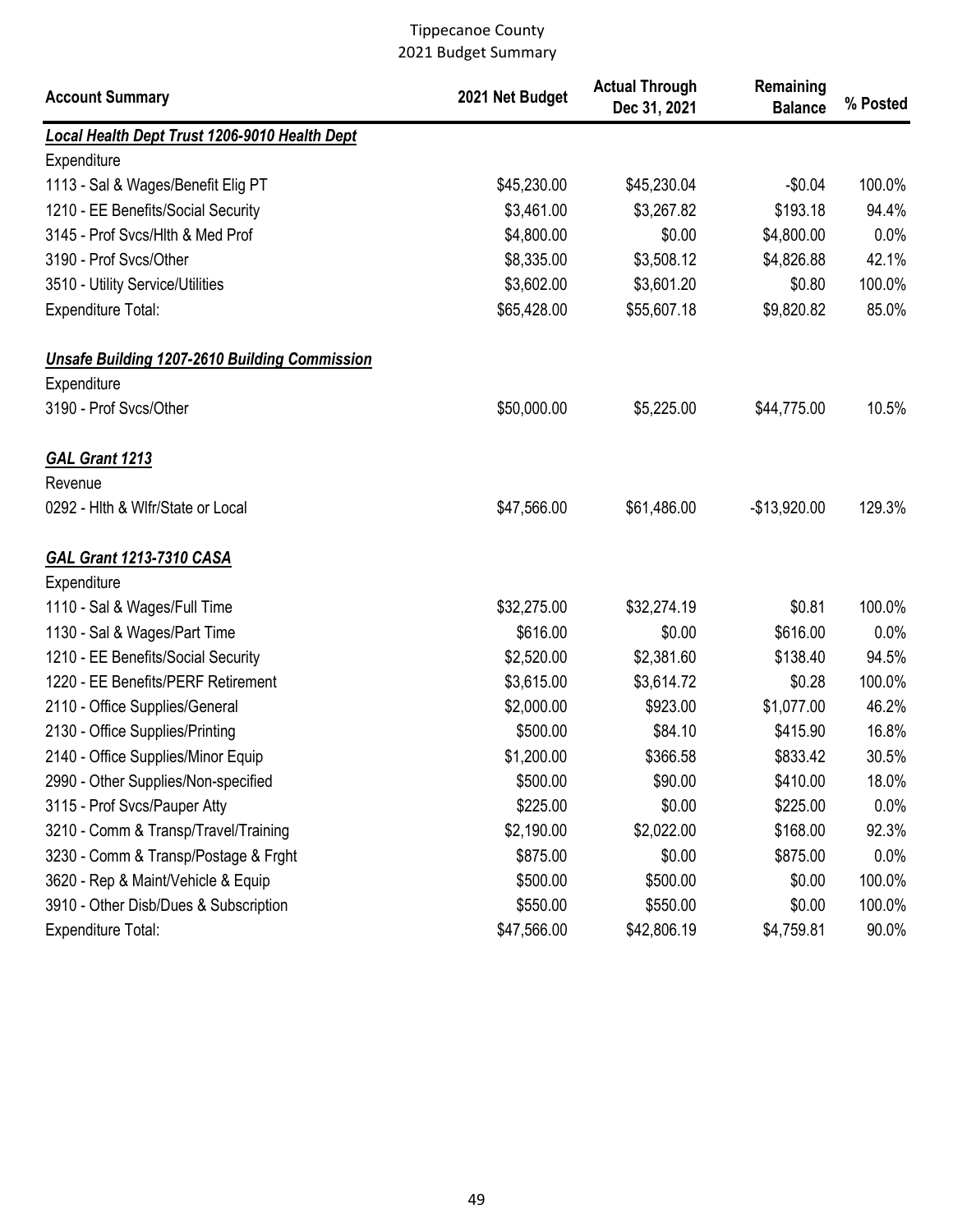| <b>Account Summary</b>                                           | 2021 Net Budget | <b>Actual Through</b><br>Dec 31, 2021 | Remaining<br><b>Balance</b> | % Posted |
|------------------------------------------------------------------|-----------------|---------------------------------------|-----------------------------|----------|
| <b>Inelibible Homestead 1216</b>                                 |                 |                                       |                             |          |
| Revenue                                                          |                 |                                       |                             |          |
| 0104 - Prop Taxes/Ineligible Hmstd                               | \$14,000.00     | \$21,284.36                           | $-$7,284.36$                | 152.0%   |
| 0665 - Other Rcpts/Tax Pnlts & Intr                              | \$1,000.00      | \$1,407.76                            | $-$407.76$                  | 140.8%   |
| 0730 - Refunds Reimb or Redeposits                               | \$0.00          | \$3.29                                | $-$3.29$                    |          |
| 0808 - Settlement/Treasurer Other Col                            | \$0.00          | \$14.21                               | $-$14.21$                   |          |
| Revenue Total:                                                   | \$15,000.00     | \$22,709.62                           | $-$7,709.62$                | 151.4%   |
| Inelibible Homestead 1216-0110 Auditor                           |                 |                                       |                             |          |
| Expenditure                                                      |                 |                                       |                             |          |
| 1110 - Sal & Wages/Full Time                                     | \$11,008.00     | \$11,005.28                           | \$2.72                      | 100.0%   |
| 1130 - Sal & Wages/Part Time                                     | \$18,960.00     | \$0.00                                | \$18,960.00                 | 0.0%     |
| 1150 - Sal & Wages/Overtime                                      | \$1,000.00      | \$0.00                                | \$1,000.00                  | 0.0%     |
| 1210 - EE Benefits/Social Security                               | \$2,369.00      | \$746.36                              | \$1,622.64                  | 31.5%    |
| 1220 - EE Benefits/PERF Retirement                               | \$1,345.00      | \$1,232.66                            | \$112.34                    | 91.6%    |
| 2110 - Office Supplies/General                                   | \$1,500.00      | \$60.71                               | \$1,439.29                  | 4.0%     |
| 2130 - Office Supplies/Printing                                  | \$2,500.00      | \$1,545.60                            | \$954.40                    | 61.8%    |
| 3190 - Prof Svcs/Other                                           | \$75,000.00     | \$33,551.37                           | \$41,448.63                 | 44.7%    |
| 3210 - Comm & Transp/Travel/Training                             | \$1,000.00      | \$400.00                              | \$600.00                    | 40.0%    |
| 3910 - Other Disb/Dues & Subscription                            | \$1,200.00      | \$1,092.57                            | \$107.43                    | 91.0%    |
| 4590 - Machinery & Equipment/Other                               | \$1,500.00      | \$0.00                                | \$1,500.00                  | 0.0%     |
| Expenditure Total:                                               | \$117,382.00    | \$49,634.55                           | \$67,747.45                 | 42.3%    |
| Inelibible Homestead 1216-0120 Auditor Settlement<br>Expenditure |                 |                                       |                             |          |
| 8008 - Settlement/Treasurer Other Dis                            | \$100.00        | \$26.42                               | \$73.58                     | 26.4%    |
| Ineligible Homestead 12/31/2021 Fund Cash Balance                |                 | \$282,611.49                          |                             |          |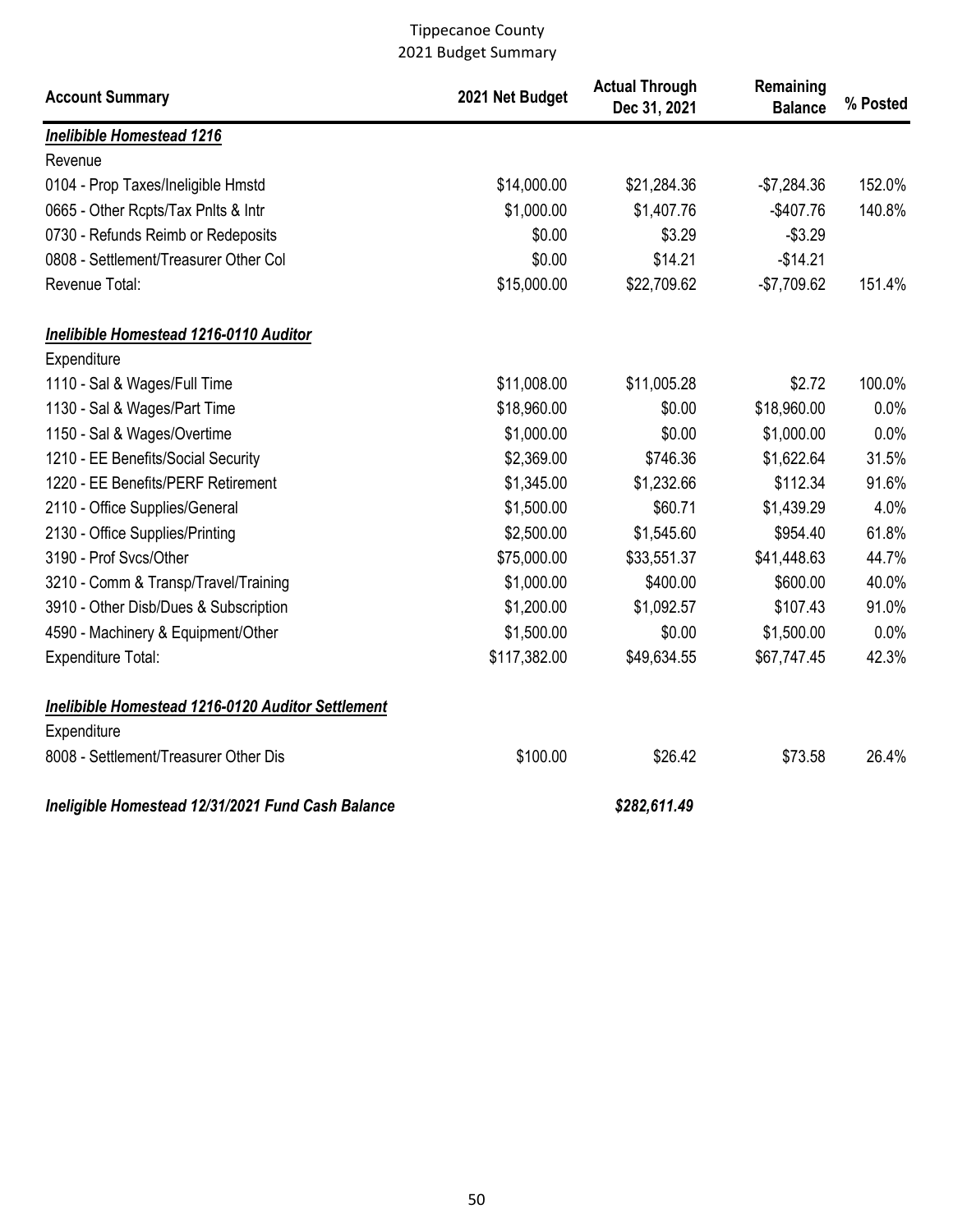| <b>Account Summary</b>                                    | 2021 Net Budget | <b>Actual Through</b><br>Dec 31, 2021 | Remaining<br><b>Balance</b> | % Posted |
|-----------------------------------------------------------|-----------------|---------------------------------------|-----------------------------|----------|
| <b>Elected Official Training Fund 1217</b>                |                 |                                       |                             |          |
| Revenue                                                   |                 |                                       |                             |          |
| 0403 - Gen Govt Fees/Recorder                             | \$20,000.00     | \$30,419.00                           | $-$10,419.00$               | 152.1%   |
| 0730 - Refunds Reimb or Redeposits                        | \$0.00          | \$350.00                              | $-$350.00$                  |          |
| Revenue Total:                                            | \$20,000.00     | \$30,769.00                           | $-$10,769.00$               | 153.8%   |
| <b>Elected Official Training Fund 1217-0110 Auditor</b>   |                 |                                       |                             |          |
| Expenditure                                               |                 |                                       |                             |          |
| 3210 - Comm & Transp/Travel/Training                      | \$2,500.00      | \$1,287.26                            | \$1,212.74                  | 51.5%    |
| <b>Elected Official Training Fund 1217-0210 Treasurer</b> |                 |                                       |                             |          |
| Expenditure                                               |                 |                                       |                             |          |
| 3210 - Comm & Transp/Travel/Training                      | \$2,000.00      | \$905.15                              | \$1,094.85                  | 45.3%    |
| <b>Elected Official Training Fund 1217-0310 Recorder</b>  |                 |                                       |                             |          |
| Expenditure                                               |                 |                                       |                             |          |
| 3210 - Comm & Transp/Travel/Training                      | \$1,000.00      | \$130.70                              | \$869.30                    | 13.1%    |
| <b>Elected Official Training Fund 1217-0410 Surveyor</b>  |                 |                                       |                             |          |
| Expenditure                                               |                 |                                       |                             |          |
| 3210 - Comm & Transp/Travel/Training                      | \$5,000.00      | \$1,393.84                            | \$3,606.16                  | 27.9%    |
| <b>Elected Official Training Fund 1217-5810 Clerk</b>     |                 |                                       |                             |          |
| Expenditure                                               |                 |                                       |                             |          |
| 3210 - Comm & Transp/Travel/Training                      | \$6,000.00      | \$3,201.01                            | \$2,798.99                  | 53.4%    |
| EO Training Fund 12/31/2021 Cash Balance                  |                 | \$151,527.22                          |                             |          |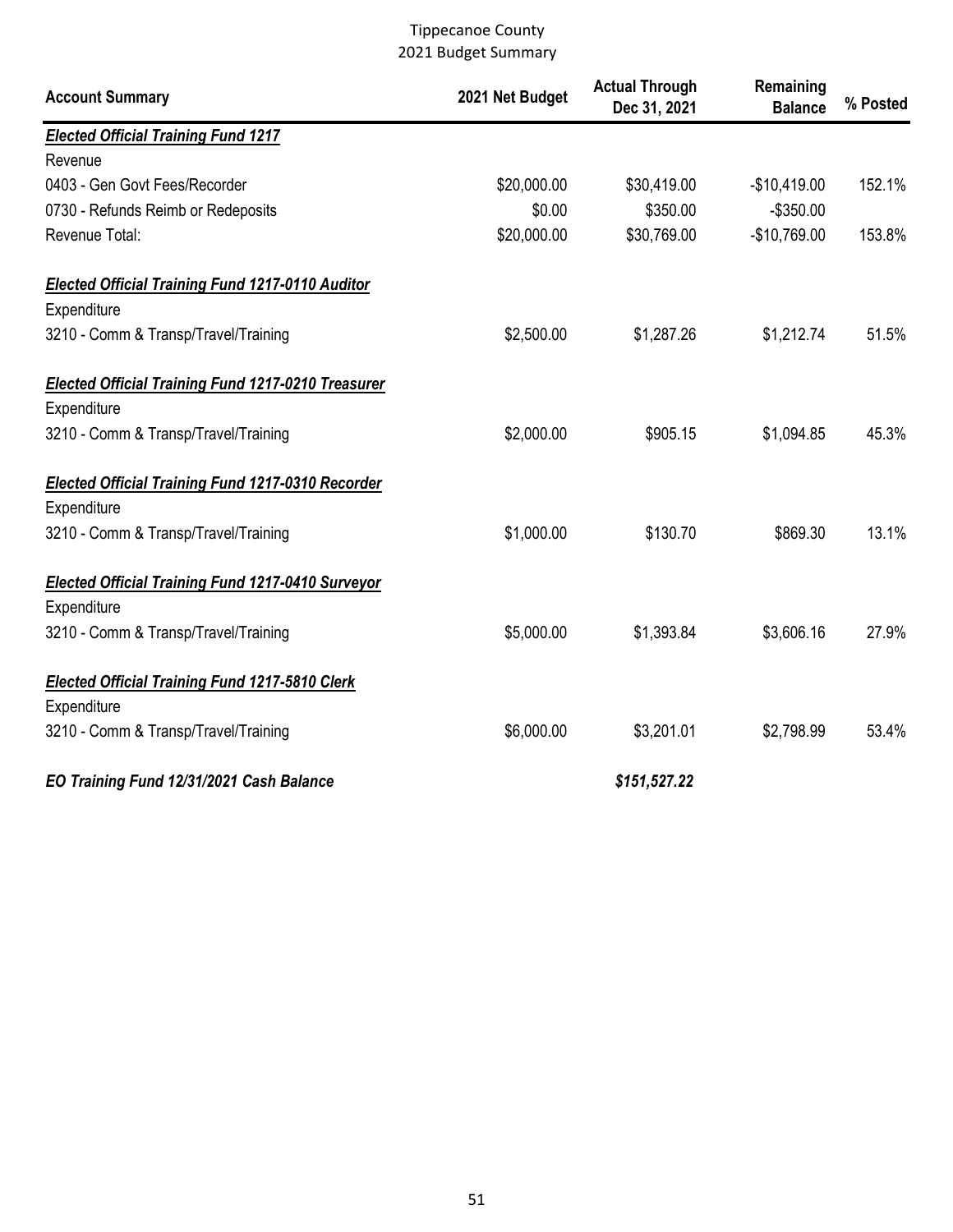| <b>Account Summary</b>                             | 2021 Net Budget | <b>Actual Through</b><br>Dec 31, 2021 | Remaining<br><b>Balance</b> | % Posted |
|----------------------------------------------------|-----------------|---------------------------------------|-----------------------------|----------|
| <b>Emergency 911 1222</b>                          |                 |                                       |                             |          |
| Revenue                                            |                 |                                       |                             |          |
| 0416 - Publ Safety Fees/911 Service                | \$1,400,000.00  | \$1,759,853.88                        | -\$359,853.88               | 125.7%   |
| 0660 - Other Rcpts/Investment Earning              | \$68,794.00     | \$23,752.39                           | \$45,041.61                 | 34.5%    |
| Revenue Total:                                     | \$1,468,794.00  | \$1,783,606.27                        | $-$ \$314,812.27            | 121.4%   |
| <b>Emergency 911 1222-5410 Sheriff</b>             |                 |                                       |                             |          |
| Expenditure                                        |                 |                                       |                             |          |
| 1110 - Sal & Wages/Full Time                       | \$52,248.00     | \$48,228.97                           | \$4,019.03                  | 92.3%    |
| 1150 - Sal & Wages/Overtime                        | \$3,500.00      | \$366.75                              | \$3,133.25                  | 10.5%    |
| 1210 - EE Benefits/Social Security                 | \$4,265.00      | \$3,631.39                            | \$633.61                    | 85.1%    |
| 1220 - EE Benefits/PERF Retirement                 | \$6,244.00      | \$5,442.97                            | \$801.03                    | 87.2%    |
| 2110 - Office Supplies/General                     | \$5,000.00      | \$0.00                                | \$5,000.00                  | 0.0%     |
| 3140 - Prof Svcs/Counselng Consults                | \$105,000.00    | \$0.00                                | \$105,000.00                | 0.0%     |
| 3190 - Prof Svcs/Other                             | \$818,121.00    | \$808,927.28                          | \$9,193.72                  | 98.9%    |
| 3210 - Comm & Transp/Travel/Training               | \$26,250.00     | \$3,066.57                            | \$23,183.43                 | 11.7%    |
| 3220 - Comm & Transp/Communications                | \$357,000.00    | \$253,788.51                          | \$103,211.49                | 71.1%    |
| 3240 - Comm & Transp/Software                      | \$152,250.00    | \$0.00                                | \$152,250.00                | 0.0%     |
| 4590 - Machinery & Equipment/Other                 | \$183,750.00    | \$1,176.75                            | \$182,573.25                | 0.6%     |
| Expenditure Total:                                 | \$1,713,628.00  | \$1,124,629.19                        | \$588,998.81                | 65.6%    |
| <b>Emergency 911 1222-9410 Employee Benefits</b>   |                 |                                       |                             |          |
| Expenditure                                        |                 |                                       |                             |          |
| 1230 - EE Benefits/Health                          | \$17,152.00     | \$8,032.80                            | \$9,119.20                  | 46.8%    |
| 1231 - EE Benefits/LTD                             | \$206.00        | \$195.84                              | \$10.16                     | 95.1%    |
| 1232 - EE Benefits/Life                            | \$121.00        | \$109.44                              | \$11.56                     | 90.4%    |
| 1910 - Other Personal Services/WC                  | \$1,697.00      | \$0.00                                | \$1,697.00                  | $0.0\%$  |
| 1920 - Other Personal Services/Unempl              | \$2,000.00      | \$0.00                                | \$2,000.00                  | 0.0%     |
| <b>Expenditure Total:</b>                          | \$21,176.00     | \$8,338.08                            | \$12,837.92                 | 39.4%    |
| 911 12/31/2021 Fund Cash Balance                   |                 | \$4,723,928.23                        |                             |          |
| <b>LOIT Special Distribution 1229-8062 Highway</b> |                 |                                       |                             |          |
| Expenditure                                        |                 |                                       |                             |          |
| 2320 - Rep & Maint/Street Mtls                     | \$87,038.00     | \$87,038.00                           | \$0.00                      | 100.0%   |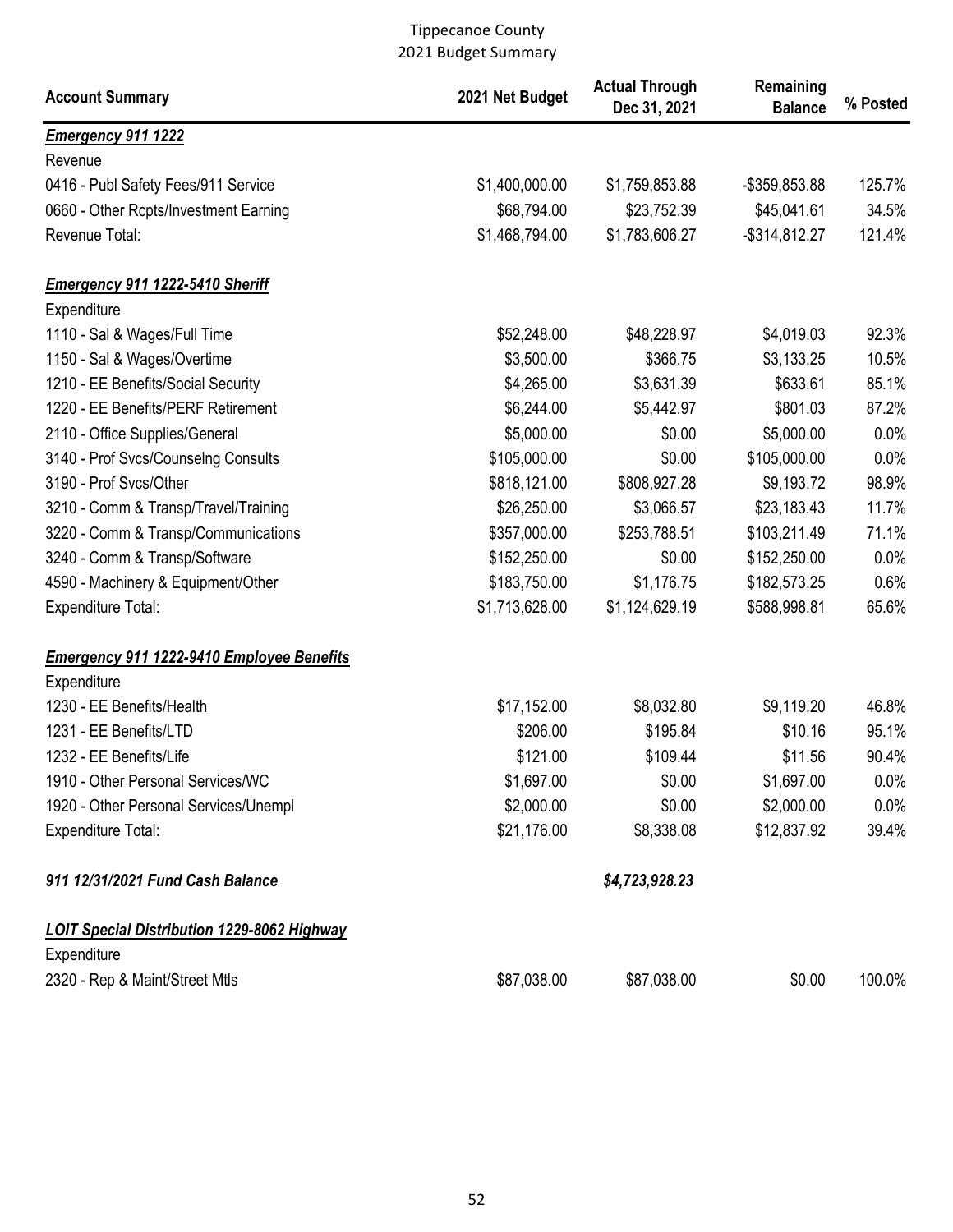| <b>Account Summary</b>                           | 2021 Net Budget | <b>Actual Through</b><br>Dec 31, 2021 | Remaining<br><b>Balance</b> | % Posted |
|--------------------------------------------------|-----------------|---------------------------------------|-----------------------------|----------|
| <b>Probation User Fees 2000</b>                  |                 |                                       |                             |          |
| Revenue                                          |                 |                                       |                             |          |
| 0413 - Publ Safety Fees/Probation                | \$225,000.00    | \$229,079.80                          | $-$4,079.80$                | 101.8%   |
| 0490 - Other Fees & Charges/Unspecifi            | \$0.00          | \$4,250.00                            | $-$4,250.00$                |          |
| Revenue Total:                                   | \$225,000.00    | \$233,329.80                          | $-$ \$8,329.80              | 103.7%   |
| Probation User Fees 2000-0120 Auditor Settlement |                 |                                       |                             |          |
| Expenditure                                      |                 |                                       |                             |          |
| 8007 - Settlement/Local Disbursements            | \$3,500.00      | \$2,125.00                            | \$1,375.00                  | 60.7%    |
| <b>Probation User Fees 2000-6110 Probation</b>   |                 |                                       |                             |          |
| Expenditure                                      |                 |                                       |                             |          |
| 1110 - Sal & Wages/Full Time                     | \$99,967.00     | \$99,967.06                           | $-$0.06$                    | 100.0%   |
| 1130 - Sal & Wages/Part Time                     | \$24,000.00     | \$23,380.66                           | \$619.34                    | 97.4%    |
| 1210 - EE Benefits/Social Security               | \$9,869.00      | \$8,911.38                            | \$957.62                    | 90.3%    |
| 1220 - EE Benefits/PERF Retirement               | \$11,197.00     | \$11,196.38                           | \$0.62                      | 100.0%   |
| 2110 - Office Supplies/General                   | \$27,836.00     | \$15,975.88                           | \$11,860.12                 | 57.4%    |
| 2210 - Oper Supplies/Gasoline & Oil              | \$2,500.00      | \$0.00                                | \$2,500.00                  | 0.0%     |
| 2220 - Oper Supplies/Inst'l or Med               | \$7,500.00      | \$1,552.68                            | \$5,947.32                  | 20.7%    |
| 3145 - Prof Svcs/Hlth & Med Prof                 | \$7,500.00      | \$1,240.00                            | \$6,260.00                  | 16.5%    |
| 3150 - Prof Svcs/Training                        | \$3,000.00      | \$525.00                              | \$2,475.00                  | 17.5%    |
| 3190 - Prof Svcs/Other                           | \$1,500.00      | \$624.49                              | \$875.51                    | 41.6%    |
| 3210 - Comm & Transp/Travel/Training             | \$16,336.00     | \$2,774.10                            | \$13,561.90                 | 17.0%    |
| 3420 - Insur/Vehicle & Equipment                 | \$1,000.00      | \$0.00                                | \$1,000.00                  | 0.0%     |
| 3510 - Utility Service/Utilities                 | \$2,500.00      | \$1,640.04                            | \$859.96                    | 65.6%    |
| 3620 - Rep & Maint/Vehicle & Equip               | \$1,500.00      | \$0.00                                | \$1,500.00                  | 0.0%     |
| 3910 - Other Disb/Dues & Subscription            | \$3,000.00      | \$2,424.00                            | \$576.00                    | 80.8%    |
| Expenditure Total:                               | \$219,205.00    | \$170,211.67                          | \$48,993.33                 | 77.6%    |
| Probation User Fees 2000-9410 Employee Benefits  |                 |                                       |                             |          |
| Expenditure                                      |                 |                                       |                             |          |
| 1230 - EE Benefits/Health                        | \$48,283.00     | \$48,282.40                           | \$0.60                      | 100.0%   |
| 1231 - EE Benefits/LTD                           | \$378.00        | \$375.05                              | \$2.95                      | 99.2%    |
| 1232 - EE Benefits/Life                          | \$261.00        | \$218.88                              | \$42.12                     | 83.9%    |
| 1910 - Other Personal Services/WC                | \$1,804.00      | \$0.00                                | \$1,804.00                  | $0.0\%$  |
| 1920 - Other Personal Services/Unempl            | \$4,747.00      | \$0.00                                | \$4,747.00                  | 0.0%     |
| Expenditure Total:                               | \$55,473.00     | \$48,876.33                           | \$6,596.67                  | 88.1%    |
| Probation User Fees 12/31/2021 Fund Cash Balance |                 | \$267,051.41                          |                             |          |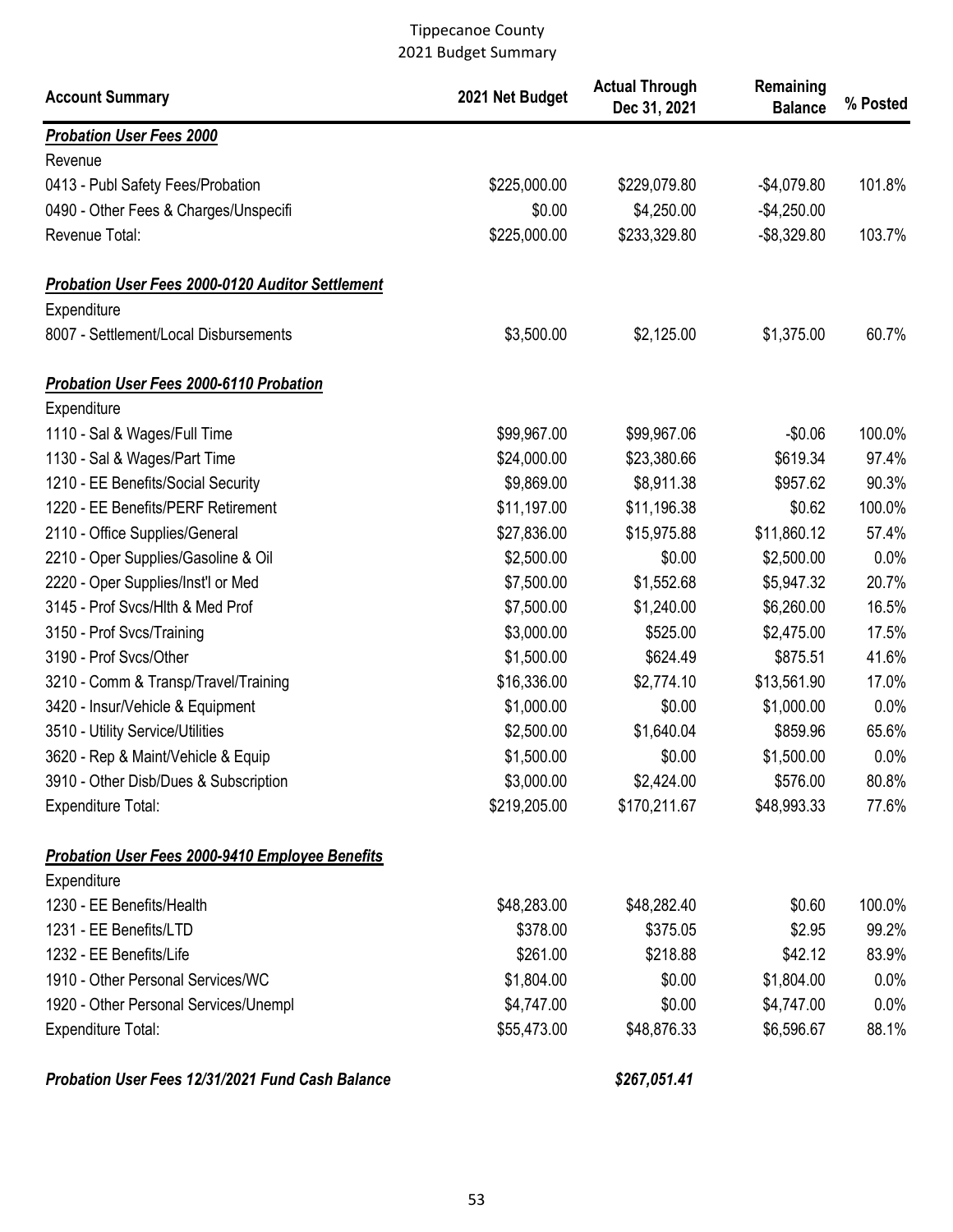| <b>Account Summary</b>                                      | 2021 Net Budget | <b>Actual Through</b><br>Dec 31, 2021 | Remaining<br><b>Balance</b> | % Posted |
|-------------------------------------------------------------|-----------------|---------------------------------------|-----------------------------|----------|
| <b>Alternate Dispute Resolution 2200</b>                    |                 |                                       |                             |          |
| Revenue                                                     |                 |                                       |                             |          |
| 0511 - Publ Safety Fines/County Court                       | \$15,000.00     | \$13,860.00                           | \$1,140.00                  | 92.4%    |
| <b>Alternate Dispute Resolution 2200-7010 Circuit Court</b> |                 |                                       |                             |          |
| Expenditure                                                 |                 |                                       |                             |          |
| 3110 - Prof Svcs/Legal                                      | \$18,649.00     | \$10,460.15                           | \$8,188.85                  | 56.1%    |
| <b>Prosecutor Drug Enforcement 2507</b>                     |                 |                                       |                             |          |
| Revenue                                                     |                 |                                       |                             |          |
| 0520 - Publ Safety Forfeitures/Drug                         | \$0.00          | \$29,180.55                           | $-$29,180.55$               |          |
| <b>Prosecutor Drug Enforcement 2507-5910</b>                |                 |                                       |                             |          |
| Expenditure                                                 |                 |                                       |                             |          |
| 1130 - Sal & Wages/Part Time                                | \$13,500.00     | \$5,662.50                            | \$7,837.50                  | 41.9%    |
| 1210 - EE Benefits/Social Security                          | \$996.00        | \$433.18                              | \$562.82                    | 43.5%    |
| 3190 - Prof Svcs/Other                                      | \$5,000.00      | \$1,330.00                            | \$3,670.00                  | 26.6%    |
| 3510 - Utility Service/Utilities                            | \$2,600.00      | \$2,088.15                            | \$511.85                    | 80.3%    |
| 3910 - Other Disb/Dues & Subscription                       | \$400.00        | \$400.00                              | \$0.00                      | 100.0%   |
| <b>Expenditure Total:</b>                                   | \$22,496.00     | \$9,913.83                            | \$12,582.17                 | 44.1%    |
| <b>Hazmat 2546</b>                                          |                 |                                       |                             |          |
| Revenue                                                     |                 |                                       |                             |          |
| 0410 - Publ Safety Fees/Unspecified                         | \$0.00          | \$2,568.70                            | $-$2,568.70$                |          |
| <b>Hazmat 2546-5210 Emergency Management</b>                |                 |                                       |                             |          |
| Revenue                                                     |                 |                                       |                             |          |
| 3190 - Prof Svcs/Other                                      | \$14,894.00     | \$6,531.39                            | \$8,362.61                  | 43.9%    |
| <b>Forensic Diversion 2550-5510 Community Corrections</b>   |                 |                                       |                             |          |
| Expenditure                                                 |                 |                                       |                             |          |
| 2990 - Other Supplies/Non-specified                         | \$1,831.00      | \$503.92                              | \$1,327.08                  | 27.5%    |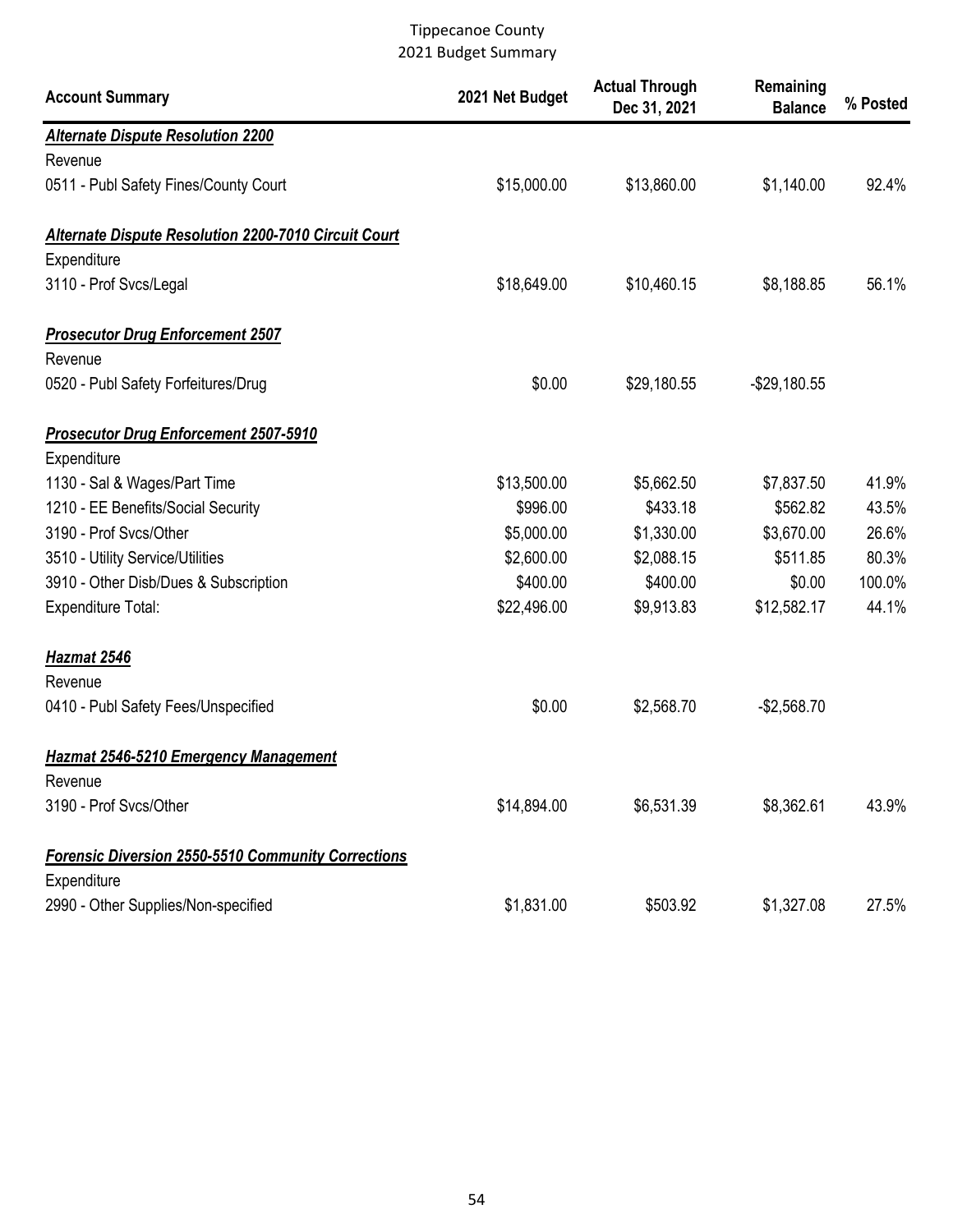| <b>Account Summary</b>                           | 2021 Net Budget | <b>Actual Through</b><br>Dec 31, 2021 | Remaining<br><b>Balance</b> | % Posted |
|--------------------------------------------------|-----------------|---------------------------------------|-----------------------------|----------|
| <b>Pre-Trial Diversion 2560</b>                  |                 |                                       |                             |          |
| Revenue                                          |                 |                                       |                             |          |
| 0299 - Unrestricted Grants & Cntr/S/L            | \$0.00          | \$2,062.40                            | $-$2,062.40$                |          |
| 0417 - Publ Safety Fees/Prosecutor               | \$0.00          | \$212,153.22                          | $-$ \$212,153.22            |          |
| 0670 - Other Rcpts/Misc Sources                  | \$0.00          | \$43.62                               | $-$43.62$                   |          |
| 0730 - Refunds Reimb or Redeposits               | \$0.00          | \$1,176.42                            | $-$1,176.42$                |          |
| Revenue Total:                                   | \$0.00          | \$215,435.66                          | $-$ \$215,435.66            |          |
| Pre-Trial Diversion 2560-5910 Prosecutor         |                 |                                       |                             |          |
| Expenditure                                      |                 |                                       |                             |          |
| 1130 - Sal & Wages/Part Time                     | \$25,000.00     | \$15,581.25                           | \$9,418.75                  | 62.3%    |
| 1150 - Sal & Wages/Overtime                      | \$5,000.00      | \$0.00                                | \$5,000.00                  | 0.0%     |
| 1210 - EE Benefits/Social Security               | \$2,295.00      | \$1,184.33                            | \$1,110.67                  | 51.6%    |
| 1220 - EE Benefits/PERF Retirement               | \$560.00        | \$0.00                                | \$560.00                    | 0.0%     |
| 2110 - Office Supplies/General                   | \$5,000.00      | \$4,672.87                            | \$327.13                    | 93.5%    |
| 3165 - Prof Svcs/Transcriptionist                | \$50,000.00     | \$42,330.13                           | \$7,669.87                  | 84.7%    |
| 3190 - Prof Svcs/Other                           | \$87,650.00     | \$81,050.83                           | \$6,599.17                  | 92.5%    |
| 3210 - Comm & Transp/Travel/Training             | \$9,750.00      | \$9,490.42                            | \$259.58                    | 97.3%    |
| 3510 - Utility Service/Utilities                 | \$14,110.00     | \$14,109.43                           | \$0.57                      | 100.0%   |
| 3620 - Rep & Maint/Vehicle & Equip               | \$3,390.00      | \$3,082.75                            | \$307.25                    | 90.9%    |
| 3910 - Other Disb/Dues & Subscription            | \$7,100.00      | \$6,609.49                            | \$490.51                    | 93.1%    |
| <b>Expenditure Total:</b>                        | \$209,855.00    | \$178,111.50                          | \$31,743.50                 | 84.9%    |
| Pre-Trial Diversion 12/31/2021 Fund Cash Balance |                 | \$323,751.71                          |                             |          |
| <b>Infraction Diversion 2561</b>                 |                 |                                       |                             |          |
| Revenue                                          |                 |                                       |                             |          |
| 0417 - Publ Safety Fees/Prosecutor               | \$0.00          | \$37,774.00                           | $-$37,774.00$               |          |
| 0670 - Other Rcpts/Misc Sources                  | \$0.00          | \$217.50                              | $-$217.50$                  |          |
| Revenue Total:                                   | \$0.00          | \$37,991.50                           | $-$37,991.50$               |          |
| <b>Infraction Diversion 2561-5910 Prosecutor</b> |                 |                                       |                             |          |
| Expenditure                                      |                 |                                       |                             |          |
| 1110 - Sal & Wages/Full Time                     | \$8,560.00      | \$1,693.12                            | \$6,866.88                  | 19.8%    |
| 1130 - Sal & Wages/Part Time                     | \$34,500.00     | \$31,221.00                           | \$3,279.00                  | 90.5%    |
| 1210 - EE Benefits/Social Security               | \$3,368.00      | \$2,487.56                            | \$880.44                    | 73.9%    |
| 1220 - EE Benefits/PERF Retirement               | \$4,931.00      | \$189.63                              | \$4,741.37                  | 3.8%     |
| <b>Expenditure Total:</b>                        | \$51,359.00     | \$35,591.31                           | \$15,767.69                 | 69.3%    |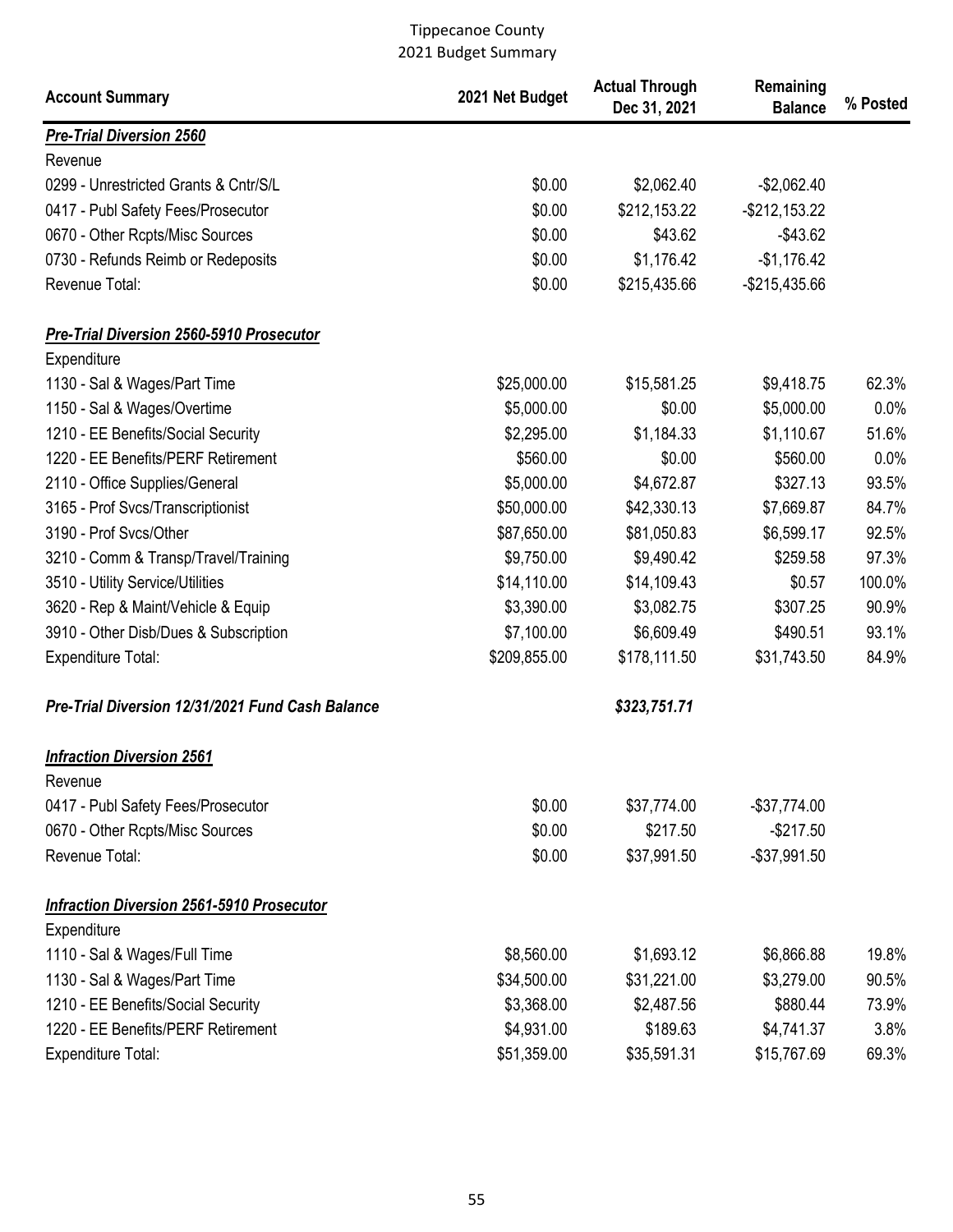| <b>Account Summary</b>                                       | 2021 Net Budget | <b>Actual Through</b><br>Dec 31, 2021 | Remaining<br><b>Balance</b> | % Posted |
|--------------------------------------------------------------|-----------------|---------------------------------------|-----------------------------|----------|
| <b>Infraction Diversion 2561-9410 Employee Benefits</b>      |                 |                                       |                             |          |
| Expenditure                                                  |                 |                                       |                             |          |
| 1230 - EE Benefits/Health                                    | \$949.00        | \$948.30                              | \$0.70                      | 99.9%    |
| 1231 - EE Benefits/LTD                                       | \$7.00          | \$6.88                                | \$0.12                      | 98.3%    |
| 1232 - EE Benefits/Life                                      | \$5.00          | \$4.56                                | \$0.44                      | 91.2%    |
| <b>Expenditure Total:</b>                                    | \$961.00        | \$959.74                              | \$1.26                      | 99.9%    |
| Infraction Diversion 12/31/2021 Fund Cash Balance            |                 | \$84,758.84                           |                             |          |
| <b>Animal Control 2573</b>                                   |                 |                                       |                             |          |
| Revenue                                                      |                 |                                       |                             |          |
| 0510 - Publ Safety Fines/General                             | \$0.00          | \$925.00                              | $-$925.00$                  |          |
| 0511 - Publ Safety Fines/County Court                        | \$0.00          | \$4,046.60                            | $-$4,046.60$                |          |
| Revenue Total:                                               | \$0.00          | \$4,971.60                            | $-$4,971.60$                |          |
| Animal Control 2573-5410 Sheriff<br>Expenditure              |                 |                                       |                             |          |
| 2990 - Other Supplies/Non-specified                          | \$15,000.00     | \$973.65                              | \$14,026.35                 | 6.5%     |
| 3190 - Prof Svcs/Other                                       | \$15,000.00     | \$3,659.00                            | \$11,341.00                 | 24.4%    |
| <b>Expenditure Total:</b>                                    | \$30,000.00     | \$4,632.65                            | \$25,367.35                 | 15.4%    |
| <b>False Alarm Fees 2574</b><br>Revenue                      |                 |                                       |                             |          |
| 0410 - Publ Safety Fees/Unspecified                          | \$0.00          | \$1,800.00                            | $-$1,800.00$                |          |
| False Alarm Fees 2574-5410 Sheriff<br>Expenditure            |                 |                                       |                             |          |
| 2990 - Other Supplies/Non-specified                          | \$10,000.00     | \$0.00                                | \$10,000.00                 | $0.0\%$  |
| 3190 - Prof Svcs/Other                                       | \$10,000.00     | \$3,417.00                            | \$6,583.00                  | 34.2%    |
| <b>Expenditure Total:</b>                                    | \$20,000.00     | \$3,417.00                            | \$16,583.00                 | 17.1%    |
| <b>Sheriff Continuing Education 2575</b><br>Revenue          |                 |                                       |                             |          |
| 0761 - Interfund Trnsfers/Transfer In                        | \$0.00          | \$6,512.77                            | $-$6,512.77$                |          |
| <b>Sheriff Continuing Education 2575-5410</b><br>Expenditure |                 |                                       |                             |          |
| 3210 - Comm & Transp/Travel/Training                         | \$4,200.00      | \$3,938.97                            | \$261.03                    | 93.8%    |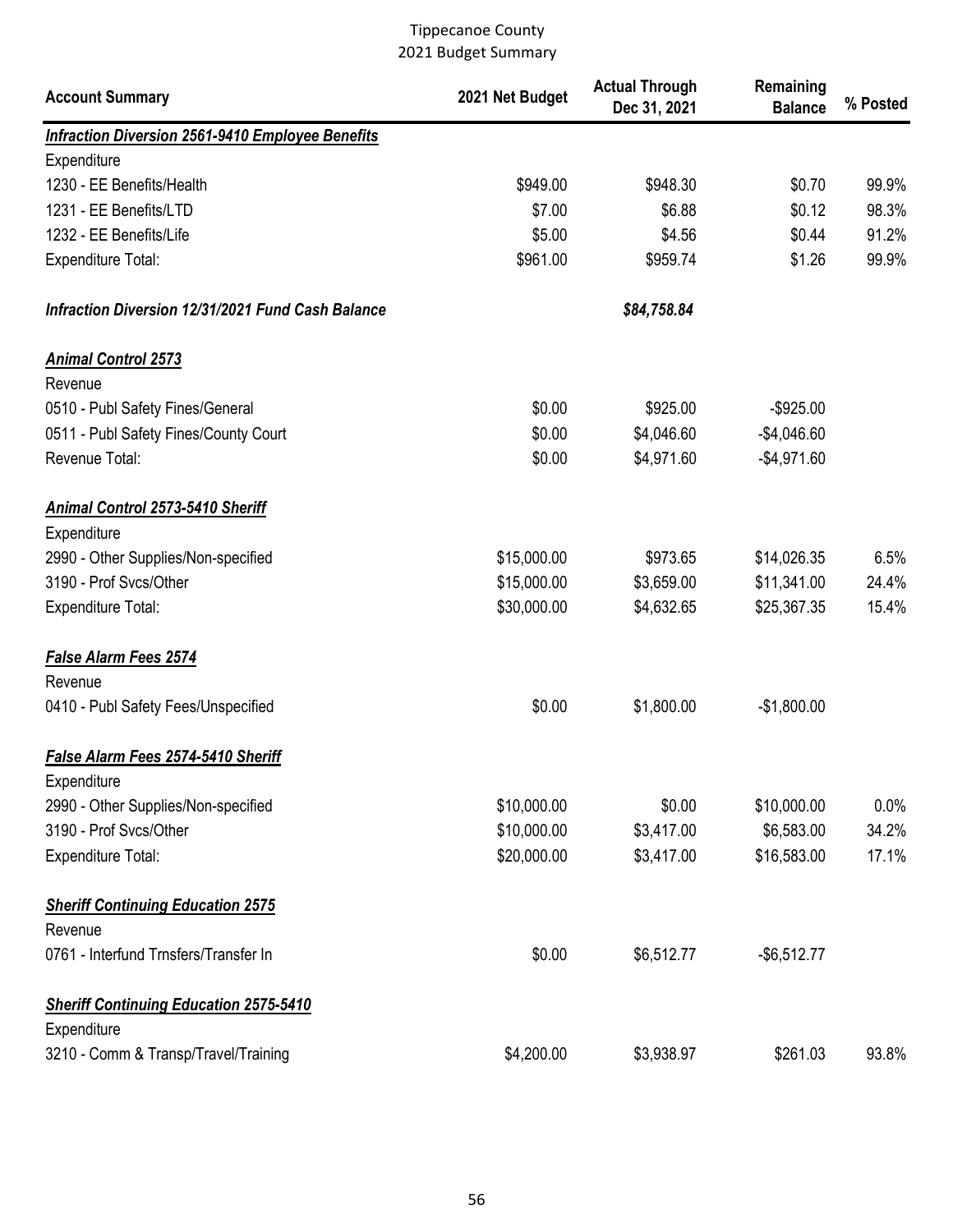| <b>Account Summary</b>                                        | 2021 Net Budget | <b>Actual Through</b><br>Dec 31, 2021 | Remaining<br><b>Balance</b> | % Posted |
|---------------------------------------------------------------|-----------------|---------------------------------------|-----------------------------|----------|
| <b>Law Enforcement Continuing Educaiton 2576</b>              |                 |                                       |                             |          |
| Revenue                                                       |                 |                                       |                             |          |
| 0410 - Publ Safety Fees/Unspecified                           | \$0.00          | \$29,286.84                           | $-$29,286.84$               |          |
| <b>Law Enforcement Continuing Educaiton 2576-5410 Sheriff</b> |                 |                                       |                             |          |
| Expenditure                                                   |                 |                                       |                             |          |
| 3190 - Prof Svcs/Other                                        | \$0.00          | \$29,972.11                           | $-$29,972.11$               |          |
| <b>Substance Abuse 2580</b>                                   |                 |                                       |                             |          |
| Revenue                                                       |                 |                                       |                             |          |
| 0415 - Publ Safety Fees/Court Service                         | \$200,000.00    | \$159,942.99                          | \$40,057.01                 | 80.0%    |
| <b>Substance Abuse 2580-5710 Court Services</b>               |                 |                                       |                             |          |
| Expenditure                                                   |                 |                                       |                             |          |
| 1110 - Sal & Wages/Full Time                                  | \$107,632.00    | \$107,632.20                          | $-$0.20$                    | 100.0%   |
| 1130 - Sal & Wages/Part Time                                  | \$20,709.00     | \$0.00                                | \$20,709.00                 | 0.0%     |
| 1210 - EE Benefits/Social Security                            | \$9,819.00      | \$7,490.23                            | \$2,328.77                  | 76.3%    |
| 1220 - EE Benefits/PERF Retirement                            | \$12,055.00     | \$12,054.64                           | \$0.36                      | 100.0%   |
| 2110 - Office Supplies/General                                | \$3,000.00      | \$740.17                              | \$2,259.83                  | 24.7%    |
| 3210 - Comm & Transp/Travel/Training                          | \$2,000.00      | \$100.00                              | \$1,900.00                  | 5.0%     |
| <b>Expenditure Total:</b>                                     | \$155,215.00    | \$128,017.24                          | \$27,197.76                 | 82.5%    |
| Substance Abuse 2580-9410 Employee Benefits                   |                 |                                       |                             |          |
| Expenditure                                                   |                 |                                       |                             |          |
| 1230 - EE Benefits/Health                                     | \$39,988.00     | \$39,433.92                           | \$554.08                    | 98.6%    |
| 1231 - EE Benefits/LTD                                        | \$404.00        | \$403.68                              | \$0.32                      | 99.9%    |
| 1232 - EE Benefits/Life                                       | \$267.00        | \$218.88                              | \$48.12                     | 82.0%    |
| 1920 - Other Personal Services/Unempl                         | \$1,500.00      | \$0.00                                | \$1,500.00                  | $0.0\%$  |
| <b>Expenditure Total:</b>                                     | \$42,159.00     | \$40,056.48                           | \$2,102.52                  | 95.0%    |
| <b>Violence in Community 2581</b>                             |                 |                                       |                             |          |
| Revenue                                                       |                 |                                       |                             |          |
| 0415 - Publ Safety Fees/Court Service                         | \$0.00          | \$2,765.86                            | $-$2,765.86$                |          |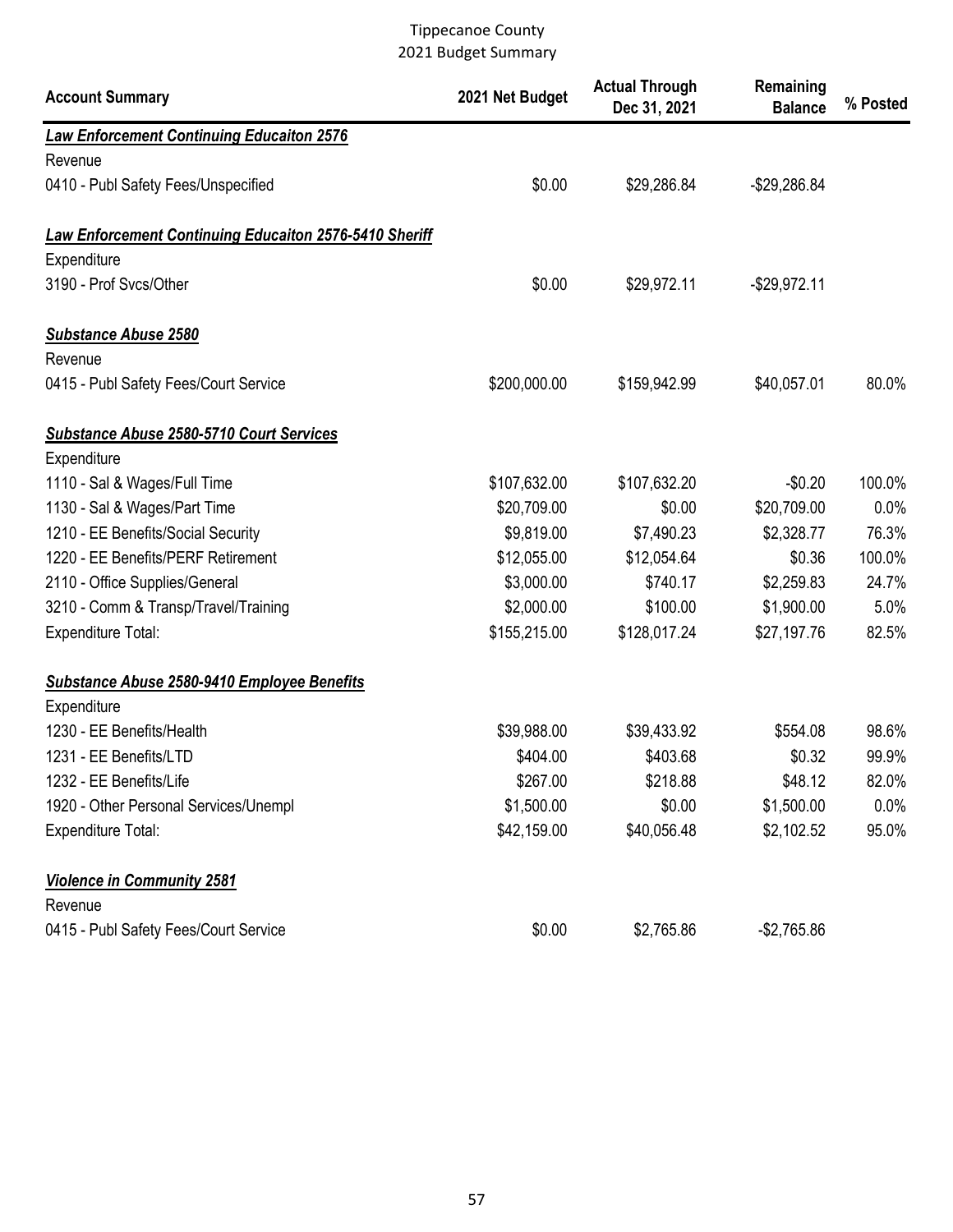| <b>Account Summary</b>                              | 2021 Net Budget | <b>Actual Through</b><br>Dec 31, 2021 | Remaining<br><b>Balance</b> | % Posted |
|-----------------------------------------------------|-----------------|---------------------------------------|-----------------------------|----------|
| <b>Jury Pay 2584</b>                                |                 |                                       |                             |          |
| Revenue                                             |                 |                                       |                             |          |
| 0511 - Publ Safety Fines/County Court               | \$20,400.00     | \$15,640.75                           | \$4,759.25                  | 76.7%    |
| 0670 - Other Rcpts/Misc Sources                     | \$0.00          | \$345.00                              | $-$345.00$                  |          |
| Revenue Total:                                      | \$20,400.00     | \$15,985.75                           | \$4,414.25                  | 78.4%    |
| Jury Pay 2584-7101 Superior Court 1                 |                 |                                       |                             |          |
| Expenditure                                         |                 |                                       |                             |          |
| 3950 - Other Disb/Jury Expense                      | \$10,000.00     | \$9,970.00                            | \$30.00                     | 99.7%    |
| Jury Pay 2584-7102 Superior Court 2                 |                 |                                       |                             |          |
| Expenditure                                         |                 |                                       |                             |          |
| 3950 - Other Disb/Jury Expense                      | \$10,000.00     | \$9,995.00                            | \$5.00                      | 100.0%   |
| Jury Pay 2584-7105 Superior Court 5                 |                 |                                       |                             |          |
| Expenditure                                         |                 |                                       |                             |          |
| 3950 - Other Disb/Jury Expense                      | \$10,000.00     | \$6,330.00                            | \$3,670.00                  | 63.3%    |
| Jury Pay 2584-7106 Superior Court 6                 |                 |                                       |                             |          |
| Expenditure                                         |                 |                                       |                             |          |
| 3950 - Other Disb/Jury Expense                      | \$4,000.00      | \$0.00                                | \$4,000.00                  | 0.0%     |
| <b>Jury Pay Fund Expenditure</b>                    | \$34,000.00     | \$26,295.00                           | \$7,705.00                  | 77.3%    |
| Jury Pay Fund 12/31/2021 Cash Balance               |                 | \$37,336.57                           |                             |          |
| <b>Family Counseling 2595</b>                       |                 |                                       |                             |          |
| Revenue                                             |                 |                                       |                             |          |
| 0420 - Hith & Wifr Fees/Unspecified                 | \$0.00          | \$275.00                              | $-$275.00$                  |          |
| <b>Family Counseling 2595-7102 Superior Court 2</b> |                 |                                       |                             |          |
| Expenditure                                         |                 |                                       |                             |          |
| 3140 - Prof Svcs/Counselng Consults                 | \$26,797.00     | \$5,651.17                            | \$21,145.83                 | 21.1%    |
| Juvenilt Alt Project Income 2596                    |                 |                                       |                             |          |
| Revenue                                             |                 |                                       |                             |          |
| 0420 - Hith & Wifr Fees/Unspecified                 | \$25,675.00     | \$10,044.00                           | \$15,631.00                 | 39.1%    |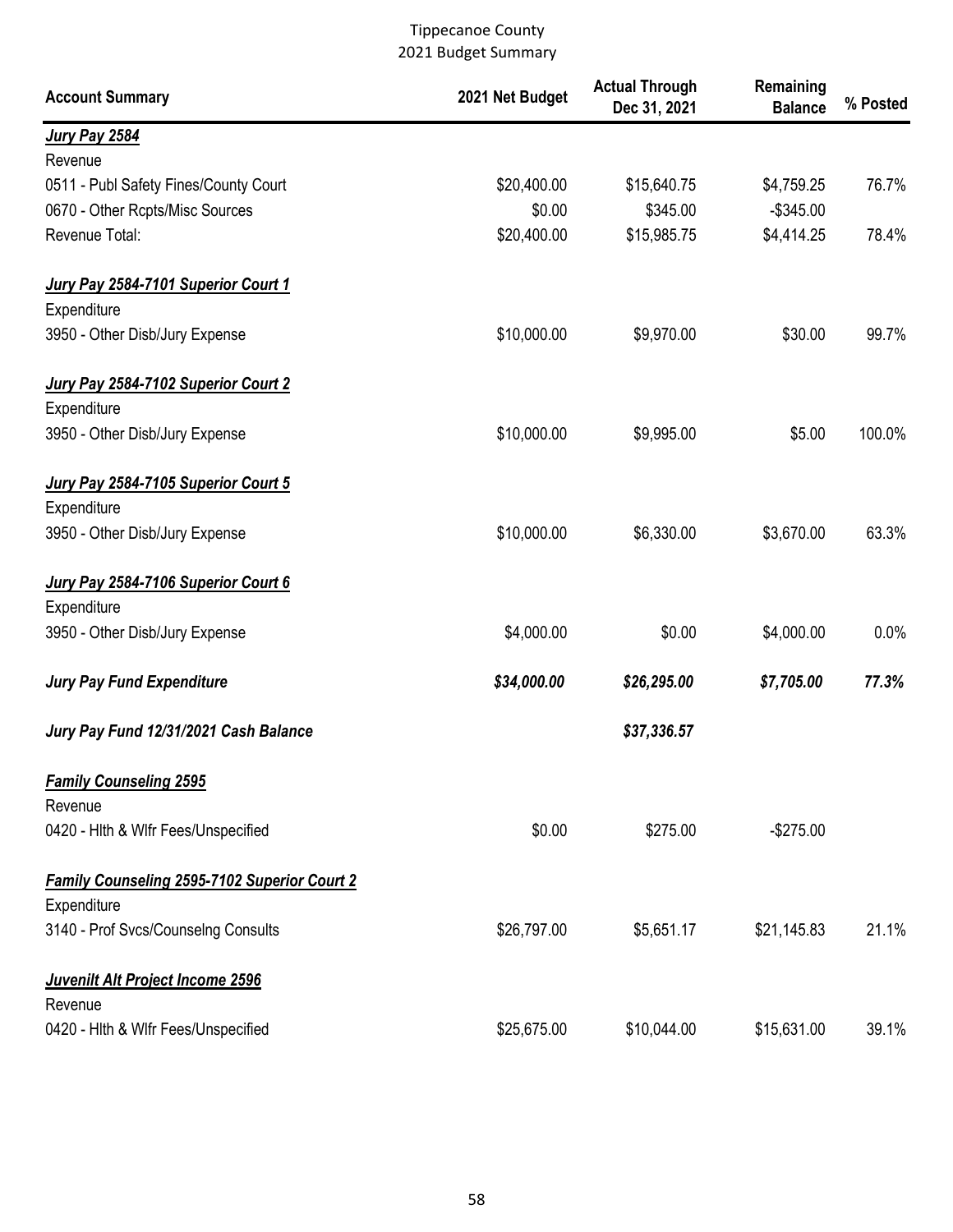| <b>Account Summary</b>                                                 | 2021 Net Budget | <b>Actual Through</b><br>Dec 31, 2021 | Remaining<br><b>Balance</b> | % Posted |
|------------------------------------------------------------------------|-----------------|---------------------------------------|-----------------------------|----------|
| Juvenile Alt Project Income 2596-5610 Juvenile Alternatives            |                 |                                       |                             |          |
| Expenditure                                                            |                 |                                       |                             |          |
| 1110 - Sal & Wages/Full Time                                           | \$7,761.31      | \$579.56                              | \$7,181.75                  | 7.5%     |
| 1210 - EE Benefits/Social Security                                     | \$784.05        | \$38.52                               | \$745.53                    | 4.9%     |
| 1220 - EE Benefits/PERF Retirement                                     | \$879.06        | \$64.92                               | \$814.14                    | 7.4%     |
| 2110 - Office Supplies/General                                         | \$1,462.24      | \$0.00                                | \$1,462.24                  | 0.0%     |
| 2210 - Oper Supplies/Gasoline & Oil                                    | \$2,150.00      | \$30.00                               | \$2,120.00                  | 1.4%     |
| 3430 - Insur/Liability                                                 | \$1,330.00      | \$827.00                              | \$503.00                    | 62.2%    |
| 3620 - Rep & Maint/Vehicle & Equip                                     | \$2,304.85      | \$0.00                                | \$2,304.85                  | 0.0%     |
| 3940 - Other Disb/General Refunds                                      | \$15.00         | \$15.00                               | \$0.00                      | 100.0%   |
| <b>Expenditure Total:</b>                                              | \$16,686.51     | \$1,555.00                            | \$15,131.51                 | 9.3%     |
| Juvenilt Alt Project Income 2596-9410 Employee Benefits<br>Expenditure |                 |                                       |                             |          |
| 1230 - EE Benefits/Health                                              | \$3,694.00      | \$265.52                              | \$3,428.48                  | 7.2%     |
| 1231 - EE Benefits/LTD                                                 | \$30.00         | \$2.36                                | \$27.64                     | 7.9%     |
| 1232 - EE Benefits/Life                                                | \$16.00         | \$1.28                                | \$14.72                     | 8.0%     |
| 1910 - Other Personal Services/WC                                      | \$175.41        | \$89.58                               | \$85.83                     | 51.1%    |
| <b>Expenditure Total:</b>                                              | \$3,915.41      | \$358.74                              | \$3,556.67                  | 9.2%     |
| Drain Maintenance 2700                                                 |                 |                                       |                             |          |
| Revenue                                                                |                 |                                       |                             |          |
| 0100 - Prop Taxes/Property                                             | \$0.00          | \$708,376.34                          | -\$708,376.34               |          |
| 0404 - Gen Govt Fees/Surveyor                                          | \$0.00          | \$225.00                              | $-$225.00$                  |          |
| 0660 - Other Rcpts/Investment Earning                                  | \$0.00          | \$10,027.45                           | $-$10,027.45$               |          |
| 0670 - Other Rcpts/Misc Sources                                        | \$0.00          | \$175.00                              | $-$175.00$                  |          |
| 0761 - Interfund Trnsfers/Transfer In                                  | \$0.00          | \$197,692.85                          | -\$197,692.85               |          |
| Revenue Total:                                                         | \$0.00          | \$916,496.64                          | -\$916,496.64               |          |
| Drain Maintenance 2700-0410 Surveyor                                   |                 |                                       |                             |          |
| Expenditure                                                            |                 |                                       |                             |          |
| 3190 - Prof Svcs/Other                                                 | \$0.00          | \$336,798.82                          | -\$336,798.82               |          |
| <b>Sheriff Sale Administration 4009</b><br>Revenue                     |                 |                                       |                             |          |
| 0670 - Other Rcpts/Misc Sources                                        | \$0.00          | \$9,935.00                            | $-$9,935.00$                |          |
| <b>Sheriff Sale Administration 4009-5410 Sheriff</b>                   |                 |                                       |                             |          |
| Expenditure                                                            |                 |                                       |                             |          |
| 3190 - Prof Svcs/Other                                                 | \$50,000.00     | \$3,100.00                            | \$46,900.00                 | 6.2%     |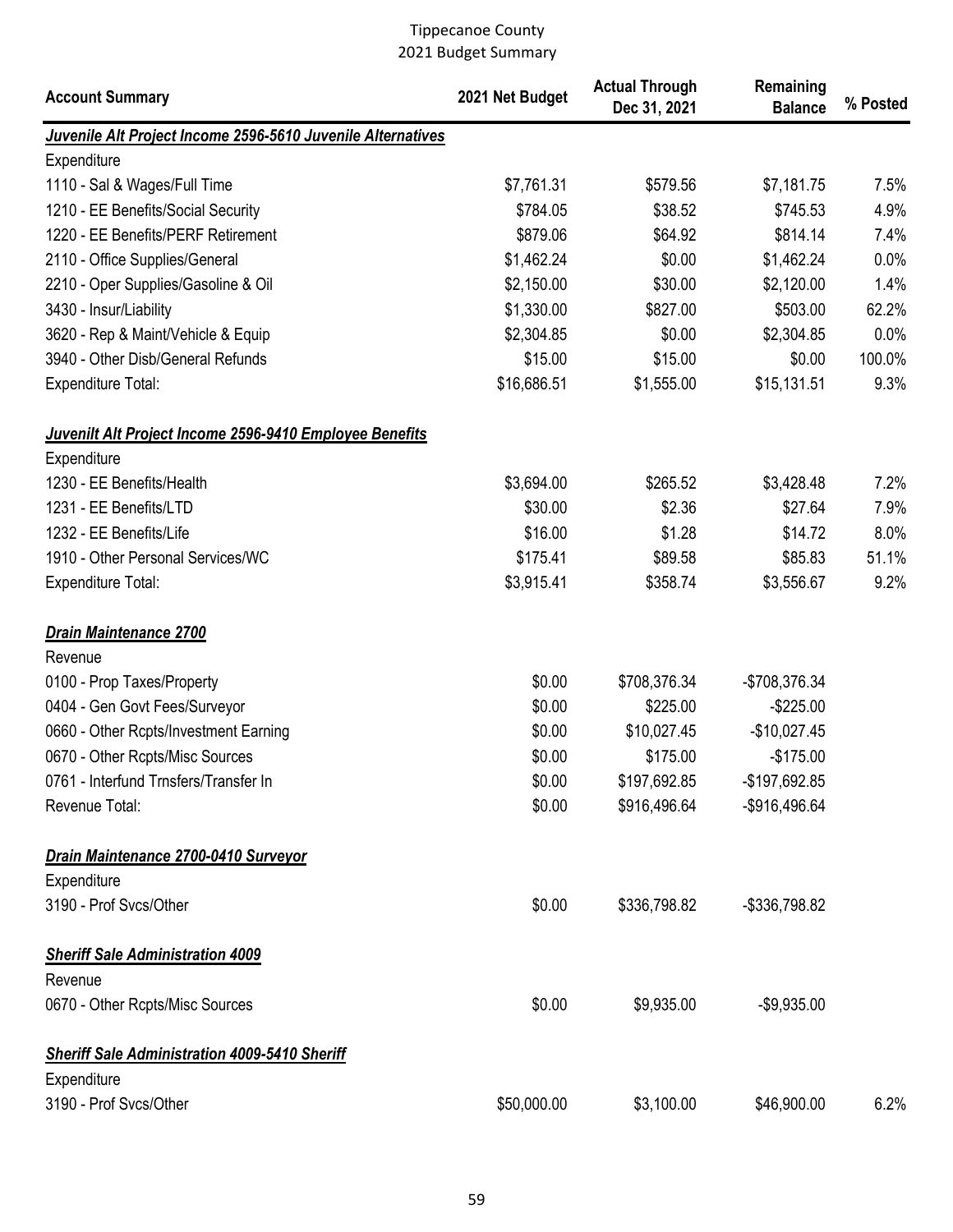| <b>Account Summary</b>                                 | 2021 Net Budget | <b>Actual Through</b><br>Dec 31, 2021 | Remaining<br><b>Balance</b> | % Posted |
|--------------------------------------------------------|-----------------|---------------------------------------|-----------------------------|----------|
| <b>K-9 Support 4012</b>                                |                 |                                       |                             |          |
| Revenue                                                |                 |                                       |                             |          |
| 0672 - Other Rcpts/Donations & Gifts                   | \$0.00          | \$1,250.00                            | $-$1,250.00$                |          |
| K-9 Support 4012-5410 Sheriff                          |                 |                                       |                             |          |
| Expenditure                                            |                 |                                       |                             |          |
| 2990 - Other Supplies/Non-specified                    | \$3,500.00      | \$1,926.08                            | \$1,573.92                  | 55.0%    |
| 3190 - Prof Svcs/Other                                 | \$3,500.00      | \$3,225.70                            | \$274.30                    | 92.2%    |
| Expenditure Total:                                     | \$7,000.00      | \$5,151.78                            | \$1,848.22                  | 73.6%    |
| <b>Recycling 4013</b>                                  |                 |                                       |                             |          |
| Revenue                                                |                 |                                       |                             |          |
| 0420 - Hith & Wifr Fees/Unspecified                    | \$0.00          | \$14,137.07                           | $-$14,137.07$               |          |
| <b>Recycling 4013-1110 Commissioners</b>               |                 |                                       |                             |          |
| Expenditure                                            |                 |                                       |                             |          |
| 6100 - Interfund Transfers/Transfer O                  | \$75,000.00     | \$0.00                                | \$75,000.00                 | 0.0%     |
| <b>Parking Garage Facility 4017</b>                    |                 |                                       |                             |          |
| Revenue                                                |                 |                                       |                             |          |
| 0493 - Other Fees & Charges/Parking                    | \$185,000.00    | \$118,886.50                          | \$66,113.50                 | 64.3%    |
| 0660 - Other Rcpts/Investment Earning                  | \$9,873.00      | \$3,921.71                            | \$5,951.29                  | 39.7%    |
| Revenue Total:                                         | \$194,873.00    | \$122,808.21                          | \$72,064.79                 | 63.0%    |
| <b>Parking Garage Facility 4017-1110 Commissioners</b> |                 |                                       |                             |          |
| Expenditure                                            |                 |                                       |                             |          |
| 1150 - Sal & Wages/Overtime                            | \$1,800.00      | \$0.00                                | \$1,800.00                  | $0.0\%$  |
| 1210 - EE Benefits/Social Security                     | \$138.00        | \$0.00                                | \$138.00                    | 0.0%     |
| 1220 - EE Benefits/PERF Retirement                     | \$202.00        | \$0.00                                | \$202.00                    | 0.0%     |
| 3190 - Prof Svcs/Other                                 | \$102,065.00    | \$96,450.47                           | \$5,614.53                  | 94.5%    |
| 3410 - Insur/Building & Property                       | \$8,420.00      | \$6,934.00                            | \$1,486.00                  | 82.4%    |
| 3430 - Insur/Liability                                 | \$2,600.00      | \$2,591.00                            | \$9.00                      | 99.7%    |
| 3510 - Utility Service/Utilities                       | \$19,000.00     | \$14,284.00                           | \$4,716.00                  | 75.2%    |
| 3610 - Rep & Maint/Buildings & Proper                  | \$7,628.00      | \$3,898.47                            | \$3,729.53                  | 51.1%    |
| 3970 - Other Disb/Costs of Business                    | \$15,280.00     | \$0.00                                | \$15,280.00                 | 0.0%     |
| Expenditure Total:                                     | \$157,133.00    | \$124,157.94                          | \$32,975.06                 | 79.0%    |

Parking Garage 12/31/2021 Fund Cash Balance \$693,028.46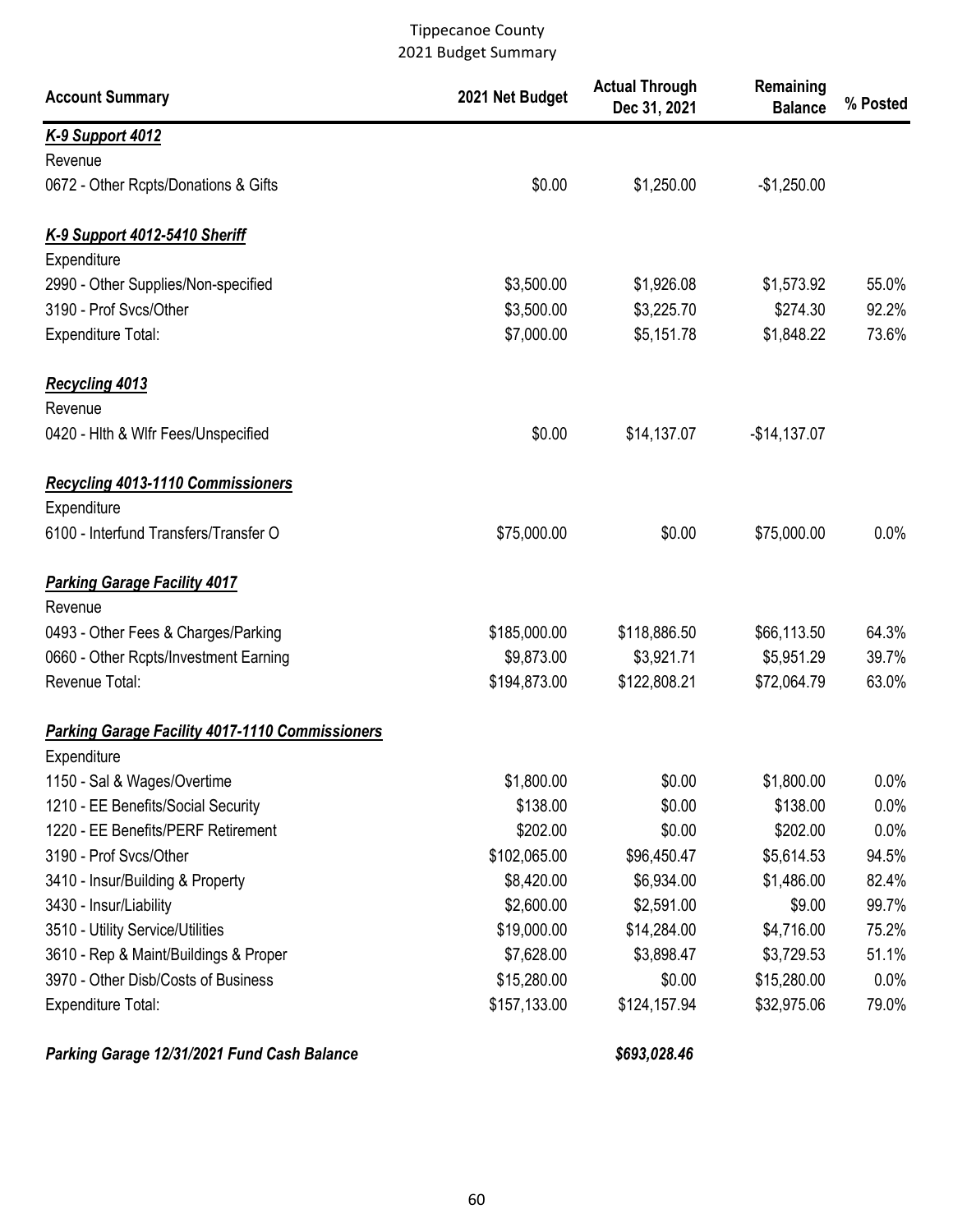| <b>Account Summary</b>                                       | 2021 Net Budget | <b>Actual Through</b><br>Dec 31, 2021 | Remaining<br><b>Balance</b> | % Posted |
|--------------------------------------------------------------|-----------------|---------------------------------------|-----------------------------|----------|
| <b>Fairgrounds Restoration Donation 4117-4510</b>            |                 |                                       |                             |          |
| Expenditure                                                  |                 |                                       |                             |          |
| 3190 - Prof Svcs/Other                                       | \$8,500.00      | \$0.00                                | \$8,500.00                  | 0.0%     |
| 4310 - Buildings/Municipal                                   | \$8,500.00      | \$0.00                                | \$8,500.00                  | 0.0%     |
| Expenditure Total:                                           | \$17,000.00     | \$0.00                                | \$17,000.00                 | 0.0%     |
| <b>Health Department Donation Fund 4118</b>                  |                 |                                       |                             |          |
| Revenue                                                      |                 |                                       |                             |          |
| 0672 - Other Rcpts/Donations & Gifts                         | \$0.00          | \$2,150.00                            | $-$2,150.00$                |          |
| <b>Health Department Donation Fund 4118-9010 Health Dept</b> |                 |                                       |                             |          |
| Expenditure                                                  |                 |                                       |                             |          |
| 3190 - Prof Svcs/Other                                       | \$3,962.00      | \$2,389.47                            | \$1,572.53                  | 60.3%    |
| <b>CASA Donation 4121</b>                                    |                 |                                       |                             |          |
| Revenue                                                      |                 |                                       |                             |          |
| 0672 - Other Rcpts/Donations & Gifts                         | \$0.00          | \$3,031.90                            | $-$3,031.90$                |          |
| <b>Park Donation 4125</b><br>Revenue                         |                 |                                       |                             |          |
| 0672 - Other Rcpts/Donations & Gifts                         | \$0.00          | \$3,339.00                            | $-$3,339.00$                |          |
| Park Donation 4125-4310                                      |                 |                                       |                             |          |
| Expenditure                                                  |                 |                                       |                             |          |
| 2990 - Other Supplies/Non-specified                          | \$8,000.00      | \$2,516.89                            | \$5,483.11                  | 31.5%    |
| 3190 - Prof Svcs/Other                                       | \$5,000.00      | \$880.69                              | \$4,119.31                  | 17.6%    |
| Expenditure Total:                                           | \$13,000.00     | \$3,397.58                            | \$9,602.42                  | 26.1%    |
| <b>Naturalist Program Gift Fund 4126</b>                     |                 |                                       |                             |          |
| Revenue                                                      |                 |                                       |                             |          |
| 0660 - Other Rcpts/Investment Earning                        | \$0.00          | \$607.69                              | $-$607.69$                  |          |
| <b>Sheriff Donation 4127</b>                                 |                 |                                       |                             |          |
| Revenue                                                      |                 |                                       |                             |          |
| 0672 - Other Rcpts/Donations & Gifts                         | \$0.00          | \$10,150.00                           | $-$10,150.00$               |          |
| <b>Sheriff Donation 4127-5410</b>                            |                 |                                       |                             |          |
| Expenditure                                                  |                 |                                       |                             |          |
| 2990 - Other Supplies/Non-specified                          | \$5,000.00      | \$5,000.00                            | \$0.00                      | 100.0%   |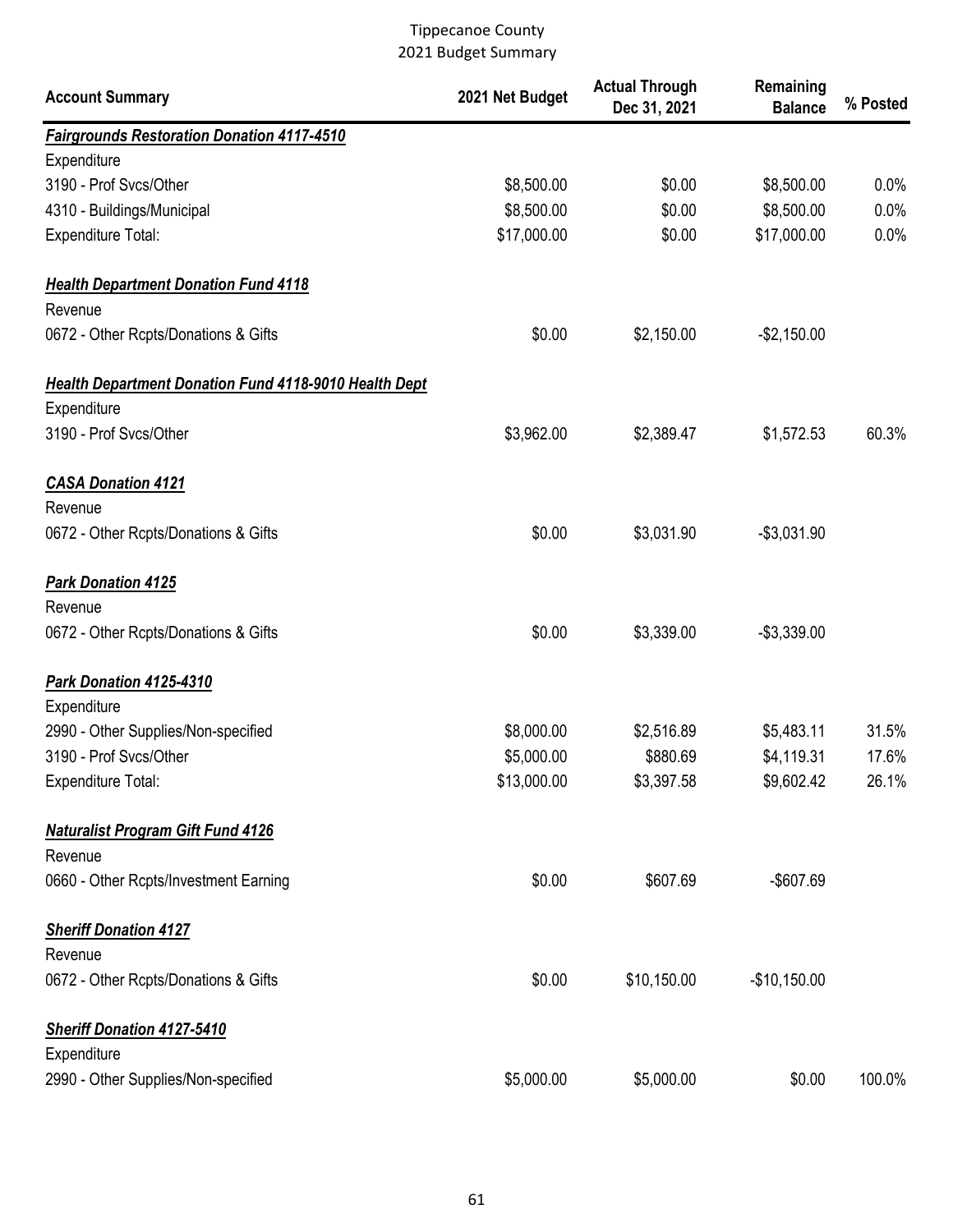| <b>Account Summary</b>                                    | 2021 Net Budget | <b>Actual Through</b><br>Dec 31, 2021 | Remaining<br><b>Balance</b> | % Posted |
|-----------------------------------------------------------|-----------------|---------------------------------------|-----------------------------|----------|
| <b>Phase II Storm Water Donation 4128</b>                 |                 |                                       |                             |          |
| Revenue                                                   |                 |                                       |                             |          |
| 0670 - Other Rcpts/Misc Sources                           | \$0.00          | \$30.00                               | $-$30.00$                   |          |
| 0672 - Other Rcpts/Donations & Gifts                      | \$10,000.00     | \$6,293.32                            | \$3,706.68                  | 62.9%    |
| Revenue Total:                                            | \$10,000.00     | \$6,323.32                            | \$3,676.68                  | 63.2%    |
| <b>Phase II Storm Water Donation 4128-0410 Surveyor</b>   |                 |                                       |                             |          |
| Expenditure                                               |                 |                                       |                             |          |
| 2990 - Other Supplies/Non-specified                       | \$12,000.00     | \$6,894.47                            | \$5,105.53                  | 57.5%    |
| 3190 - Prof Svcs/Other                                    | \$10,000.00     | \$2,209.48                            | \$7,790.52                  | 22.1%    |
| <b>Expenditure Total:</b>                                 | \$22,000.00     | \$9,103.95                            | \$12,896.05                 | 41.4%    |
| <b>Villa Donation 4129-3510</b>                           |                 |                                       |                             |          |
| Expenditure                                               |                 |                                       |                             |          |
| 4510 - Machinery & Equipment/General                      | \$50,000.00     | \$0.00                                | \$50,000.00                 | 0.0%     |
| <b>Cary Home Donation 4130</b>                            |                 |                                       |                             |          |
| Revenue                                                   |                 |                                       |                             |          |
| 0671 - Other Rcpts/Grants from NonGov                     | \$0.00          | \$1,137.51                            | $-$1,137.51$                |          |
| 0672 - Other Rcpts/Donations & Gifts                      | \$0.00          | \$7,976.38                            | $-$7,976.38$                |          |
| Revenue Total:                                            | \$0.00          | \$9,113.89                            | $-$9,113.89$                |          |
| <b>Cary Home Donation 4130-3610</b>                       |                 |                                       |                             |          |
| Expenditure                                               |                 |                                       |                             |          |
| 3190 - Prof Svcs/Other                                    | \$8,566.00      | \$7,428.42                            | \$1,137.58                  | 86.7%    |
| Cary Home Donation 4130-3710 Juvenile Alternatives        |                 |                                       |                             |          |
| Expenditure                                               |                 |                                       |                             |          |
| 3190 - Prof Svcs/Other                                    | \$3,700.00      | \$3,307.02                            | \$392.98                    | 89.4%    |
| <b>Cary Home Donation 4130-5610 Juvenile Alternatives</b> |                 |                                       |                             |          |
| Expenditure                                               |                 |                                       |                             |          |
| 3190 - Prof Svcs/Other                                    | \$234.00        | \$233.25                              | \$0.75                      | 99.7%    |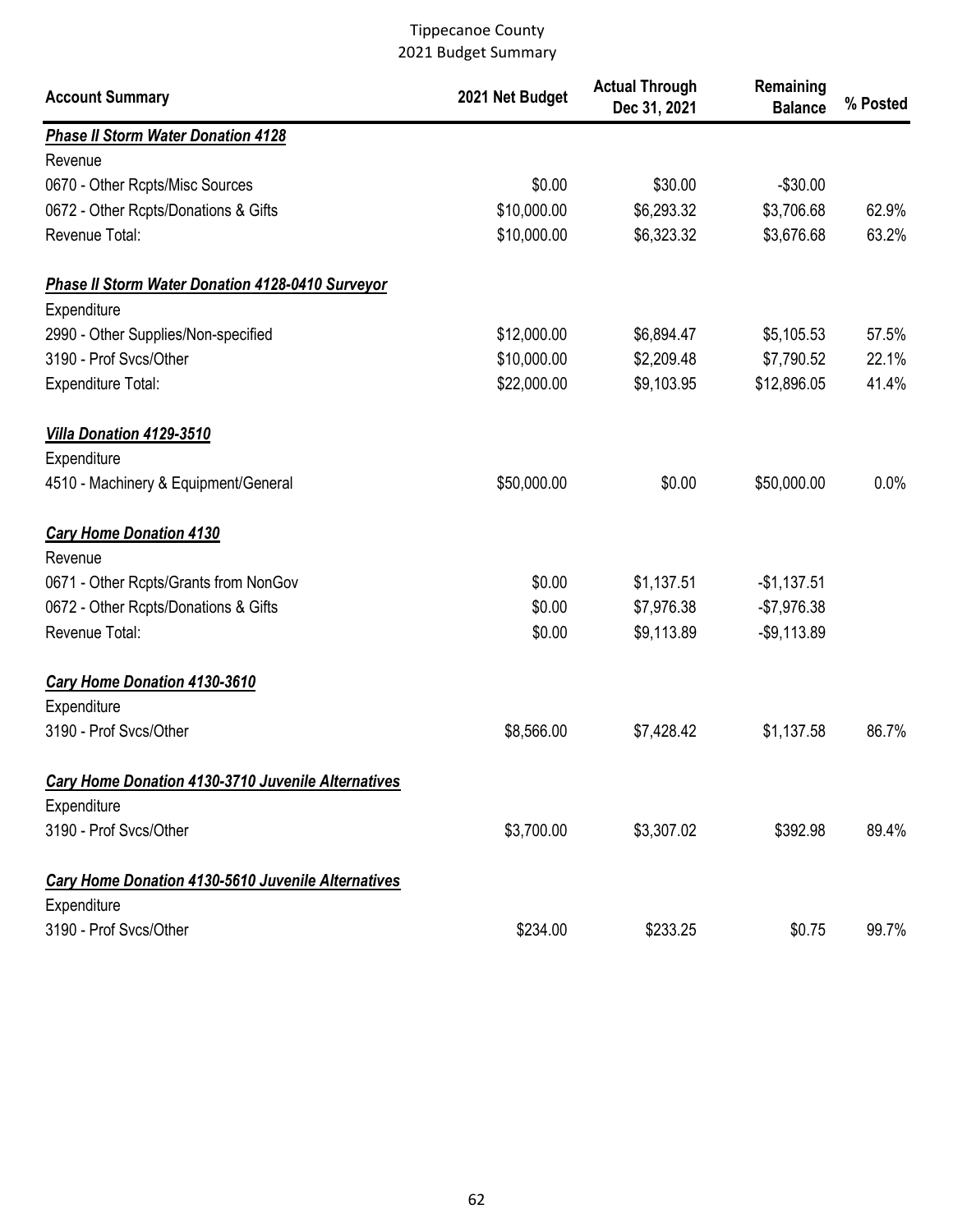| <b>Account Summary</b>                                          | 2021 Net Budget | <b>Actual Through</b><br>Dec 31, 2021 | Remaining<br><b>Balance</b> | % Posted |
|-----------------------------------------------------------------|-----------------|---------------------------------------|-----------------------------|----------|
| <b>Law Enforcement Warrant Fund 4266</b>                        |                 |                                       |                             |          |
| Revenue                                                         |                 |                                       |                             |          |
| 0299 - Unrestricted Grants & Cntr/S/L                           | \$0.00          | \$1,717.00                            | $-$1,717.00$                |          |
| 0660 - Other Rcpts/Investment Earning                           | \$4,860.00      | \$1,178.43                            | \$3,681.57                  | 24.2%    |
| 0730 - Refunds Reimb or Redeposits                              | \$0.00          | \$500.00                              | $-$500.00$                  |          |
| Revenue Total:                                                  | \$4,860.00      | \$3,395.43                            | \$1,464.57                  | 69.9%    |
| Law Enforcement Warrant Fund 4266-5910 Prosecutor               |                 |                                       |                             |          |
| Expenditure                                                     |                 |                                       |                             |          |
| 1110 - Sal & Wages/Full Time                                    | \$124,898.00    | \$55,250.65                           | \$69,647.35                 | 44.2%    |
| 1130 - Sal & Wages/Part Time                                    | \$5,000.00      | \$0.00                                | \$5,000.00                  | 0.0%     |
| 1150 - Sal & Wages/Overtime                                     | \$5,000.00      | \$3,420.50                            | \$1,579.50                  | 68.4%    |
| 1210 - EE Benefits/Social Security                              | \$10,320.00     | \$4,381.55                            | \$5,938.45                  | 42.5%    |
| 1220 - EE Benefits/PERF Retirement                              | \$14,549.00     | \$6,571.16                            | \$7,977.84                  | 45.2%    |
| 2140 - Office Supplies/Minor Equip                              | \$6,000.00      | \$4,357.22                            | \$1,642.78                  | 72.6%    |
| 2210 - Oper Supplies/Gasoline & Oil                             | \$20,000.00     | \$8,955.24                            | \$11,044.76                 | 44.8%    |
| 2990 - Other Supplies/Non-specified                             | \$12,000.00     | \$7,850.17                            | \$4,149.83                  | 65.4%    |
| 3190 - Prof Svcs/Other                                          | \$32,000.00     | \$28,466.46                           | \$3,533.54                  | 89.0%    |
| 3210 - Comm & Transp/Travel/Training                            | \$5,000.00      | \$3,444.67                            | \$1,555.33                  | 68.9%    |
| 3620 - Rep & Maint/Vehicle & Equip                              | \$8,000.00      | \$2,091.37                            | \$5,908.63                  | 26.1%    |
| Expenditure Total:                                              | \$242,767.00    | \$124,788.99                          | \$117,978.01                | 51.4%    |
| <b>Law Enforcement Warrant Fund 4266-9410 Employee Benefits</b> |                 |                                       |                             |          |
| Expenditure                                                     |                 |                                       |                             |          |
| 1230 - EE Benefits/Health                                       | \$33,225.00     | \$8,032.80                            | \$25,192.20                 | 24.2%    |
| 1231 - EE Benefits/LTD                                          | \$789.00        | \$698.32                              | \$90.68                     | 88.5%    |
| 1232 - EE Benefits/Life                                         | \$470.00        | \$437.76                              | \$32.24                     | 93.1%    |
| Expenditure Total:                                              | \$34,484.00     | \$9,168.88                            | \$25,315.12                 | 26.6%    |
| <b>Law Enforcement Warrant II Fund 4267</b>                     |                 |                                       |                             |          |
| Revenue                                                         |                 |                                       |                             |          |
| 0660 - Other Rcpts/Investment Earning                           | \$0.00          | \$331.99                              | $-$331.99$                  |          |
| 0670 - Other Rcpts/Misc Sources                                 | \$0.00          | \$145,066.76                          | $-$145,066.76$              |          |
| Revenue Total:                                                  | \$0.00          | \$145,398.75                          | $-$145,398.75$              |          |
| <b>Southeast Industrial TIF 4505</b>                            |                 |                                       |                             |          |
| Revenue                                                         |                 |                                       |                             |          |
| 0100 - Prop Taxes/Property                                      | \$0.00          | \$3,944,774.49                        | $-$3,944,774.49$            |          |
| 0660 - Other Rcpts/Investment Earning                           | \$0.00          | \$26,884.00                           | $-$26,884.00$               |          |
| Revenue Total:                                                  | \$0.00          | \$3,971,658.49                        | -\$3,971,658.49             |          |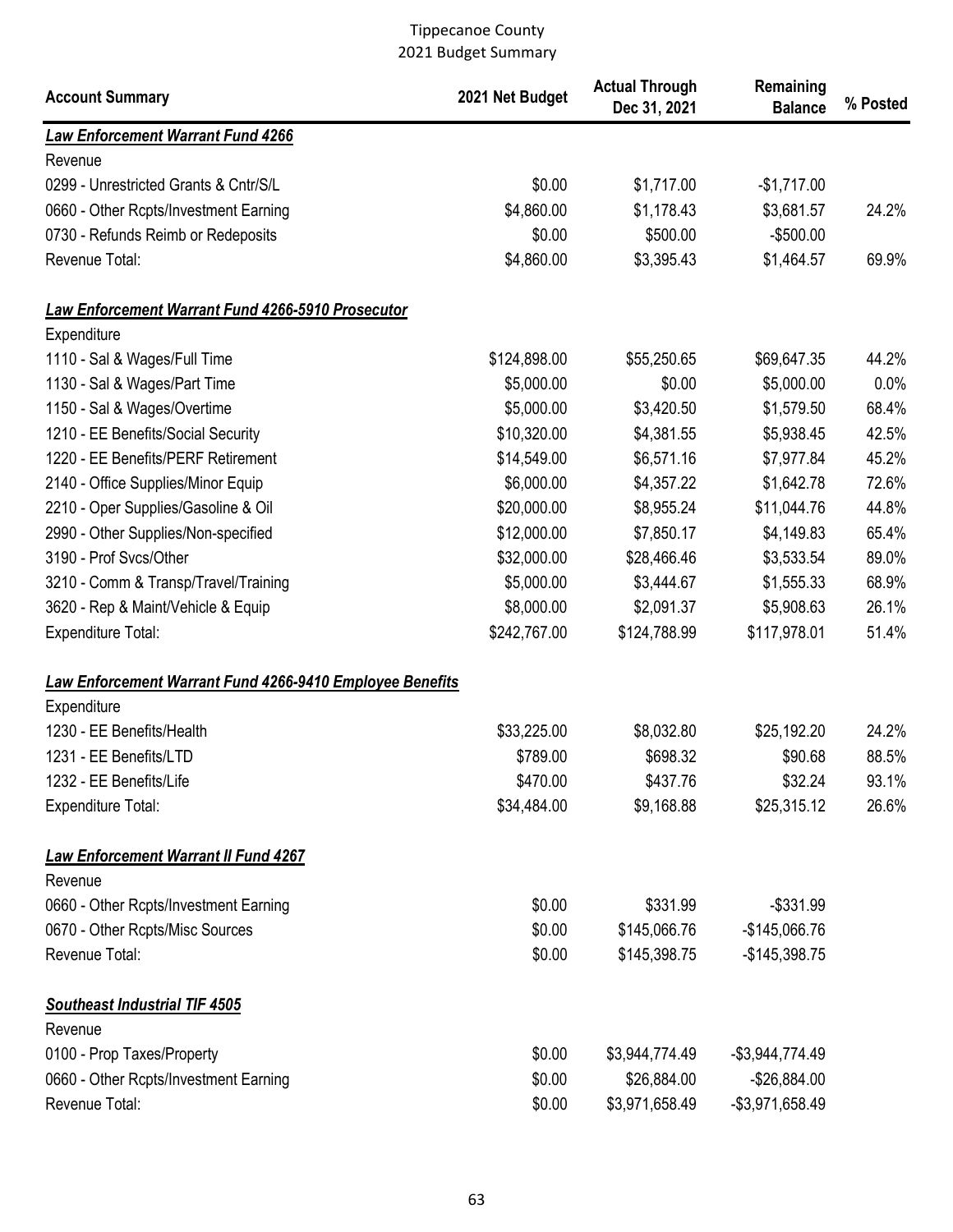| <b>Account Summary</b>                                                             | 2021 Net Budget | <b>Actual Through</b><br>Dec 31, 2021 | Remaining<br><b>Balance</b> | % Posted |
|------------------------------------------------------------------------------------|-----------------|---------------------------------------|-----------------------------|----------|
| Southeast Industrial TIF 4505-9510 City of Lafayette                               |                 |                                       |                             |          |
| Expenditure                                                                        |                 |                                       |                             |          |
| 3190 - Prof Svcs/Other                                                             | \$0.00          | \$918,137.73                          | $-$ \$918,137.73            |          |
| <b>Heartland TIF Heartland TIF 4540</b>                                            |                 |                                       |                             |          |
| Revenue                                                                            |                 |                                       |                             |          |
| 0100 - Prop Taxes/Property                                                         | \$0.00          | \$26,016.69                           | $-$26,016.69$               |          |
| Jail Lease Debt Service 4620                                                       |                 |                                       |                             |          |
| Revenue                                                                            |                 |                                       |                             |          |
| 0100 - Prop Taxes/Property                                                         | \$147,982.00    | \$150,319.01                          | $-$2,337.01$                | 101.6%   |
| 0124 - Other Taxes/FIT                                                             | \$1,001.00      | \$1,462.15                            | $-$461.15$                  | 146.1%   |
| 0130 - Other Taxes/License Excise                                                  | \$10,463.00     | \$12,945.42                           | $-$2,482.42$                | 123.7%   |
| 0131 - Other Taxes/CVET                                                            | \$570.00        | \$582.90                              | $-$12.90$                   | 102.3%   |
| 0761 - Interfund Trnsfers/Transfer In                                              | \$116,177.00    | \$0.00                                | \$116,177.00                | 0.0%     |
| Revenue Total:                                                                     | \$276,193.00    | \$165,309.48                          | \$110,883.52                | 59.9%    |
| Jail Lease Debt Service 4620-0110 Auditor                                          |                 |                                       |                             |          |
| Expenditure                                                                        |                 |                                       |                             |          |
| 3710 - Rentals & Leases/Bldgs & Prop                                               | \$587,500.00    | \$414,103.14                          | \$173,396.86                | 70.5%    |
| Debt Reserve / Jail Project 4630-0110 Auditor                                      |                 |                                       |                             |          |
| Expenditure                                                                        |                 |                                       |                             |          |
| 3710 - Rentals & Leases/Bldgs & Prop                                               | \$0.00          | \$14,896.86                           | $-$14,896.86$               |          |
| Debt Reserve / Jail Project 4630-0110 Auditor                                      |                 |                                       |                             |          |
| Expenditure                                                                        |                 |                                       |                             |          |
| 6100 - Interfund Transfers/Transfer O                                              | \$0.00          | \$1,000,000.00                        | $-$1,000,000.00$            |          |
| <b>County Self Insurance (Employee Health Insurance) 4710</b>                      |                 |                                       |                             |          |
| Revenue<br>0490 - Other Fees & Charges/Unspecifi                                   | \$0.00          | \$11,087,340.68                       | -\$11,087,340.68            |          |
|                                                                                    |                 |                                       |                             |          |
| <b>County Self Insurance (Employee Health Insurance) 4710-1120 Human Resources</b> |                 |                                       |                             |          |
| Expenditure<br>3190 - Prof Svcs/Other                                              | \$0.00          |                                       |                             |          |
| 3970 - Other Disb/Costs of Business                                                |                 | \$11,508,225.12                       | $-$11,508,225.12$           |          |
|                                                                                    | \$0.00          | \$91,502.28                           | $-$91,502.28$               |          |
| 6100 - Interfund Transfers/Transfer O                                              | \$1,000,000.00  | \$833,333.30                          | \$166,666.70                | 83.3%    |
| Expenditure Total:                                                                 | \$1,000,000.00  | \$12,433,060.70                       | -\$11,433,060.70            | 1243.3%  |
| Self-Insurance Fund 12/31/2021 Cash Balance                                        |                 | \$8,265,705.26                        |                             |          |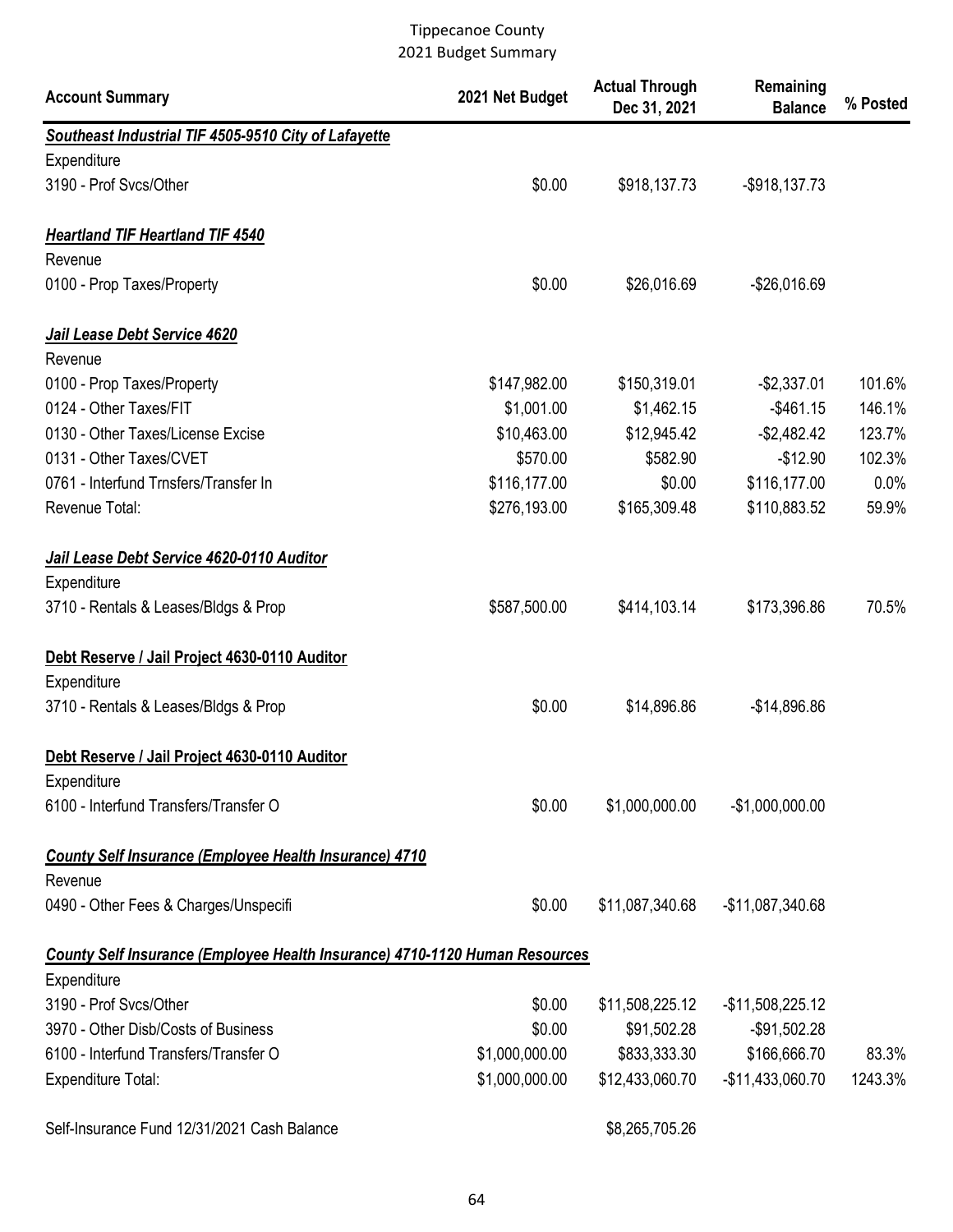| <b>Account Summary</b>                                                | 2021 Net Budget | <b>Actual Through</b><br>Dec 31, 2021 | Remaining<br><b>Balance</b> | % Posted |
|-----------------------------------------------------------------------|-----------------|---------------------------------------|-----------------------------|----------|
| <b>Public Officials Self Insurance Fund 4711</b>                      |                 |                                       |                             |          |
| Revenue                                                               |                 |                                       |                             |          |
| 0660 - Other Rcpts/Investment Earning                                 | \$0.00          | \$1,662.73                            | $-$1,662.73$                |          |
| 0730 - Refunds Reimb or Redeposits                                    | \$0.00          | \$1,001.24                            | $-$1,001.24$                |          |
| 0761 - Interfund Trnsfers/Transfer In                                 | \$0.00          | \$25,000.00                           | $-$25,000.00$               |          |
| Revenue Total:                                                        | \$0.00          | \$27,663.97                           | -\$27,663.97                |          |
| <b>Public Officials Self Insurance Fund 4711-1120 Human Resources</b> |                 |                                       |                             |          |
| Expenditure                                                           |                 |                                       |                             |          |
| 3190 - Prof Svcs/Other                                                | \$0.00          | \$32,751.34                           | $-$ \$32,751.34             |          |
| <b>Commissioners Self Insurance Fund 4712</b>                         |                 |                                       |                             |          |
| Revenue                                                               |                 |                                       |                             |          |
| 0660 - Other Rcpts/Investment Earning                                 | \$0.00          | \$2,916.56                            | $-$2,916.56$                |          |
| 0730 - Refunds Reimb or Redeposits                                    | \$0.00          | \$1,732.86                            | $-$1,732.86$                |          |
| 0761 - Interfund Trnsfers/Transfer In                                 | \$0.00          | \$60,000.00                           | $-$60,000.00$               |          |
| Revenue Total:                                                        | \$0.00          | \$64,649.42                           | $-$ \$64,649.42             |          |
| <b>Commissioners Self Insurance Fund 4712-1120 Human Resources</b>    |                 |                                       |                             |          |
| Expenditure                                                           |                 |                                       |                             |          |
| 3190 - Prof Svcs/Other                                                | \$0.00          | \$14,275.89                           | $-$14,275.89$               |          |
| <b>Highway Self Insurance Fund 4713</b>                               |                 |                                       |                             |          |
| Revenue                                                               |                 |                                       |                             |          |
| 0660 - Other Rcpts/Investment Earning                                 | \$0.00          | \$1,398.62                            | $-$1,398.62$                |          |
| <b>Highway Self Insurance Fund 4713-8010</b>                          |                 |                                       |                             |          |
| Expenditure                                                           |                 |                                       |                             |          |
| 3190 - Prof Svcs/Other                                                | \$0.00          | \$3,723.76                            | $-$3,723.76$                |          |
| <b>Sheriff Self Insurance Fund 4714</b>                               |                 |                                       |                             |          |
| Revenue                                                               |                 |                                       |                             |          |
| 0660 - Other Rcpts/Investment Earning                                 | \$0.00          | \$1,556.75                            | $-$1,556.75$                |          |
| 0761 - Interfund Trnsfers/Transfer In                                 | \$0.00          | \$25,000.00                           | $-$25,000.00$               |          |
| Revenue Total:                                                        | \$0.00          | \$26,556.75                           | $-$26,556.75$               |          |
| <b>Sheriff Self Insurance Fund 4714-1120 Human Resources</b>          |                 |                                       |                             |          |
| Expenditure                                                           |                 |                                       |                             |          |
| 3190 - Prof Svcs/Other                                                | \$0.00          | \$81,040.25                           | -\$81,040.25                |          |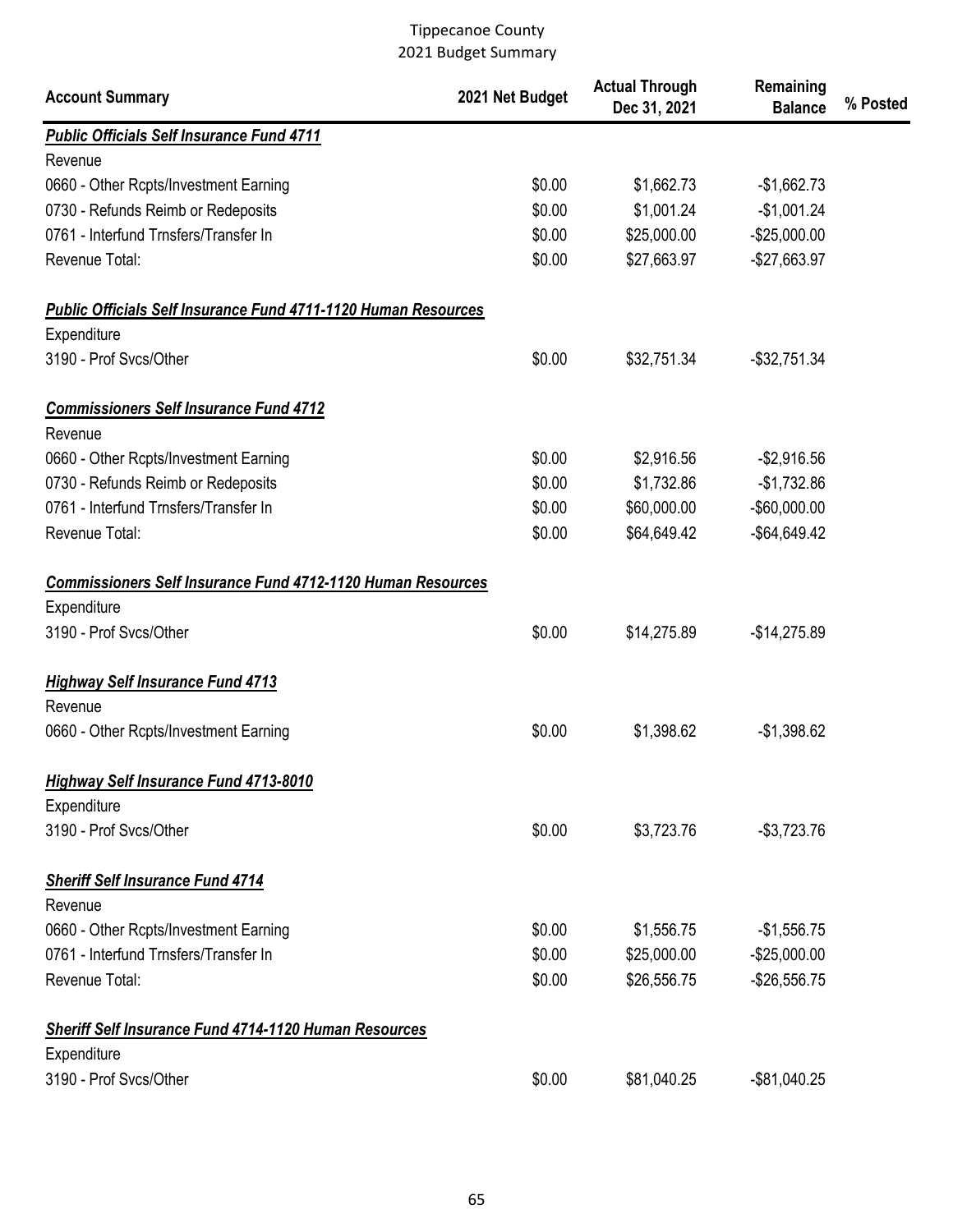| <b>Account Summary</b>                                | 2021 Net Budget | <b>Actual Through</b><br>Dec 31, 2021 | Remaining<br><b>Balance</b> | % Posted |
|-------------------------------------------------------|-----------------|---------------------------------------|-----------------------------|----------|
| <b>Inmate Medical 4715</b>                            |                 |                                       |                             |          |
| Revenue                                               |                 |                                       |                             |          |
| 0761 - Interfund Trnsfers/Transfer In                 | \$0.00          | \$25,000.00                           | $-$25,000.00$               |          |
| <b>Flex Benefits 4716</b>                             |                 |                                       |                             |          |
| Revenue                                               |                 |                                       |                             |          |
| 0490 - Other Fees & Charges/Unspecifi                 | \$0.00          | \$471,373.23                          | -\$471,373.23               |          |
| 0660 - Other Rcpts/Investment Earning                 | \$0.00          | \$625.68                              | $-$ \$625.68                |          |
| 0670 - Other Rcpts/Misc Sources                       | \$0.00          | \$811.53                              | $-$ \$811.53                |          |
| Revenue Total:                                        | \$0.00          | \$472,810.44                          | $-$472,810.44$              |          |
| <b>Flex Benefits 4716-1120 Human Resources</b>        |                 |                                       |                             |          |
| Expenditure                                           |                 |                                       |                             |          |
| 3190 - Prof Svcs/Other                                | \$0.00          | \$438,528.46                          | -\$438,528.46               |          |
| <b>Long Term Disability 4717</b>                      |                 |                                       |                             |          |
| Revenue                                               |                 |                                       |                             |          |
| 0490 - Other Fees & Charges/Unspecifi                 | \$0.00          | \$132,114.82                          | $-$132,114.82$              |          |
| <b>Long Term Disability 4717-1120 Human Resources</b> |                 |                                       |                             |          |
| Expenditure                                           |                 |                                       |                             |          |
| 3190 - Prof Svcs/Other                                | \$0.00          | \$133,252.00                          | $-$133,252.00$              |          |
| <b>Workers Compensation 4718</b>                      |                 |                                       |                             |          |
| Revenue                                               |                 |                                       |                             |          |
| 0730 - Refunds Reimb or Redeposits                    | \$0.00          | \$561,704.00                          | -\$561,704.00               |          |
| 0761 - Interfund Trnsfers/Transfer In                 | \$0.00          | \$1,000,000.00                        | $-$1,000,000.00$            |          |
| Revenue Total:                                        | \$0.00          | \$1,561,704.00                        | $-$1,561,704.00$            |          |
| <b>Workers Compensation 4718-1110 Commissiooers</b>   |                 |                                       |                             |          |
| Expenditure                                           |                 |                                       |                             |          |
| 3190 - Prof Svcs/Other                                | \$0.00          | \$561,704.00                          | -\$561,704.00               |          |
| <b>Inmate Medical Copay 4719</b>                      |                 |                                       |                             |          |
| Revenue                                               |                 |                                       |                             |          |
| 0410 - Publ Safety Fees/Unspecified                   | \$0.00          | \$22,492.59                           | $-$22,492.59$               |          |
| <b>Dust Control 4803</b>                              |                 |                                       |                             |          |
| Revenue                                               |                 |                                       |                             |          |
| 0670 - Other Rcpts/Misc Sources                       | \$0.00          | \$2,250.00                            | $-$2,250.00$                |          |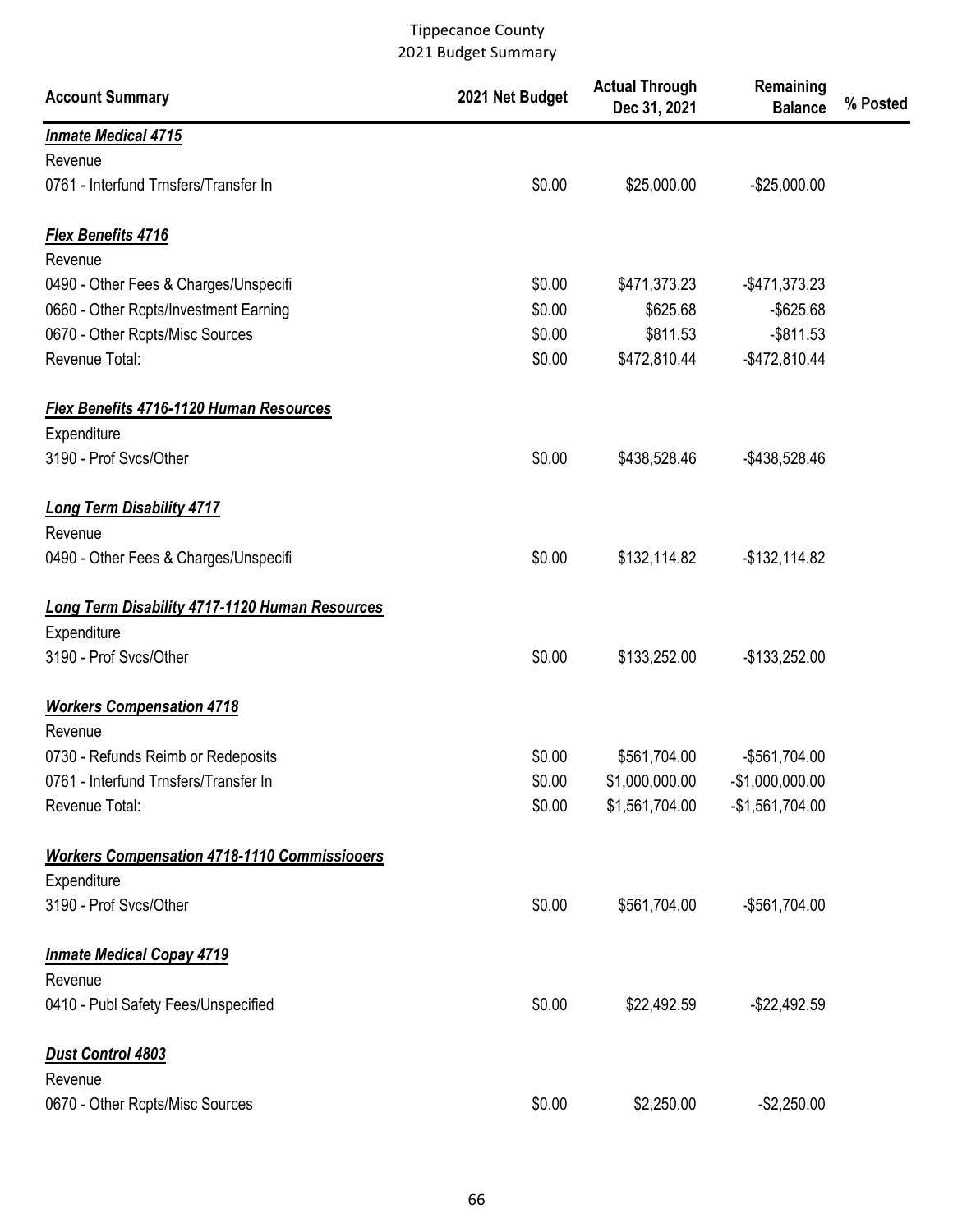| <b>Account Summary</b>                                      | 2021 Net Budget | <b>Actual Through</b><br>Dec 31, 2021 | Remaining<br><b>Balance</b> | % Posted |
|-------------------------------------------------------------|-----------------|---------------------------------------|-----------------------------|----------|
| Dust Control 4803-8060 Highway                              |                 |                                       |                             |          |
| Expenditure                                                 |                 |                                       |                             |          |
| 3190 - Prof Svcs/Other                                      | \$20,156.00     | \$20,156.00                           | \$0.00                      | 100.0%   |
| <b>Highway Escrow 4804</b>                                  |                 |                                       |                             |          |
| Revenue                                                     |                 |                                       |                             |          |
| 0660 - Other Rcpts/Investment Earning                       | \$0.00          | \$253.42                              | $-$253.42$                  |          |
| 0670 - Other Rcpts/Misc Sources                             | \$0.00          | \$20,136.00                           | $-$20,136.00$               |          |
| Revenue Total:                                              | \$0.00          | \$20,389.42                           | $-$20,389.42$               |          |
| <b>County Share Surtax 4805</b><br>Revenue                  |                 |                                       |                             |          |
| 0135 - Other Taxes/Surtax                                   | \$1,200,000.00  | \$1,352,234.67                        | $-$152,234.67$              | 112.7%   |
| 0283 - Hwys & Strts/Federal                                 | \$0.00          | \$192,721.39                          | -\$192,721.39               |          |
| Revenue Total:                                              | \$1,200,000.00  | \$1,544,956.06                        | -\$344,956.06               | 128.7%   |
| <b>County Share Surtax 4805-8261 Highway</b><br>Expenditure |                 |                                       |                             |          |
| 2210 - Oper Supplies/Gasoline & Oil                         | \$387,569.00    | \$318,538.18                          | \$69,030.82                 | 82.2%    |
| 2220 - Oper Supplies/Inst'l or Med                          | \$922.00        | \$922.92                              | $-$0.92$                    | 100.1%   |
| 3420 - Insur/Vehicle & Equipment                            | \$3,706.00      | \$3,706.00                            | \$0.00                      | 100.0%   |
| 3510 - Utility Service/Utilities                            | \$5,500.00      | \$5,410.47                            | \$89.53                     | 98.4%    |
| 3610 - Rep & Maint/Buildings & Proper                       | \$100.00        | \$100.00                              | \$0.00                      | 100.0%   |
| 3720 - Rentals & Leases/Heavy Mach                          | \$340,575.00    | \$340,574.39                          | \$0.61                      | 100.0%   |
| 4210 - Infrastructure/Roads & Streets                       | \$3,203,203.00  | \$2,243,335.42                        | \$959,867.58                | 70.0%    |
| Expenditure Total:                                          | \$3,941,575.00  | \$2,912,587.38                        | \$1,028,987.62              | 73.9%    |
| County Share Surtax 4805-8263 Highway<br>Expenditure        |                 |                                       |                             |          |
| 2220 - Oper Supplies/Inst'l or Med                          | \$36,000.00     | \$28,676.27                           | \$7,323.73                  | 79.7%    |
| 3410 - Insur/Building & Property                            | \$2,189.00      | \$2,189.00                            | \$0.00                      | 100.0%   |
| 3420 - Insur/Vehicle & Equipment                            | \$44,556.00     | \$44,556.00                           | \$0.00                      | 100.0%   |
| 3430 - Insur/Liability                                      | \$82,924.00     | \$82,924.00                           | \$0.00                      | 100.0%   |
| 3510 - Utility Service/Utilities                            | \$49,386.00     | \$48,728.97                           | \$657.03                    | 98.7%    |
| 3970 - Other Disb/Costs of Business                         | \$9,445.00      | \$9,444.36                            | \$0.64                      | 100.0%   |
| 4510 - Machinery & Equipment/General                        | \$282,479.00    | \$193,737.72                          | \$88,741.28                 | 68.6%    |
| <b>Expenditure Total:</b>                                   | \$506,979.00    | \$410,256.32                          | \$96,722.68                 | 80.9%    |

Surtax 12/31/2021 Fund Cash Balance \$2,454,972.80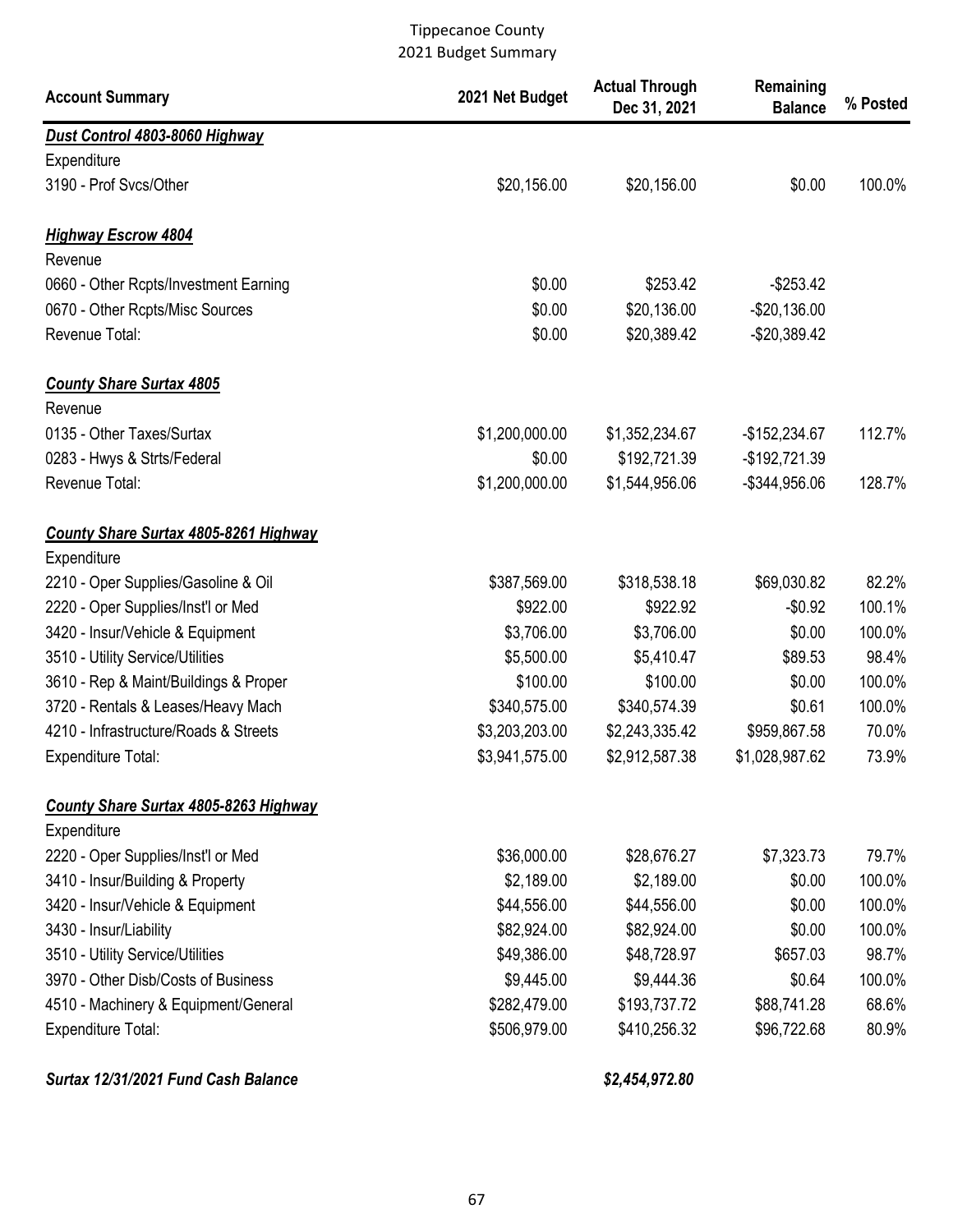| <b>Account Summary</b>                                           | 2021 Net Budget | <b>Actual Through</b><br>Dec 31, 2021 | Remaining<br><b>Balance</b> | % Posted |
|------------------------------------------------------------------|-----------------|---------------------------------------|-----------------------------|----------|
| <b>County Share Wheel Tax 4806</b>                               |                 |                                       |                             |          |
| Revenue                                                          |                 |                                       |                             |          |
| 0134 - Other Taxes/Wheel Tax                                     | \$100,000.00    | \$85,268.97                           | \$14,731.03                 | 85.3%    |
| <b>County Share Wheel Tax 4806-8261 Highway</b>                  |                 |                                       |                             |          |
| Expenditure                                                      |                 |                                       |                             |          |
| 2320 - Rep & Maint/Street Mtls                                   | \$50,000.00     | \$50,000.00                           | \$0.00                      | 100.0%   |
| 3630 - Rep & Maint/Roads & Streets                               | \$200,000.00    | \$75,441.76                           | \$124,558.24                | 37.7%    |
| <b>Expenditure Total:</b>                                        | \$250,000.00    | \$125,441.76                          | \$124,558.24                | 50.2%    |
| Wheel Tax 12/31/2021 Fund Cash Balance                           |                 | \$223,743.11                          |                             |          |
| <b>Fairgrounds Construction 2018 LIT 4818</b>                    |                 |                                       |                             |          |
| Revenue                                                          |                 |                                       |                             |          |
| 0660 - Other Rcpts/Investment Earning                            | \$0.00          | \$10,663.23                           | $-$10,663.23$               |          |
| 0730 - Refunds Reimb or Redeposits                               | \$0.00          | \$37,240.70                           | $-$37,240.70$               |          |
| Revenue Total:                                                   | \$0.00          | \$47,903.93                           | -\$47,903.93                |          |
| <b>Fairgrounds Construction 2018 LIT 4818-1110 Commissioners</b> |                 |                                       |                             |          |
| Expenditure                                                      |                 |                                       |                             |          |
| 3190 - Prof Svcs/Other                                           | \$596,702.00    | \$591,600.11                          | \$5,101.89                  | 99.1%    |
| 4310 - Buildings/Municipal                                       | \$4,785,934.00  | \$4,785,349.00                        | \$585.00                    | 100.0%   |
| 4510 - Machinery & Equipment/General                             | \$9,025.00      | \$3,245.60                            | \$5,779.40                  | 36.0%    |
| <b>Expenditure Total:</b>                                        | \$5,391,661.00  | \$5,380,194.71                        | \$11,466.29                 | 99.8%    |
| Fairgrounds Construction 12/31/2021 Fund Cash Balance            |                 | \$529,754.98                          |                             |          |
| <b>Wabash River Hydrology 4833</b>                               |                 |                                       |                             |          |
| Revenue                                                          |                 |                                       |                             |          |
| 0660 - Other Rcpts/Investment Earning                            | \$0.00          | \$49.69                               | $-$49.69$                   |          |
| <b>Project Revolving Fund 4880</b>                               |                 |                                       |                             |          |
| Revenue                                                          |                 |                                       |                             |          |
| 0100 - Prop Taxes/Property                                       | \$2,250,000.00  | \$3,944,774.47                        | $-$1,694,774.47$            | 175.3%   |
| 0660 - Other Rcpts/Investment Earning                            | \$9,990.00      | \$17,683.86                           | $-$7,693.86$                | 177.0%   |
| Revenue Total:                                                   | \$2,259,990.00  | \$3,962,458.33                        | $-$1,702,468.33$            | 175.3%   |
| <b>Project Revolving Fund 4880-8010 Highway</b>                  |                 |                                       |                             |          |
| Expenditure                                                      |                 |                                       |                             |          |
| 3190 - Prof Svcs/Other                                           | \$100,000.00    | \$0.00                                | \$100,000.00                | 0.0%     |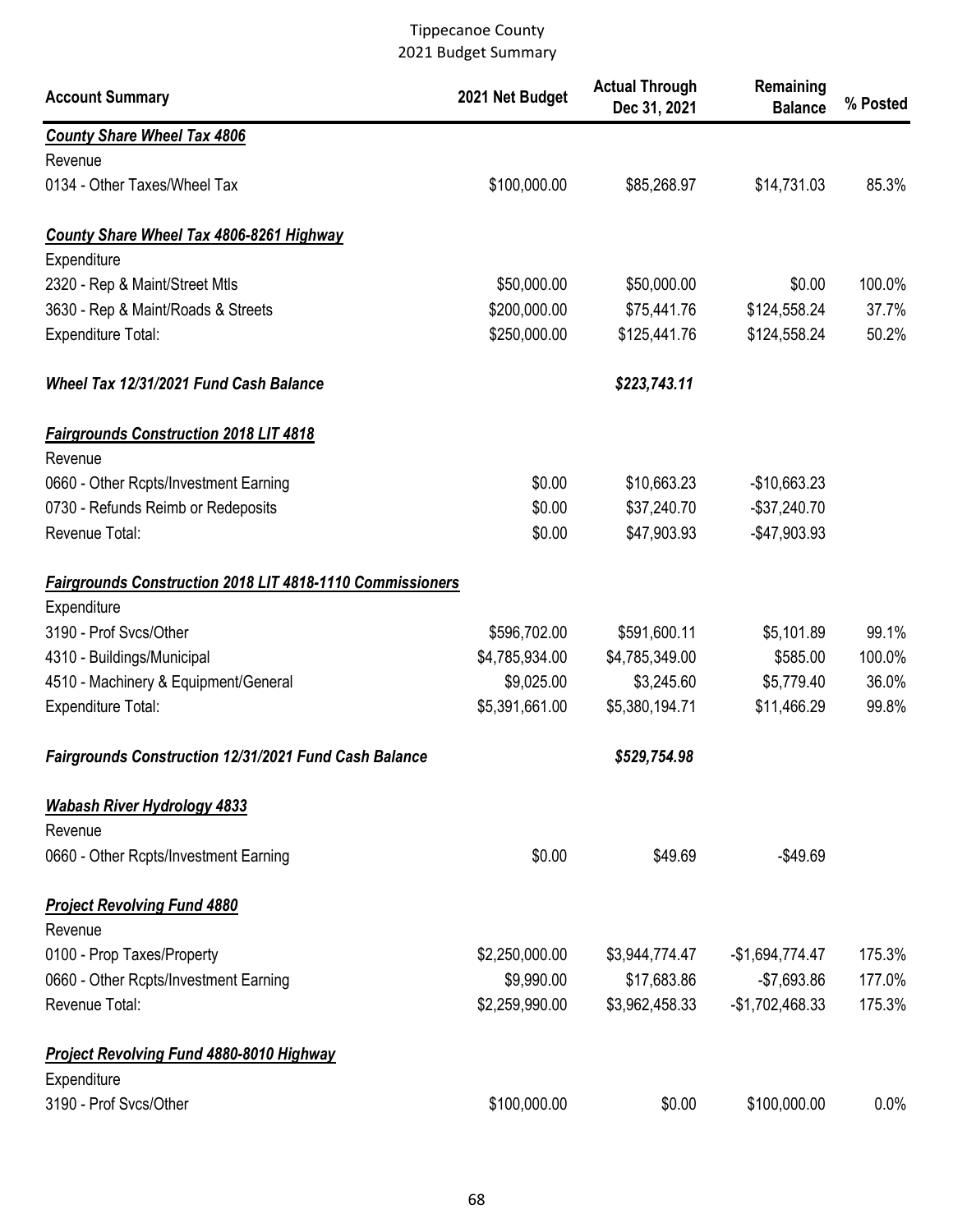| <b>Project Revolving Fund 4880-8062 Highway</b><br>Expenditure<br>\$2,800.00<br>\$0.00<br>4110 - Land/Right-of-Way<br>\$2,800.00<br>4210 - Infrastructure/Roads & Streets<br>\$460,022.00<br>\$370,704.15<br>\$89,317.85<br>\$2,379,680.00<br>\$465,969.51<br>\$1,913,710.49<br>4220 - Infrastructure/Bridges<br>4240 - Infrastructure/Culverts & Drai<br>\$0.00<br>\$0.00<br>\$0.00<br>\$2,842,502.00<br>\$839,473.66<br>\$2,003,028.34<br><b>Expenditure Total:</b><br>\$5,583,181.41<br>Project Fund 12/31/2021 Cash Balance | <b>Account Summary</b> | 2021 Net Budget | <b>Actual Through</b><br>Dec 31, 2021 | Remaining<br><b>Balance</b> | % Posted |
|---------------------------------------------------------------------------------------------------------------------------------------------------------------------------------------------------------------------------------------------------------------------------------------------------------------------------------------------------------------------------------------------------------------------------------------------------------------------------------------------------------------------------------|------------------------|-----------------|---------------------------------------|-----------------------------|----------|
|                                                                                                                                                                                                                                                                                                                                                                                                                                                                                                                                 |                        |                 |                                       |                             |          |
|                                                                                                                                                                                                                                                                                                                                                                                                                                                                                                                                 |                        |                 |                                       |                             |          |
|                                                                                                                                                                                                                                                                                                                                                                                                                                                                                                                                 |                        |                 |                                       |                             | 100.0%   |
|                                                                                                                                                                                                                                                                                                                                                                                                                                                                                                                                 |                        |                 |                                       |                             | 80.6%    |
|                                                                                                                                                                                                                                                                                                                                                                                                                                                                                                                                 |                        |                 |                                       |                             | 19.6%    |
|                                                                                                                                                                                                                                                                                                                                                                                                                                                                                                                                 |                        |                 |                                       |                             |          |
|                                                                                                                                                                                                                                                                                                                                                                                                                                                                                                                                 |                        |                 |                                       |                             | 29.5%    |
|                                                                                                                                                                                                                                                                                                                                                                                                                                                                                                                                 |                        |                 |                                       |                             |          |
| <b>Highway Escrow (J&amp;C) 4881</b>                                                                                                                                                                                                                                                                                                                                                                                                                                                                                            |                        |                 |                                       |                             |          |
| Revenue                                                                                                                                                                                                                                                                                                                                                                                                                                                                                                                         |                        |                 |                                       |                             |          |
| \$0.00<br>\$1.33<br>$-$1.33$<br>0660 - Other Rcpts/Investment Earning                                                                                                                                                                                                                                                                                                                                                                                                                                                           |                        |                 |                                       |                             |          |
| <b>F-Lake Detention 4890</b>                                                                                                                                                                                                                                                                                                                                                                                                                                                                                                    |                        |                 |                                       |                             |          |
| Revenue                                                                                                                                                                                                                                                                                                                                                                                                                                                                                                                         |                        |                 |                                       |                             |          |
| \$1,500.00<br>0404 - Gen Govt Fees/Surveyor<br>\$4,350.00<br>$-$2,850.00$                                                                                                                                                                                                                                                                                                                                                                                                                                                       |                        |                 |                                       |                             | 290.0%   |
| \$3,931.00<br>\$2,348.30<br>0660 - Other Rcpts/Investment Earning<br>\$1,582.70                                                                                                                                                                                                                                                                                                                                                                                                                                                 |                        |                 |                                       |                             | 40.3%    |
| Revenue Total:<br>\$5,431.00<br>\$5,932.70<br>$-$501.70$                                                                                                                                                                                                                                                                                                                                                                                                                                                                        |                        |                 |                                       |                             | 109.2%   |
| <b>F-Lake Detention 4890-0410 Surveyor</b>                                                                                                                                                                                                                                                                                                                                                                                                                                                                                      |                        |                 |                                       |                             |          |
| Expenditure                                                                                                                                                                                                                                                                                                                                                                                                                                                                                                                     |                        |                 |                                       |                             |          |
| \$120,000.00<br>3640 - Rep & Maint/Drainage Infrastr<br>\$1,650.00<br>\$118,350.00                                                                                                                                                                                                                                                                                                                                                                                                                                              |                        |                 |                                       |                             | 1.4%     |
| 4245 - Infrastructure/Detention Ponds<br>\$115,000.00<br>\$1,650.00<br>\$113,350.00                                                                                                                                                                                                                                                                                                                                                                                                                                             |                        |                 |                                       |                             | 1.4%     |
| \$235,000.00<br>\$3,300.00<br>\$231,700.00<br><b>Expenditure Total:</b>                                                                                                                                                                                                                                                                                                                                                                                                                                                         |                        |                 |                                       |                             | 1.4%     |
| <b>Berlovitz Detention 4891</b>                                                                                                                                                                                                                                                                                                                                                                                                                                                                                                 |                        |                 |                                       |                             |          |
| Revenue                                                                                                                                                                                                                                                                                                                                                                                                                                                                                                                         |                        |                 |                                       |                             |          |
| \$3,000.00<br>\$11,200.00<br>$-$ \$8,200.00<br>0404 - Gen Govt Fees/Surveyor                                                                                                                                                                                                                                                                                                                                                                                                                                                    |                        |                 |                                       |                             | 373.3%   |
| \$30.00<br>\$20.62<br>\$9.38<br>0660 - Other Rcpts/Investment Earning                                                                                                                                                                                                                                                                                                                                                                                                                                                           |                        |                 |                                       |                             | 68.7%    |
| \$3,030.00<br>Revenue Total:<br>\$11,220.62<br>$-$ \$8,190.62                                                                                                                                                                                                                                                                                                                                                                                                                                                                   |                        |                 |                                       |                             | 370.3%   |
| <b>F-Lake Detention 4890-0410 Surveyor</b><br>Expenditure                                                                                                                                                                                                                                                                                                                                                                                                                                                                       |                        |                 |                                       |                             |          |
| \$2,500.00<br>\$0.00<br>\$2,500.00<br>3610 - Rep & Maint/Buildings & Proper                                                                                                                                                                                                                                                                                                                                                                                                                                                     |                        |                 |                                       |                             | 0.0%     |
| 3640 - Rep & Maint/Drainage Infrastr<br>\$2,500.00<br>\$2,000.00<br>\$500.00                                                                                                                                                                                                                                                                                                                                                                                                                                                    |                        |                 |                                       |                             | 80.0%    |
| 4245 - Infrastructure/Detention Ponds<br>\$2,500.00<br>\$0.00<br>\$2,500.00                                                                                                                                                                                                                                                                                                                                                                                                                                                     |                        |                 |                                       |                             | 0.0%     |
| \$7,500.00<br>\$2,000.00<br>\$5,500.00<br>Expenditure Total:                                                                                                                                                                                                                                                                                                                                                                                                                                                                    |                        |                 |                                       |                             | 26.7%    |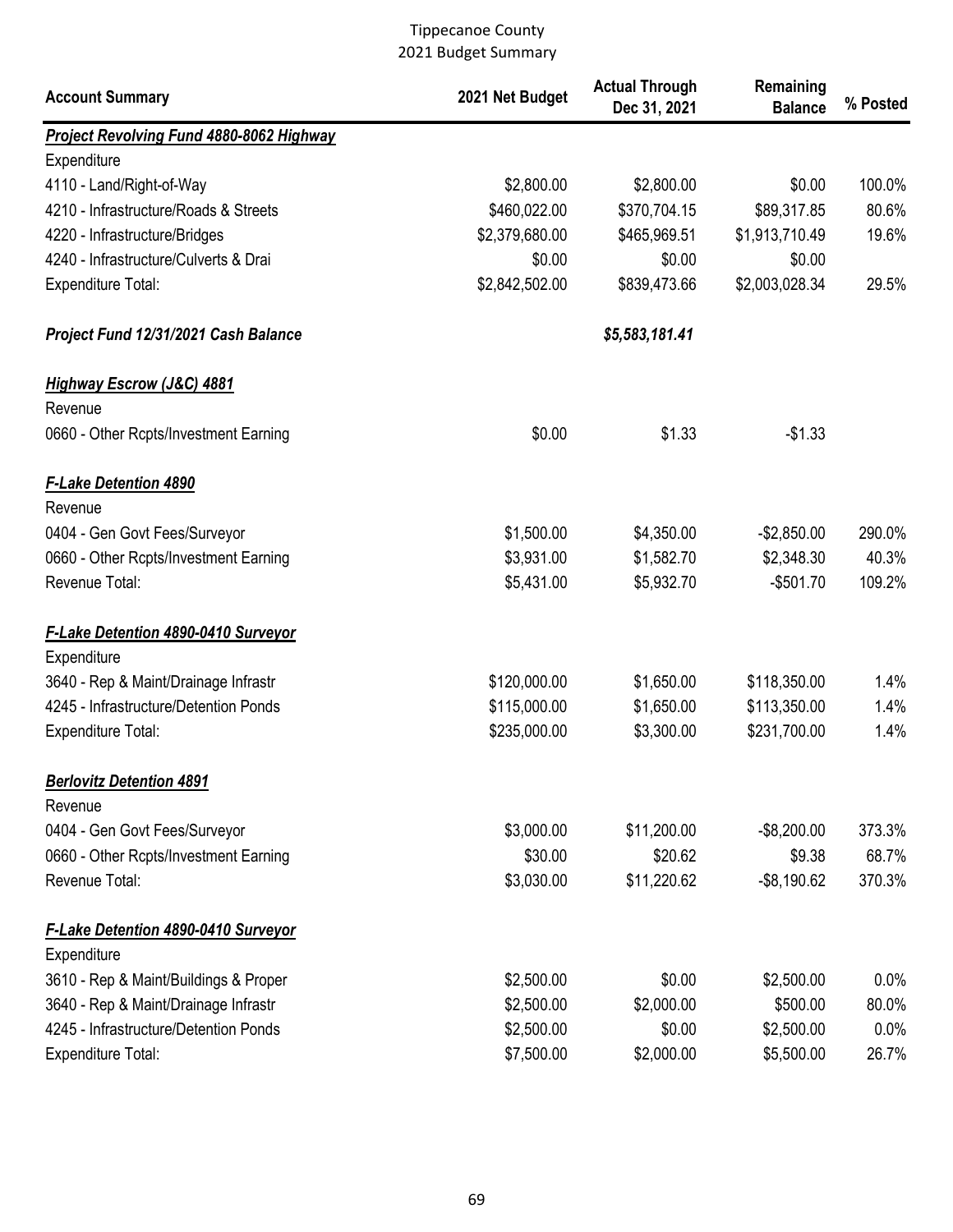| <b>Account Summary</b>                | 2021 Net Budget | <b>Actual Through</b><br>Dec 31, 2021 | Remaining<br><b>Balance</b> | % Posted |
|---------------------------------------|-----------------|---------------------------------------|-----------------------------|----------|
| <b>Great Lakes Ditch 4892</b>         |                 |                                       |                             |          |
| Revenue                               |                 |                                       |                             |          |
| 0660 - Other Rcpts/Investment Earning | \$6,605.00      | \$1,035.06                            | \$5,569.94                  | 15.7%    |
| Great Lakes 4892-0410 Surveyor        |                 |                                       |                             |          |
| Expenditure                           |                 |                                       |                             |          |
| 4245 - Infrastructure/Detention Ponds | \$444,925.00    | \$29,408.20                           | \$415,516.80                | 6.6%     |
| <b>Ross Detention 4893</b>            |                 |                                       |                             |          |
| Revenue                               |                 |                                       |                             |          |
| 0404 - Gen Govt Fees/Surveyor         | \$1,500.00      | \$0.00                                | \$1,500.00                  | 0.0%     |
| 0660 - Other Rcpts/Investment Earning | \$366.00        | \$134.77                              | \$231.23                    | 36.8%    |
| Revenue Total:                        | \$1,866.00      | \$134.77                              | \$1,731.23                  | 7.2%     |
| Great Lakes 4892-0410 Surveyor        |                 |                                       |                             |          |
| Expenditure                           |                 |                                       |                             |          |
| 3640 - Rep & Maint/Drainage Infrastr  | \$12,000.00     | \$0.00                                | \$12,000.00                 | 0.0%     |
| 4245 - Infrastructure/Detention Ponds | \$12,000.00     | \$0.00                                | \$12,000.00                 | 0.0%     |
| <b>Expenditure Total:</b>             | \$24,000.00     | \$0.00                                | \$24,000.00                 | 0.0%     |
| <b>Phase II Stormwater 4897</b>       |                 |                                       |                             |          |
| Revenue                               |                 |                                       |                             |          |
| 0302 - Gen Govt Permits/Plan & Zoning | \$0.00          | \$19,100.00                           | $-$19,100.00$               |          |
| 0404 - Gen Govt Fees/Surveyor         | \$30,000.00     | \$61,522.07                           | $-$ \$31,522.07             | 205.1%   |
| 0660 - Other Rcpts/Investment Earning | \$12,532.00     | \$2,677.41                            | \$9,854.59                  | 21.4%    |
| 0670 - Other Rcpts/Misc Sources       | \$40,000.00     | \$115,510.37                          | $-$75,510.37$               | 288.8%   |
| Revenue Total:                        | \$82,532.00     | \$198,809.85                          | $-$116,277.85$              | 240.9%   |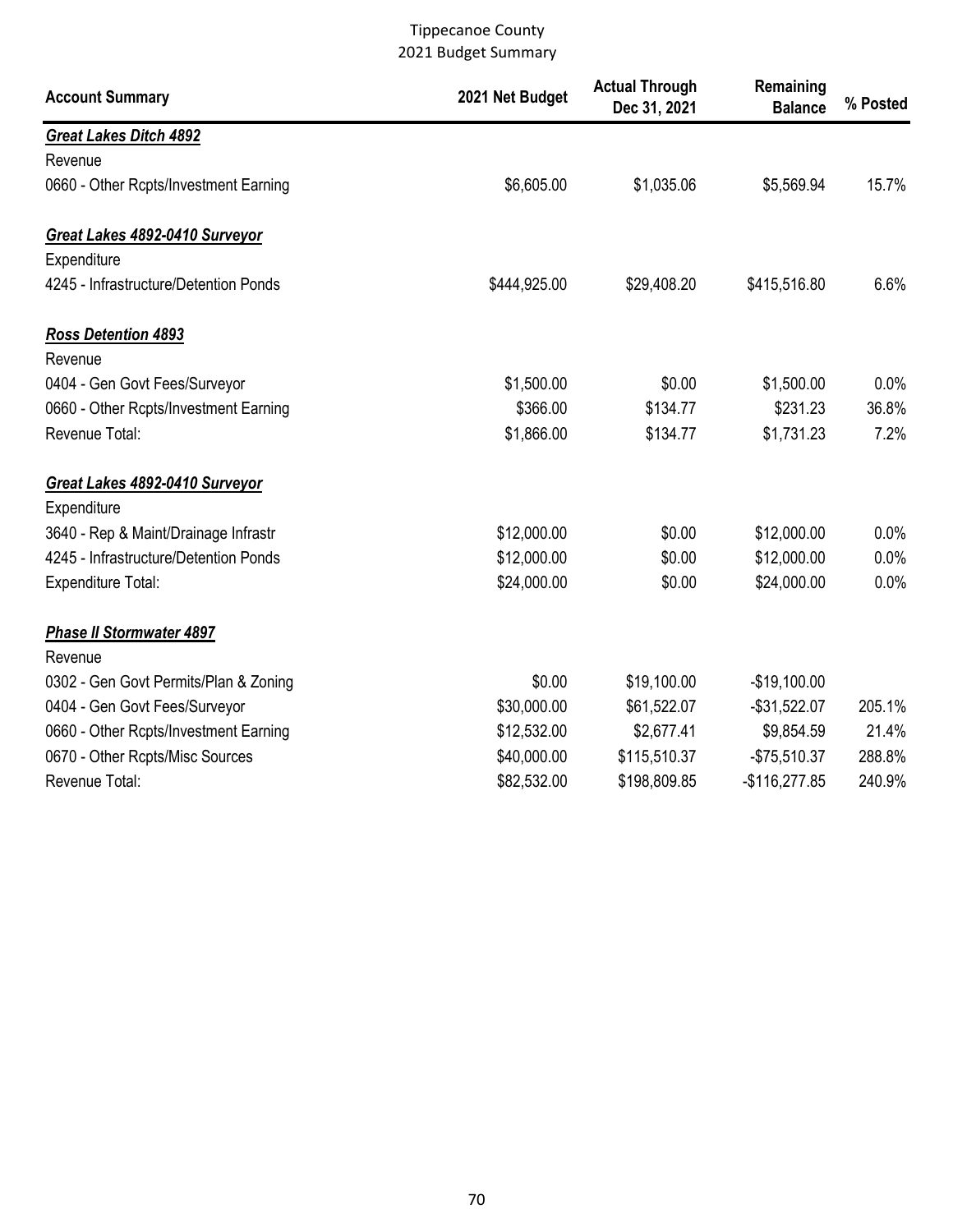| <b>Account Summary</b>                           | 2021 Net Budget | <b>Actual Through</b><br>Dec 31, 2021 | Remaining<br><b>Balance</b> | % Posted |
|--------------------------------------------------|-----------------|---------------------------------------|-----------------------------|----------|
| Phase II Stormwater 4897-0410 Surveyor           |                 |                                       |                             |          |
| Expenditure                                      |                 |                                       |                             |          |
| 1110 - Sal & Wages/Full Time                     | \$195,254.00    | \$180,863.02                          | \$14,390.98                 | 92.6%    |
| 1111 - Sal & Wages/Elected Official              | \$24,836.00     | \$24,835.46                           | \$0.54                      | 100.0%   |
| 1130 - Sal & Wages/Part Time                     | \$7,500.00      | \$0.00                                | \$7,500.00                  | 0.0%     |
| 1150 - Sal & Wages/Overtime                      | \$3,000.00      | \$0.00                                | \$3,000.00                  | 0.0%     |
| 1210 - EE Benefits/Social Security               | \$17,641.00     | \$15,156.40                           | \$2,484.60                  | 85.9%    |
| 1220 - EE Benefits/PERF Retirement               | \$24,987.00     | \$23,100.01                           | \$1,886.99                  | 92.4%    |
| 2110 - Office Supplies/General                   | \$15,000.00     | \$325.89                              | \$14,674.11                 | 2.2%     |
| 2120 - Office Supplies/Forms                     | \$5,000.00      | \$0.00                                | \$5,000.00                  | 0.0%     |
| 2130 - Office Supplies/Printing                  | \$10,000.00     | \$1,860.00                            | \$8,140.00                  | 18.6%    |
| 2140 - Office Supplies/Minor Equip               | \$8,000.00      | \$2,016.33                            | \$5,983.67                  | 25.2%    |
| 2210 - Oper Supplies/Gasoline & Oil              | \$5,000.00      | \$656.25                              | \$4,343.75                  | 13.1%    |
| 2990 - Other Supplies/Non-specified              | \$20,000.00     | \$5,898.39                            | \$14,101.61                 | 29.5%    |
| 3110 - Prof Svcs/Legal                           | \$20,000.00     | \$0.00                                | \$20,000.00                 | 0.0%     |
| 3120 - Prof Svcs/Engineer & Architect            | \$50,000.00     | \$134.72                              | \$49,865.28                 | 0.3%     |
| 3150 - Prof Svcs/Training                        | \$10,000.00     | \$2,837.17                            | \$7,162.83                  | 28.4%    |
| 3190 - Prof Svcs/Other                           | \$250,000.00    | \$165,007.28                          | \$84,992.72                 | 66.0%    |
| 3210 - Comm & Transp/Travel/Training             | \$15,000.00     | \$343.48                              | \$14,656.52                 | 2.3%     |
| 3230 - Comm & Transp/Postage & Frght             | \$2,500.00      | \$0.00                                | \$2,500.00                  | 0.0%     |
| 3240 - Comm & Transp/Software                    | \$10,000.00     | \$192.00                              | \$9,808.00                  | 1.9%     |
| 3310 - Printing & Advertising/Legal              | \$6,500.00      | \$0.00                                | \$6,500.00                  | 0.0%     |
| 3510 - Utility Service/Utilities                 | \$3,000.00      | \$0.00                                | \$3,000.00                  | 0.0%     |
| 3620 - Rep & Maint/Vehicle & Equip               | \$3,000.00      | \$1,871.10                            | \$1,128.90                  | 62.4%    |
| 3910 - Other Disb/Dues & Subscription            | \$2,000.00      | \$810.00                              | \$1,190.00                  | 40.5%    |
| 4590 - Machinery & Equipment/Other               | \$3,000.00      | \$0.00                                | \$3,000.00                  | 0.0%     |
| Expenditure Total:                               | \$711,218.00    | \$425,907.50                          | \$285,310.50                | 59.9%    |
| Phase II Stormwater 4897-9410 Employee Benefits  |                 |                                       |                             |          |
| Expenditure                                      |                 |                                       |                             |          |
| 1230 - EE Benefits/Health                        | \$64,665.00     | \$37,950.48                           | \$26,714.52                 | 58.7%    |
| 1231 - EE Benefits/LTD                           | \$1,073.00      | \$735.13                              | \$337.87                    | 68.5%    |
| 1232 - EE Benefits/Life                          | \$603.00        | \$338.56                              | \$264.44                    | 56.1%    |
| Expenditure Total:                               | \$66,341.00     | \$39,024.17                           | \$27,316.83                 | 58.8%    |
| Phase II Stormwater 12/31/2021 Fund Cash Balance |                 | \$302,484.77                          |                             |          |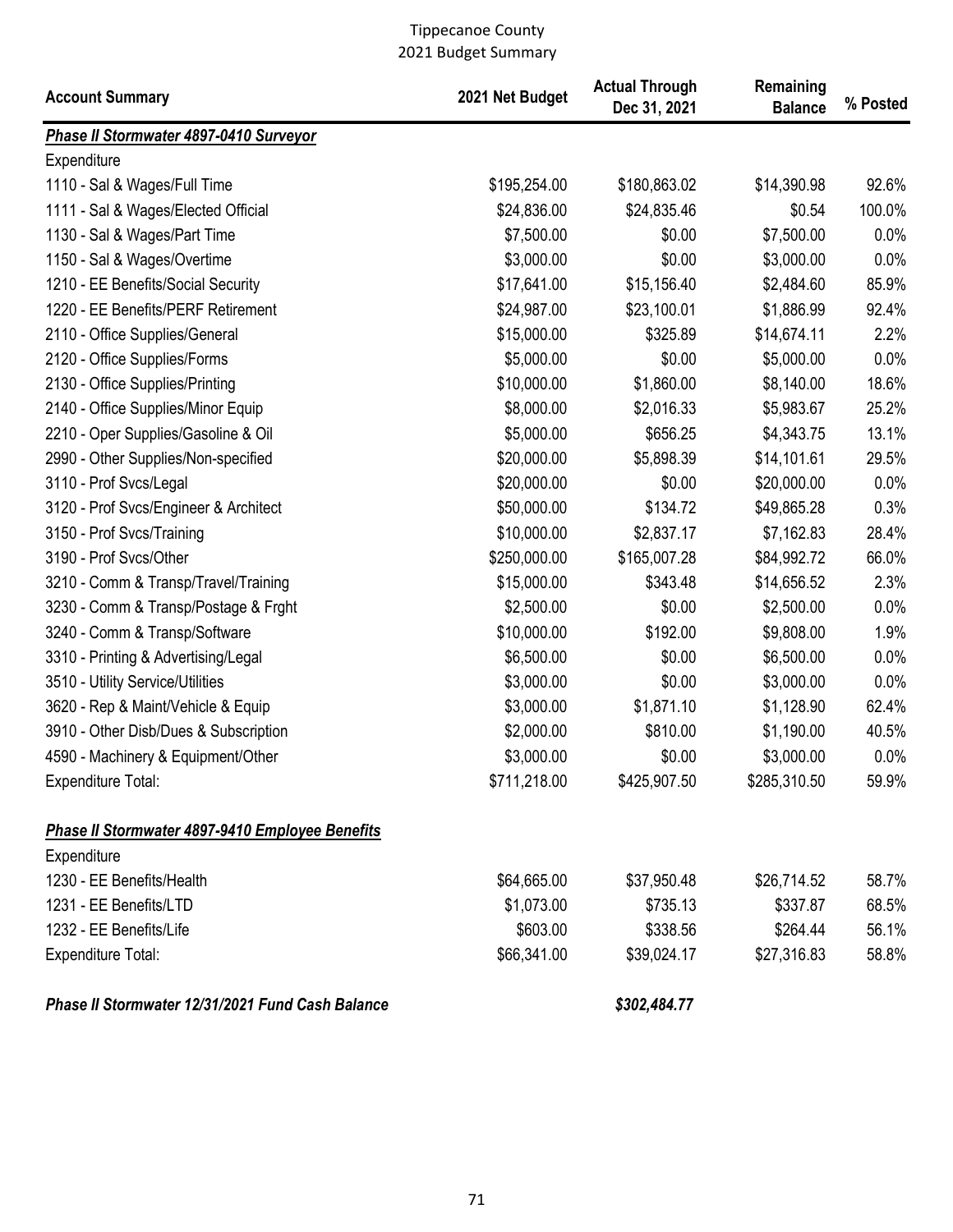| <b>Account Summary</b>                                                        | 2021 Net Budget | <b>Actual Through</b><br>Dec 31, 2021 | Remaining<br><b>Balance</b> | % Posted |
|-------------------------------------------------------------------------------|-----------------|---------------------------------------|-----------------------------|----------|
| <b>Innkeepers Tax (County Share) 4920</b>                                     |                 |                                       |                             |          |
| Revenue                                                                       |                 |                                       |                             |          |
| 0125 - Other Taxes/Innkeepers                                                 | \$0.00          | \$122,724.18                          | $-$122,724.18$              |          |
| Innkeepers Tax (County Share) 4920-0210 Treasurer                             |                 |                                       |                             |          |
| Expenditure                                                                   |                 |                                       |                             |          |
| 3190 - Prof Svcs/Other                                                        | \$10,000.00     | \$3,060.00                            | \$6,940.00                  | 30.6%    |
| 6100 - Interfund Transfers/Transfer O                                         | \$2,500.00      | \$2,500.00                            | \$0.00                      | 100.0%   |
| <b>Expenditure Total:</b>                                                     | \$12,500.00     | \$5,560.00                            | \$6,940.00                  | 44.5%    |
| <b>Fairgrounds Support 4925</b>                                               |                 |                                       |                             |          |
| Revenue                                                                       |                 |                                       |                             |          |
| 0740 - Other Srcs/Sale Surplus Assets                                         | \$0.00          | \$220.00                              | $-$220.00$                  |          |
| Revenue Total:                                                                | \$0.00          | \$220.00                              | $-$220.00$                  |          |
| Tippecanoe County Solid Waste District 4931-0120 Auditor Settlement           |                 |                                       |                             |          |
| Expenditure                                                                   |                 |                                       |                             |          |
| 3990 - Other Disb/Non-Specified                                               | \$0.00          | \$518.43                              | $-$518.43$                  |          |
| <b>Drain Reconstruction Assistance 4935</b>                                   |                 |                                       |                             |          |
| Revenue                                                                       |                 |                                       |                             |          |
| 0100 - Prop Taxes/Property                                                    | \$0.00          | \$103,026.19                          | -\$103,026.19               |          |
| Drain Reconstruction Assistance 4935-0430 Drainage Board                      |                 |                                       |                             |          |
| Expenditure                                                                   |                 |                                       |                             |          |
| 6100 - Interfund Transfers/Transfer O                                         | \$0.00          | \$139,254.06                          | -\$139,254.06               |          |
| <b>TEMA Hazard Warning Fund 4940</b>                                          |                 |                                       |                             |          |
| Revenue                                                                       |                 |                                       |                             |          |
| 0761 - Interfund Trnsfers/Transfer In                                         | \$0.00          | \$40,000.00                           | $-$40,000.00$               |          |
| <b>TEMA Hazard Warning Fund 4940-5210 Emergency Management</b><br>Expenditure |                 |                                       |                             |          |
| 4530 - Machinery & Equipment/Safety                                           |                 |                                       |                             | 20.9%    |
|                                                                               | \$89,043.00     | \$18,571.00                           | \$70,472.00                 |          |
| <b>Firearms Range Support 4956</b><br>Revenue                                 |                 |                                       |                             |          |
| 0761 - Interfund Trnsfers/Transfer In                                         | \$0.00          | \$25,000.00                           | $-$25,000.00$               |          |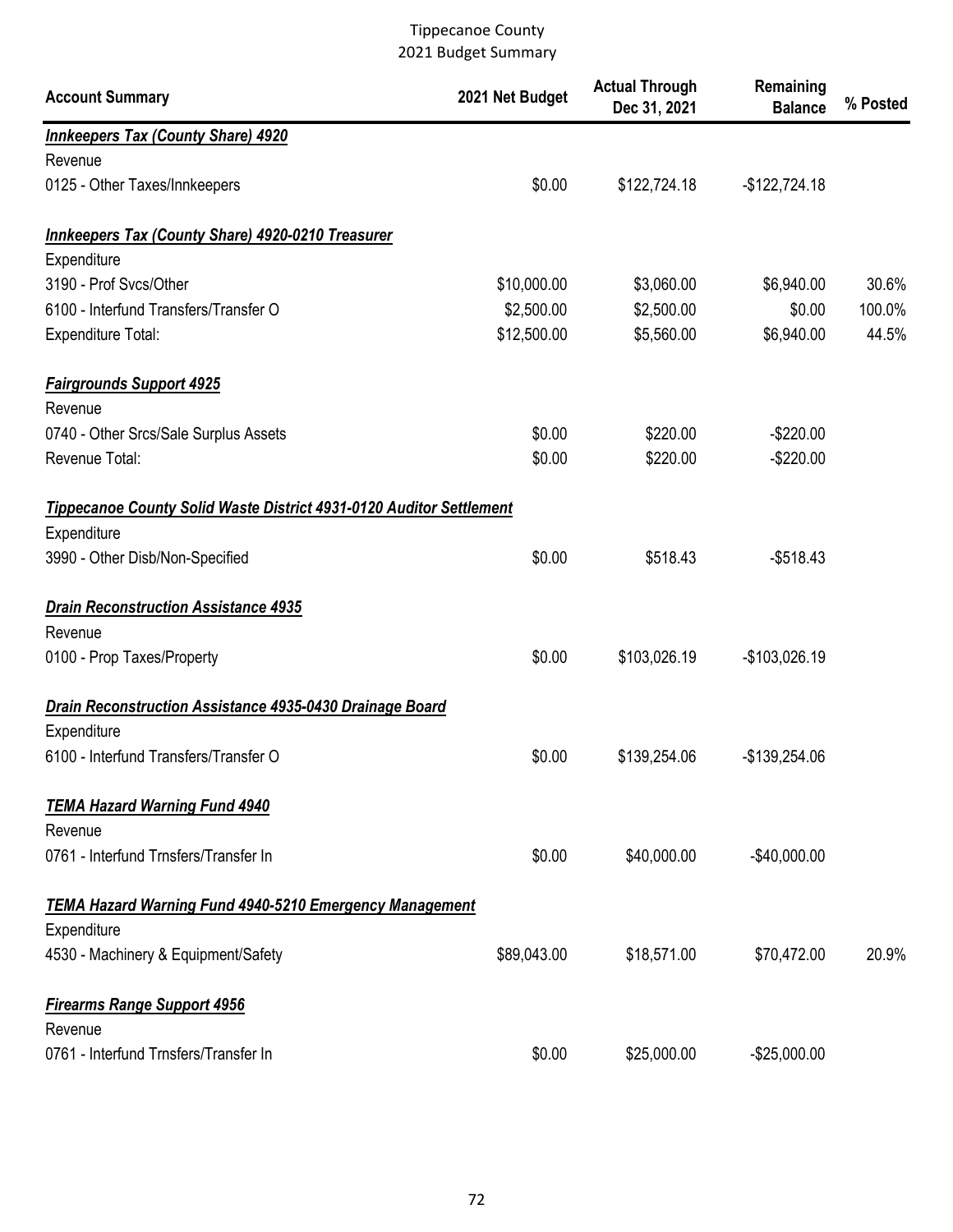| <b>Account Summary</b>                                      | 2021 Net Budget | <b>Actual Through</b><br>Dec 31, 2021 | Remaining<br><b>Balance</b> | % Posted |
|-------------------------------------------------------------|-----------------|---------------------------------------|-----------------------------|----------|
| Card Rebate 4973                                            |                 |                                       |                             |          |
| Revenue                                                     |                 |                                       |                             |          |
| 0730 - Refunds Reimb or Redeposits                          | \$0.00          | \$740.18                              | $-$740.18$                  |          |
| 0761 - Interfund Trnsfers/Transfer In                       | \$0.00          | \$596,709.22                          | -\$596,709.22               |          |
| Revenue Total:                                              | \$0.00          | \$597,449.40                          | -\$597,449.40               |          |
| Card Rebate 4973-0210 Treasurer                             |                 |                                       |                             |          |
| Expenditure                                                 |                 |                                       |                             |          |
| 3190 - Prof Svcs/Other                                      | \$0.00          | \$591,090.91                          | -\$591,090.91               |          |
| 6100 - Interfund Transfers/Transfer O                       | \$0.00          | \$3,000.00                            | $-$3,000.00$                |          |
| Expenditure Total:                                          | \$0.00          | \$594,090.91                          | -\$594,090.91               |          |
| LIT Rainy Day 4986<br>Revenue                               |                 |                                       |                             |          |
| 0111 - Income Taxes/LIT-COIT                                | \$0.00          | \$411,282.00                          | $-$ \$411,282.00            |          |
| <b>Francis Powers Trust 5950</b><br>Revenue                 |                 |                                       |                             |          |
| 0660 - Other Rcpts/Investment Earning                       | \$0.00          | \$251.61                              | $-$251.61$                  |          |
| <b>Francis Powers Trust 5950-3610 Cary Home</b>             |                 |                                       |                             |          |
| Expenditure                                                 |                 |                                       |                             |          |
| 3190 - Prof Svcs/Other                                      | \$2,000.00      | \$453.83                              | \$1,546.17                  | 22.7%    |
| <b>Expenditure Total:</b>                                   | \$2,000.00      | \$453.83                              | \$1,546.17                  | 22.7%    |
| Deer Creek Levy 5971                                        |                 |                                       |                             |          |
| Revenue                                                     |                 |                                       |                             |          |
| 0805 - Settlement/Ditches                                   | \$0.00          | \$4,785.72                            | $-$4,785.72$                |          |
| Deer Creek Levy 5971-0120 Auditor Settlement                |                 |                                       |                             |          |
| Expenditure                                                 |                 |                                       |                             |          |
| 8005 - Settlement/Ditches                                   | \$0.00          | \$4,785.72                            | $-$4,785.72$                |          |
| <b>Battle Ground Fence 5980</b><br>Revenue                  |                 |                                       |                             |          |
| 0660 - Other Rcpts/Investment Earning                       | \$204.00        | \$63.75                               | \$140.25                    | 31.3%    |
|                                                             |                 |                                       |                             |          |
| <b>Battle Ground Fence 5980-4310 Parks &amp; Recreation</b> |                 |                                       |                             |          |
| Expenditure                                                 |                 |                                       |                             |          |
| 3190 - Prof Svcs/Other                                      | \$10,000.00     | \$650.00                              | \$9,350.00                  | 6.5%     |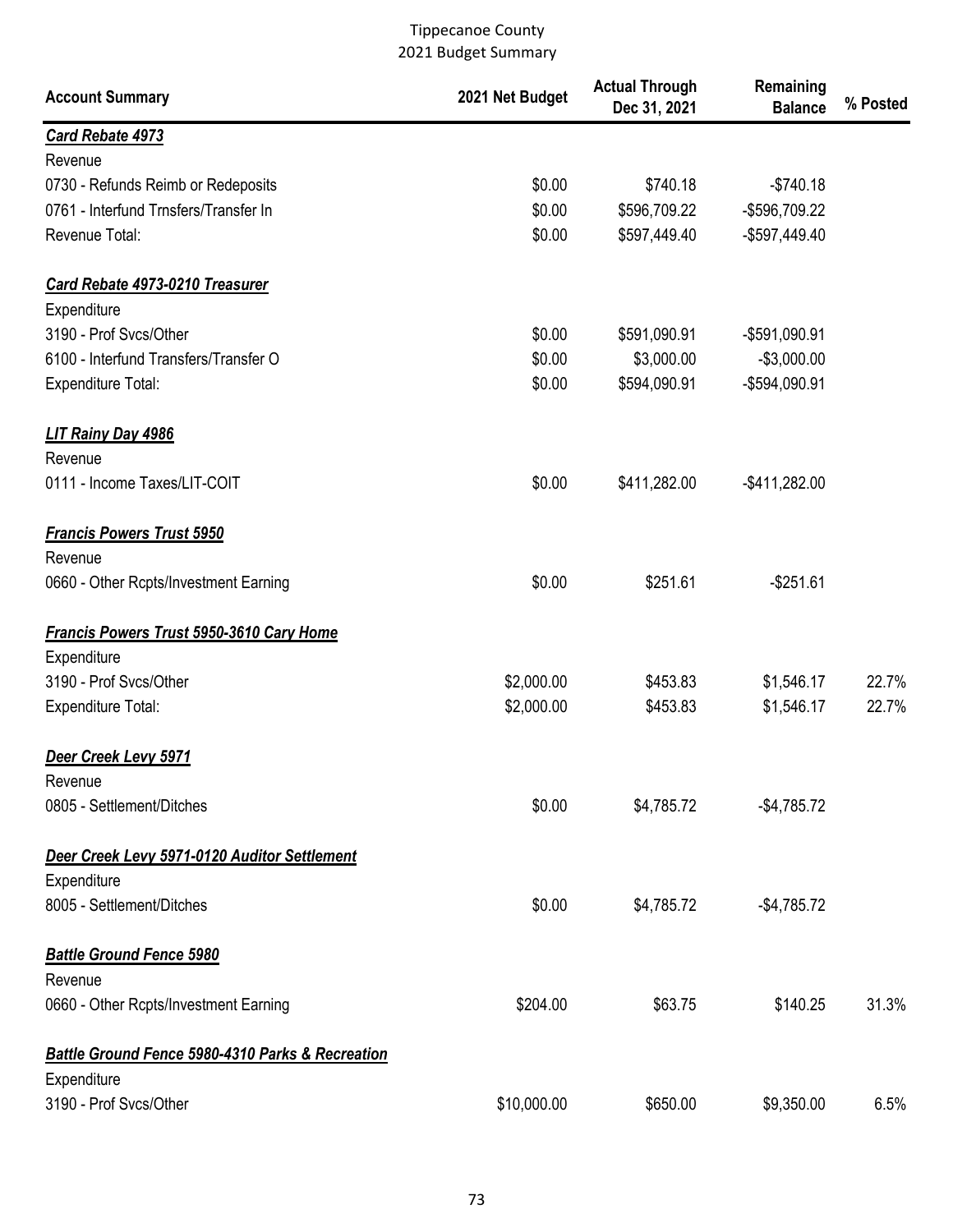| <b>Account Summary</b>                                 | 2021 Net Budget | <b>Actual Through</b><br>Dec 31, 2021 | Remaining<br><b>Balance</b> | % Posted |
|--------------------------------------------------------|-----------------|---------------------------------------|-----------------------------|----------|
| <b>Park Tax Collections 5984</b>                       |                 |                                       |                             |          |
| Revenue                                                |                 |                                       |                             |          |
| 0125 - Other Taxes/Innkeepers                          | \$0.00          | \$934.00                              | $-$934.00$                  |          |
| <b>Park Tax Collections 5984-4310 Parks Department</b> |                 |                                       |                             |          |
| Expenditure                                            |                 |                                       |                             |          |
| 3190 - Prof Svcs/Other                                 | \$0.00          | \$916.25                              | $-$916.25$                  |          |
| Settlement 6000                                        |                 |                                       |                             |          |
| Revenue                                                |                 |                                       |                             |          |
| 0801 - Settlement/Property                             | \$0.00          | \$218,984,591.79                      | -\$218,984,591.79           |          |
| 0802 - Settlement/Income                               | \$0.00          | \$0.00                                | \$0.00                      |          |
| 0803 - Settlement/Excise                               | \$0.00          | \$21,795,282.19                       | $-$21,795,282.19$           |          |
| 0804 - Settlement/Liens                                | \$0.00          | \$69,487.39                           | -\$69,487.39                |          |
| 0807 - Settlement/Local Certified Col                  | \$0.00          | \$420.50                              | $-$420.50$                  |          |
| 0808 - Settlement/Treasurer Other Col                  | \$0.00          | \$5,934.12                            | $-$5,934.12$                |          |
| Revenue Total:                                         | \$0.00          | \$240,855,715.99                      | -\$240,855,715.99           |          |
| Settlement 6000-0120 Auditor Settlement                |                 |                                       |                             |          |
| Expenditure                                            |                 |                                       |                             |          |
| 8001 - Settlement/Property                             | \$0.00          | \$218,984,591.79                      | -\$218,984,591.79           |          |
| 8003 - Settlement/Excise                               | \$0.00          | \$21,795,282.19                       | $-$21,795,282.19$           |          |
| 8004 - Settlement/Liens                                | \$0.00          | \$69,487.39                           | -\$69,487.39                |          |
| 8007 - Settlement/Local Disbursements                  | \$0.00          | \$397.00                              | $-$397.00$                  |          |
| <b>Expenditure Total:</b>                              | \$0.00          | \$240,849,758.37                      | -\$240,849,758.37           |          |
| Settlement 6000-0210 Treasurer<br>Expenditure          |                 |                                       |                             |          |
| 8008 - Settlement/Treasurer Other Dis                  | \$0.00          | \$5,533.23                            | $-$5,533.23$                |          |
| <b>Wheel Tax 6021 (Clearing Fund)</b>                  |                 |                                       |                             |          |
| Revenue                                                |                 |                                       |                             |          |
| 0806 - Settlement/State Certified Col                  | \$0.00          | \$184,333.00                          | $-$184,333.00$              |          |
| Revenue Total:                                         | \$0.00          | \$184,333.00                          | $-$184,333.00$              |          |
| <b>Wheel Tax 6021-0120 Auditor Settlement</b>          |                 |                                       |                             |          |
| Expenditure                                            |                 |                                       |                             |          |
| 8006 - Settlement/State Disbursements                  | \$0.00          | \$183,544.50                          | $-$183,544.50$              |          |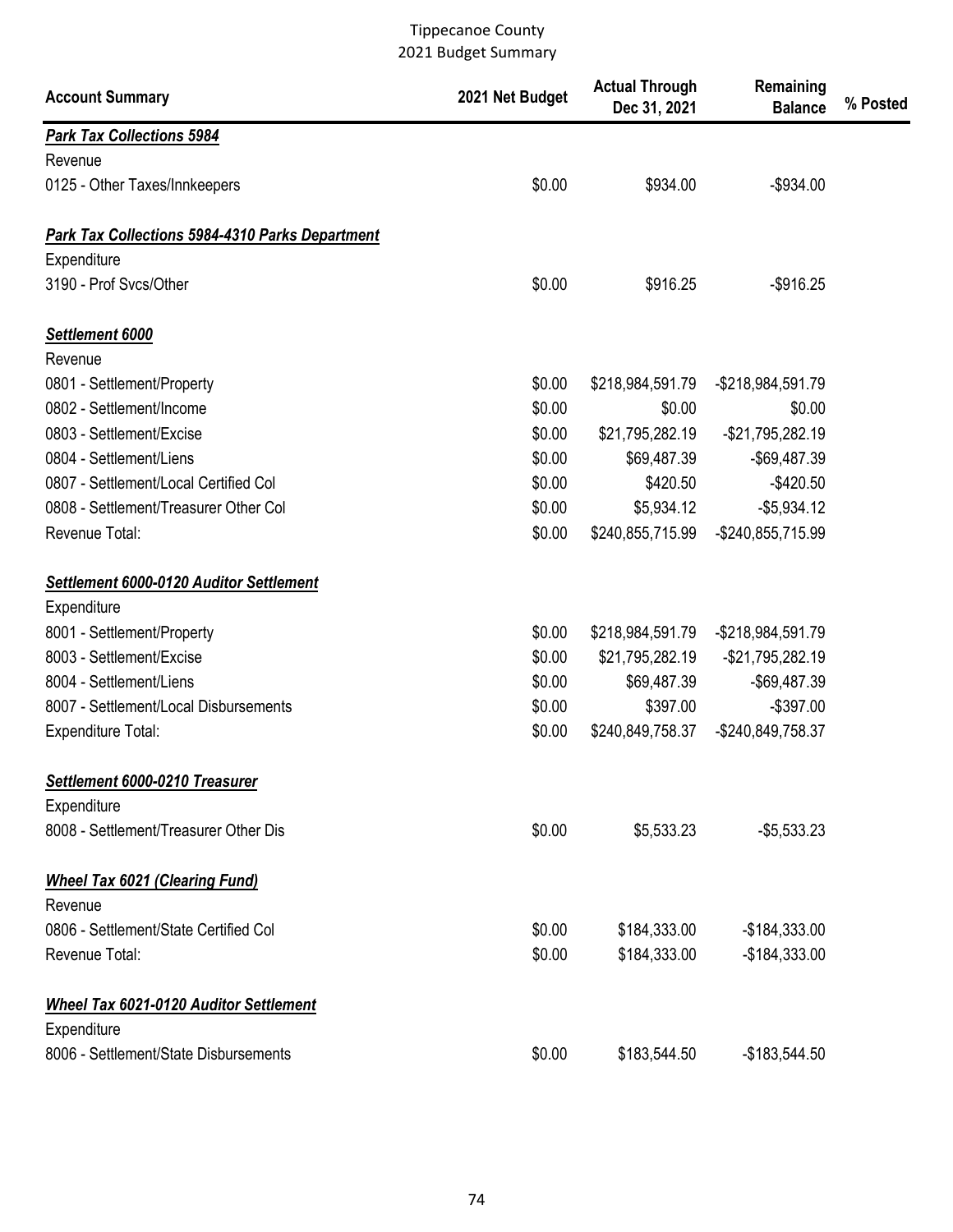| <b>Account Summary</b>                                                         | 2021 Net Budget | <b>Actual Through</b><br>Dec 31, 2021 | Remaining<br><b>Balance</b> | % Posted |
|--------------------------------------------------------------------------------|-----------------|---------------------------------------|-----------------------------|----------|
| <b>Sur Tax 6022 (Clearing Fund)</b>                                            |                 |                                       |                             |          |
| Revenue                                                                        |                 |                                       |                             |          |
| 0806 - Settlement/State Certified Col                                          | \$0.00          | \$2,898,206.93                        | -\$2,898,206.93             |          |
| Sur Tax 6022-0120 Audior Settlement                                            |                 |                                       |                             |          |
| Expenditure                                                                    |                 |                                       |                             |          |
| 8006 - Settlement/State Disbursements                                          | \$0.00          | \$2,910,685.07                        | $-$2,910,685.07$            |          |
| <b>CVET 6023 (Clearing Fund)</b>                                               |                 |                                       |                             |          |
| Revenue                                                                        |                 |                                       |                             |          |
| 0806 - Settlement/State Certified Col                                          | \$0.00          | \$833,072.00                          | -\$833,072.00               |          |
| <b>CVET 6023-0120 Auditor Settlement</b>                                       |                 |                                       |                             |          |
| Expenditure                                                                    |                 |                                       |                             |          |
| 8006 - Settlement/State Disbursements                                          | \$0.00          | \$833,072.00                          | -\$833,072.00               |          |
| <b>Financial Institutions Tax (Clearing Fund) 6051</b>                         |                 |                                       |                             |          |
| Revenue                                                                        |                 |                                       |                             |          |
| 0806 - Settlement/State Certified Col                                          | \$0.00          | \$2,444,448.47                        | $-$2,444,448.47$            |          |
| <b>Financial Institutions Tax (Clearing Fund) 6051-0120 Auditor Settlement</b> |                 |                                       |                             |          |
| Expenditure                                                                    |                 |                                       |                             |          |
| 8006 - Settlement/State Disbursements                                          | \$0.00          | \$2,444,448.47                        | $-$ \$2,444,448.47          |          |
| <b>CVET (Clearing Fund) 6203</b>                                               |                 |                                       |                             |          |
| Revenue                                                                        |                 |                                       |                             |          |
| 0802 - Settlement/Income                                                       | \$0.00          | \$6,938,481.00                        | $-$ \$6,938,481.00          |          |
| <b>CVET (Clearing Fund) 6203-0120 Auditor Settlement</b>                       |                 |                                       |                             |          |
| Expenditure                                                                    |                 |                                       |                             |          |
| 8002 - Settlement/Income                                                       | \$0.00          | \$7,358,636.27                        | $-$7,358,636.27$            |          |
| <b>State Fines &amp; Forfeitures 7101</b>                                      |                 |                                       |                             |          |
| Revenue                                                                        |                 |                                       |                             |          |
| 0807 - Settlement/Local Certified Col                                          | \$0.00          | \$32,727.05                           | $-$32,727.05$               |          |
| <b>State Fines &amp; Forfeitures 7101-0120 Auditor Settlement</b>              |                 |                                       |                             |          |
| Expenditure                                                                    |                 |                                       |                             |          |
| 8007 - Settlement/Local Disbursements                                          | \$0.00          | \$35,759.99                           | $-$ \$35,759.99             |          |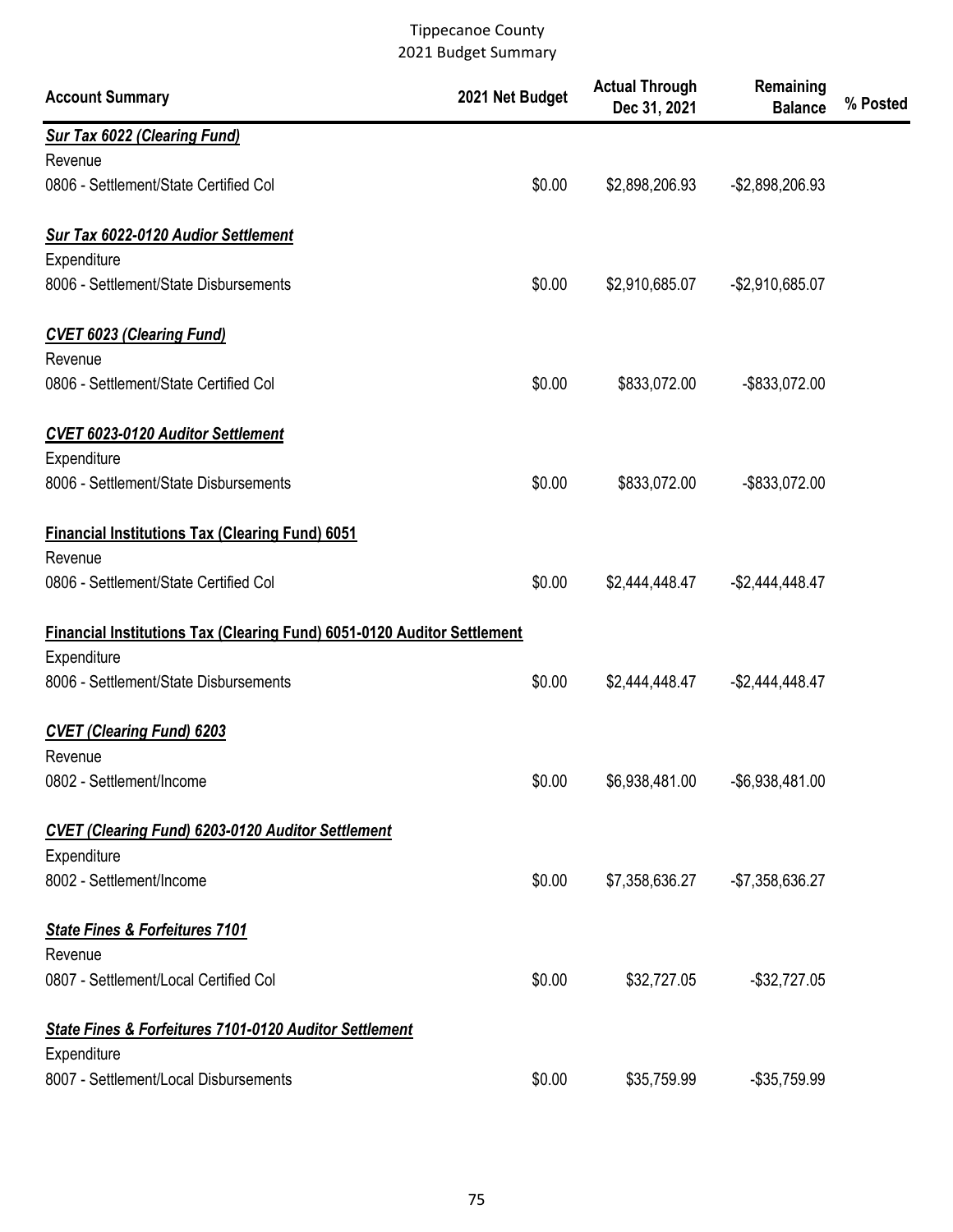| <b>Account Summary</b>                                                             | 2021 Net Budget | <b>Actual Through</b><br>Dec 31, 2021 | Remaining<br><b>Balance</b> | % Posted |
|------------------------------------------------------------------------------------|-----------------|---------------------------------------|-----------------------------|----------|
| <b>Infraction Judgments 7102</b>                                                   |                 |                                       |                             |          |
| Revenue                                                                            |                 |                                       |                             |          |
| 0807 - Settlement/Local Certified Col                                              | \$0.00          | \$185,223.75                          | $-$185,223.75$              |          |
| <b>Infraction Judgments 7102-0120 Auditor Settlement</b>                           |                 |                                       |                             |          |
| Expenditure                                                                        |                 |                                       |                             |          |
| 8007 - Settlement/Local Disbursements                                              | \$0.00          | \$188,410.75                          | $-$188,410.75$              |          |
| <b>Special Death Benefits 7104</b>                                                 |                 |                                       |                             |          |
| Revenue                                                                            |                 |                                       |                             |          |
| 0807 - Settlement/Local Certified Col                                              | \$0.00          | \$15,535.00                           | $-$15,535.00$               |          |
| <b>Special Death Benefits 7104-0120 Auditor Settlement</b>                         |                 |                                       |                             |          |
| Expenditure                                                                        |                 |                                       |                             |          |
| 8007 - Settlement/Local Disbursements                                              | \$0.00          | \$15,660.00                           | $-$15,660.00$               |          |
| <b>Conorner's Continuing Education 7106</b>                                        |                 |                                       |                             |          |
| Revenue                                                                            |                 |                                       |                             |          |
| 0807 - Settlement/Local Certified Col                                              | \$0.00          | \$25,188.75                           | $-$25,188.75$               |          |
| <b>Conorner's Continuing Education 7106-0120 Auditor Settlement</b><br>Expenditure |                 |                                       |                             |          |
| 8007 - Settlement/Local Disbursements                                              | \$0.00          | \$27,063.00                           | $-$27,063.00$               |          |
|                                                                                    |                 |                                       |                             |          |
| <b>Mortgage Recording Fee 7108</b><br>Revenue                                      |                 |                                       |                             |          |
| 0807 - Settlement/Local Certified Col                                              | \$0.00          | \$23,107.50                           | $-$23,107.50$               |          |
| Mortgage Recording Fee 7108-0120 Auditor Settlement                                |                 |                                       |                             |          |
| Expenditure                                                                        |                 |                                       |                             |          |
| 8007 - Settlement/Local Disbursements                                              | \$0.00          | \$23,150.00                           | $-$23,150.00$               |          |
|                                                                                    |                 |                                       |                             |          |
| <b>Education Plate Fee 7301</b>                                                    |                 |                                       |                             |          |
| Revenue                                                                            |                 |                                       |                             |          |
| 0806 - Settlement/State Certified Col                                              | \$0.00          | \$2,250.00                            | $-$ \$2,250.00              |          |
| <b>Education Plate Fee 7301-0120 Auditor Settlement</b>                            |                 |                                       |                             |          |
| Expenditure                                                                        |                 |                                       |                             |          |
| 8006 - Settlement/State Disbursements                                              | \$0.00          | \$2,325.00                            | $-$2,325.00$                |          |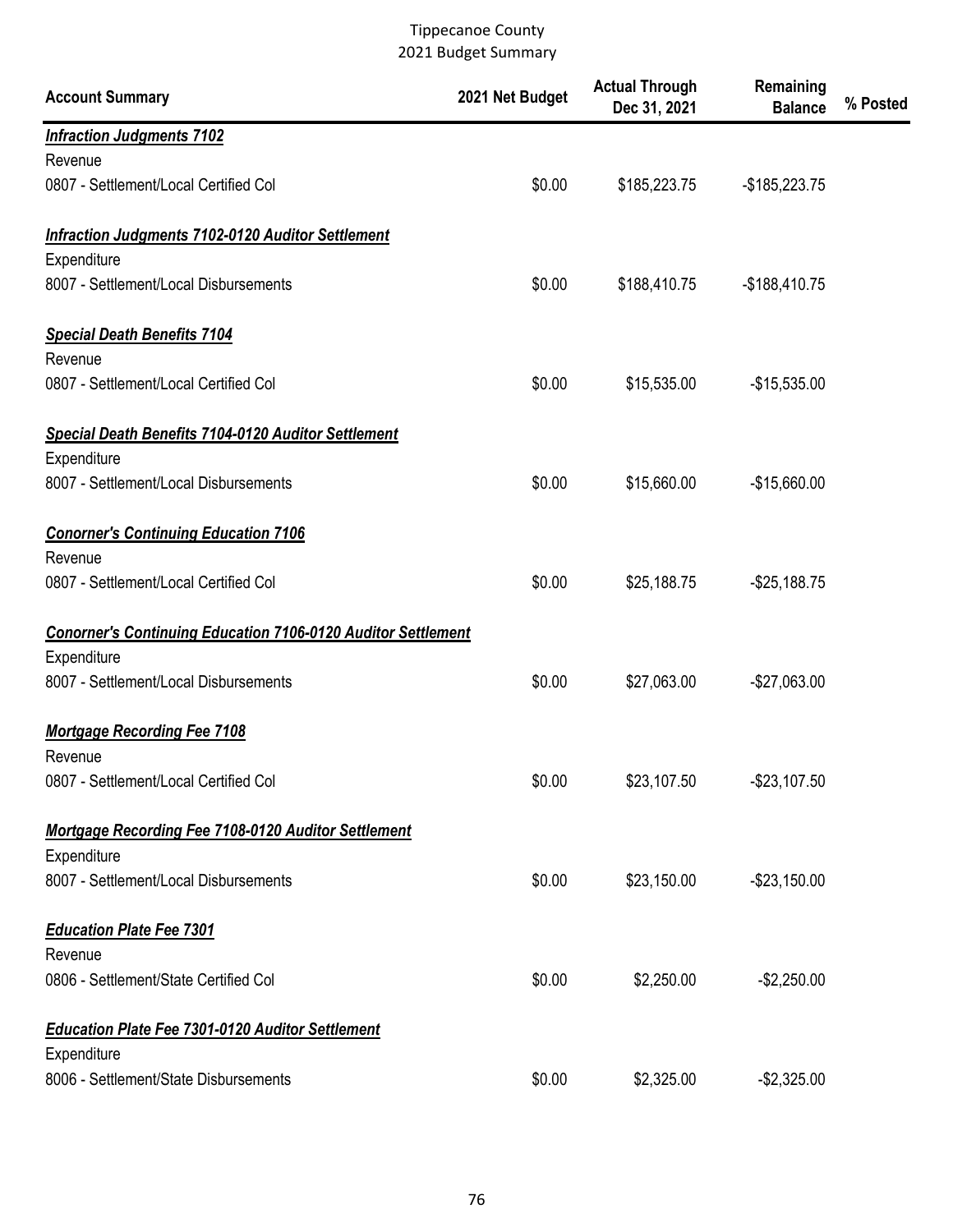| <b>Account Summary</b>                                          | 2021 Net Budget | <b>Actual Through</b><br>Dec 31, 2021 | Remaining<br><b>Balance</b> | % Posted |
|-----------------------------------------------------------------|-----------------|---------------------------------------|-----------------------------|----------|
| <b>Riverboat (Clearing Fund) 7303</b>                           |                 |                                       |                             |          |
| Revenue                                                         |                 |                                       |                             |          |
| 0806 - Settlement/State Certified Col                           | \$0.00          | \$1,022,328.53                        | $-$1,022,328.53$            |          |
| <b>Riverboat (Clearing Fund) 7303-0120 Auditor Settlement</b>   |                 |                                       |                             |          |
| Expenditure                                                     |                 |                                       |                             |          |
| 8006 - Settlement/State Disbursements                           | \$0.00          | \$1,022,328.53                        | $-$1,022,328.53$            |          |
| <b>Innkeepers Tax Collections 7304</b>                          |                 |                                       |                             |          |
| Revenue                                                         |                 |                                       |                             |          |
| 0807 - Settlement/Local Certified Col                           | \$0.00          | \$2,653,301.07                        | -\$2,653,301.07             |          |
| <b>Innkeepers Tax Collections 7304-0120 Auditor Settlement</b>  |                 |                                       |                             |          |
| Expenditure                                                     |                 |                                       |                             |          |
| 8007 - Settlement/Local Disbursements                           | \$0.00          | \$1,955,740.28                        | $-$1,955,740.28$            |          |
| <b>LIT Certified Shares (Clearing Account) 7330</b>             |                 |                                       |                             |          |
| Revenue                                                         |                 |                                       |                             |          |
| 0802 - Settlement/Income                                        | \$0.00          | \$27,483,465.00                       | -\$27,483,465.00            |          |
| <b>LIT Certified Shares 7330-0120 Auditor Settlement</b>        |                 |                                       |                             |          |
| Expenditure                                                     |                 |                                       |                             |          |
| 8002 - Settlement/Income                                        | \$0.00          | \$27,483,465.00                       | -\$27,483,465.00            |          |
| <b>LIT Public Safety (Clearing Fund) 7331</b>                   |                 |                                       |                             |          |
| Revenue                                                         |                 |                                       |                             |          |
| 0802 - Settlement/Income                                        | \$0.00          | \$8,543,047.00                        | $-$ \$8,543,047.00          |          |
| LIT Public Safety 7331-0120 Auditor Settlement                  |                 |                                       |                             |          |
| Expenditure                                                     |                 |                                       |                             |          |
| 8002 - Settlement/Income                                        | \$0.00          | \$8,543,047.00                        | -\$8,543,047.00             |          |
| <b>LIT Economic Development (Clearing Fund) 7332</b><br>Revenue |                 |                                       |                             |          |
| 0802 - Settlement/Income                                        | \$0.00          | \$19,669,684.00                       | -\$19,669,684.00            |          |
| LIT Economic Development 7332-0120 Auditor Settlement           |                 |                                       |                             |          |
| Expenditure                                                     |                 |                                       |                             |          |
| 8002 - Settlement/Income                                        | \$0.00          | \$19,669,684.00                       | -\$19,669,684.00            |          |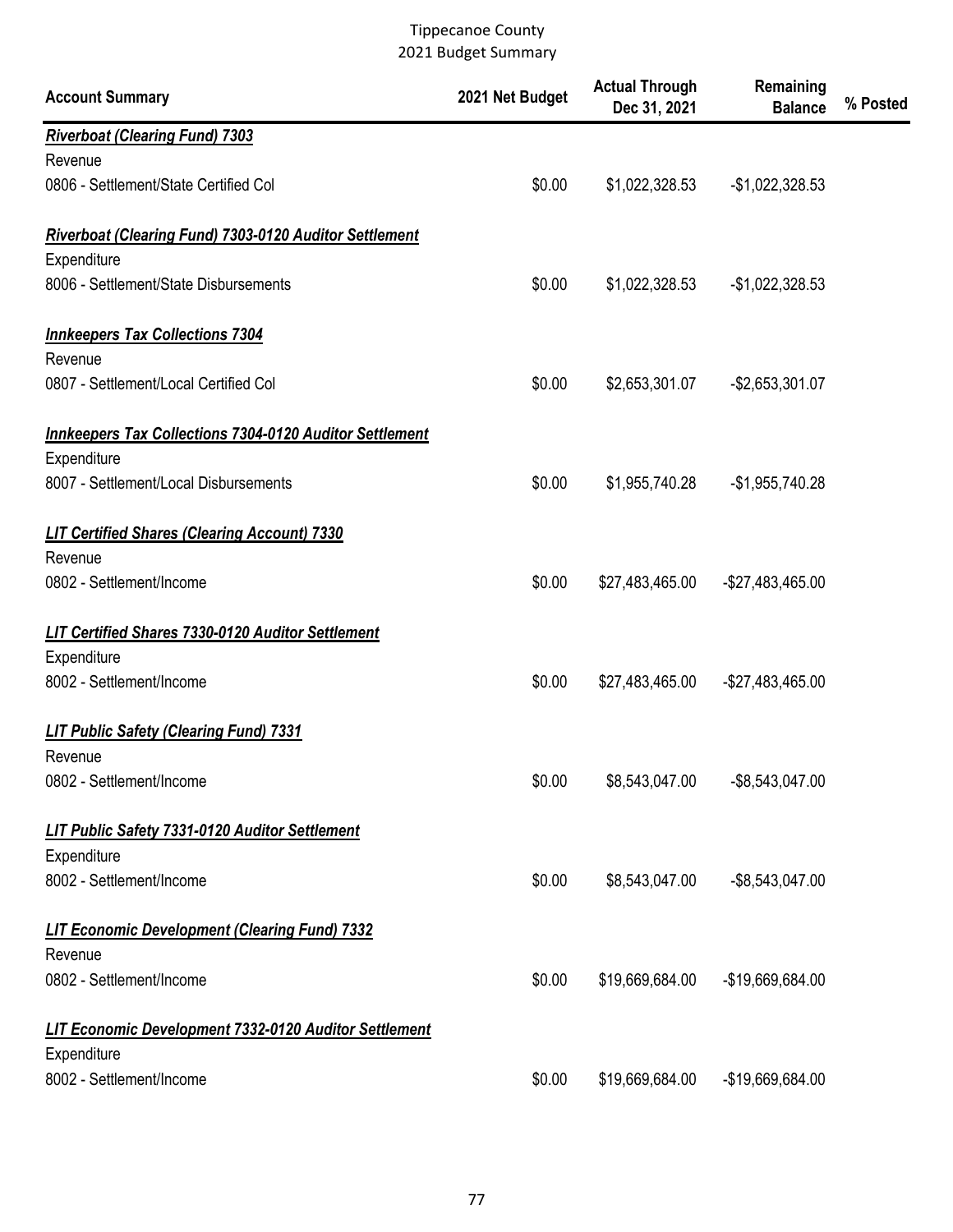| <b>Account Summary</b>                                  | 2021 Net Budget | <b>Actual Through</b><br>Dec 31, 2021 | Remaining<br><b>Balance</b> | % Posted |
|---------------------------------------------------------|-----------------|---------------------------------------|-----------------------------|----------|
| <b>Stop Arm Violation Enforcement 8154</b>              |                 |                                       |                             |          |
| Revenue                                                 |                 |                                       |                             |          |
| 0281 - Publ Safety/Federal                              | \$7,869.82      | \$0.00                                | \$7,869.82                  | 0.0%     |
| <b>Stop Arm Violation Enforcement 8154-5410 Sheriff</b> |                 |                                       |                             |          |
| Expenditure                                             |                 |                                       |                             |          |
| 1150 - Sal & Wages/Overtime                             | \$7,869.82      | \$0.00                                | \$7,869.82                  | 0.0%     |
| <b>ICAC Task Force 8198</b><br>Revenue                  |                 |                                       |                             |          |
| 0281 - Publ Safety/Federal                              | \$10,000.00     | \$9,985.84                            | \$14.16                     | 99.9%    |
| ICAC Task Force 8198-5910 Prosecutor                    |                 |                                       |                             |          |
| Expenditure                                             |                 |                                       |                             |          |
| 2140 - Office Supplies/Minor Equip                      | \$9,144.00      | \$9,129.84                            | \$14.16                     | 99.8%    |
| 3210 - Comm & Transp/Travel/Training                    | \$856.00        | \$856.00                              | \$0.00                      | 100.0%   |
| <b>Expenditure Total:</b>                               | \$10,000.00     | \$9,985.84                            | \$14.16                     | 99.9%    |
| <b>Cops Hiring Program 8209</b>                         |                 |                                       |                             |          |
| Revenue                                                 |                 |                                       |                             |          |
| 0281 - Publ Safety/Federal                              | \$250,000.00    | \$60,000.00                           | \$190,000.00                | 24.0%    |
| Cops Hiring Program 8209-5410 Sheriff                   |                 |                                       |                             |          |
| Expenditure                                             |                 |                                       |                             |          |
| 1115 - Sal & Wages/Merit Deputies                       | \$115,597.94    | \$43,558.84                           | \$72,039.10                 | 37.7%    |
| 1210 - EE Benefits/Social Security                      | \$8,965.83      | \$2,912.54                            | \$6,053.29                  | 32.5%    |
| 1221 - EE Benefits/Sheriff Retirement                   | \$49,004.00     | \$0.00                                | \$49,004.00                 | 0.0%     |
| <b>Expenditure Total:</b>                               | \$173,567.77    | \$46,471.38                           | \$127,096.39                | 26.8%    |
| Cops Hiring Program 8209-9410 Employee Health Insurance |                 |                                       |                             |          |
| Expenditure                                             |                 |                                       |                             |          |
| 1230 - EE Benefits/Health                               | \$52,724.28     | \$15,872.16                           | \$36,852.12                 | 30.1%    |
| 1231 - EE Benefits/LTD                                  | \$435.60        | \$163.20                              | \$272.40                    | 37.5%    |
| 1232 - EE Benefits/Life                                 | \$412.56        | \$76.32                               | \$336.24                    | 18.5%    |
| 1910 - Other Personal Services/WC                       | \$1,380.00      | \$0.00                                | \$1,380.00                  | $0.0\%$  |
| <b>Expenditure Total:</b>                               | \$54,952.44     | \$16,111.68                           | \$38,840.76                 | 29.3%    |
| <b>Prosecutor ICJI HTCU 8271</b>                        |                 |                                       |                             |          |
| Revenue                                                 |                 |                                       |                             |          |
| 0281 - Publ Safety/Federal                              | \$97,458.89     | \$65,597.78                           | \$31,861.11                 | 67.3%    |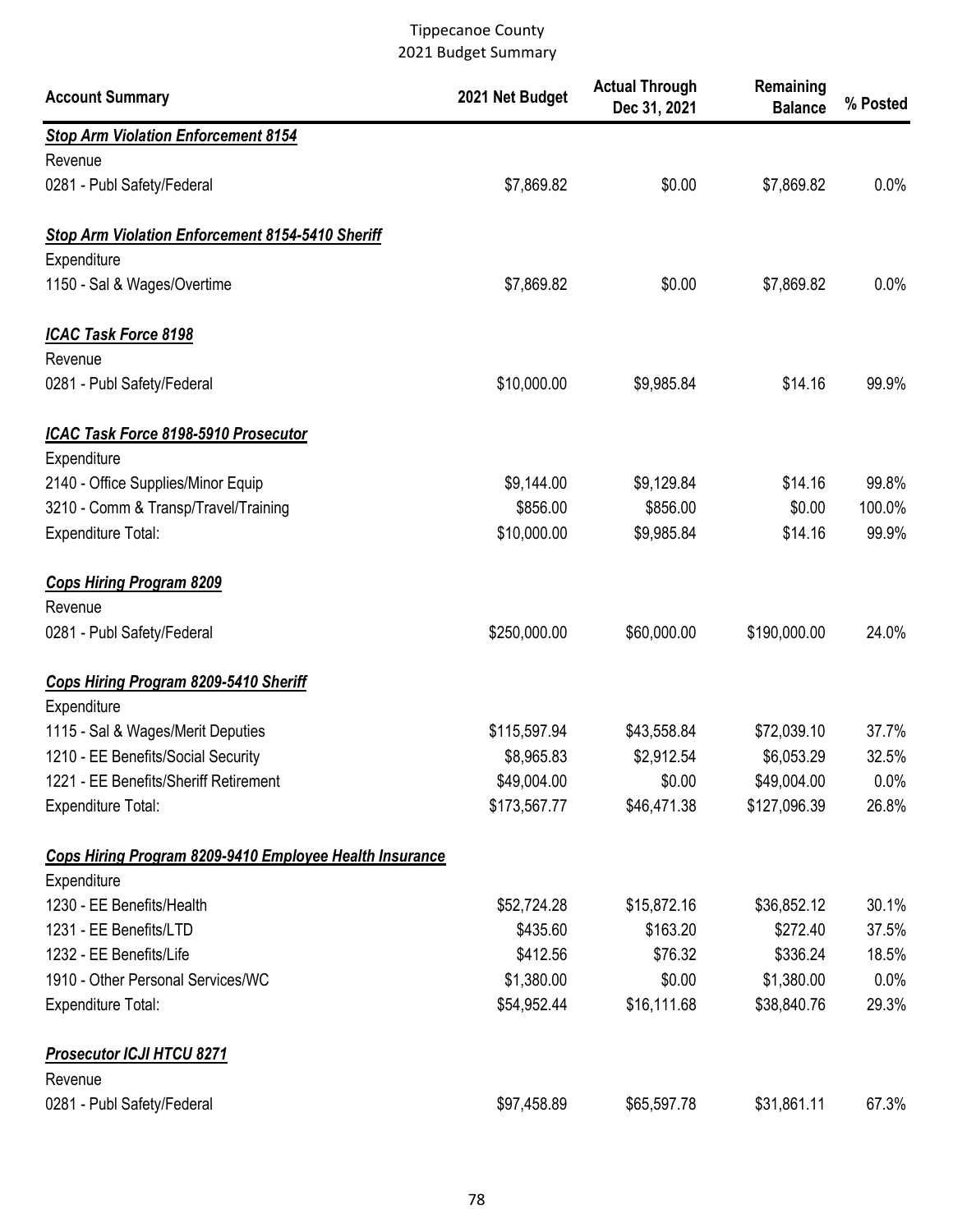| <b>Account Summary</b>                                                 | 2021 Net Budget | <b>Actual Through</b><br>Dec 31, 2021 | Remaining<br><b>Balance</b> | % Posted |
|------------------------------------------------------------------------|-----------------|---------------------------------------|-----------------------------|----------|
| Prosecutor ICJI HTCU 8271-5910                                         |                 |                                       |                             |          |
| Expenditure                                                            |                 |                                       |                             |          |
| 1110 - Sal & Wages/Full Time                                           | \$395.71        | \$0.00                                | \$395.71                    | 0.0%     |
| 1150 - Sal & Wages/Overtime                                            | \$2,977.24      | \$0.00                                | \$2,977.24                  | 0.0%     |
| 1210 - EE Benefits/Social Security                                     | \$467.87        | \$0.00                                | \$467.87                    | 0.0%     |
| 1220 - EE Benefits/PERF Retirement                                     | \$307.60        | \$0.00                                | \$307.60                    | 0.0%     |
| 2110 - Office Supplies/General                                         | \$0.43          | \$0.00                                | \$0.43                      | 0.0%     |
| 2140 - Office Supplies/Minor Equip                                     | \$5,327.08      | \$2,995.00                            | \$2,332.08                  | 56.2%    |
| 3210 - Comm & Transp/Travel/Training                                   | \$99,494.00     | \$47,445.54                           | \$52,048.46                 | 47.7%    |
| 3240 - Comm & Transp/Software                                          | \$2,311.04      | \$0.00                                | \$2,311.04                  | 0.0%     |
| 4510 - Machinery & Equipment/General                                   | \$0.31          | \$0.00                                | \$0.31                      | 0.0%     |
| <b>Expenditure Total:</b>                                              | \$111,281.28    | \$50,440.54                           | \$60,840.74                 | 45.3%    |
| <b>Prosecutor ICJI HTCU 8271-9410 Employee Benefits</b><br>Expenditure |                 |                                       |                             |          |
| 1230 - EE Benefits/Health                                              | \$721.40        | \$0.00                                | \$721.40                    | 0.0%     |
| 1231 - EE Benefits/LTD                                                 | \$46.34         | \$0.00                                | \$46.34                     | 0.0%     |
| 1232 - EE Benefits/Life                                                | \$31.12         | \$0.00                                | \$31.12                     | 0.0%     |
| 1910 - Other Personal Services/WC                                      | \$601.00        | \$0.00                                | \$601.00                    | 0.0%     |
| <b>Expenditure Total:</b>                                              | \$1,399.86      | \$0.00                                | \$1,399.86                  | 0.0%     |
| <b>Prosecutor ICJI VOCA 8272</b><br>Revenue                            |                 |                                       |                             |          |
| 0281 - Publ Safety/Federal                                             | \$691,217.27    | \$164,381.58                          | \$526,835.69                | 23.8%    |
| Prosecutor ICJI VOCA 8272-5910 Prosecutor                              |                 |                                       |                             |          |
| Expenditure                                                            |                 |                                       |                             |          |
| 1110 - Sal & Wages/Full Time                                           | \$252,527.12    | \$130,911.66                          | \$121,615.46                | 51.8%    |
| 1130 - Sal & Wages/Part Time                                           | \$53,577.50     | \$17,510.00                           | \$36,067.50                 | 32.7%    |
| 1210 - EE Benefits/Social Security                                     | \$24,289.61     | \$10,753.69                           | \$13,535.92                 | 44.3%    |
| 1220 - EE Benefits/PERF Retirement                                     | \$28,725.92     | \$14,662.22                           | \$14,063.70                 | 51.0%    |
| 1920 - Other Personal Services/Unempl                                  | \$1,725.00      | \$0.00                                | \$1,725.00                  | 0.0%     |
| 2120 - Office Supplies/Forms                                           | \$1,396.90      | \$0.00                                | \$1,396.90                  | 0.0%     |
| 2140 - Office Supplies/Minor Equip                                     | \$7,926.92      | \$0.00                                | \$7,926.92                  | 0.0%     |
| 3140 - Prof Svcs/Counselng Consults                                    | \$114,825.00    | \$40,460.00                           | \$74,365.00                 | 35.2%    |
| 3710 - Rentals & Leases/Bldgs & Prop                                   | \$500.00        | \$0.00                                | \$500.00                    | 0.0%     |
| Expenditure Total:                                                     | \$485,493.97    | \$214,297.57                          | \$271,196.40                | 44.1%    |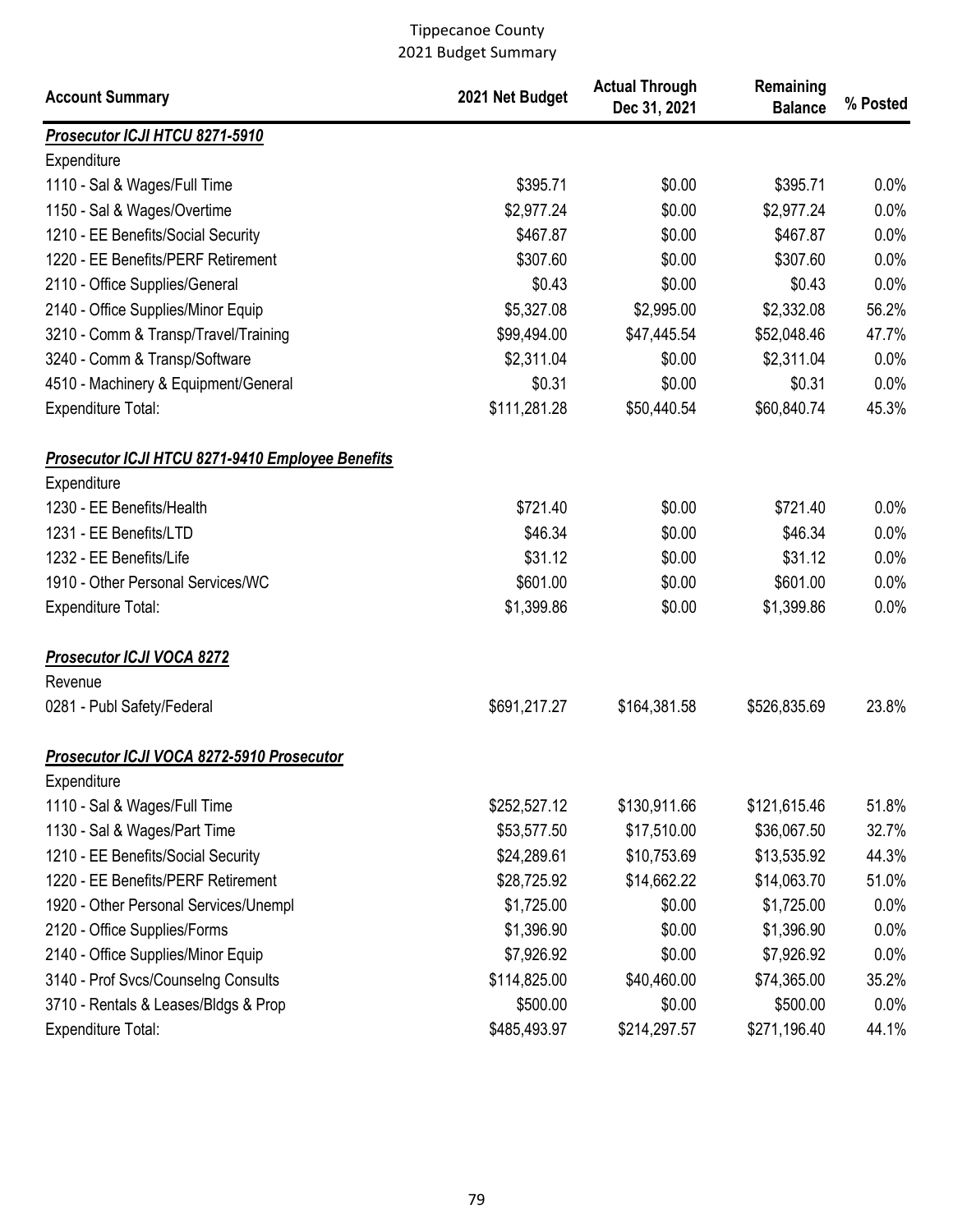| <b>Account Summary</b>                                 | 2021 Net Budget | <b>Actual Through</b><br>Dec 31, 2021 | Remaining<br><b>Balance</b> | % Posted |
|--------------------------------------------------------|-----------------|---------------------------------------|-----------------------------|----------|
| Prosecutor ICJI VOCA 8272-9410 Employee Benefits       |                 |                                       |                             |          |
| Expenditure                                            |                 |                                       |                             |          |
| 1230 - EE Benefits/Health                              | \$160,316.12    | \$39,794.16                           | \$120,521.96                | 24.8%    |
| <b>Expenditure Total:</b>                              | \$160,316.12    | \$39,794.16                           | \$120,521.96                | 24.8%    |
| <b>PREA 8331</b>                                       |                 |                                       |                             |          |
| Revenue                                                |                 |                                       |                             |          |
| 0281 - Publ Safety/Federal                             | \$250,000.00    | \$0.00                                | \$250,000.00                | 0.0%     |
| <b>PREA 8331-5510 Community Corrections</b>            |                 |                                       |                             |          |
| Expenditure                                            |                 |                                       |                             |          |
| 1110 - Sal & Wages/Full Time                           | \$124,205.00    | \$61,285.33                           | \$62,919.67                 | 49.3%    |
| 1210 - EE Benefits/Social Security                     | \$9,501.00      | \$4,338.57                            | \$5,162.43                  | 45.7%    |
| 1220 - EE Benefits/PERF Retirement                     | \$13,911.00     | \$6,811.11                            | \$7,099.89                  | 49.0%    |
| 2990 - Other Supplies/Non-specified                    | \$7,876.00      | \$111.07                              | \$7,764.93                  | 1.4%     |
| 3190 - Prof Svcs/Other                                 | \$53,546.00     | \$22,500.00                           | \$31,046.00                 | 42.0%    |
| 3210 - Comm & Transp/Travel/Training                   | \$4,631.00      | \$0.00                                | \$4,631.00                  | 0.0%     |
| <b>Expenditure Total:</b>                              | \$213,670.00    | \$95,046.08                           | \$118,623.92                | 44.5%    |
| <b>PREA 8331-9410 Employee Insurance</b>               |                 |                                       |                             |          |
| Expenditure                                            |                 |                                       |                             |          |
| 1230 - EE Benefits/Health                              | \$33,333.00     | \$16,588.55                           | \$16,744.45                 | 49.8%    |
| 1231 - EE Benefits/LTD                                 | \$466.00        | \$227.47                              | \$238.53                    | 48.8%    |
| 1232 - EE Benefits/Life                                | \$220.00        | \$131.32                              | \$88.68                     | 59.7%    |
| 1910 - Other Personal Services/WC                      | \$2,311.00      | \$0.00                                | \$2,311.00                  | 0.0%     |
| Expenditure Total:                                     | \$36,330.00     | \$16,947.34                           | \$19,382.66                 | 46.6%    |
| Traffic/Area Plan 8401-2510                            |                 |                                       |                             |          |
| Expenditure                                            |                 |                                       |                             |          |
| 3190 - Prof Svcs/Other                                 | \$0.00          | \$8,330.00                            | $-$8,330.00$                |          |
| <b>EMPG Competitive 8413</b>                           |                 |                                       |                             |          |
| Revenue                                                |                 |                                       |                             |          |
| 0281 - Publ Safety/Federal                             | \$40,000.00     | \$0.00                                | \$40,000.00                 | 0.0%     |
| <b>EMPG Competitive 8413-5210 Emergency Management</b> |                 |                                       |                             |          |
| Expenditure                                            |                 |                                       |                             |          |
| 4530 - Machinery & Equipment/Safety                    | \$40,000.00     | \$0.00                                | \$40,000.00                 | 0.0%     |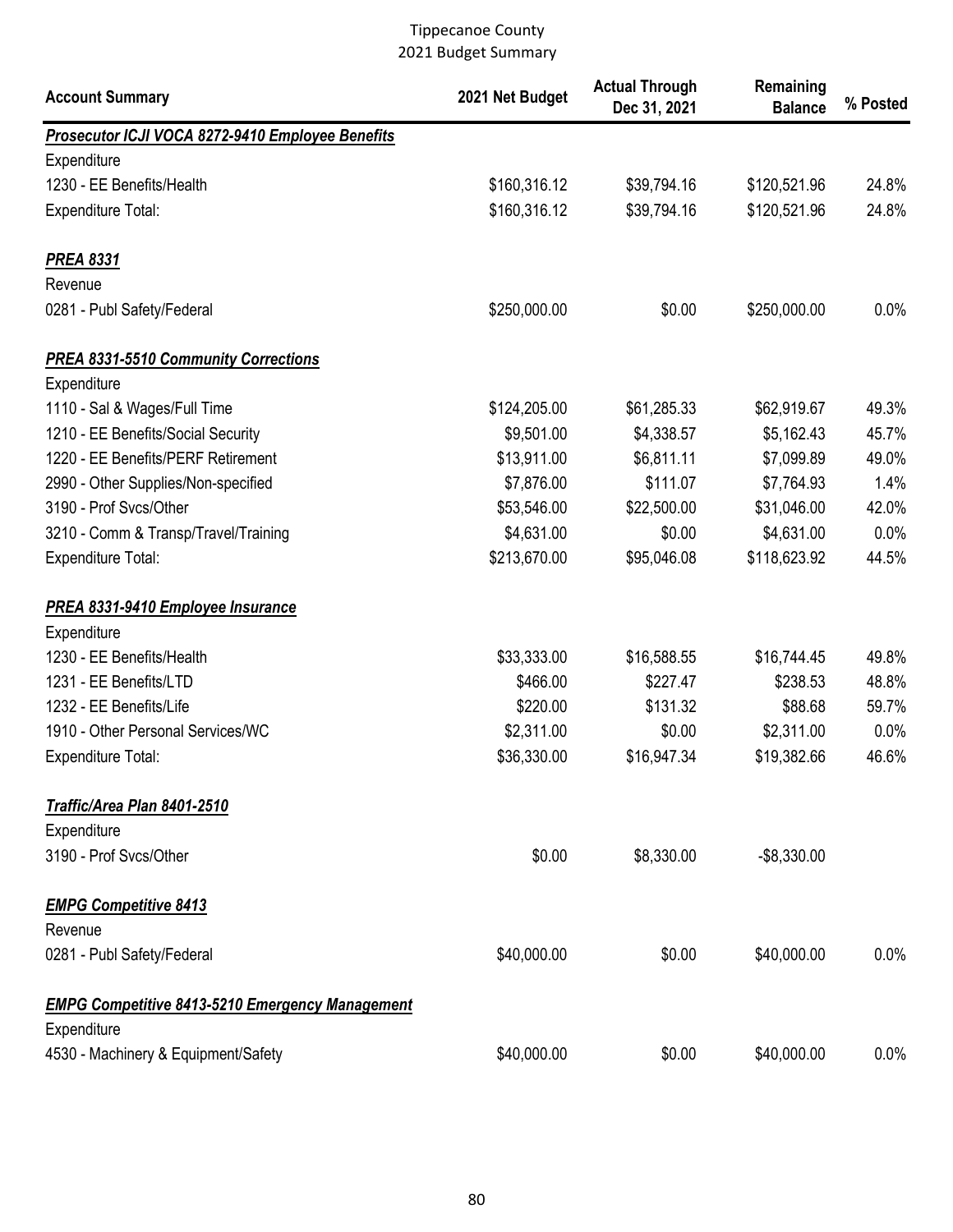| <b>Account Summary</b>                               | 2021 Net Budget | <b>Actual Through</b><br>Dec 31, 2021 | Remaining<br><b>Balance</b> | % Posted |
|------------------------------------------------------|-----------------|---------------------------------------|-----------------------------|----------|
| <b>TEMA LEPC HMEP 8431</b>                           |                 |                                       |                             |          |
| Revenue                                              |                 |                                       |                             |          |
| 0281 - Publ Safety/Federal                           | \$27,000.00     | \$12,000.00                           | \$15,000.00                 | 44.4%    |
| <b>TEMA LEPC HMEP 8431-5210 Emergency Management</b> |                 |                                       |                             |          |
| Expenditure                                          |                 |                                       |                             |          |
| 3210 - Comm & Transp/Travel/Training                 | \$27,000.00     | \$12,000.00                           | \$15,000.00                 | 44.4%    |
| <b>TEMA SHSP Hazmat TPQ 8438</b>                     |                 |                                       |                             |          |
| Revenue                                              |                 |                                       |                             |          |
| 0281 - Publ Safety/Federal                           | \$45,000.00     | \$45,000.00                           | \$0.00                      | 100.0%   |
| TEMA SHSP Hazmat TPQ 8438-1410 DolT                  |                 |                                       |                             |          |
| Expenditure                                          |                 |                                       |                             |          |
| 4510 - Machinery & Equipment/General                 | \$45,000.00     | \$45,000.00                           | \$0.00                      | 100.0%   |
| <b>Pre-Disaster Program 8448</b>                     |                 |                                       |                             |          |
| Revenue                                              |                 |                                       |                             |          |
| 0282 - Hith & Wifr/Federal                           | \$19,457.00     | \$5,000.00                            | \$14,457.00                 | 25.7%    |
| Pre-Disaster Program 8448-1110 Commissioners         |                 |                                       |                             |          |
| Expenditure                                          |                 |                                       |                             |          |
| 3190 - Prof Svcs/Other                               | \$19,457.00     | \$10,000.00                           | \$9,457.00                  | 51.4%    |
| <b>STD Prevention Grant 8463</b>                     |                 |                                       |                             |          |
| Revenue                                              |                 |                                       |                             |          |
| 0282 - Hith & Wifr/Federal                           | \$189,336.23    | \$110,370.59                          | \$78,965.64                 | 58.3%    |
| STD Prevention Grant 8463-9010 Health Dept           |                 |                                       |                             |          |
| Expenditure                                          |                 |                                       |                             |          |
| 1110 - Sal & Wages/Full Time                         | \$58,309.32     | \$39,898.91                           | \$18,410.41                 | 68.4%    |
| 1130 - Sal & Wages/Part Time                         | \$30,923.00     | \$15,711.50                           | \$15,211.50                 | 50.8%    |
| 1210 - EE Benefits/Social Security                   | \$7,347.36      | \$3,923.87                            | \$3,423.49                  | 53.4%    |
| 1220 - EE Benefits/PERF Retirement                   | \$7,471.22      | \$4,468.73                            | \$3,002.49                  | 59.8%    |
| 2110 - Office Supplies/General                       | \$2,336.45      | \$139.88                              | \$2,196.57                  | 6.0%     |
| 2220 - Oper Supplies/Inst'l or Med                   | \$6,840.60      | \$2,281.63                            | \$4,558.97                  | 33.4%    |
| 3190 - Prof Svcs/Other                               | \$38,228.64     | \$9,762.16                            | \$28,466.48                 | 25.5%    |
| 3210 - Comm & Transp/Travel/Training                 | \$2,444.94      | \$0.00                                | \$2,444.94                  | $0.0\%$  |
| Expenditure Total:                                   | \$153,901.53    | \$76,186.68                           | \$77,714.85                 | 49.5%    |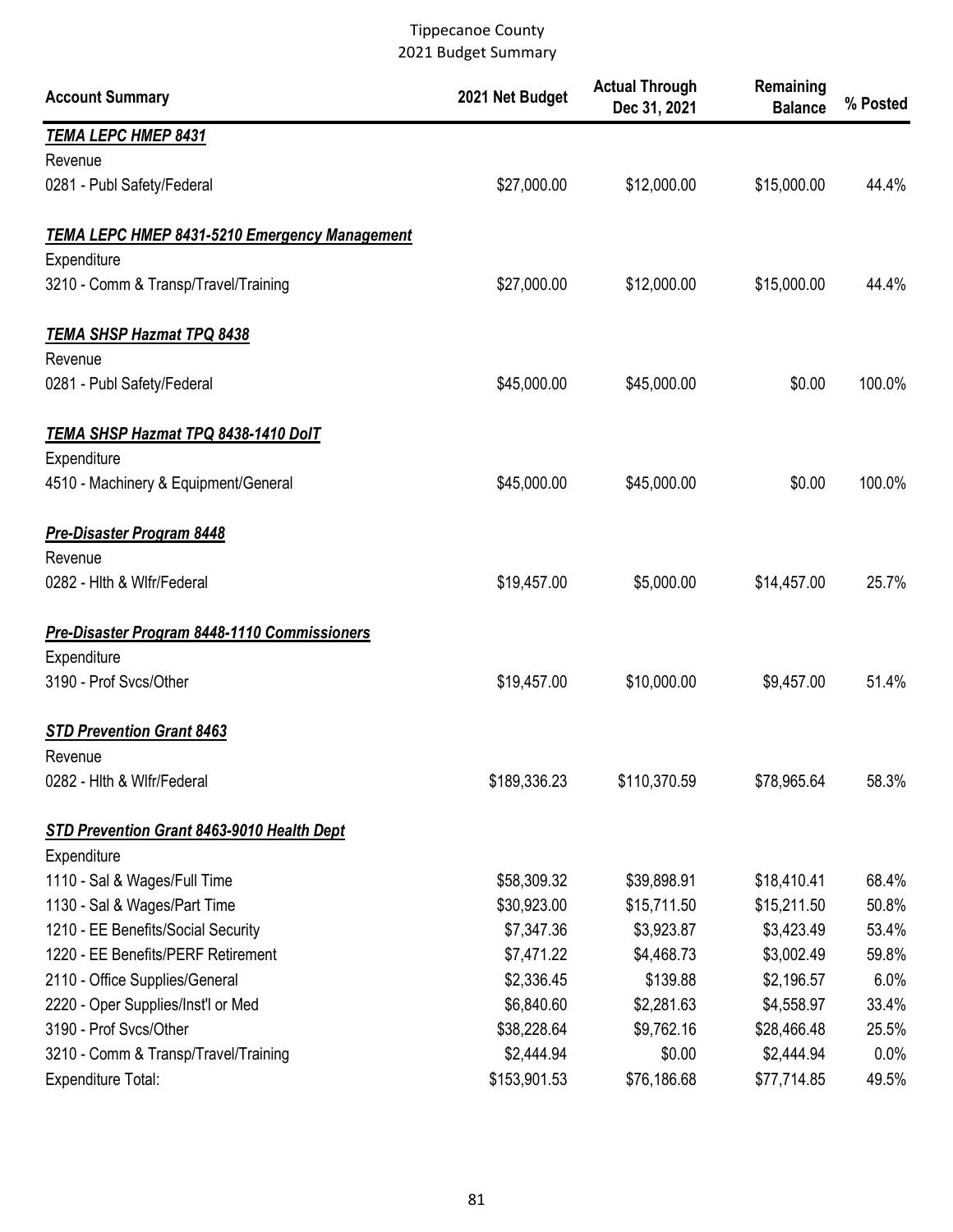| <b>Account Summary</b>                                       | 2021 Net Budget | <b>Actual Through</b><br>Dec 31, 2021 | Remaining<br><b>Balance</b> | % Posted |
|--------------------------------------------------------------|-----------------|---------------------------------------|-----------------------------|----------|
| STD Prevention Grant 8463-9410 Employee Benefits             |                 |                                       |                             |          |
| Expenditure                                                  |                 |                                       |                             |          |
| 1230 - EE Benefits/Health                                    | \$21,364.02     | \$12,653.78                           | \$8,710.24                  | 59.2%    |
| 1231 - EE Benefits/LTD                                       | \$224.36        | \$152.72                              | \$71.64                     | 68.1%    |
| 1232 - EE Benefits/Life                                      | \$145.92        | \$100.32                              | \$45.60                     | 68.8%    |
| <b>Expenditure Total:</b>                                    | \$21,734.30     | \$12,906.82                           | \$8,827.48                  | 59.4%    |
| <b>Immunization Grant 8464</b>                               |                 |                                       |                             |          |
| Revenue                                                      |                 |                                       |                             |          |
| 0282 - Hith & Wifr/Federal                                   | \$100,363.40    | \$44,372.78                           | \$55,990.62                 | 44.2%    |
| <b>Immunization Grant 8464-9010 Health Dept</b>              |                 |                                       |                             |          |
| Expenditure                                                  |                 |                                       |                             |          |
| 1130 - Sal & Wages/Part Time                                 | \$27,458.00     | \$13,595.00                           | \$13,863.00                 | 49.5%    |
| 1210 - EE Benefits/Social Security                           | \$2,100.62      | \$1,040.02                            | \$1,060.60                  | 49.5%    |
| 2110 - Office Supplies/General                               | \$2,240.10      | \$1,122.84                            | \$1,117.26                  | 50.1%    |
| 2220 - Oper Supplies/Inst'l or Med                           | \$14,225.55     | \$8,136.87                            | \$6,088.68                  | 57.2%    |
| 3190 - Prof Svcs/Other                                       | \$51,221.00     | \$20,521.08                           | \$30,699.92                 | 40.1%    |
| 3910 - Other Disb/Dues & Subscription                        | \$195.00        | \$0.00                                | \$195.00                    | 0.0%     |
| <b>Expenditure Total:</b>                                    | \$97,440.27     | \$44,415.81                           | \$53,024.46                 | 45.6%    |
| <b>Immunization COVID Vaccine 8465</b>                       |                 |                                       |                             |          |
| Revenue                                                      |                 |                                       |                             |          |
| 0282 - Hith & Wifr/Federal                                   | \$57,038.00     | \$57,038.38                           | $-$0.38$                    | 100.0%   |
| Immunization COVID Vaccine 8465-9010 Health Dept             |                 |                                       |                             |          |
| Expenditure                                                  |                 |                                       |                             |          |
| 3190 - Prof Svcs/Other                                       | \$57,038.00     | \$50,010.00                           | \$7,028.00                  | 87.7%    |
| <b>HPP &amp; PHEP Base Grant 8476</b>                        |                 |                                       |                             |          |
| Revenue                                                      |                 |                                       |                             |          |
| 0282 - Hith & Wifr/Federal                                   | \$56,895.00     | \$5,580.76                            | \$51,314.24                 | 9.8%     |
| <b>HPP &amp; PHEP Base Grant 8476-9010 Health Department</b> |                 |                                       |                             |          |
| Expenditure                                                  |                 |                                       |                             |          |
| 2215 - Oper Supplies/Garage & Fleet                          | \$1,281.00      | \$1,280.02                            | \$0.98                      | 99.9%    |
| 2220 - Oper Supplies/Inst'l or Med                           | \$5,447.01      | \$5,447.02                            | $-$0.01$                    | 100.0%   |
| 2340 - Rep & Maint/Minor Equipment                           | \$15,439.00     | \$15,438.80                           | \$0.20                      | 100.0%   |
| 3190 - Prof Svcs/Other                                       | \$31,434.00     | \$7,423.14                            | \$24,010.86                 | 23.6%    |
| 3510 - Utility Service/Utilities                             | \$407.80        | \$407.06                              | \$0.74                      | 99.8%    |
| <b>Expenditure Total:</b>                                    | \$54,008.81     | \$29,996.04                           | \$24,012.77                 | 55.5%    |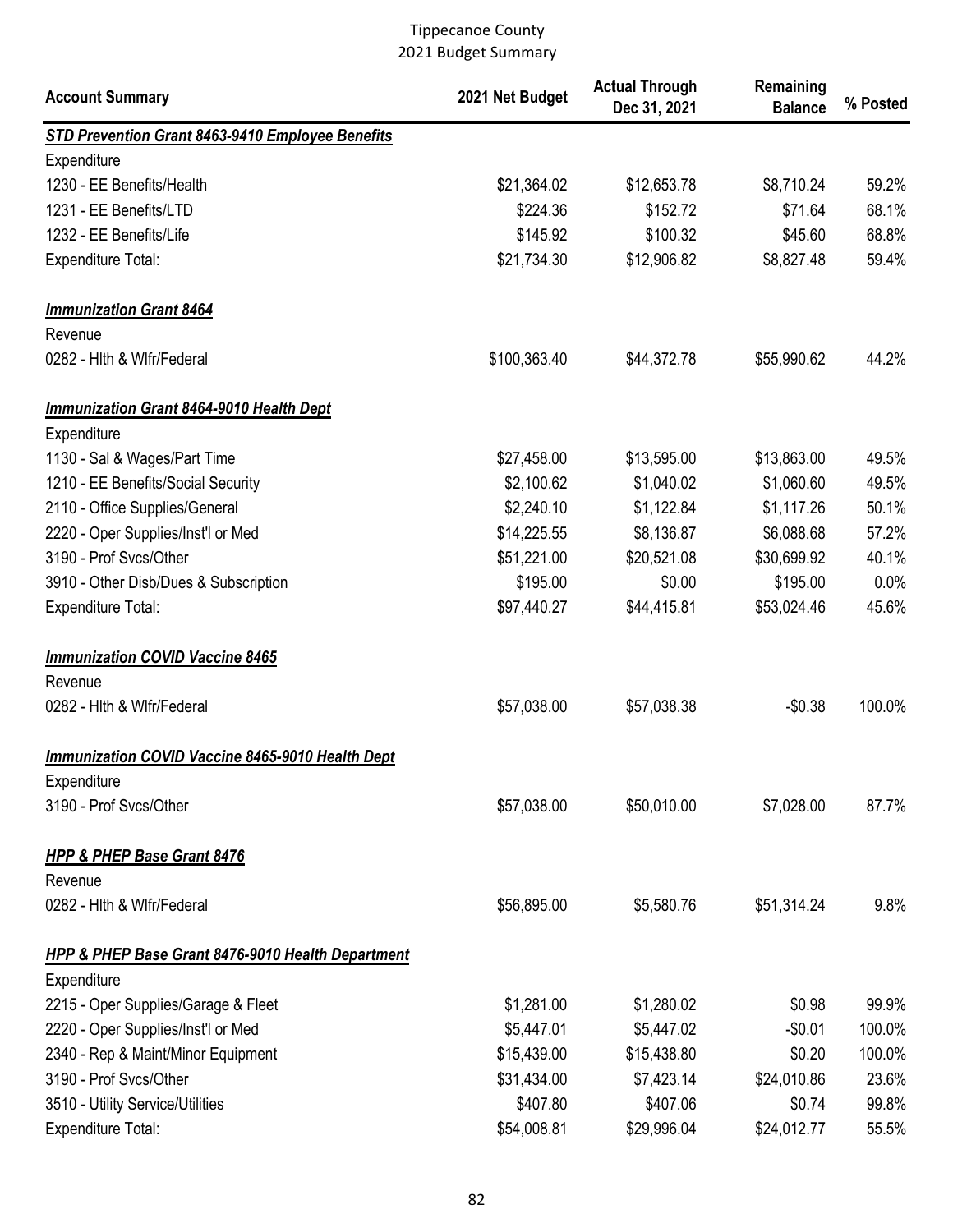| <b>Account Summary</b>                                           | 2021 Net Budget | <b>Actual Through</b><br>Dec 31, 2021 | Remaining<br><b>Balance</b> | % Posted |
|------------------------------------------------------------------|-----------------|---------------------------------------|-----------------------------|----------|
| <b>HIV Prevention Health Program 8482</b>                        |                 |                                       |                             |          |
| Revenue                                                          |                 |                                       |                             |          |
| 0282 - Hith & Wifr/Federal                                       | \$113,013.22    | \$47,381.18                           | \$65,632.04                 | 41.9%    |
| <b>HIV Prevention Health Program 8482-9010 Health Dept</b>       |                 |                                       |                             |          |
| Expenditure                                                      |                 |                                       |                             |          |
| 1110 - Sal & Wages/Full Time                                     | \$39,960.00     | \$34,503.86                           | \$5,456.14                  | 86.3%    |
| 1130 - Sal & Wages/Part Time                                     | \$30,371.00     | \$18,224.00                           | \$12,147.00                 | 60.0%    |
| 1210 - EE Benefits/Social Security                               | \$5,628.62      | \$4,033.69                            | \$1,594.93                  | 71.7%    |
| 1220 - EE Benefits/PERF Retirement                               | \$4,450.00      | \$3,864.53                            | \$585.47                    | 86.8%    |
| 2110 - Office Supplies/General                                   | \$2,740.00      | \$368.43                              | \$2,371.57                  | 13.4%    |
| 2220 - Oper Supplies/Inst'l or Med                               | \$2,600.20      | \$926.07                              | \$1,674.13                  | 35.6%    |
| 3190 - Prof Svcs/Other                                           | \$5,000.00      | \$1,526.00                            | \$3,474.00                  | 30.5%    |
| 3210 - Comm & Transp/Travel/Training                             | \$5,320.00      | \$0.00                                | \$5,320.00                  | 0.0%     |
| <b>Expenditure Total:</b>                                        | \$96,069.82     | \$63,446.58                           | \$32,623.24                 | 66.0%    |
| <b>HIV Prevention Health Program 8482-9410 Employee Benefits</b> |                 |                                       |                             |          |
| Expenditure                                                      |                 |                                       |                             |          |
| 1230 - EE Benefits/Health                                        | \$15,000.00     | \$0.00                                | \$15,000.00                 | 0.0%     |
| 1231 - EE Benefits/LTD                                           | \$148.00        | \$118.56                              | \$29.44                     | 80.1%    |
| 1232 - EE Benefits/Life                                          | \$109.00        | \$86.64                               | \$22.36                     | 79.5%    |
| 1910 - Other Personal Services/WC                                | \$670.00        | \$0.00                                | \$670.00                    | 0.0%     |
| <b>Expenditure Total:</b>                                        | \$15,927.00     | \$205.20                              | \$15,721.80                 | 1.3%     |
| Quick Response Team 8483-9010 Health Dept                        |                 |                                       |                             |          |
| Expenditure                                                      |                 |                                       |                             |          |
| 2110 - Office Supplies/General                                   | \$1,812.64      | \$0.00                                | \$1,812.64                  | $0.0\%$  |
| 2250 - Oper Supplies/Food                                        | \$0.26          | \$0.00                                | \$0.26                      | $0.0\%$  |
| 3145 - Prof Svcs/Hlth & Med Prof                                 | \$66.08         | \$0.00                                | \$66.08                     | 0.0%     |
| 3210 - Comm & Transp/Travel/Training                             | \$2,000.00      | \$0.00                                | \$2,000.00                  | 0.0%     |
| Expenditure Total:                                               | \$3,878.98      | \$0.00                                | \$3,878.98                  | $0.0\%$  |
| <b>COVID-19 Op Vaccine 8488</b>                                  |                 |                                       |                             |          |
| Revenue                                                          |                 |                                       |                             |          |
| 0282 - Hith & Wifr/Federal                                       | \$389,641.00    | \$15,141.08                           | \$374,499.92                | 3.9%     |
| Revenue Total:                                                   | \$389,641.00    | \$15,141.08                           | \$374,499.92                | 3.9%     |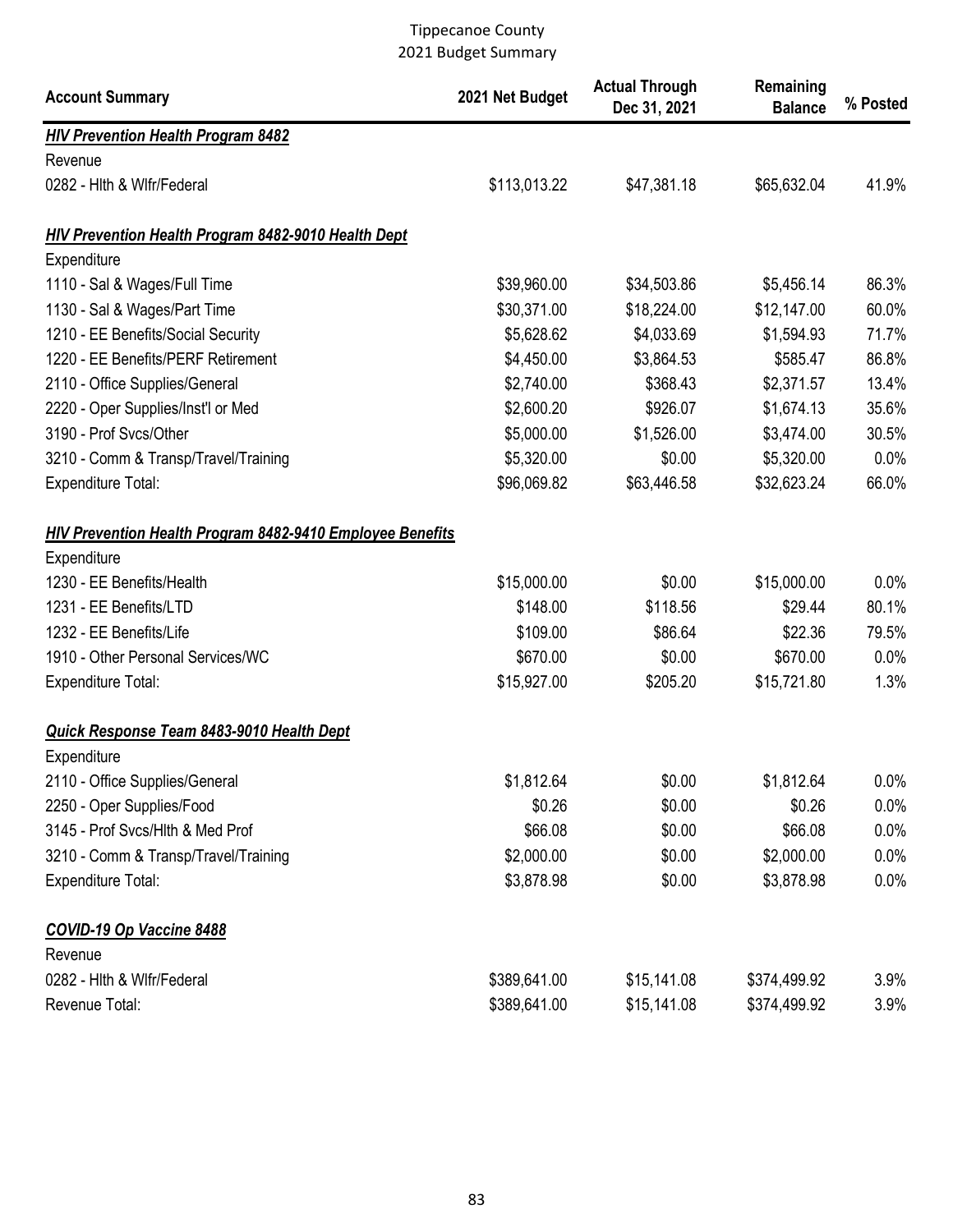| <b>Account Summary</b>                                      | 2021 Net Budget | <b>Actual Through</b><br>Dec 31, 2021 | Remaining<br><b>Balance</b> | % Posted |
|-------------------------------------------------------------|-----------------|---------------------------------------|-----------------------------|----------|
| COVID-19 Op Vaccine 8488-9010 Health Department             |                 |                                       |                             |          |
| Expenditure                                                 |                 |                                       |                             |          |
| 1113 - Sal & Wages/Benefit Elig PT                          | \$44,146.00     | \$0.00                                | \$44,146.00                 | 0.0%     |
| 1130 - Sal & Wages/Part Time                                | \$88,579.00     | \$15,978.50                           | \$72,600.50                 | 18.0%    |
| 1150 - Sal & Wages/Overtime                                 | \$28,579.00     | \$11,096.91                           | \$17,482.09                 | 38.8%    |
| 1210 - EE Benefits/Social Security                          | \$8,514.00      | \$2,054.76                            | \$6,459.24                  | 24.1%    |
| 1220 - EE Benefits/PERF Retirement                          | \$2,240.00      | \$1,183.17                            | \$1,056.83                  | 52.8%    |
| 2110 - Office Supplies/General                              | \$10,000.00     | \$1,358.49                            | \$8,641.51                  | 13.6%    |
| 2220 - Oper Supplies/Inst'l or Med                          | \$50,000.00     | \$7,317.67                            | \$42,682.33                 | 14.6%    |
| 2340 - Rep & Maint/Minor Equipment                          | \$22,000.00     | \$0.00                                | \$22,000.00                 | 0.0%     |
| 3190 - Prof Svcs/Other                                      | \$107,760.00    | \$9,709.47                            | \$98,050.53                 | 9.0%     |
| 3210 - Comm & Transp/Travel/Training                        | \$4,787.00      | \$35.49                               | \$4,751.51                  | 0.7%     |
| <b>Expenditure Total:</b>                                   | \$366,605.00    | \$48,734.46                           | \$317,870.54                | 13.3%    |
| COVID-19 Op Vaccine 8488-9410 Employee Insurance            |                 |                                       |                             |          |
| Expenditure                                                 |                 |                                       |                             |          |
| 1230 - EE Benefits/Health                                   | \$22,759.00     | \$0.00                                | \$22,759.00                 | 0.0%     |
| 1231 - EE Benefits/LTD                                      | \$168.00        | \$0.00                                | \$168.00                    | 0.0%     |
| 1232 - EE Benefits/Life                                     | \$109.00        | \$0.00                                | \$109.00                    | 0.0%     |
| <b>Expenditure Total:</b>                                   | \$23,036.00     | \$0.00                                | \$23,036.00                 | 0.0%     |
| <b>CASA ICJI VOCA 8507</b>                                  |                 |                                       |                             |          |
| Revenue                                                     |                 |                                       |                             |          |
| 0282 - Hith & Wifr/Federal                                  | \$461,693.82    | \$168,246.89                          | \$293,446.93                | 36.4%    |
| CASA ICJI VOCA 8507-7310                                    |                 |                                       |                             |          |
| Expenditure                                                 |                 |                                       |                             |          |
| 1110 - Sal & Wages/Full Time                                | \$362,008.85    | \$180,163.29                          | \$181,845.56                | 49.8%    |
| 1210 - EE Benefits/Social Security                          | \$14,077.66     | \$12,988.31                           | \$1,089.35                  | 92.3%    |
| 1220 - EE Benefits/PERF Retirement                          | \$34,955.44     | \$20,178.57                           | \$14,776.87                 | 57.7%    |
| <b>Expenditure Total:</b>                                   | \$411,041.95    | \$213,330.17                          | \$197,711.78                | 51.9%    |
| <b>Court Improvement Project 8634</b><br>Revenue            |                 |                                       |                             |          |
| 0282 - Hith & Wifr/Federal                                  | \$9,000.00      | \$9,000.00                            | \$0.00                      | 100.0%   |
| <b>Court Improvement Project 8634-7203 Superior Court 3</b> |                 |                                       |                             |          |
| Expenditure                                                 |                 |                                       |                             |          |
| 3220 - Comm & Transp/Communications                         | \$1,500.00      | \$1,500.00                            | \$0.00                      | 100.0%   |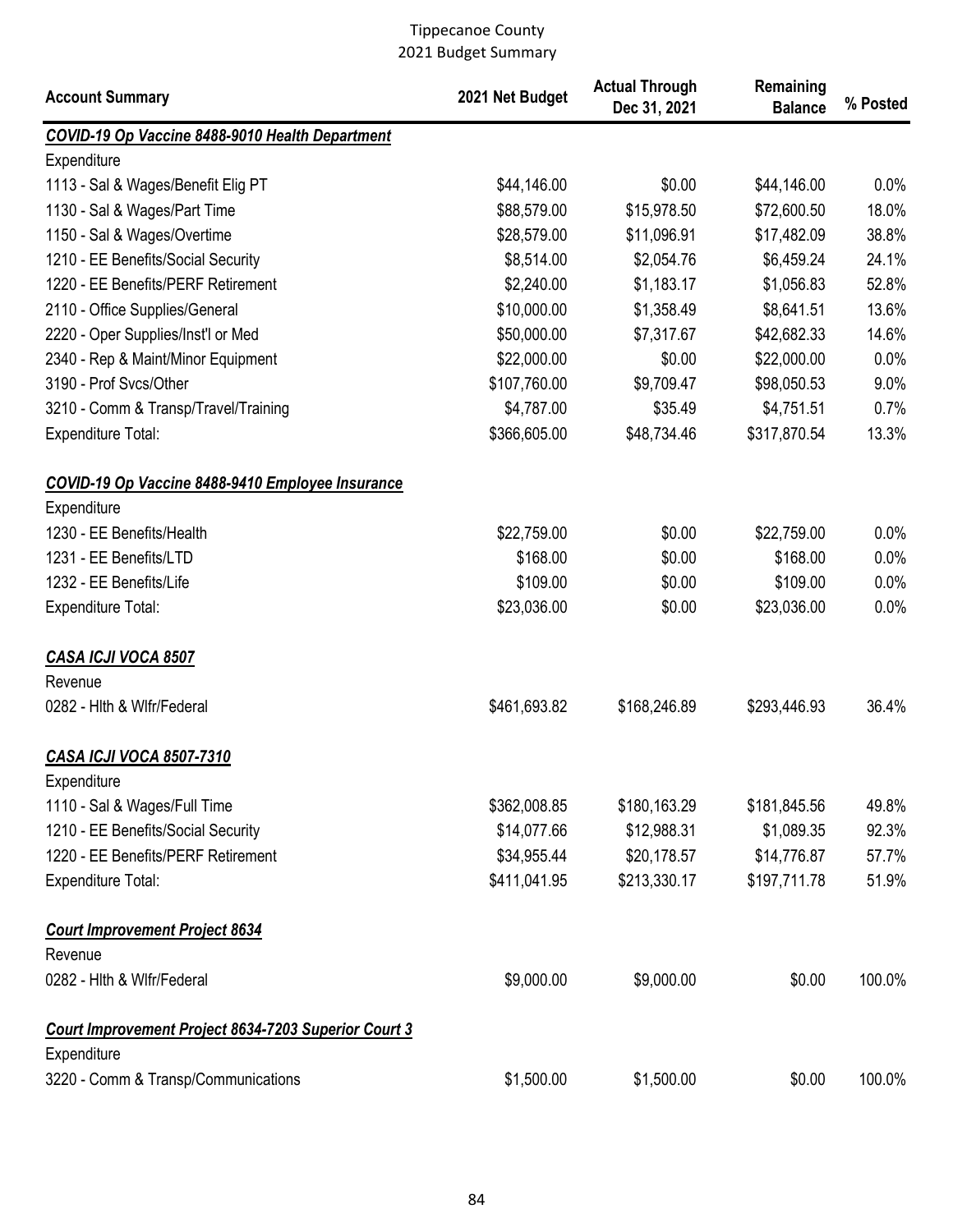| <b>Account Summary</b>                                                    | 2021 Net Budget | <b>Actual Through</b><br>Dec 31, 2021 | Remaining<br><b>Balance</b> | % Posted |
|---------------------------------------------------------------------------|-----------------|---------------------------------------|-----------------------------|----------|
| <b>Superior Court 3 NCIFCJ 8637</b>                                       |                 |                                       |                             |          |
| Revenue                                                                   |                 |                                       |                             |          |
| 0282 - Hith & Wifr/Federal                                                | \$0.00          | \$2,755.45                            | $-$2,755.45$                |          |
| Superior Court 3 NCIFCJ 8637-7203                                         |                 |                                       |                             |          |
| Expenditure                                                               |                 |                                       |                             |          |
| 3210 - Comm & Transp/Travel/Training                                      | \$0.00          | \$695.00                              | $-$ \$695.00                |          |
| JPAR Grant 8653                                                           |                 |                                       |                             |          |
| Revenue                                                                   |                 |                                       |                             |          |
| 0282 - Hith & Wifr/Federal                                                | \$0.00          | \$60,000.00                           | $-$60,000.00$               |          |
| JPAR Grant 8653-5510 Community Corrections                                |                 |                                       |                             |          |
| Expenditure                                                               |                 |                                       |                             |          |
| 2990 - Other Supplies/Non-specified                                       | \$18,539.93     | \$14,940.00                           | \$3,599.93                  | 80.6%    |
| 3140 - Prof Svcs/Counselng Consults                                       | \$40,951.00     | \$40,191.00                           | \$760.00                    | 98.1%    |
| 3190 - Prof Svcs/Other                                                    | \$5,033.50      | \$2,613.00                            | \$2,420.50                  | 51.9%    |
| 3210 - Comm & Transp/Travel/Training                                      | \$3,958.27      | \$524.98                              | \$3,433.29                  | 13.3%    |
| <b>Expenditure Total:</b>                                                 | \$68,482.70     | \$58,268.98                           | \$10,213.72                 | 85.1%    |
| <b>Comprehensive Opioid Abuse Program 8665</b>                            |                 |                                       |                             |          |
| Revenue                                                                   |                 |                                       |                             |          |
| 0282 - Hith & Wifr/Federal                                                | \$407,052.10    | \$402,454.04                          | \$4,598.06                  | 98.9%    |
| Revenue Total:                                                            | \$407,052.10    | \$402,454.04                          | \$4,598.06                  | 98.9%    |
| <b>Comprehensive Opioid Abuse Program 8665-5510 Community Corrections</b> |                 |                                       |                             |          |
| Expenditure                                                               |                 |                                       |                             |          |
| 1110 - Sal & Wages/Full Time                                              | \$172,891.53    | \$107,624.92                          | \$65,266.61                 | 62.2%    |
| 1210 - EE Benefits/Social Security                                        | \$13,692.49     | \$7,927.60                            | \$5,764.89                  | 57.9%    |
| 1220 - EE Benefits/PERF Retirement                                        | \$19,364.16     | \$12,054.12                           | \$7,310.04                  | 62.2%    |
| 2110 - Office Supplies/General                                            | \$1,428.35      | \$1,427.47                            | \$0.88                      | 99.9%    |
| 2140 - Office Supplies/Minor Equip                                        | \$4,419.36      | \$0.00                                | \$4,419.36                  | 0.0%     |
| 2990 - Other Supplies/Non-specified                                       | \$15,551.00     | \$15,524.86                           | \$26.14                     | 99.8%    |
| 3140 - Prof Svcs/Counselng Consults                                       | \$135,680.00    | \$135,680.00                          | \$0.00                      | 100.0%   |
| 3145 - Prof Svcs/Hlth & Med Prof                                          | \$84,139.00     | \$67,247.61                           | \$16,891.39                 | 79.9%    |
| 3150 - Prof Svcs/Training                                                 | \$1,125.30      | \$729.00                              | \$396.30                    | 64.8%    |
| 3190 - Prof Svcs/Other                                                    | \$31,140.00     | \$0.00                                | \$31,140.00                 | 0.0%     |
| 3210 - Comm & Transp/Travel/Training                                      | \$17,688.09     | \$5,472.41                            | \$12,215.68                 | 30.9%    |
| 3320 - Printing & Advertising/Duplica                                     | \$9,082.00      | \$0.00                                | \$9,082.00                  | 0.0%     |
| <b>Expenditure Total:</b>                                                 | \$506,201.28    | \$353,687.99                          | \$152,513.29                | 69.9%    |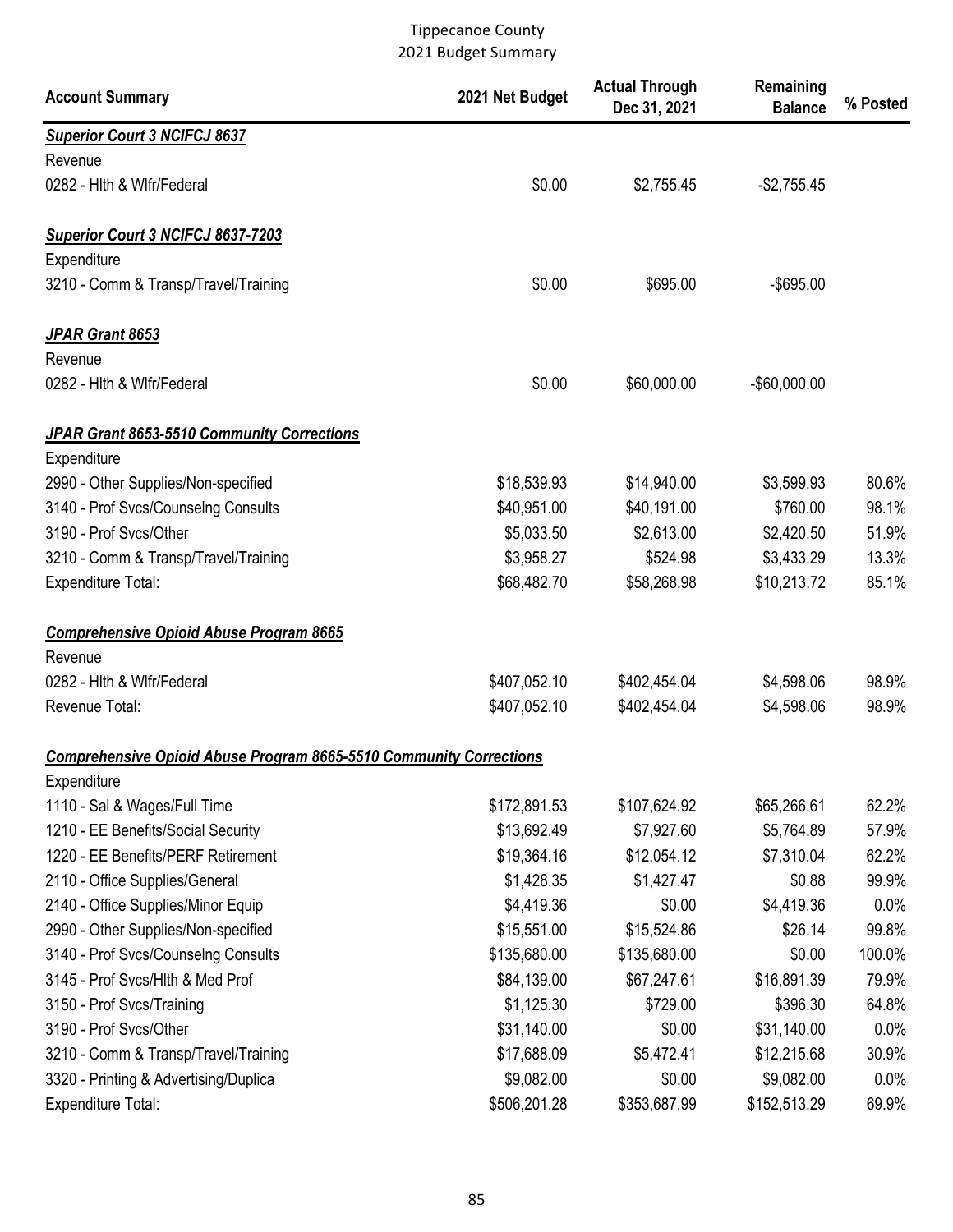| <b>Account Summary</b>                                         | 2021 Net Budget | <b>Actual Through</b><br>Dec 31, 2021 | Remaining<br><b>Balance</b> | % Posted |
|----------------------------------------------------------------|-----------------|---------------------------------------|-----------------------------|----------|
| Comprehensive Opioid Abuse Program 8665-9410 Employee Benefits |                 |                                       |                             |          |
| Expenditure                                                    |                 |                                       |                             |          |
| 1230 - EE Benefits/Health                                      | \$110,246.88    | \$23,119.44                           | \$87,127.44                 | 21.0%    |
| 1231 - EE Benefits/LTD                                         | \$444.76        | \$403.68                              | \$41.08                     | 90.8%    |
| 1232 - EE Benefits/Life                                        | \$444.84        | \$218.88                              | \$225.96                    | 49.2%    |
| 1910 - Other Personal Services/WC                              | \$1,652.00      | \$0.00                                | \$1,652.00                  | 0.0%     |
| <b>Expenditure Total:</b>                                      | \$112,788.48    | \$23,742.00                           | \$89,046.48                 | 21.1%    |
| Area IV AACAP 8668                                             |                 |                                       |                             |          |
| Revenue                                                        |                 |                                       |                             |          |
| 0282 - Hith & Wifr/Federal                                     | \$203,067.00    | \$0.00                                | \$203,067.00                | 0.0%     |
| <b>Area IV AACAP 8668-1110 Commissioners</b>                   |                 |                                       |                             |          |
| Expenditure                                                    |                 |                                       |                             |          |
| 2990 - Other Supplies/Non-specified                            | \$27,000.00     | \$0.00                                | \$27,000.00                 | 0.0%     |
| 3190 - Prof Svcs/Other                                         | \$176,067.00    | \$0.00                                | \$176,067.00                | 0.0%     |
| <b>Expenditure Total:</b>                                      | \$203,067.00    | \$0.00                                | \$203,067.00                | 0.0%     |
| D-4 Emergency Deployment 8726                                  |                 |                                       |                             |          |
| Revenue                                                        |                 |                                       |                             |          |
| 0670 - Other Rcpts/Misc Sources                                | \$0.00          | \$7,380.00                            | $-$7,380.00$                |          |
| D-4 Emergency Deployment 8726-9910 Outside Agency              |                 |                                       |                             |          |
| Expenditure                                                    |                 |                                       |                             |          |
| 2290 - Oper Supplies/Other                                     | \$8,034.00      | \$4,472.98                            | \$3,561.02                  | 55.7%    |
| 3210 - Comm & Transp/Travel/Training                           | \$6,033.00      | \$0.00                                | \$6,033.00                  | 0.0%     |
| 3620 - Rep & Maint/Vehicle & Equip                             | \$9,124.00      | \$2,000.00                            | \$7,124.00                  | 21.9%    |
| <b>Expenditure Total:</b>                                      | \$23,191.00     | \$6,472.98                            | \$16,718.02                 | 27.9%    |
| <b>WIC 8880</b>                                                |                 |                                       |                             |          |
| Revenue                                                        |                 |                                       |                             |          |
| 0282 - Hith & Wifr/Federal                                     | \$2,270,792.00  | \$1,046,910.68                        | \$1,223,881.32              | 46.1%    |
| 0670 - Other Rcpts/Misc Sources                                | \$0.00          | \$53.96                               | $-$53.96$                   |          |
| Revenue Total:                                                 | \$2,270,792.00  | \$1,046,964.64                        | \$1,223,827.36              | 46.1%    |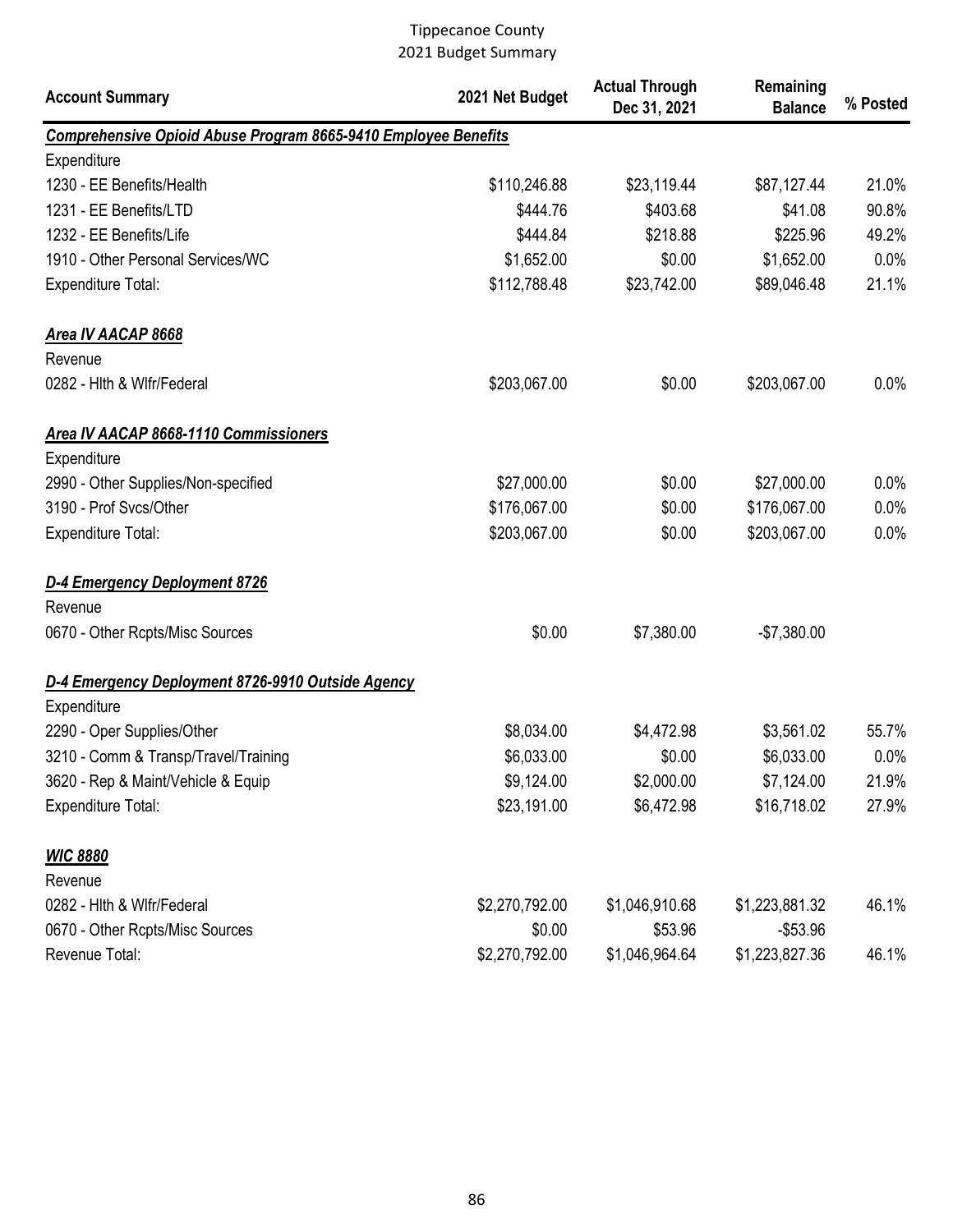| <b>Account Summary</b>                  | 2021 Net Budget | <b>Actual Through</b><br>Dec 31, 2021 | Remaining<br><b>Balance</b> | % Posted |
|-----------------------------------------|-----------------|---------------------------------------|-----------------------------|----------|
| WIC 8880-9210                           |                 |                                       |                             |          |
| Expenditure                             |                 |                                       |                             |          |
| 1110 - Sal & Wages/Full Time            | \$1,172,811.74  | \$608,502.58                          | \$564,309.16                | 51.9%    |
| 1130 - Sal & Wages/Part Time            | \$103,120.25    | \$55,371.04                           | \$47,749.21                 | 53.7%    |
| 1210 - EE Benefits/Social Security      | \$98,282.58     | \$48,222.32                           | \$50,060.26                 | 49.1%    |
| 1220 - EE Benefits/PERF Retirement      | \$131,623.47    | \$68,219.38                           | \$63,404.09                 | 51.8%    |
| 2110 - Office Supplies/General          | \$14,737.66     | \$9,142.10                            | \$5,595.56                  | 62.0%    |
| 2220 - Oper Supplies/Inst'l or Med      | \$13,072.11     | \$3,687.77                            | \$9,384.34                  | 28.2%    |
| 2270 - Oper Supplies/Educational Mtls   | \$9,467.00      | \$5,009.56                            | \$4,457.44                  | 52.9%    |
| 2290 - Oper Supplies/Other              | \$2,442.00      | \$1,724.92                            | \$717.08                    | 70.6%    |
| 3190 - Prof Svcs/Other                  | \$28,796.71     | \$19,457.46                           | \$9,339.25                  | 67.6%    |
| 3210 - Comm & Transp/Travel/Training    | \$11,953.49     | \$3,910.86                            | \$8,042.63                  | 32.7%    |
| 3220 - Comm & Transp/Communications     | \$7,103.22      | \$4,442.04                            | \$2,661.18                  | 62.5%    |
| 3510 - Utility Service/Utilities        | \$13,449.38     | \$6,889.54                            | \$6,559.84                  | 51.2%    |
| 3710 - Rentals & Leases/Bldgs & Prop    | \$95,536.49     | \$54,410.80                           | \$41,125.69                 | 57.0%    |
| <b>Expenditure Total:</b>               | \$1,702,396.10  | \$888,990.37                          | \$813,405.73                | 52.2%    |
| <b>WIC 8880-9410 Employee Insurance</b> |                 |                                       |                             |          |
| Expenditure                             |                 |                                       |                             |          |
| 1230 - EE Benefits/Health               | \$312,613.90    | \$156,869.28                          | \$155,744.62                | 50.2%    |
| 1231 - EE Benefits/LTD                  | \$4,627.95      | \$2,274.97                            | \$2,352.98                  | 49.2%    |
| 1232 - EE Benefits/Life                 | \$2,602.40      | \$1,295.04                            | \$1,307.36                  | 49.8%    |
| 1910 - Other Personal Services/WC       | \$14,351.00     | \$6,728.33                            | \$7,622.67                  | 46.9%    |
| 1920 - Other Personal Services/Unempl   | \$0.02          | \$0.00                                | \$0.02                      | 0.0%     |
| <b>Expenditure Total:</b>               | \$334,195.27    | \$167,167.62                          | \$167,027.65                | 50.0%    |
| <b>WIC Peer Counselor 8882</b>          |                 |                                       |                             |          |
| Revenue                                 |                 |                                       |                             |          |
| 0282 - Hith & Wifr/Federal              | \$85,499.00     | \$39,590.20                           | \$45,908.80                 | 46.3%    |
| <b>WIC Peer Counselor 8882-9210</b>     |                 |                                       |                             |          |
| Expenditure                             |                 |                                       |                             |          |
| 1130 - Sal & Wages/Part Time            | \$65,900.24     | \$36,284.38                           | \$29,615.86                 | 55.1%    |
| 1210 - EE Benefits/Social Security      | \$5,066.82      | \$2,775.75                            | \$2,291.07                  | 54.8%    |
| 3210 - Comm & Transp/Travel/Training    | \$1,250.00      | \$330.00                              | \$920.00                    | 26.4%    |
| 3510 - Utility Service/Utilities        | \$3,958.81      | \$2,416.32                            | \$1,542.49                  | 61.0%    |
| Expenditure Total:                      | \$76,175.87     | \$41,806.45                           | \$34,369.42                 | 54.9%    |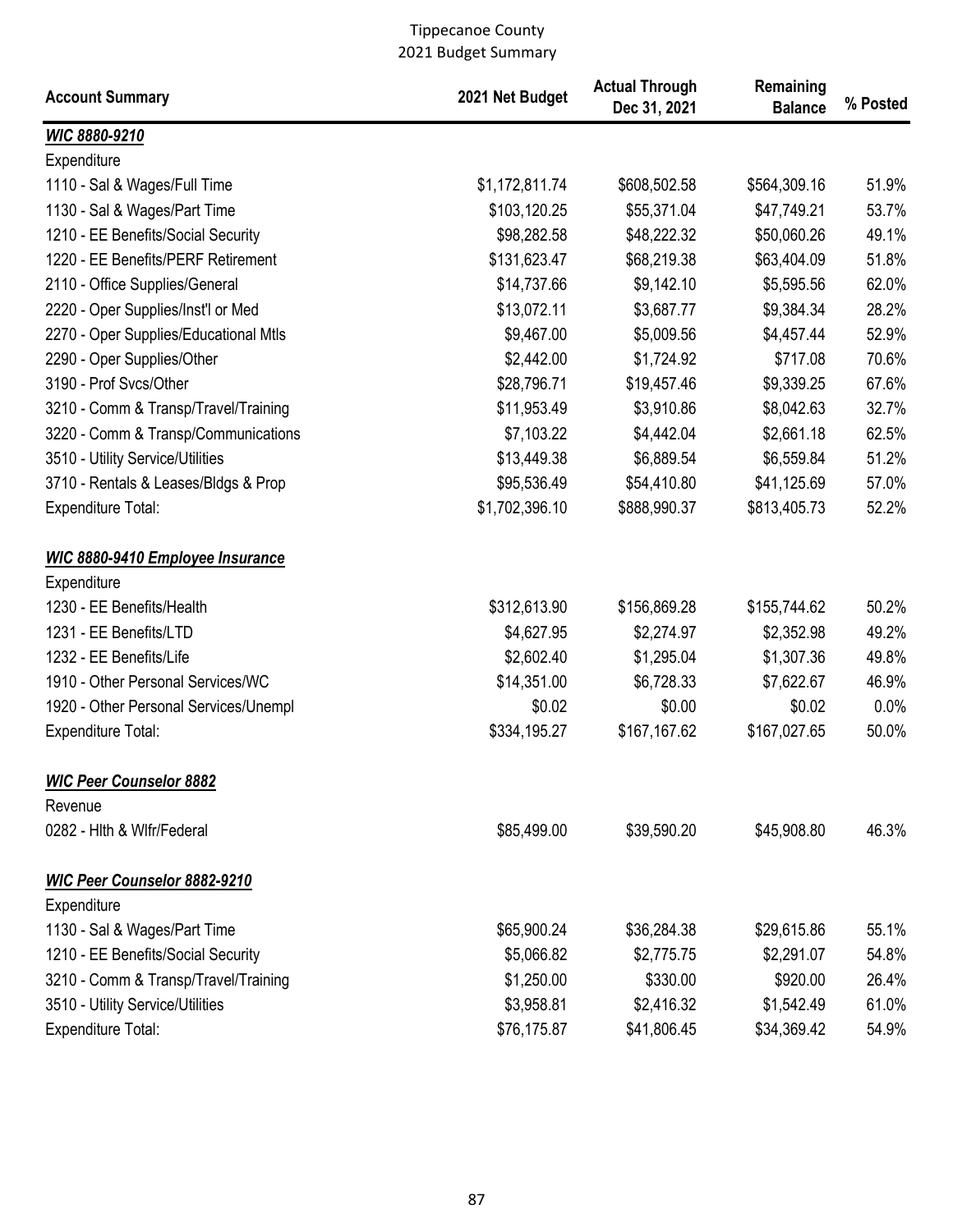| <b>Account Summary</b>                                | 2021 Net Budget | <b>Actual Through</b><br>Dec 31, 2021 | Remaining<br><b>Balance</b> | % Posted |
|-------------------------------------------------------|-----------------|---------------------------------------|-----------------------------|----------|
| <b>WIC Peer Counselor 8882-9410 Employee Benefits</b> |                 |                                       |                             |          |
| Expenditure                                           |                 |                                       |                             |          |
| 1910 - Other Personal Services/WC                     | \$741.00        | \$343.51                              | \$397.49                    | 46.4%    |
| 95.563 Title IV-D Incentive 8895                      |                 |                                       |                             |          |
| Revenue                                               |                 |                                       |                             |          |
| 0282 - Hith & Wifr/Federal                            | \$0.00          | \$58,986.00                           | -\$58,986.00                |          |
| 0660 - Other Rcpts/Investment Earning                 | \$0.00          | \$228.08                              | $-$228.08$                  |          |
| Revenue Total:                                        | \$0.00          | \$59,214.08                           | $-$59,214.08$               |          |
| 95.563 Title IV-D Incentive 8895-5920 Prosecutor IV-D |                 |                                       |                             |          |
| Expenditure                                           |                 |                                       |                             |          |
| 1130 - Sal & Wages/Part Time                          | \$20,000.00     | \$19,900.00                           | \$100.00                    | 99.5%    |
| 1210 - EE Benefits/Social Security                    | \$1,530.00      | \$1,522.35                            | \$7.65                      | 99.5%    |
| 2110 - Office Supplies/General                        | \$3,000.00      | \$2,736.86                            | \$263.14                    | 91.2%    |
| 3190 - Prof Svcs/Other                                | \$9,325.00      | \$5,929.63                            | \$3,395.37                  | 63.6%    |
| 3210 - Comm & Transp/Travel/Training                  | \$675.00        | \$512.00                              | \$163.00                    | 75.9%    |
| <b>Expenditure Total:</b>                             | \$34,530.00     | \$30,600.84                           | \$3,929.16                  | 88.6%    |
| 95.563 Title IV-D Incentive 8895-6520 IV-D Magistrate |                 |                                       |                             |          |
| Expenditure                                           |                 |                                       |                             |          |
| 3190 - Prof Svcs/Other                                | \$31,361.00     | \$20,151.41                           | \$11,209.59                 | 64.3%    |
| 95.563 Prosecutor IV-D Incentive 8897                 |                 |                                       |                             |          |
| Revenue                                               |                 |                                       |                             |          |
| 0282 - Hith & Wifr/Federal                            | \$0.00          | \$88,748.00                           | -\$88,748.00                |          |
| 0660 - Other Rcpts/Investment Earning                 | \$0.00          | \$650.20                              | $-$ \$650.20                |          |
| Revenue Total:                                        | \$0.00          | \$89,398.20                           | -\$89,398.20                |          |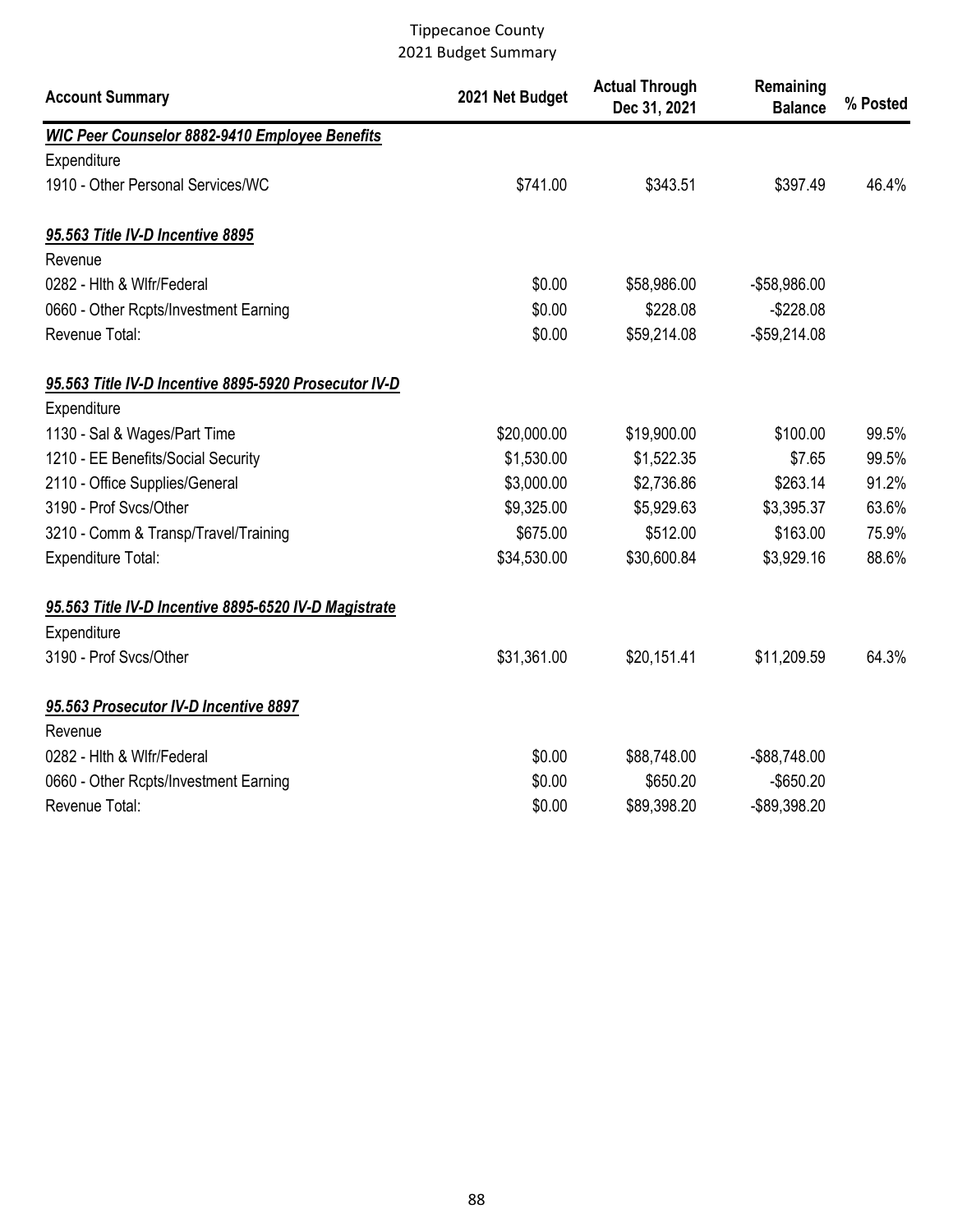| <b>Account Summary</b>                                        | 2021 Net Budget | <b>Actual Through</b><br>Dec 31, 2021 | Remaining<br><b>Balance</b> | % Posted |
|---------------------------------------------------------------|-----------------|---------------------------------------|-----------------------------|----------|
| 95.563 Prosecutor IV-D Incentive 8897-5920                    |                 |                                       |                             |          |
| Expenditure                                                   |                 |                                       |                             |          |
| 1110 - Sal & Wages/Full Time                                  | \$40,748.00     | \$35,416.99                           | \$5,331.01                  | 86.9%    |
| 1130 - Sal & Wages/Part Time                                  | \$24,216.00     | \$23,616.00                           | \$600.00                    | 97.5%    |
| 1150 - Sal & Wages/Overtime                                   | \$6,784.00      | \$6,783.63                            | \$0.37                      | 100.0%   |
| 1210 - EE Benefits/Social Security                            | \$5,493.00      | \$4,785.76                            | \$707.24                    | 87.1%    |
| 1220 - EE Benefits/PERF Retirement                            | \$4,727.00      | \$4,726.55                            | \$0.45                      | 100.0%   |
| 2110 - Office Supplies/General                                | \$2,787.00      | \$1,131.88                            | \$1,655.12                  | 40.6%    |
| 2140 - Office Supplies/Minor Equip                            | \$213.00        | \$0.00                                | \$213.00                    | 0.0%     |
| 3190 - Prof Svcs/Other                                        | \$1,000.00      | \$984.28                              | \$15.72                     | 98.4%    |
| 3210 - Comm & Transp/Travel/Training                          | \$500.00        | \$308.99                              | \$191.01                    | 61.8%    |
| 4510 - Machinery & Equipment/General                          | \$11,000.00     | \$10,046.10                           | \$953.90                    | 91.3%    |
| Expenditure Total:                                            | \$97,468.00     | \$87,800.18                           | \$9,667.82                  | 90.1%    |
| 95.563 Prosecutor IV-D Incentive 8897-9410 Employee Insurance |                 |                                       |                             |          |
| Expenditure                                                   |                 |                                       |                             |          |
| 1230 - EE Benefits/Health                                     | \$17,087.00     | \$15,172.80                           | \$1,914.20                  | 88.8%    |
| 1231 - EE Benefits/LTD                                        | \$145.00        | \$124.80                              | \$20.20                     | 86.1%    |
| 1232 - EE Benefits/Life                                       | \$110.00        | \$91.20                               | \$18.80                     | 82.9%    |
| 1920 - Other Personal Services/Unempl                         | \$500.00        | \$0.00                                | \$500.00                    | 0.0%     |
| <b>Expenditure Total:</b>                                     | \$17,842.00     | \$15,388.80                           | \$2,453.20                  | 86.3%    |
| 93.563 Clerk IV-D Incentive 8899<br>Revenue                   |                 |                                       |                             |          |
| 0282 - Hith & Wifr/Federal                                    | \$40,000.00     | \$58,986.00                           | $-$18,986.00$               | 147.5%   |
| 0660 - Other Rcpts/Investment Earning                         | \$250.00        | \$569.67                              | $-$319.67$                  | 227.9%   |
| Revenue Total:                                                | \$40,250.00     | \$59,555.67                           | $-$19,305.67$               | 148.0%   |
| 93.563 Clerk IV-D Incentive 8899-5810 Clerk                   |                 |                                       |                             |          |
| Expenditure                                                   |                 |                                       |                             |          |
| 1110 - Sal & Wages/Full Time                                  | \$21,894.00     | \$21,893.04                           | \$0.96                      | 100.0%   |
| 1210 - EE Benefits/Social Security                            | \$1,587.00      | \$1,491.22                            | \$95.78                     | 94.0%    |
| 1220 - EE Benefits/PERF Retirement                            | \$2,453.00      | \$2,452.06                            | \$0.94                      | 100.0%   |
| 2110 - Office Supplies/General                                | \$500.00        | \$0.00                                | \$500.00                    | 0.0%     |
| 3190 - Prof Svcs/Other                                        | \$14,000.00     | \$10,215.30                           | \$3,784.70                  | 73.0%    |
| 3210 - Comm & Transp/Travel/Training                          | \$250.00        | \$0.00                                | \$250.00                    | 0.0%     |
| Expenditure Total:                                            | \$40,684.00     | \$36,051.62                           | \$4,632.38                  | 88.6%    |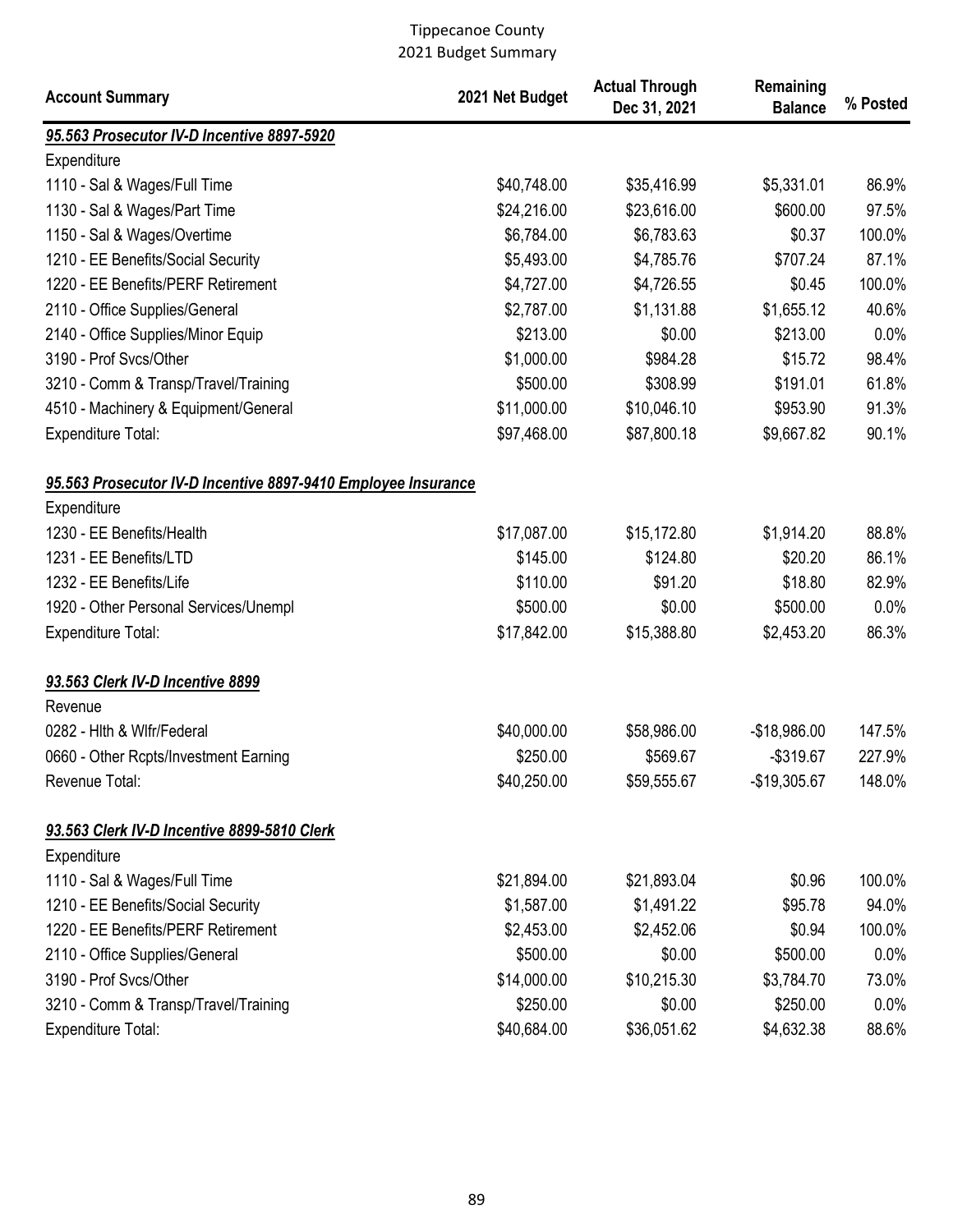| <b>Account Summary</b>                                   | 2021 Net Budget | <b>Actual Through</b><br>Dec 31, 2021 | Remaining<br><b>Balance</b> | % Posted |
|----------------------------------------------------------|-----------------|---------------------------------------|-----------------------------|----------|
| 93.563 Clerk IV-D Incentive 8899-9410 Employee Insurance |                 |                                       |                             |          |
| Expenditure                                              |                 |                                       |                             |          |
| 1230 - EE Benefits/Health                                | \$8,338.00      | \$8,337.36                            | \$0.64                      | 100.0%   |
| 1231 - EE Benefits/LTD                                   | \$83.00         | \$82.08                               | \$0.92                      | 98.9%    |
| 1232 - EE Benefits/Life                                  | \$60.00         | \$54.72                               | \$5.28                      | 91.2%    |
| <b>Expenditure Total:</b>                                | \$8,481.00      | \$8,474.16                            | \$6.84                      | 99.9%    |
| <b>CARES Act Clearing Fund 8900</b>                      |                 |                                       |                             |          |
| Revenue                                                  |                 |                                       |                             |          |
| 0288 - COVID-19 CARES Act                                | \$0.00          | \$626,321.00                          | -\$626,321.00               |          |
| <b>CARES Act Clearing Fund 8900-0110 Auditor</b>         |                 |                                       |                             |          |
| Expenditure                                              |                 |                                       |                             |          |
| 6100 - Interfund Transfers/Transfer O                    | \$0.00          | \$626,321.00                          | -\$626,321.00               |          |
| CDBG / COVID-19 Cares Act 8901                           |                 |                                       |                             |          |
| Revenue                                                  |                 |                                       |                             |          |
| 0288 - COVID-19 CARES Act                                | \$475,069.79    | \$475,067.42                          | \$2.37                      | 100.0%   |
| CDBG / COVID-19 Cares Act 8901-1110 Commissioners        |                 |                                       |                             |          |
| Expenditure                                              |                 |                                       |                             |          |
| 3190 - Prof Svcs/Other                                   | \$377,075.00    | \$377,075.00                          | \$0.00                      | 100.0%   |
| CDBG / COVID-19 Cares Act 8901-9010 Health Department    |                 |                                       |                             |          |
| Expenditure                                              |                 |                                       |                             |          |
| 2210 - Oper Supplies/Gasoline & Oil                      | \$0.96          | \$0.00                                | \$0.96                      | 0.0%     |
| 2220 - Oper Supplies/Inst'l or Med                       | \$5,163.12      | \$5,162.50                            | \$0.62                      | 100.0%   |
| 3190 - Prof Svcs/Other                                   | \$85,000.00     | \$85,000.00                           | \$0.00                      | 100.0%   |
| 3210 - Comm & Transp/Travel/Training                     | \$0.79          | \$0.00                                | \$0.79                      | 0.0%     |
| <b>Expenditure Total:</b>                                | \$90,164.87     | \$90,162.50                           | \$2.37                      | 100.0%   |
| CEFP / COVID-19 Cares Act 8902-1110 Commissioners        |                 |                                       |                             |          |
| Expenditure                                              |                 |                                       |                             |          |
| 2220 - Oper Supplies/Inst'l or Med                       | \$40,036.14     | \$40,036.14                           | \$0.00                      | 100.0%   |
| <b>FTA/5311 CARES Act 8903</b>                           |                 |                                       |                             |          |
| Revenue                                                  |                 |                                       |                             |          |
| 0288 - COVID-19 CARES Act                                | \$184,935.00    | \$129,901.00                          | \$55,034.00                 | 70.2%    |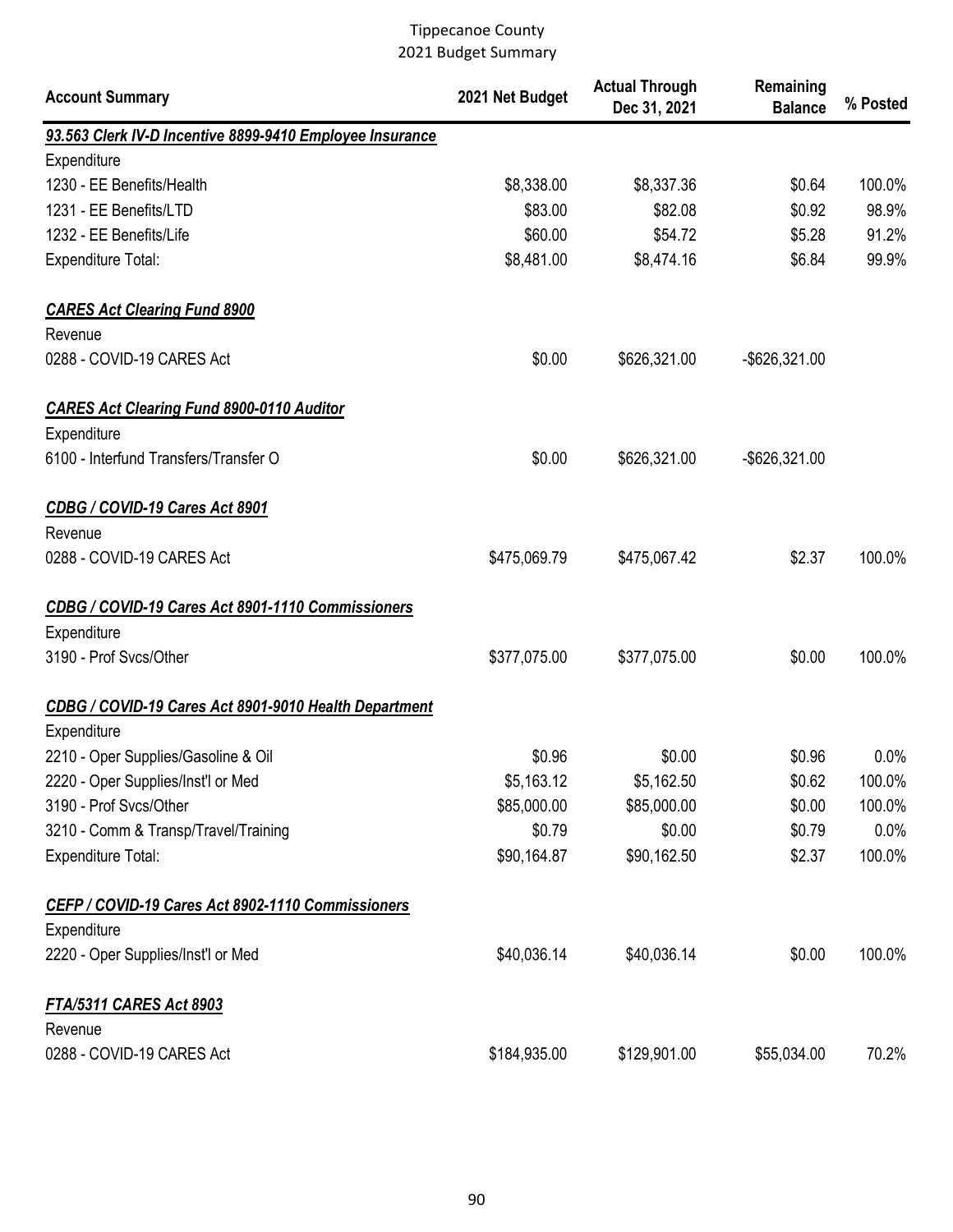| <b>Account Summary</b>                        | 2021 Net Budget | <b>Actual Through</b><br>Dec 31, 2021 | Remaining<br><b>Balance</b> | % Posted |
|-----------------------------------------------|-----------------|---------------------------------------|-----------------------------|----------|
| FTA/5311 CARES Act 8903-1110 Commissioners    |                 |                                       |                             |          |
| Expenditure                                   |                 |                                       |                             |          |
| 2990 - Other Supplies/Non-specified           | \$15,000.00     | \$6,047.00                            | \$8,953.00                  | 40.3%    |
| 3190 - Prof Svcs/Other                        | \$169,935.00    | \$152,410.00                          | \$17,525.00                 | 89.7%    |
| <b>Expenditure Total:</b>                     | \$184,935.00    | \$158,457.00                          | \$26,478.00                 | 85.7%    |
| <b>Secretary of State CARES Covid-19 8904</b> |                 |                                       |                             |          |
| Revenue                                       |                 |                                       |                             |          |
| 0288 - COVID-19 CARES Act                     | \$0.00          | \$23,465.75                           | $-$23,465.75$               |          |
| COVID-19 Vaccine 8905                         |                 |                                       |                             |          |
| Revenue                                       |                 |                                       |                             |          |
| 0288 - COVID-19 CARES Act                     | \$120,960.00    | \$120,960.00                          | \$0.00                      | 100.0%   |
| COVID-19 Vaccine 8905-9010 Health Department  |                 |                                       |                             |          |
| Expenditure                                   |                 |                                       |                             |          |
| 1150 - Sal & Wages/Overtime                   | \$29,730.00     | \$29,728.19                           | \$1.81                      | 100.0%   |
| 1210 - EE Benefits/Social Security            | \$2,575.00      | \$2,227.73                            | \$347.27                    | 86.5%    |
| 1220 - EE Benefits/PERF Retirement            | \$3,770.00      | \$3,223.66                            | \$546.34                    | 85.5%    |
| 2220 - Oper Supplies/Inst'l or Med            | \$13,129.00     | \$10,348.86                           | \$2,780.14                  | 78.8%    |
| 3190 - Prof Svcs/Other                        | \$71,356.00     | \$71,357.55                           | $-$1.55$                    | 100.0%   |
| 3210 - Comm & Transp/Travel/Training          | \$400.00        | \$99.84                               | \$300.16                    | 25.0%    |
| <b>Expenditure Total:</b>                     | \$120,960.00    | \$116,985.83                          | \$3,974.17                  | 96.7%    |
| ARPA CSLFRF 8950                              |                 |                                       |                             |          |
| Revenue                                       |                 |                                       |                             |          |
| 0280 - Gen Govt/Federal                       | \$0.00          | \$19,009,323.00                       | -\$19,009,323.00            |          |
| 0660 - Other Rcpts/Investment Earning         | \$0.00          | \$13,959.12                           | $-$13,959.12$               |          |
| Revenue Total:                                | \$0.00          | \$19,023,282.12                       | -\$19,023,282.12            |          |
| <b>CASAs for Kids 9107</b>                    |                 |                                       |                             |          |
| Revenue                                       |                 |                                       |                             |          |
| 0292 - Hith & Wifr/State or Local             | \$37,156.00     | \$37,156.00                           | \$0.00                      | 100.0%   |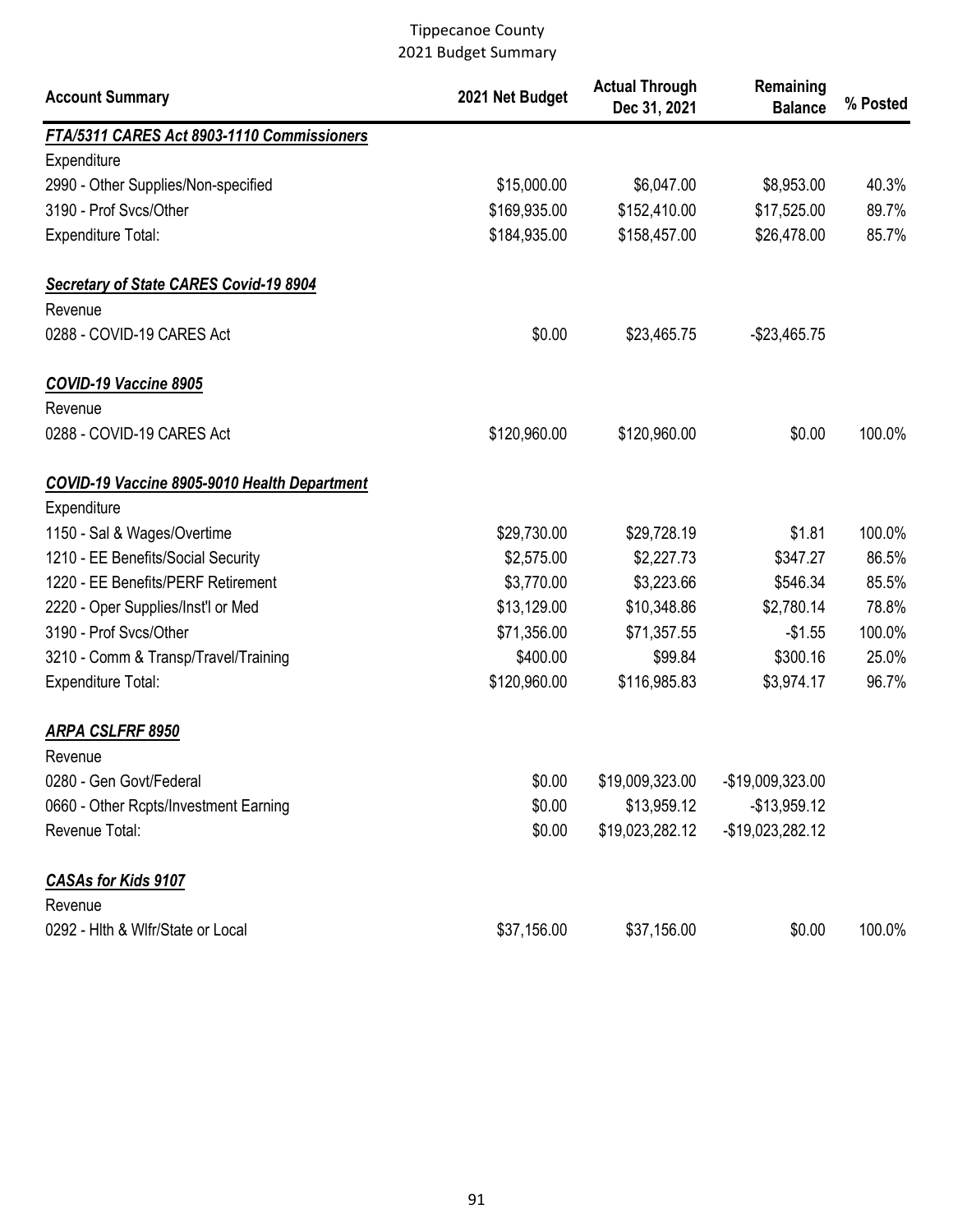| <b>Account Summary</b>                             | 2021 Net Budget | <b>Actual Through</b><br>Dec 31, 2021 | Remaining<br><b>Balance</b> | % Posted |
|----------------------------------------------------|-----------------|---------------------------------------|-----------------------------|----------|
| CASAs for Kids 9107-7310                           |                 |                                       |                             |          |
| Expenditure                                        |                 |                                       |                             |          |
| 1113 - Sal & Wages/Benefit Elig PT                 | \$42,145.41     | \$40,544.92                           | \$1,600.49                  | 96.2%    |
| 1210 - EE Benefits/Social Security                 | \$3,225.44      | \$3,000.69                            | \$224.75                    | 93.0%    |
| 2140 - Office Supplies/Minor Equip                 | \$1,409.43      | \$1,409.43                            | \$0.00                      | 100.0%   |
| 2210 - Oper Supplies/Gasoline & Oil                | \$1,026.76      | \$104.69                              | \$922.07                    | 10.2%    |
| 3150 - Prof Svcs/Training                          | \$666.22        | \$250.00                              | \$416.22                    | 37.5%    |
| 3210 - Comm & Transp/Travel/Training               | \$36.91         | \$36.91                               | \$0.00                      | 100.0%   |
| 3240 - Comm & Transp/Software                      | \$750.00        | \$278.00                              | \$472.00                    | 37.1%    |
| 3620 - Rep & Maint/Vehicle & Equip                 | \$7.37          | \$4.48                                | \$2.89                      | 60.8%    |
| <b>Expenditure Total:</b>                          | \$49,267.54     | \$45,629.12                           | \$3,638.42                  | 92.6%    |
| <b>CASAs for Kids 9107-9410 Employee Insurance</b> |                 |                                       |                             |          |
| Expenditure                                        |                 |                                       |                             |          |
| 1230 - EE Benefits/Health                          | \$9,914.30      | \$8,032.80                            | \$1,881.50                  | 81.0%    |
| 1231 - EE Benefits/LTD                             | \$152.89        | \$152.16                              | \$0.73                      | 99.5%    |
| 1232 - EE Benefits/Life                            | \$204.32        | \$71.04                               | \$133.28                    | 34.8%    |
| 1910 - Other Personal Services/WC                  | \$644.00        | \$0.00                                | \$644.00                    | 0.0%     |
| Expenditure Total:                                 | \$10,915.51     | \$8,256.00                            | \$2,659.51                  | 75.6%    |
| <b>Community Crossing 9108</b>                     |                 |                                       |                             |          |
| Revenue                                            |                 |                                       |                             |          |
| 0293 - Hwys & Strts/State or Local                 | \$844,082.00    | \$844,082.50                          | $-$0.50$                    | 100.0%   |
| <b>Community Crossing 9108-8062 Highway</b>        |                 |                                       |                             |          |
| Expenditure                                        |                 |                                       |                             |          |
| 4240 - Infrastructure/Culverts & Drai              | \$330,134.00    | \$21,420.00                           | \$308,714.00                | 6.5%     |
| <b>Community Crossing 9108-8261 Highway</b>        |                 |                                       |                             |          |
| Expenditure                                        |                 |                                       |                             |          |
| 3940 - Other Disb/General Refunds                  | \$35,336.00     | \$35,336.17                           | $-$0.17$                    | 100.0%   |
| 4220 - Infrastructure/Bridges                      | \$513,948.08    | \$132,010.14                          | \$381,937.94                | 25.7%    |
| <b>Expenditure Total:</b>                          | \$549,284.08    | \$167,346.31                          | \$381,937.77                | 30.5%    |
| Juv Case Assessment Triage 9114                    |                 |                                       |                             |          |
| Revenue                                            |                 |                                       |                             |          |
| 0292 - Hith & Wifr/State or Local                  | \$45,000.00     | \$45,000.00                           | \$0.00                      | 100.0%   |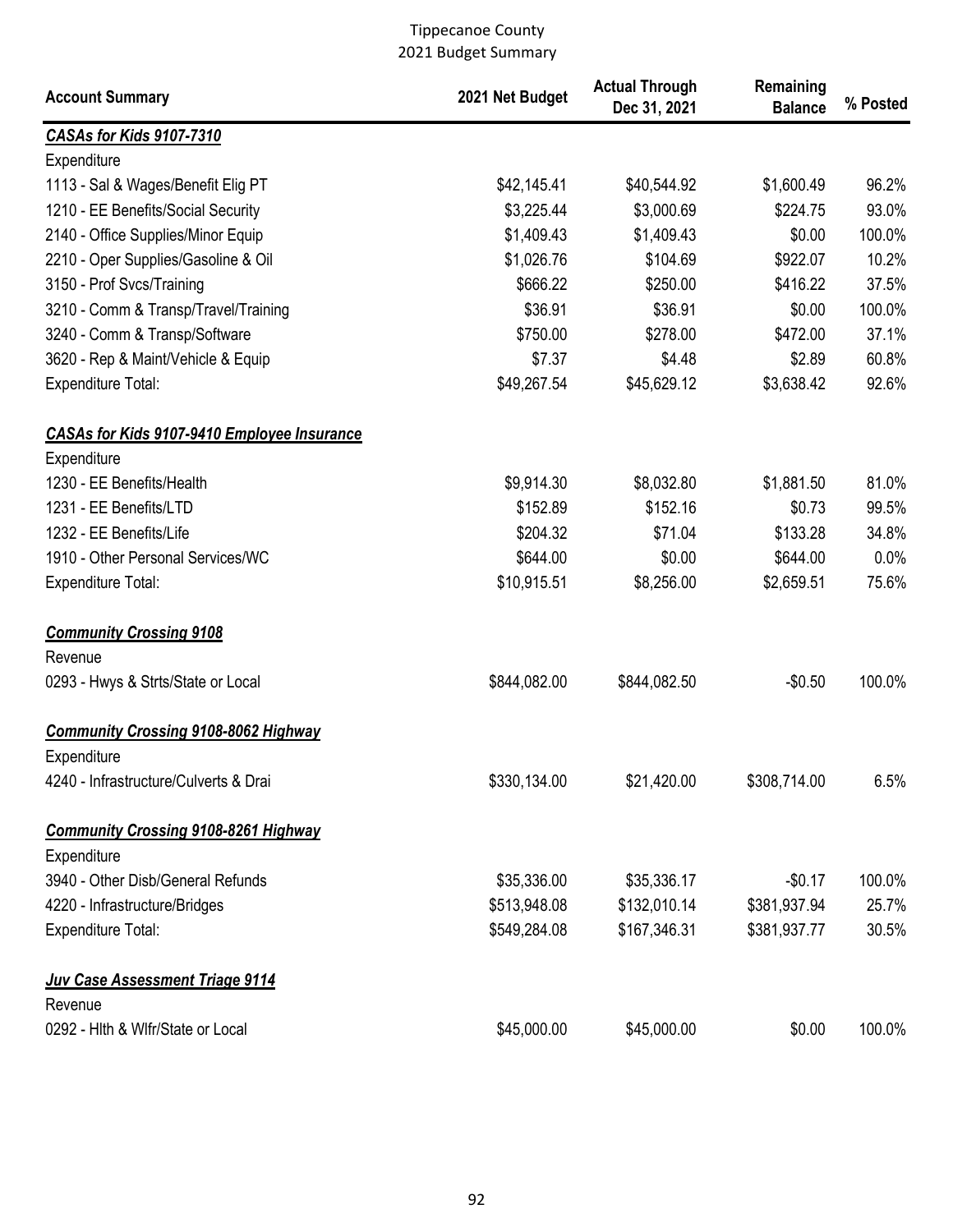| <b>Account Summary</b>                                    | 2021 Net Budget | <b>Actual Through</b><br>Dec 31, 2021 | Remaining<br><b>Balance</b> | % Posted |
|-----------------------------------------------------------|-----------------|---------------------------------------|-----------------------------|----------|
| Juv Case Assessment Triage 9114-7310 Superior Court 3     |                 |                                       |                             |          |
| Expenditure                                               |                 |                                       |                             |          |
| 1110 - Sal & Wages/Full Time                              | \$7,619.27      | \$0.00                                | \$7,619.27                  | 0.0%     |
| 1130 - Sal & Wages/Part Time                              | \$40,765.25     | \$8,288.75                            | \$32,476.50                 | 20.3%    |
| 1210 - EE Benefits/Social Security                        | \$3,713.08      | \$634.09                              | \$3,078.99                  | 17.1%    |
| 1220 - EE Benefits/PERF Retirement                        | \$857.72        | \$0.00                                | \$857.72                    | 0.0%     |
| 2110 - Office Supplies/General                            | \$60.38         | \$20.25                               | \$40.13                     | 33.5%    |
| 2140 - Office Supplies/Minor Equip                        | \$1,596.60      | \$0.00                                | \$1,596.60                  | 0.0%     |
| 3150 - Prof Svcs/Training                                 | \$500.00        | \$0.00                                | \$500.00                    | 0.0%     |
| 3210 - Comm & Transp/Travel/Training                      | \$184.62        | \$0.00                                | \$184.62                    | 0.0%     |
| <b>Expenditure Total:</b>                                 | \$55,296.92     | \$8,943.09                            | \$46,353.83                 | 16.2%    |
| <b>CLAF Byrne Local Law Enforcement 9144</b>              |                 |                                       |                             |          |
| Revenue                                                   |                 |                                       |                             |          |
| 0291 - Publ Safety/State or Local                         | \$0.00          | \$5,851.00                            | $-$5,851.00$                |          |
| <b>CLAF Byrne Local Law Enforcement 9144-5410 Sheriff</b> |                 |                                       |                             |          |
| Expenditure                                               |                 |                                       |                             |          |
| 4530 - Machinery & Equipment/Safety                       | \$7,062.00      | \$12,913.00                           | $-$5,851.00$                | 182.9%   |
| <b>WIC/FIMR 9168</b>                                      |                 |                                       |                             |          |
| Revenue                                                   |                 |                                       |                             |          |
| 0292 - Hith & Wifr/State or Local                         | \$190,665.97    | \$79,533.89                           | \$111,132.08                | 41.7%    |
| <b>WIC/FIMR 9168-9010 Health Department</b>               |                 |                                       |                             |          |
| Expenditure                                               |                 |                                       |                             |          |
| 1110 - Sal & Wages/Full Time                              | \$93,079.72     | \$56,740.71                           | \$36,339.01                 | 61.0%    |
| 1210 - EE Benefits/Social Security                        | \$8,135.28      | \$4,136.55                            | \$3,998.73                  | 50.8%    |
| 1220 - EE Benefits/PERF Retirement                        | \$12,055.73     | \$6,355.02                            | \$5,700.71                  | 52.7%    |
| 2110 - Office Supplies/General                            | \$9,605.12      | \$0.00                                | \$9,605.12                  | 0.0%     |
| 3190 - Prof Svcs/Other                                    | \$13,019.20     | \$2,000.00                            | \$11,019.20                 | 15.4%    |
| 3210 - Comm & Transp/Travel/Training                      | \$4,683.12      | \$19.11                               | \$4,664.01                  | 0.4%     |
| 4590 - Machinery & Equipment/Other                        | \$14,097.00     | \$0.00                                | \$14,097.00                 | 0.0%     |
| Expenditure Total:                                        | \$154,675.17    | \$69,251.39                           | \$85,423.78                 | 44.8%    |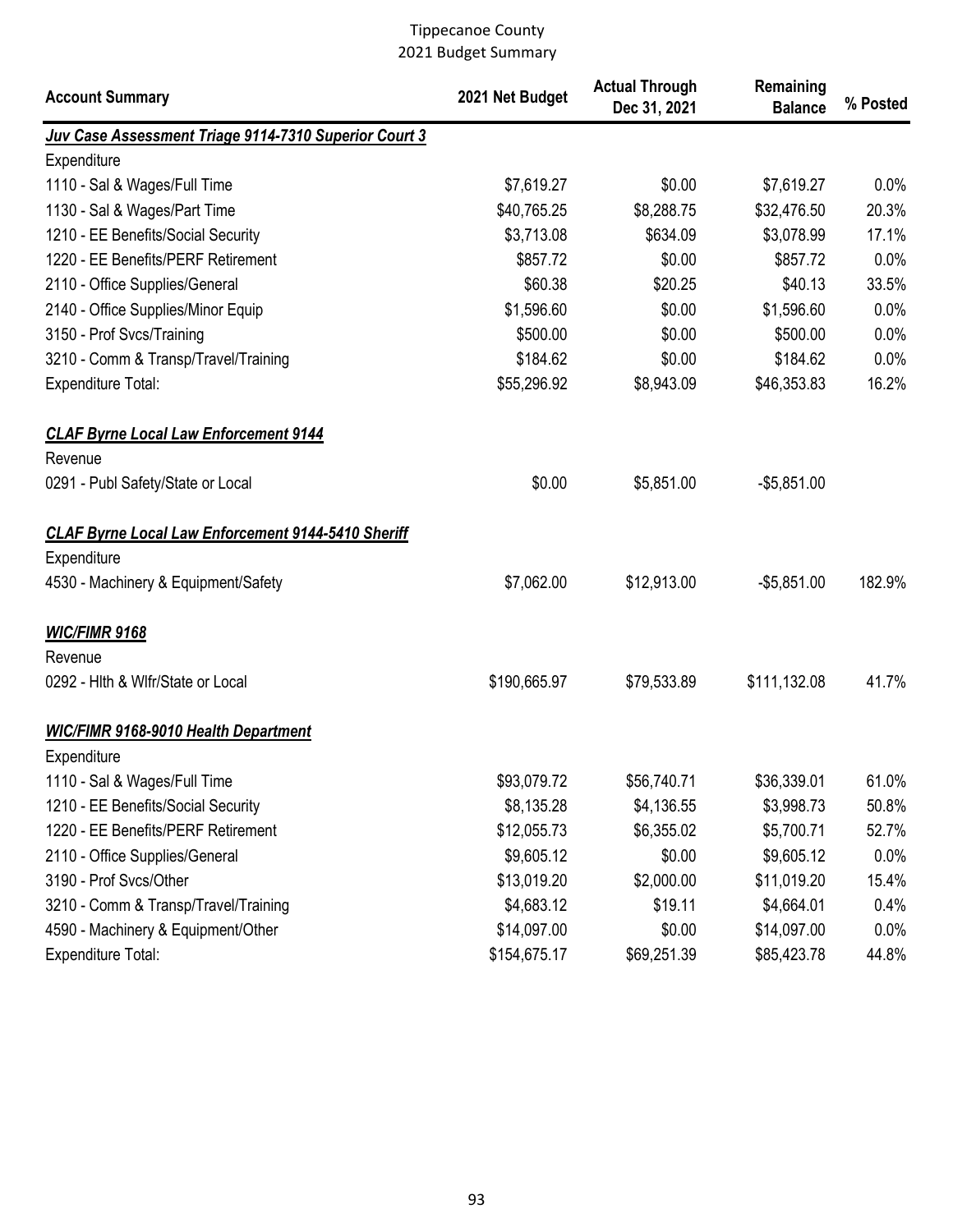| <b>Account Summary</b>                                           | 2021 Net Budget | <b>Actual Through</b><br>Dec 31, 2021 | Remaining<br><b>Balance</b> | % Posted |
|------------------------------------------------------------------|-----------------|---------------------------------------|-----------------------------|----------|
| <b>WIC/FIMR 9168-9410 Employee Insurance</b>                     |                 |                                       |                             |          |
| Expenditure                                                      |                 |                                       |                             |          |
| 1230 - EE Benefits/Health                                        | \$31,959.85     | \$16,674.72                           | \$15,285.13                 | 52.2%    |
| 1231 - EE Benefits/LTD                                           | \$412.60        | \$212.76                              | \$199.84                    | 51.6%    |
| 1232 - EE Benefits/Life                                          | \$215.80        | \$109.44                              | \$106.36                    | 50.7%    |
| 1910 - Other Personal Services/WC                                | \$772.00        | \$0.00                                | \$772.00                    | 0.0%     |
| <b>Expenditure Total:</b>                                        | \$33,360.25     | \$16,996.92                           | \$16,363.33                 | 50.9%    |
| Vaccine Reimbursement 9170<br>Revenue                            |                 |                                       |                             |          |
| 0292 - Hith & Wifr/State or Local                                | \$287,981.00    | \$287,981.97                          | $-$0.97$                    | 100.0%   |
| Vaccine Reimbursement 9170-9010 Health Department<br>Expenditure |                 |                                       |                             |          |
| 3190 - Prof Svcs/Other                                           | \$287,981.00    | \$0.00                                | \$287,981.00                | 0.0%     |
| <b>Syringe Services-THFGI 9171</b><br>Revenue                    |                 |                                       |                             |          |
| 0292 - Hith & Wifr/State or Local                                | \$10,000.00     | \$0.00                                | \$10,000.00                 | 0.0%     |
| 0671 - Other Rcpts/Grants from NonGov                            | \$0.00          | \$10,000.00                           | $-$10,000.00$               |          |
| Revenue Total:                                                   | \$10,000.00     | \$10,000.00                           | \$0.00                      | 100.0%   |
| <b>Syringe Services-THFGI 9171-9010 Health Department</b>        |                 |                                       |                             |          |
| Expenditure                                                      |                 |                                       |                             |          |
| 2220 - Oper Supplies/Inst'l or Med                               | \$14,117.43     | \$11,684.70                           | \$2,432.73                  | 82.8%    |
| <b>IN Cares Echo 9172</b><br>Revenue                             |                 |                                       |                             |          |
| 0292 - Hith & Wifr/State or Local                                | \$75,000.00     | \$0.00                                | \$75,000.00                 | 0.0%     |
| <b>IN Cares Echo 9172-9010 Health Department</b><br>Expenditure  |                 |                                       |                             |          |
| 1130 - Sal & Wages/Part Time                                     | \$22,988.00     | \$931.00                              | \$22,057.00                 | 4.0%     |
| 1210 - EE Benefits/Social Security                               | \$1,760.00      | \$71.22                               | \$1,688.78                  | 4.0%     |
| 2110 - Office Supplies/General                                   | \$4,000.00      | \$0.00                                | \$4,000.00                  | 0.0%     |
| 2120 - Office Supplies/Forms                                     | \$2,500.00      | \$0.00                                | \$2,500.00                  | 0.0%     |
| 2220 - Oper Supplies/Inst'l or Med                               | \$3,900.00      | \$0.00                                | \$3,900.00                  | 0.0%     |
| 3150 - Prof Svcs/Training                                        | \$3,800.00      | \$0.00                                | \$3,800.00                  | 0.0%     |
| 3190 - Prof Svcs/Other                                           | \$35,800.00     | \$0.00                                | \$35,800.00                 | 0.0%     |
| Expenditure Total:                                               | \$74,748.00     | \$1,002.22                            | \$73,745.78                 | 1.3%     |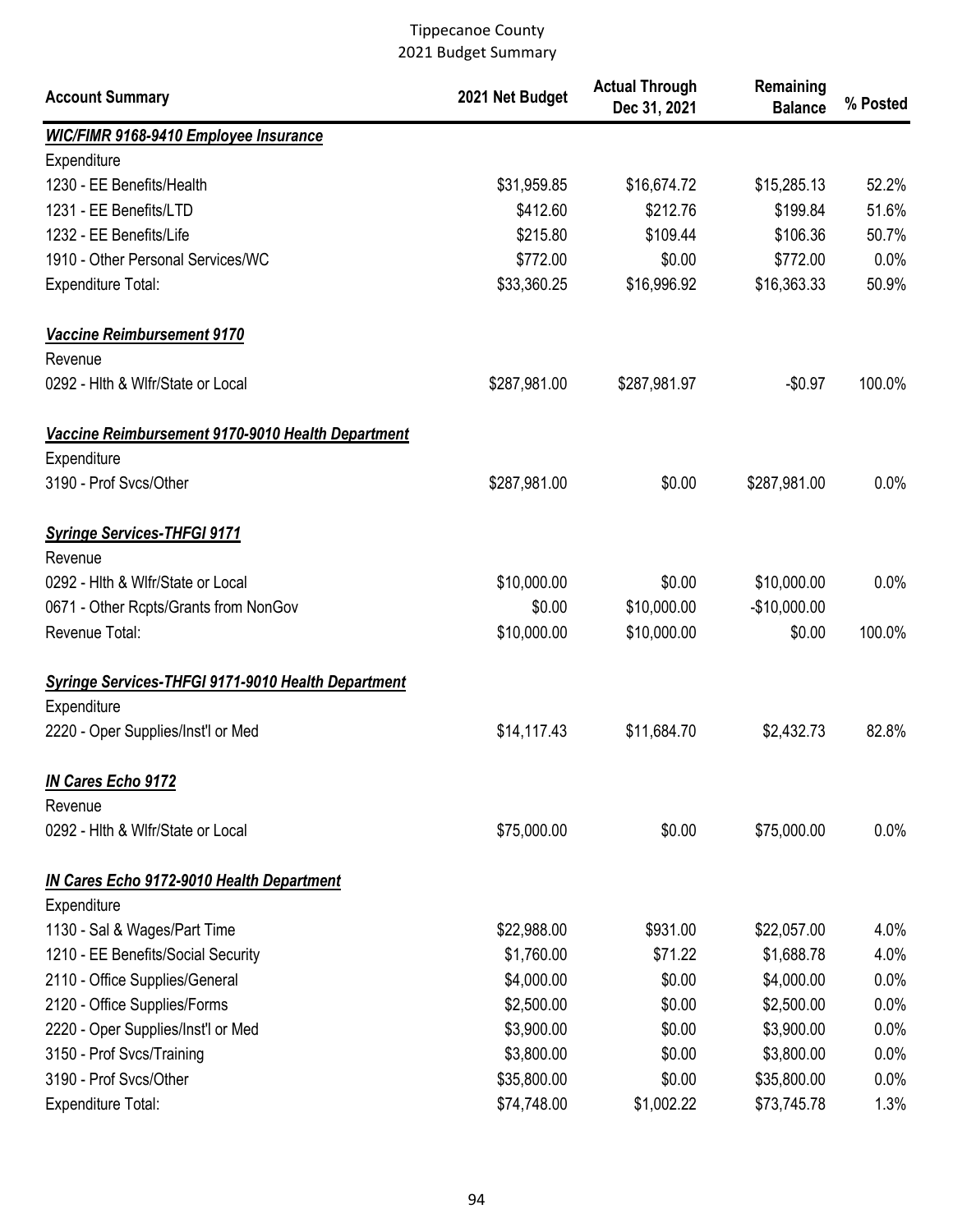| <b>Account Summary</b>                                            | 2021 Net Budget | <b>Actual Through</b><br>Dec 31, 2021 | Remaining<br><b>Balance</b> | % Posted |
|-------------------------------------------------------------------|-----------------|---------------------------------------|-----------------------------|----------|
| <b>IN Cares Echo 9172-9410 Employee Insurance</b>                 |                 |                                       |                             |          |
| Expenditure                                                       |                 |                                       |                             |          |
| 1910 - Other Personal Services/WC                                 | \$252.00        | \$0.00                                | \$252.00                    | 0.0%     |
| <b>Gateway to Hope Counseling 9178</b>                            |                 |                                       |                             |          |
| Revenue                                                           |                 |                                       |                             |          |
| 0671 - Other Rcpts/Grants from NonGov                             | \$28,363.00     | \$13,163.00                           | \$15,200.00                 | 46.4%    |
| <b>Gateway to Hope Counseling 9178-5510 Community Corrections</b> |                 |                                       |                             |          |
| Expenditure                                                       |                 |                                       |                             |          |
| 3145 - Prof Svcs/Hlth & Med Prof                                  | \$11,960.75     | \$11,955.75                           | \$5.00                      | 100.0%   |
| Gateway to Hope Counseling 9178-9010 Health Dept                  |                 |                                       |                             |          |
| Expenditure                                                       |                 |                                       |                             |          |
| 3145 - Prof Svcs/Hlth & Med Prof                                  | \$17,063.00     | \$6,620.28                            | \$10,442.72                 | 38.8%    |
| <b>Juvenile Truancy Mediation 9203</b><br>Revenue                 |                 |                                       |                             |          |
| 0670 - Other Rcpts/Misc Sources                                   | \$24,287.00     | \$22,440.00                           | \$1,847.00                  | 92.4%    |
| Juvenile Truancy Mediation 9203-5610                              |                 |                                       |                             |          |
| Expenditure                                                       |                 |                                       |                             |          |
| 1110 - Sal & Wages/Full Time                                      | \$21,124.82     | \$11,366.10                           | \$9,758.72                  | 53.8%    |
| 1210 - EE Benefits/Social Security                                | \$1,686.47      | \$779.02                              | \$907.45                    | 46.2%    |
| 1220 - EE Benefits/PERF Retirement                                | \$2,736.33      | \$1,238.69                            | \$1,497.64                  | 45.3%    |
| <b>Expenditure Total:</b>                                         | \$25,547.62     | \$13,383.81                           | \$12,163.81                 | 52.4%    |
| Juvenile Truancy Mediation 9203-9410 Employee Insurance           |                 |                                       |                             |          |
| Expenditure                                                       |                 |                                       |                             |          |
| 1230 - EE Benefits/Health                                         | \$9,059.52      | \$3,776.99                            | \$5,282.53                  | 41.7%    |
| 1231 - EE Benefits/LTD                                            | \$80.76         | \$39.94                               | \$40.82                     | 49.5%    |
| 1232 - EE Benefits/Life                                           | \$43.24         | \$22.38                               | \$20.86                     | 51.8%    |
| 1910 - Other Personal Services/WC                                 | \$314.00        | \$141.13                              | \$172.87                    | 44.9%    |
| <b>Expenditure Total:</b>                                         | \$9,497.52      | \$3,980.44                            | \$5,517.08                  | 41.9%    |
| Juvenile Alternatives Safe Place Grant 9211                       |                 |                                       |                             |          |
| Revenue                                                           |                 |                                       |                             |          |
| 0292 - Hith & Wifr/State or Local                                 | \$12,664.48     | \$5,855.99                            | \$6,808.49                  | 46.2%    |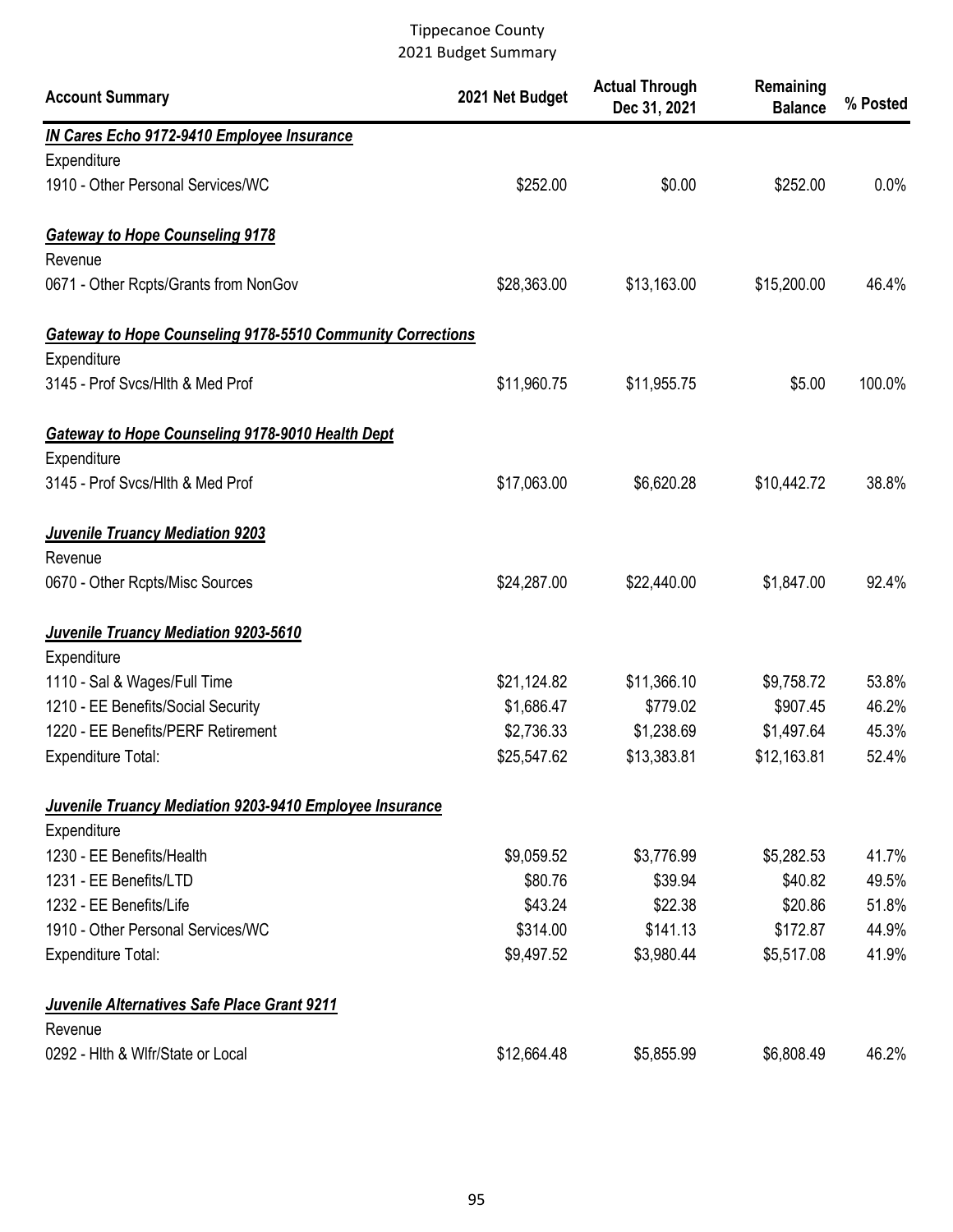| <b>Account Summary</b>                                      | 2021 Net Budget | <b>Actual Through</b><br>Dec 31, 2021 | Remaining<br><b>Balance</b> | % Posted |
|-------------------------------------------------------------|-----------------|---------------------------------------|-----------------------------|----------|
| Juvenile Alternatives Safe Place Grant 9211-5610            |                 |                                       |                             |          |
| Expenditure                                                 |                 |                                       |                             |          |
| 3190 - Prof Svcs/Other                                      | \$12,500.00     | \$5,820.00                            | \$6,680.00                  | 46.6%    |
| 3510 - Utility Service/Utilities                            | \$368.56        | \$146.74                              | \$221.82                    | 39.8%    |
| <b>Expenditure Total:</b>                                   | \$12,868.56     | \$5,966.74                            | \$6,901.82                  | 46.4%    |
| <b>IDHS Foundation Grant 9212</b>                           |                 |                                       |                             |          |
| Revenue                                                     |                 |                                       |                             |          |
| 0671 - Other Rcpts/Grants from NonGov                       | \$3,750.00      | \$3,750.00                            | \$0.00                      | 100.0%   |
| <b>IDHS Foundation Grant 9212-5210 Emergency Management</b> |                 |                                       |                             |          |
| Expenditure                                                 |                 |                                       |                             |          |
| 2990 - Other Supplies/Non-specified                         | \$3,750.00      | \$3,750.00                            | \$0.00                      | 100.0%   |
| Juvenile Alternatives DOC JDAI 9213                         |                 |                                       |                             |          |
| Revenue                                                     |                 |                                       |                             |          |
| 0291 - Publ Safety/State or Local                           | \$24,772.08     | \$24,772.08                           | \$0.00                      | 100.0%   |
| Juvenile Alternatives DOC JDAI 9213-5610                    |                 |                                       |                             |          |
| Expenditure                                                 |                 |                                       |                             |          |
| 2110 - Office Supplies/General                              | \$600.00        | \$600.00                              | \$0.00                      | 100.0%   |
| 2250 - Oper Supplies/Food                                   | \$1,300.00      | \$1,300.00                            | \$0.00                      | 100.0%   |
| 2990 - Other Supplies/Non-specified                         | \$9,199.17      | \$9,199.91                            | $-$0.74$                    | 100.0%   |
| 3190 - Prof Svcs/Other                                      | \$36,242.74     | \$36,242.00                           | \$0.74                      | 100.0%   |
| <b>Expenditure Total:</b>                                   | \$47,341.91     | \$47,341.91                           | \$0.00                      | 100.0%   |
| Juvenile Alternatives DOC JDAI 9215                         |                 |                                       |                             |          |
| Revenue                                                     |                 |                                       |                             |          |
| 0291 - Publ Safety/State or Local                           | \$80,000.00     | \$50,000.00                           | \$30,000.00                 | 62.5%    |
| Juvenile Alternatives DOC JDAI 9215-5610                    |                 |                                       |                             |          |
| Expenditure                                                 |                 |                                       |                             |          |
| 2110 - Office Supplies/General                              | \$692.00        | \$59.90                               | \$632.10                    | 8.7%     |
| 2250 - Oper Supplies/Food                                   | \$4,404.00      | \$1,223.53                            | \$3,180.47                  | 27.8%    |
| 2990 - Other Supplies/Non-specified                         | \$3,900.00      | \$1,822.37                            | \$2,077.63                  | 46.7%    |
| 3190 - Prof Svcs/Other                                      | \$63,540.00     | \$19,397.81                           | \$44,142.19                 | 30.5%    |
| 3210 - Comm & Transp/Travel/Training                        | \$7,464.00      | \$2,560.19                            | \$4,903.81                  | 34.3%    |
| <b>Expenditure Total:</b>                                   | \$80,000.00     | \$25,063.80                           | \$54,936.20                 | 31.3%    |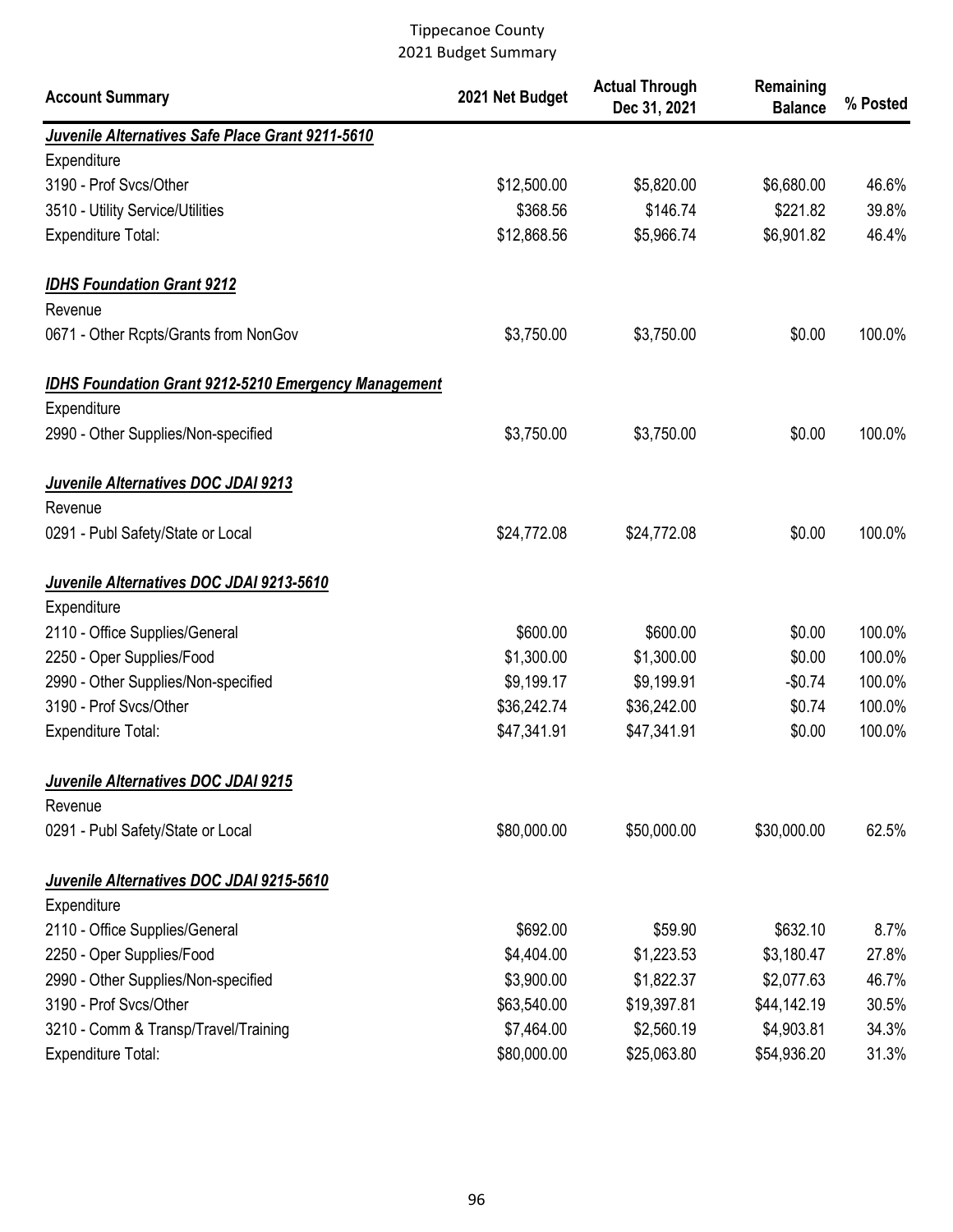| <b>Account Summary</b>                                                    | 2021 Net Budget | <b>Actual Through</b><br>Dec 31, 2021 | Remaining<br><b>Balance</b> | % Posted |
|---------------------------------------------------------------------------|-----------------|---------------------------------------|-----------------------------|----------|
| <b>Community Corrections DOC Adult Grant 9218</b>                         |                 |                                       |                             |          |
| Revenue                                                                   |                 |                                       |                             |          |
| 0291 - Publ Safety/State or Local                                         | \$0.00          | \$979,554.00                          | -\$979,554.00               |          |
| <b>Community Corrections DOC Adult Grant 9218-5510</b>                    |                 |                                       |                             |          |
| Expenditure                                                               |                 |                                       |                             |          |
| 1110 - Sal & Wages/Full Time                                              | \$503,533.53    | \$503,533.53                          | \$0.00                      | 100.0%   |
| 1112 - Sal & Wages/Chief Dep & Appt                                       | \$18,120.35     | \$18,120.35                           | \$0.00                      | 100.0%   |
| 1130 - Sal & Wages/Part Time                                              | \$0.45          | \$0.00                                | \$0.45                      | 0.0%     |
| 1210 - EE Benefits/Social Security                                        | \$39,907.05     | \$38,581.02                           | \$1,326.03                  | 96.7%    |
| 1220 - EE Benefits/PERF Retirement                                        | \$58,426.98     | \$58,426.98                           | \$0.00                      | 100.0%   |
| 1910 - Other Personal Services/WC                                         | \$0.70          | \$0.00                                | \$0.70                      | 0.0%     |
| 2990 - Other Supplies/Non-specified                                       | \$16,964.93     | \$11,081.84                           | \$5,883.09                  | 65.3%    |
| 3190 - Prof Svcs/Other                                                    | \$180,120.55    | \$170,936.23                          | \$9,184.32                  | 94.9%    |
| 3940 - Other Disb/General Refunds                                         | \$264,452.00    | \$264,451.80                          | \$0.20                      | 100.0%   |
| Expenditure Total:                                                        | \$1,081,526.54  | \$1,065,131.75                        | \$16,394.79                 | 98.5%    |
| <b>Community Corrections DOC Adult Grant 9218-9410 Employee Insurance</b> |                 |                                       |                             |          |
| Expenditure                                                               |                 |                                       |                             |          |
| 1230 - EE Benefits/Health                                                 | \$152,014.57    | \$152,014.57                          | \$0.00                      | 100.0%   |
| 1231 - EE Benefits/LTD                                                    | \$1,943.87      | \$1,943.87                            | \$0.00                      | 100.0%   |
| 1232 - EE Benefits/Life                                                   | \$1,304.25      | \$1,243.61                            | \$60.64                     | 95.4%    |
| <b>Expenditure Total:</b>                                                 | \$155,262.69    | \$155,202.05                          | \$60.64                     | 100.0%   |
| <b>CC DOC Adult 9219-5510 Community Corrections</b><br>Expenditure        |                 |                                       |                             |          |
| 1110 - Sal & Wages/Full Time                                              | \$23,034.19     | \$14,462.84                           | \$8,571.35                  | 62.8%    |
| 1112 - Sal & Wages/Chief Dep & Appt                                       | \$697.25        | \$696.91                              | \$0.34                      | 100.0%   |
| 1210 - EE Benefits/Social Security                                        | \$4,823.01      | \$1,053.24                            | \$3,769.77                  | 21.8%    |
| 1220 - EE Benefits/PERF Retirement                                        | \$2,655.75      | \$1,697.93                            | \$957.82                    | 63.9%    |
| 2990 - Other Supplies/Non-specified                                       | \$71.38         | \$57.20                               | \$14.18                     | 80.1%    |
| 3190 - Prof Svcs/Other                                                    | \$33,328.68     | \$33,328.68                           | \$0.00                      | 100.0%   |
| <b>Expenditure Total:</b>                                                 | \$64,610.26     | \$51,296.80                           | \$13,313.46                 | 79.4%    |
| CC DOC Adult 9219-9410 Employee Insurance                                 |                 |                                       |                             |          |
| Expenditure                                                               |                 |                                       |                             |          |
| 1230 - EE Benefits/Health                                                 | \$5,130.67      | \$4,878.06                            | \$252.61                    | 95.1%    |
| 1231 - EE Benefits/LTD                                                    | \$102.10        | \$61.61                               | \$40.49                     | 60.3%    |
| 1232 - EE Benefits/Life                                                   | \$129.47        | \$39.07                               | \$90.40                     | 30.2%    |
| Expenditure Total:                                                        | \$5,362.24      | \$4,978.74                            | \$383.50                    | 92.8%    |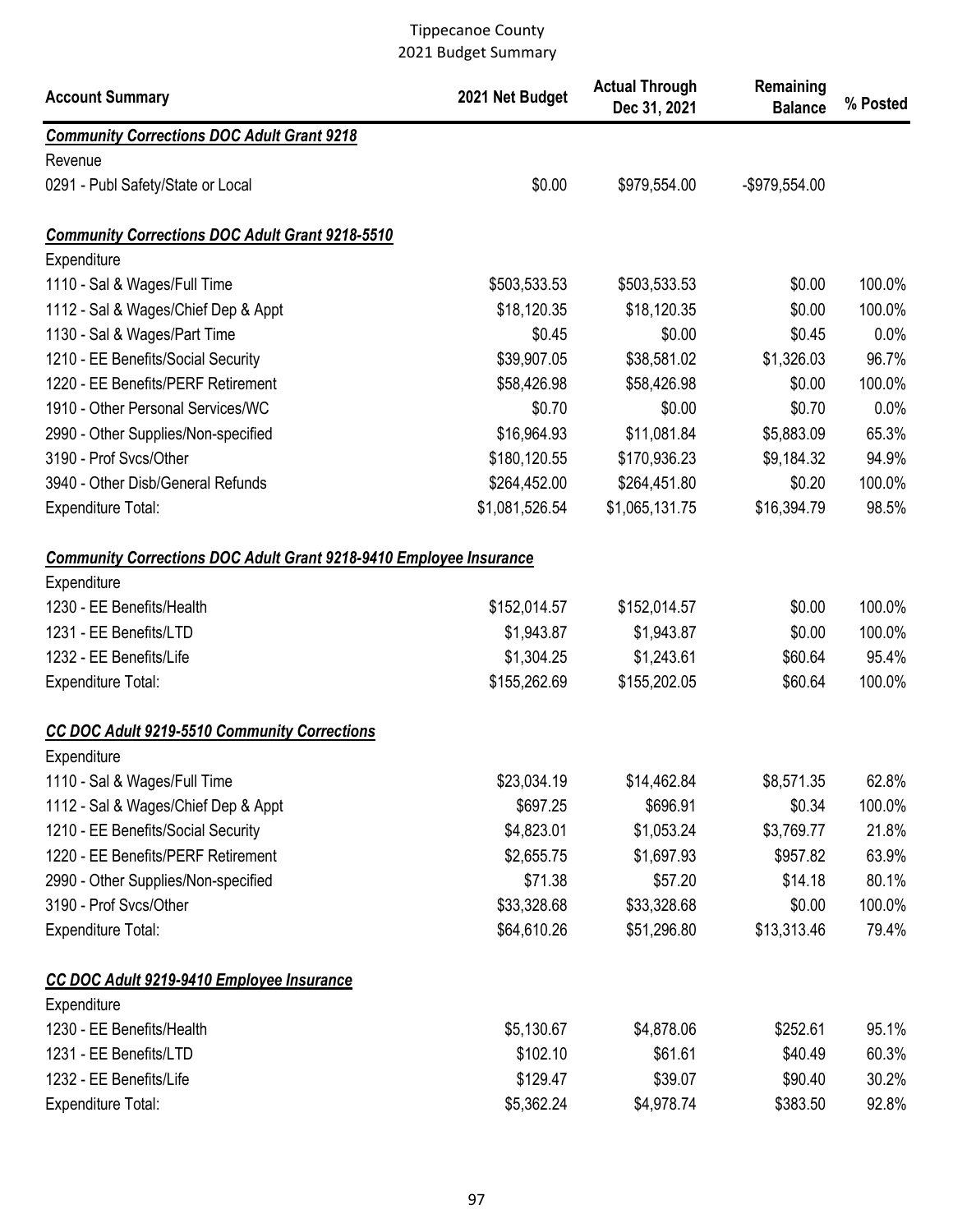| <b>Account Summary</b>                           | 2021 Net Budget | <b>Actual Through</b><br>Dec 31, 2021 | Remaining<br><b>Balance</b> | % Posted |
|--------------------------------------------------|-----------------|---------------------------------------|-----------------------------|----------|
| <b>Arconic Foundation WOW 9241</b>               |                 |                                       |                             |          |
| Revenue                                          |                 |                                       |                             |          |
| 0671 - Other Rcpts/Grants from NonGov            | \$25,000.00     | \$25,000.00                           | \$0.00                      | 100.0%   |
| <b>Arconic Foundation WOW 9241-0410 Surveyor</b> |                 |                                       |                             |          |
| Expenditure                                      |                 |                                       |                             |          |
| 2140 - Office Supplies/Minor Equip               | \$15,195.00     | \$15,194.27                           | \$0.73                      | 100.0%   |
| 2250 - Oper Supplies/Food                        | \$143.00        | \$142.17                              | \$0.83                      | 99.4%    |
| 3190 - Prof Svcs/Other                           | \$9,662.00      | \$9,654.25                            | \$7.75                      | 99.9%    |
| <b>Expenditure Total:</b>                        | \$25,000.00     | \$24,990.69                           | \$9.31                      | 100.0%   |
| SIA Foundation Grant WOW 9242-0410 Surveyor      |                 |                                       |                             |          |
| Expenditure                                      |                 |                                       |                             |          |
| 2990 - Other Supplies/Non-specified              | \$4.85          | \$0.00                                | \$4.85                      | 0.0%     |
| 3190 - Prof Svcs/Other                           | \$439.78        | \$0.00                                | \$439.78                    | 0.0%     |
| <b>Expenditure Total:</b>                        | \$444.63        | \$0.00                                | \$444.63                    | 0.0%     |
| <b>Walmart Community Grant 9245</b>              |                 |                                       |                             |          |
| Revenue                                          |                 |                                       |                             |          |
| 0671 - Other Rcpts/Grants from NonGov            | \$0.00          | \$7,800.00                            | $-$7,800.00$                |          |
| <b>DFC Drug Task Force Grant 9251</b>            |                 |                                       |                             |          |
| Revenue                                          |                 |                                       |                             |          |
| 0671 - Other Rcpts/Grants from NonGov            | \$24,097.00     | \$0.00                                | \$24,097.00                 | 0.0%     |
| DFC Drug Task Force Grant 9251-5910 Prosecutor   |                 |                                       |                             |          |
| Expenditure                                      |                 |                                       |                             |          |
| 4530 - Machinery & Equipment/Safety              | \$19,297.00     | \$0.00                                | \$19,297.00                 | 0.0%     |
| <b>IFSSA Adult Protective Services 9252</b>      |                 |                                       |                             |          |
| Revenue                                          |                 |                                       |                             |          |
| 0282 - Hith & Wifr/Federal                       | \$0.00          | \$0.00                                | \$0.00                      |          |
| 0292 - Hith & Wifr/State or Local                | \$675,993.30    | \$364,612.61                          | \$311,380.69                | 53.9%    |
| Revenue Total:                                   | \$675,993.30    | \$364,612.61                          | \$311,380.69                | 53.9%    |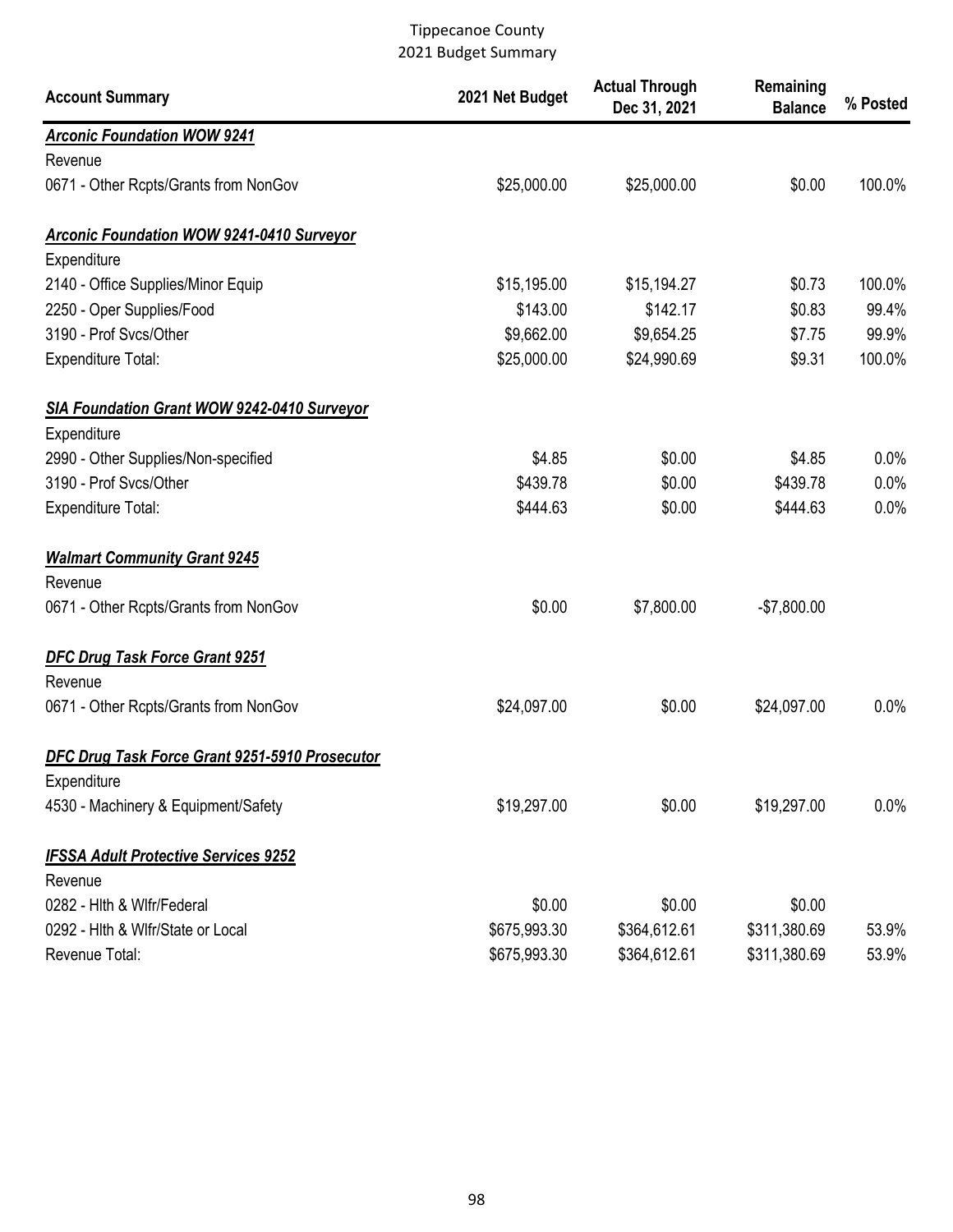| <b>Account Summary</b>                                              | 2021 Net Budget | <b>Actual Through</b><br>Dec 31, 2021 | Remaining<br><b>Balance</b> | % Posted |
|---------------------------------------------------------------------|-----------------|---------------------------------------|-----------------------------|----------|
| <b>IFSSA Adult Protective Services 9252-5910 Prosecutor</b>         |                 |                                       |                             |          |
| Expenditure                                                         |                 |                                       |                             |          |
| 1110 - Sal & Wages/Full Time                                        | \$335,878.35    | \$217,492.36                          | \$118,385.99                | 64.8%    |
| 1130 - Sal & Wages/Part Time                                        | \$55,615.00     | \$27,848.50                           | \$27,766.50                 | 50.1%    |
| 1210 - EE Benefits/Social Security                                  | \$30,751.11     | \$18,201.31                           | \$12,549.80                 | 59.2%    |
| 1220 - EE Benefits/PERF Retirement                                  | \$39,188.76     | \$24,359.24                           | \$14,829.52                 | 62.2%    |
| 1920 - Other Personal Services/Unempl                               | \$0.88          | \$0.00                                | \$0.88                      | 0.0%     |
| 2110 - Office Supplies/General                                      | \$2,130.78      | \$861.97                              | \$1,268.81                  | 40.5%    |
| 2140 - Office Supplies/Minor Equip                                  | \$2,000.00      | \$1,325.52                            | \$674.48                    | 66.3%    |
| 2210 - Oper Supplies/Gasoline & Oil                                 | \$5,000.00      | \$1,264.42                            | \$3,735.58                  | 25.3%    |
| 3180 - Prof Svcs/Institutional Care                                 | \$25,294.77     | \$769.49                              | \$24,525.28                 | 3.0%     |
| 3190 - Prof Svcs/Other                                              | \$445.00        | \$0.00                                | \$445.00                    | 0.0%     |
| 3210 - Comm & Transp/Travel/Training                                | \$2,000.00      | \$0.00                                | \$2,000.00                  | 0.0%     |
| 3510 - Utility Service/Utilities                                    | \$8,364.84      | \$2,321.59                            | \$6,043.25                  | 27.8%    |
| 3620 - Rep & Maint/Vehicle & Equip                                  | \$1,500.28      | \$240.00                              | \$1,260.28                  | 16.0%    |
| 3710 - Rentals & Leases/Bldgs & Prop                                | \$18,002.12     | \$8,400.00                            | \$9,602.12                  | 46.7%    |
| 4520 - Machinery & Equipment/Vehicle                                | \$22,119.00     | \$19,753.25                           | \$2,365.75                  | 89.3%    |
| <b>Expenditure Total:</b>                                           | \$548,290.89    | \$322,837.65                          | \$225,453.24                | 58.9%    |
| <b>IFSSA Adult Protective Services 9252-9410 Employee Insurance</b> |                 |                                       |                             |          |
| Expenditure                                                         |                 |                                       |                             |          |
| 1230 - EE Benefits/Health                                           | \$73,145.97     | \$40,773.12                           | \$32,372.85                 | 55.7%    |
| 1231 - EE Benefits/LTD                                              | \$1,348.42      | \$815.34                              | \$533.08                    | 60.5%    |
| 1232 - EE Benefits/Life                                             | \$705.17        | \$437.76                              | \$267.41                    | 62.1%    |
| <b>Expenditure Total:</b>                                           | \$75,199.56     | \$42,026.22                           | \$33,173.34                 | 55.9%    |
| ICJI EEDMA Project 9254-5910 Prosecutor                             |                 |                                       |                             |          |
| Expenditure                                                         |                 |                                       |                             |          |
| 3190 - Prof Svcs/Other                                              | \$379.98        | \$0.00                                | \$379.98                    | 0.0%     |
| 4520 - Machinery & Equipment/Vehicle                                | \$6,713.04      | \$0.00                                | \$6,713.04                  | 0.0%     |
| Expenditure Total:                                                  | \$7,093.02      | \$0.00                                | \$7,093.02                  | 0.0%     |
| <b>ICJI EEDMA Project 9254-5910 Prosecutor</b>                      |                 |                                       |                             |          |
| Expenditure                                                         |                 |                                       |                             |          |
| 2140 - Office Supplies/Minor Equip                                  | \$0.54          | \$0.00                                | \$0.54                      | $0.0\%$  |
| 3190 - Prof Svcs/Other                                              | \$554.00        | \$0.00                                | \$554.00                    | 0.0%     |
| <b>Expenditure Total:</b>                                           | \$554.54        | \$0.00                                | \$554.54                    | 0.0%     |
| <b>DOC Probation Grant 9512</b>                                     |                 |                                       |                             |          |
| Revenue                                                             |                 |                                       |                             |          |
| 0291 - Publ Safety/State or Local                                   | \$87,434.00     | \$87,435.00                           | $-$1.00$                    | 100.0%   |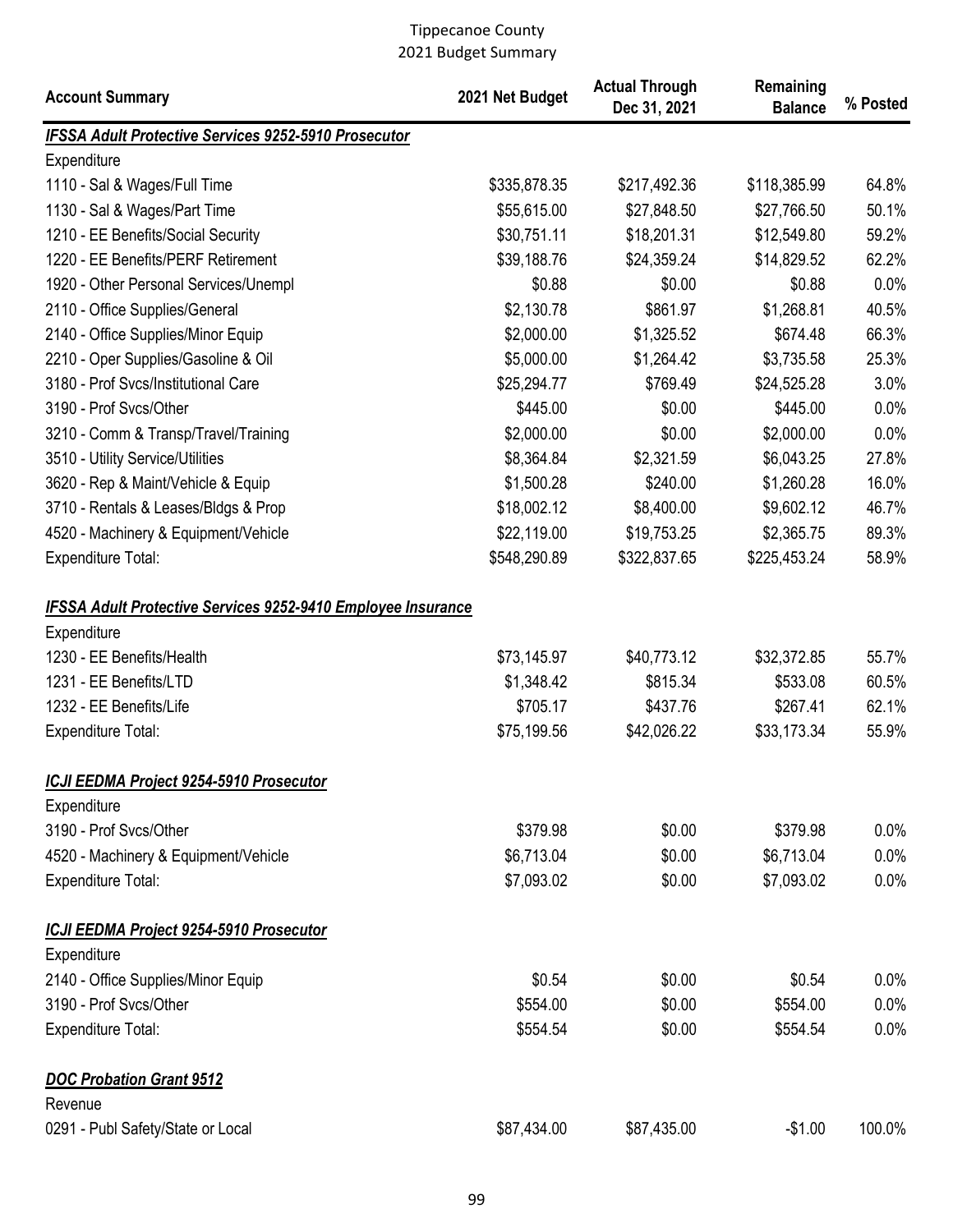| <b>Account Summary</b>                                             | 2021 Net Budget           | <b>Actual Through</b><br>Dec 31, 2021 | Remaining<br><b>Balance</b> | % Posted     |
|--------------------------------------------------------------------|---------------------------|---------------------------------------|-----------------------------|--------------|
| DOC Probation Grant 9512-6110 Probation                            |                           |                                       |                             |              |
| Expenditure                                                        |                           |                                       |                             |              |
| 1110 - Sal & Wages/Full Time                                       | \$47,374.59               | \$42,796.15                           | \$4,578.44                  | 90.3%        |
| 1210 - EE Benefits/Social Security                                 | \$3,302.39                | \$2,957.48                            | \$344.91                    | 89.6%        |
| 1220 - EE Benefits/PERF Retirement                                 | \$4,794.63                | \$4,793.21                            | \$1.42                      | 100.0%       |
| 1910 - Other Personal Services/WC                                  | \$395.00                  | \$0.00                                | \$395.00                    | 0.0%         |
| 3190 - Prof Svcs/Other                                             | \$30,000.00               | \$23,750.00                           | \$6,250.00                  | 79.2%        |
| 3940 - Other Disb/General Refunds                                  | \$1,321.00                | \$1,320.93                            | \$0.07                      | 100.0%       |
| <b>Expenditure Total:</b>                                          | \$87,187.61               | \$75,617.77                           | \$11,569.84                 | 86.7%        |
| <b>DOC Probation Grant 9512-9410 Employee Benefits</b>             |                           |                                       |                             |              |
| Expenditure                                                        |                           |                                       |                             |              |
| 1230 - EE Benefits/Health                                          | \$5,268.80                | \$5,268.80                            | \$0.00                      | 100.0%       |
| 1231 - EE Benefits/LTD                                             | \$284.50                  | \$160.29                              | \$124.21                    | 56.3%        |
| 1232 - EE Benefits/Life                                            | \$218.02                  | \$109.44                              | \$108.58                    | 50.2%        |
| 1910 - Other Personal Services/WC                                  | \$796.00                  | \$0.00                                | \$796.00                    | 0.0%         |
| <b>Expenditure Total:</b>                                          | \$6,567.32                | \$5,538.53                            | \$1,028.79                  | 84.3%        |
| <b>DOC Probation 9513</b>                                          |                           |                                       |                             |              |
| Revenue                                                            |                           |                                       |                             |              |
| 0291 - Publ Safety/State or Local                                  | \$114,614.03              | \$0.00                                | \$114,614.03                | 0.0%         |
| DOC Probation 9513-6110 Probation                                  |                           |                                       |                             |              |
| Expenditure                                                        |                           | \$0.00                                |                             |              |
| 1110 - Sal & Wages/Full Time<br>1210 - EE Benefits/Social Security | \$53,000.00<br>\$4,358.80 | \$0.00                                | \$53,000.00                 | 0.0%<br>0.0% |
| 1220 - EE Benefits/PERF Retirement                                 | \$6,011.97                | \$0.00                                | \$4,358.80<br>\$6,011.97    | $0.0\%$      |
| 3190 - Prof Svcs/Other                                             | \$32,500.00               | \$2,500.00                            | \$30,000.00                 | 7.7%         |
| <b>Expenditure Total:</b>                                          | \$95,870.77               | \$2,500.00                            | \$93,370.77                 | 2.6%         |
|                                                                    |                           |                                       |                             |              |
| DOC Probation 9513-9410 Employee Insurance                         |                           |                                       |                             |              |
| Expenditure                                                        |                           |                                       |                             |              |
| 1230 - EE Benefits/Health                                          | \$25,789.20               | \$0.00                                | \$25,789.20                 | $0.0\%$      |
| 1231 - EE Benefits/LTD                                             | \$246.22                  | \$0.00                                | \$246.22                    | $0.0\%$      |
| 1232 - EE Benefits/Life                                            | \$146.04                  | \$0.00                                | \$146.04                    | 0.0%         |
| 1910 - Other Personal Services/WC                                  | \$903.00                  | \$0.00                                | \$903.00                    | 0.0%         |
| <b>Expenditure Total:</b>                                          | \$27,084.46               | \$0.00                                | \$27,084.46                 | 0.0%         |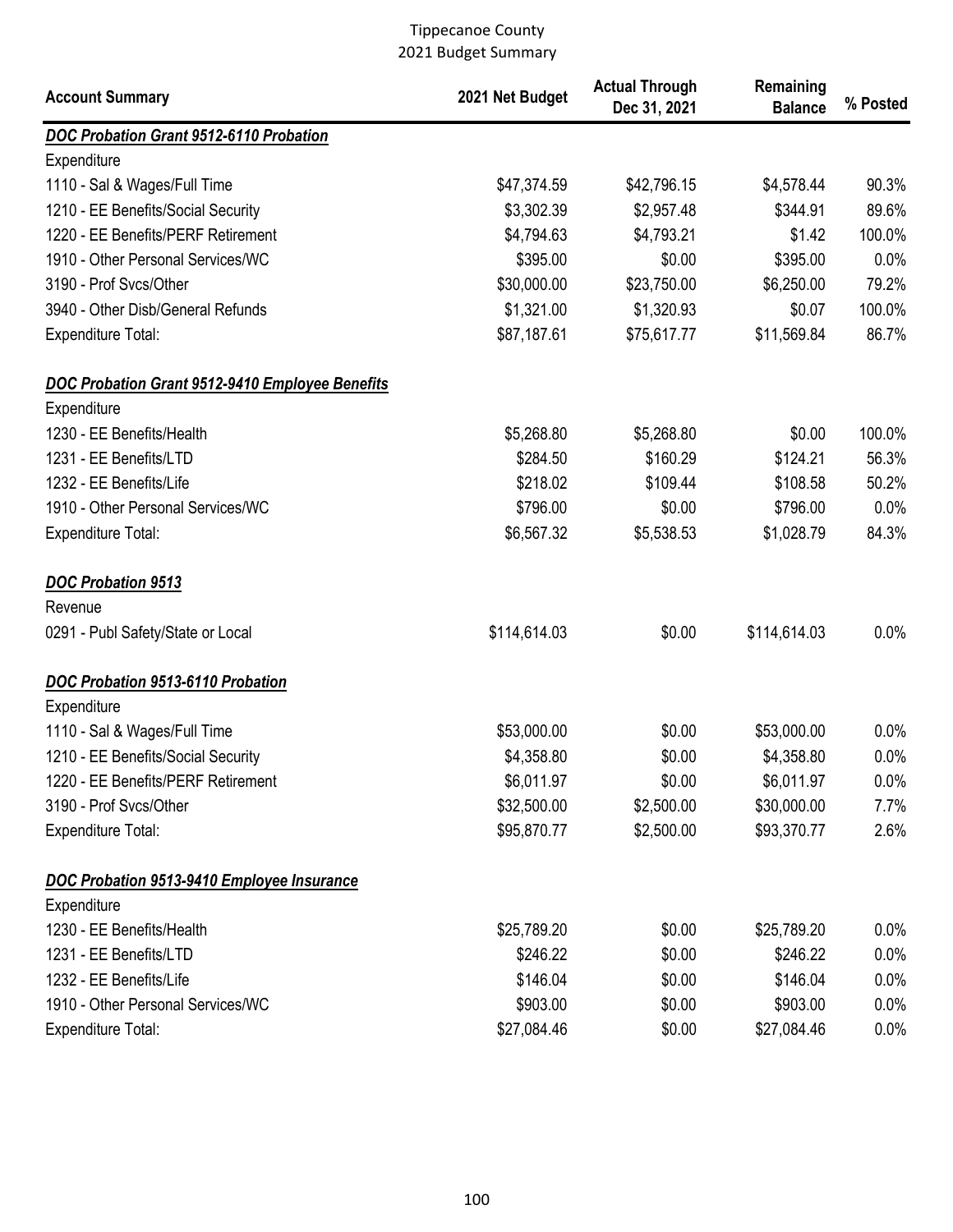| <b>Account Summary</b>                                       | 2021 Net Budget | <b>Actual Through</b><br>Dec 31, 2021 | Remaining<br><b>Balance</b> | % Posted |
|--------------------------------------------------------------|-----------------|---------------------------------------|-----------------------------|----------|
| <b>CASA Capacity Building Grant 9532</b>                     |                 |                                       |                             |          |
| Revenue                                                      |                 |                                       |                             |          |
| 0292 - Hith & Wifr/State or Local                            | \$30,389.00     | \$30,389.00                           | \$0.00                      | 100.0%   |
| <b>CASA Capacity Building Grant 9532-7310</b>                |                 |                                       |                             |          |
| Expenditure                                                  |                 |                                       |                             |          |
| 2260 - Oper Supplies/Signage                                 | \$13,000.00     | \$12,475.80                           | \$524.20                    | 96.0%    |
| 2270 - Oper Supplies/Educational Mtls                        | \$1,389.00      | \$0.00                                | \$1,389.00                  | 0.0%     |
| 3210 - Comm & Transp/Travel/Training                         | \$10,000.00     | \$321.31                              | \$9,678.69                  | 3.2%     |
| 3220 - Comm & Transp/Communications                          | \$6,000.00      | \$3,340.00                            | \$2,660.00                  | 55.7%    |
| <b>Expenditure Total:</b>                                    | \$30,389.00     | \$16,137.11                           | \$14,251.89                 | 53.1%    |
| Veterans Treatment 9535-7010 Circuit Court                   |                 |                                       |                             |          |
| Expenditure                                                  |                 |                                       |                             |          |
| 2250 - Oper Supplies/Food                                    | \$31.18         | \$0.00                                | \$31.18                     | 0.0%     |
| 2270 - Oper Supplies/Educational Mtls                        | \$364.34        | \$365.77                              | $-$1.43$                    | 100.4%   |
| 3140 - Prof Svcs/Counselng Consults                          | \$12,000.00     | \$0.00                                | \$12,000.00                 | 0.0%     |
| 3190 - Prof Svcs/Other                                       | \$5,626.59      | \$3,988.83                            | \$1,637.76                  | 70.9%    |
| 3210 - Comm & Transp/Travel/Training                         | \$5,000.00      | \$0.00                                | \$5,000.00                  | 0.0%     |
| <b>Expenditure Total:</b>                                    | \$23,022.11     | \$4,354.60                            | \$18,667.51                 | 18.9%    |
| <b>Court Interpreter 9549</b>                                |                 |                                       |                             |          |
| Revenue                                                      |                 |                                       |                             |          |
| 0292 - Hith & Wifr/State or Local                            | \$11,896.25     | \$11,178.25                           | \$718.00                    | 94.0%    |
| Court Interpreter 9549-7106 Superior Court 6                 |                 |                                       |                             |          |
| Expenditure                                                  |                 |                                       |                             |          |
| 3170 - Prof Svcs/Translator                                  | \$9,903.75      | \$9,185.75                            | \$718.00                    | 92.8%    |
| <b>Law Enforcement Assistance 9603</b>                       |                 |                                       |                             |          |
| Revenue                                                      |                 |                                       |                             |          |
| 0671 - Other Rcpts/Grants from NonGov                        | \$13,650.00     | \$13,650.00                           | \$0.00                      | 100.0%   |
| Revenue Total:                                               | \$13,650.00     | \$13,650.00                           | \$0.00                      | 100.0%   |
| <b>Law Enforcement Assistance 9603-5410 Sheriff</b>          |                 |                                       |                             |          |
| Expenditure                                                  |                 |                                       |                             |          |
| 2220 - Oper Supplies/Inst'l or Med                           | \$13,650.00     | \$13,650.00                           | \$0.00                      | 100.0%   |
| Family Court Grant 9623-7203 Superior Court 3<br>Expenditure |                 |                                       |                             |          |
| 3140 - Prof Svcs/Counselng Consults                          | \$140.00        | \$0.00                                | \$140.00                    | 0.0%     |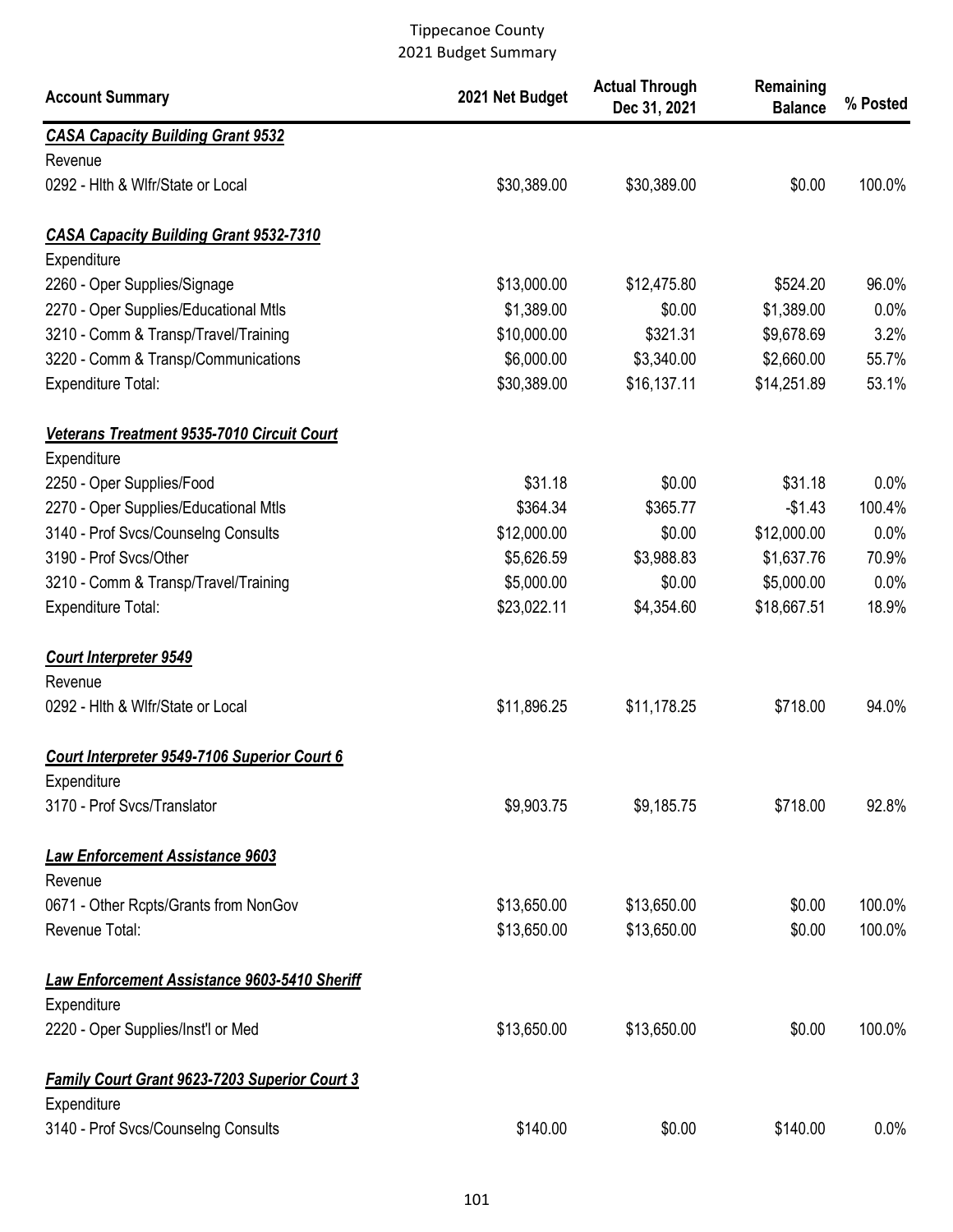| <b>Account Summary</b>                                      | 2021 Net Budget | <b>Actual Through</b><br>Dec 31, 2021 | Remaining<br><b>Balance</b> | % Posted |
|-------------------------------------------------------------|-----------------|---------------------------------------|-----------------------------|----------|
| Tags VASIA Grant 9631                                       |                 |                                       |                             |          |
| Revenue                                                     |                 |                                       |                             |          |
| 0292 - Hith & Wifr/State or Local                           | \$75,000.00     | \$75,000.00                           | \$0.00                      | 100.0%   |
| Tags VASIA Grant 9631-7010 Circuit Court                    |                 |                                       |                             |          |
| Expenditure                                                 |                 |                                       |                             |          |
| 3190 - Prof Svcs/Other                                      | \$75,000.00     | \$75,000.00                           | \$0.00                      | 100.0%   |
| Juvenile Alternative DOC Grant 9641                         |                 |                                       |                             |          |
| Revenue                                                     |                 |                                       |                             |          |
| 0291 - Publ Safety/State or Local                           | \$92,488.89     | \$92,488.86                           | \$0.03                      | 100.0%   |
| Juvenile Alternative DOC Grant 9641-5610                    |                 |                                       |                             |          |
| Expenditure                                                 |                 |                                       |                             |          |
| 1110 - Sal & Wages/Full Time                                | \$66,102.70     | \$66,099.09                           | \$3.61                      | 100.0%   |
| 1210 - EE Benefits/Social Security                          | \$4,788.10      | \$4,782.54                            | \$5.56                      | 99.9%    |
| 1220 - EE Benefits/PERF Retirement                          | \$7,342.32      | \$7,342.20                            | \$0.12                      | 100.0%   |
| 2110 - Office Supplies/General                              | \$936.00        | \$936.00                              | \$0.00                      | 100.0%   |
| 2210 - Oper Supplies/Gasoline & Oil                         | \$750.00        | \$750.00                              | \$0.00                      | 100.0%   |
| 2990 - Other Supplies/Non-specified                         | \$1,325.00      | \$1,325.00                            | \$0.00                      | 100.0%   |
| 3190 - Prof Svcs/Other                                      | \$16,290.50     | \$16,289.50                           | \$1.00                      | 100.0%   |
| 3210 - Comm & Transp/Travel/Training                        | \$416.00        | \$415.99                              | \$0.01                      | 100.0%   |
| 3510 - Utility Service/Utilities                            | \$1,632.48      | \$1,629.13                            | \$3.35                      | 99.8%    |
| 3610 - Rep & Maint/Buildings & Proper                       | \$0.00          | \$0.00                                | \$0.00                      |          |
| 3620 - Rep & Maint/Vehicle & Equip                          | \$92.09         | \$85.30                               | \$6.79                      | 92.6%    |
| 3940 - Other Disb/General Refunds                           | \$0.00          | \$2.72                                | $-$2.72$                    |          |
| 4590 - Machinery & Equipment/Other                          | \$16,764.00     | \$16,764.00                           | \$0.00                      | 100.0%   |
| Expenditure Total:                                          | \$116,439.19    | \$116,421.47                          | \$17.72                     | 100.0%   |
| Juvenile Alternative DOC Grant 9641-9410 Employee Insurance |                 |                                       |                             |          |
| Expenditure                                                 |                 |                                       |                             |          |
| 1230 - EE Benefits/Health                                   | \$15,827.08     | \$15,826.80                           | \$0.28                      | 100.0%   |
| 1231 - EE Benefits/LTD                                      | \$240.20        | \$232.24                              | \$7.96                      | 96.7%    |
| 1232 - EE Benefits/Life                                     | \$138.36        | \$133.48                              | \$4.88                      | 96.5%    |
| 1910 - Other Personal Services/WC                           | \$1,543.00      | \$1,538.77                            | \$4.23                      | 99.7%    |
| <b>Expenditure Total:</b>                                   | \$17,748.64     | \$17,731.29                           | \$17.35                     | 99.9%    |
| Juvenile Alternatives DOC 9643<br>Revenue                   |                 |                                       |                             |          |
| 0291 - Publ Safety/State or Local                           | \$246,637.00    | \$154,148.11                          | \$92,488.89                 | 62.5%    |